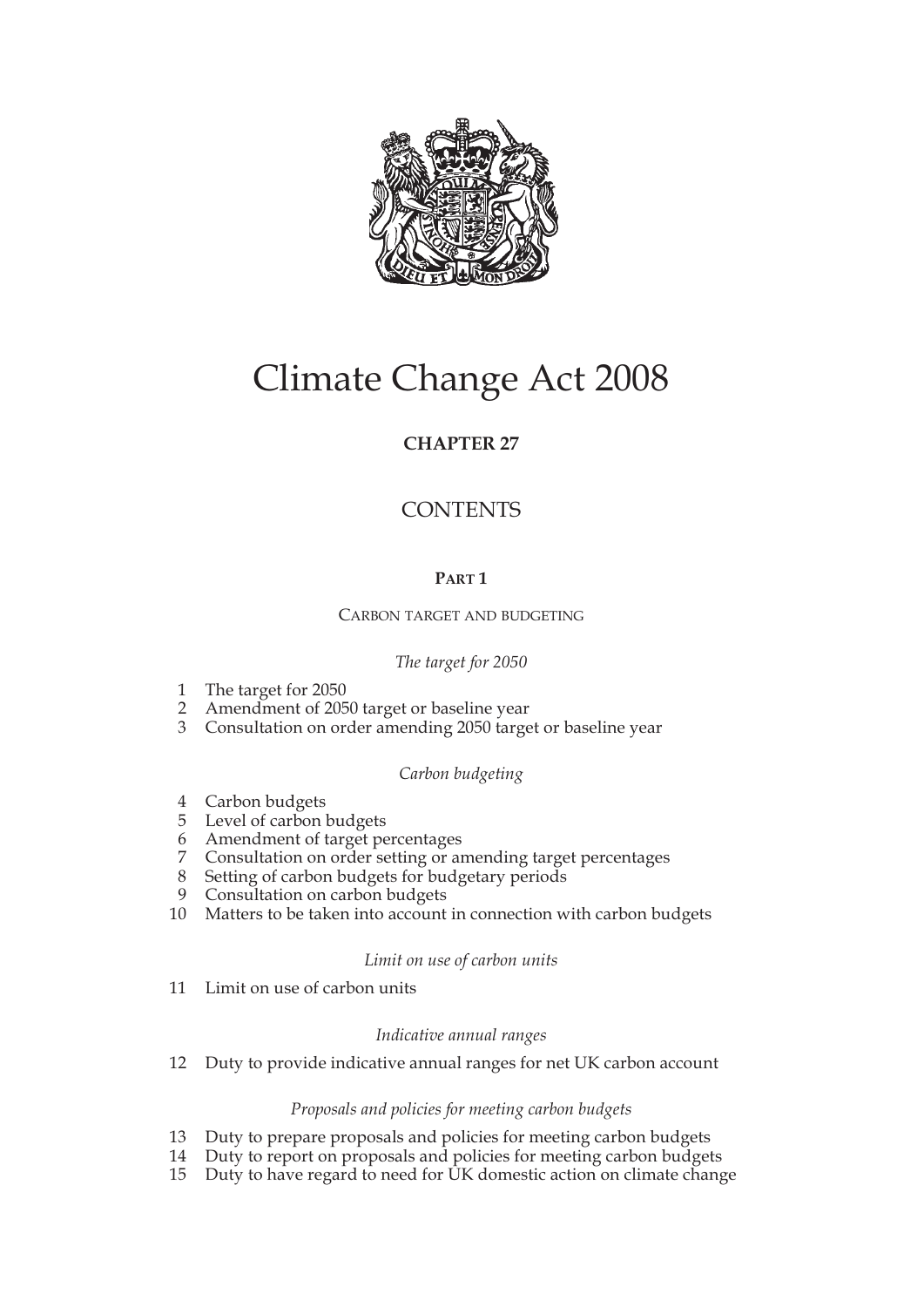#### *Determination whether objectives met*

- 16 Annual statement of UK emissions
- 17 Powers to carry amounts from one budgetary period to another
- 18 Final statement for budgetary period
- 19 Duty to report on proposals and policies for compensating for budget excess
- 20 Final statement for 2050

## *Alteration of budgets or budgetary periods*

- 21 Alteration of carbon budgets<br>22 Consultation on alteration of
- 22 Consultation on alteration of carbon budgets<br>23 Alteration of budgetary periods
- Alteration of budgetary periods

## *Targeted greenhouse gases*

- 24 Targeted greenhouse gases<br>25 Base vears for targeted gree
- Base years for targeted greenhouse gases other than CO2

#### *Carbon units, carbon accounting and the net UK carbon account*

- 26 Carbon units and carbon accounting<br>27 Net UK carbon account
- Net UK carbon account
- 28 Procedure for regulations under section 26 or 27

## *Other supplementary provisions*

- 29 UK emissions and removals of greenhouse gases
- 30 Emissions from international aviation or international shipping
- 31 Procedure for regulations under section 30

## **PART 2**

#### THE COMMITTEE ON CLIMATE CHANGE

#### *The Committee*

32 The Committee on Climate Change

#### *Functions of the Committee*

- 33 Advice on level of 2050 target
- 34 Advice in connection with carbon budgets
- 35 Advice on emissions from international aviation and international shipping
- 36 Reports on progress<br>37 Response to Commi
- 37 Response to Committee's reports on progress<br>38 Duty to provide advice or other assistance on
- Duty to provide advice or other assistance on request

#### *Supplementary provisions*

- 39 General ancillary powers
- 40 Grants to the Committee
- 41 Powers to give guidance
- 42 Powers to give directions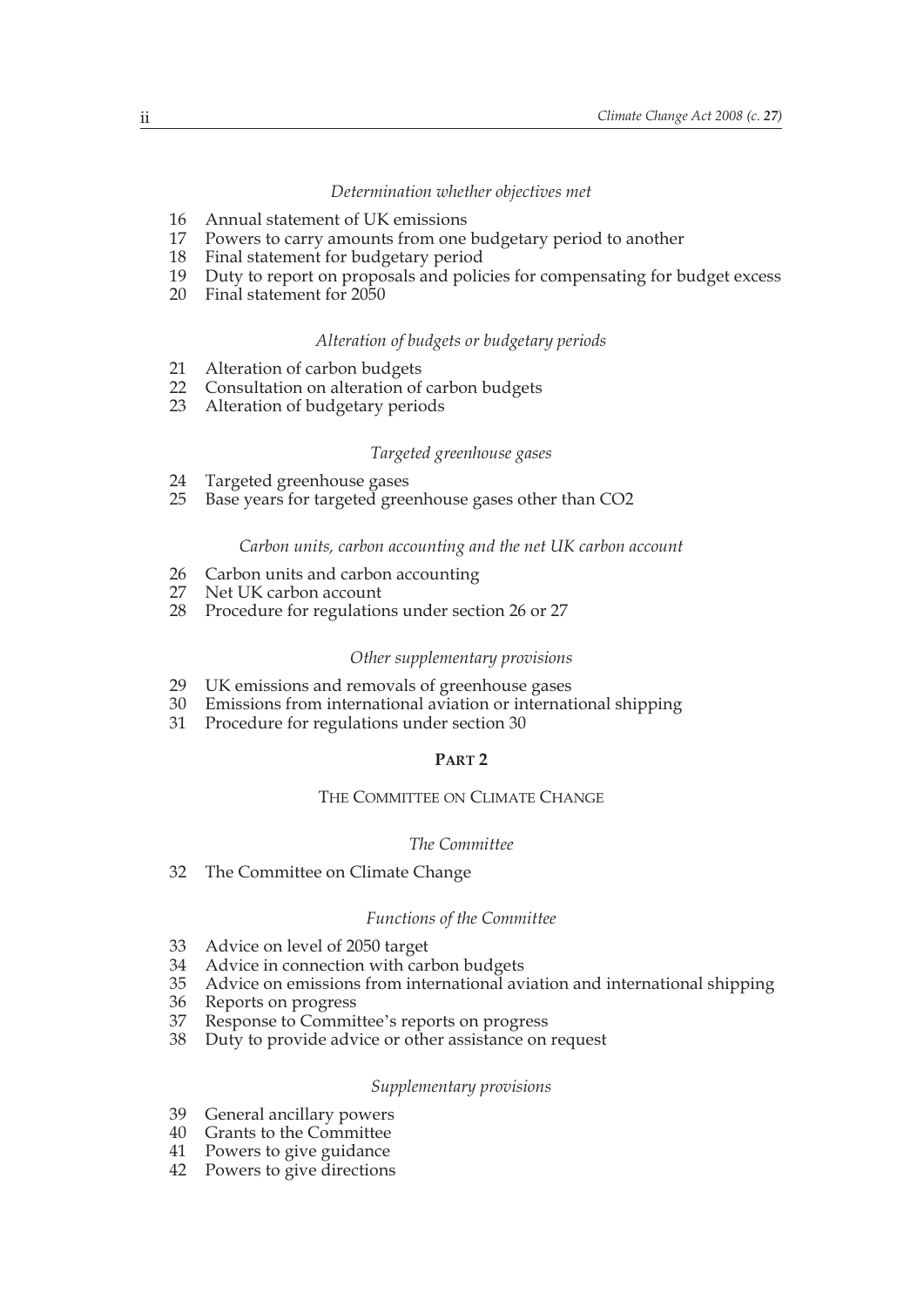#### *Interpretation*

#### 43 Interpretation of Part 2

## **PART 3**

#### TRADING SCHEMES

#### *Trading schemes*

- 44 Trading schemes
- 45 Activities to which trading schemes may apply
- 46 Matters that may or must be provided for in regulations

#### *Authorities and regulations*

- 47 Relevant national authorities
- 48 Procedure for making regulations
- 49 Further provisions about regulations

#### *Other supplementary provisions*

- 50 Information
- 51 Powers to give guidance
- 52 Powers to give directions
- 53 Grants to administrators and participants
- 54 Power to make consequential provision

#### *Interpretation*

55 Interpretation of Part 3

#### **PART 4**

#### IMPACT OF AND ADAPTATION TO CLIMATE CHANGE

#### *National reports and programmes*

- 56 Report on impact of climate change
- 57 Advice of Committee on Climate Change on impact report 58 Programme for adaptation to climate change
- 58 Programme for adaptation to climate change<br>59 Reporting on progress in connection with ad
- Reporting on progress in connection with adaptation
- 60 Programme for adaptation to climate change: Northern Ireland

#### *Reporting authorities: non-devolved functions*

- 61 Guidance by Secretary of State to reporting authorities
- 62 Directions by Secretary of State to prepare reports
- 63 Compliance with Secretary of State's directions
- Consent of, or consultation with, devolved authorities
- 65 Report on exercise of power to give directions

#### *Reporting authorities: devolved Welsh functions*

66 Guidance by Welsh Ministers to reporting authorities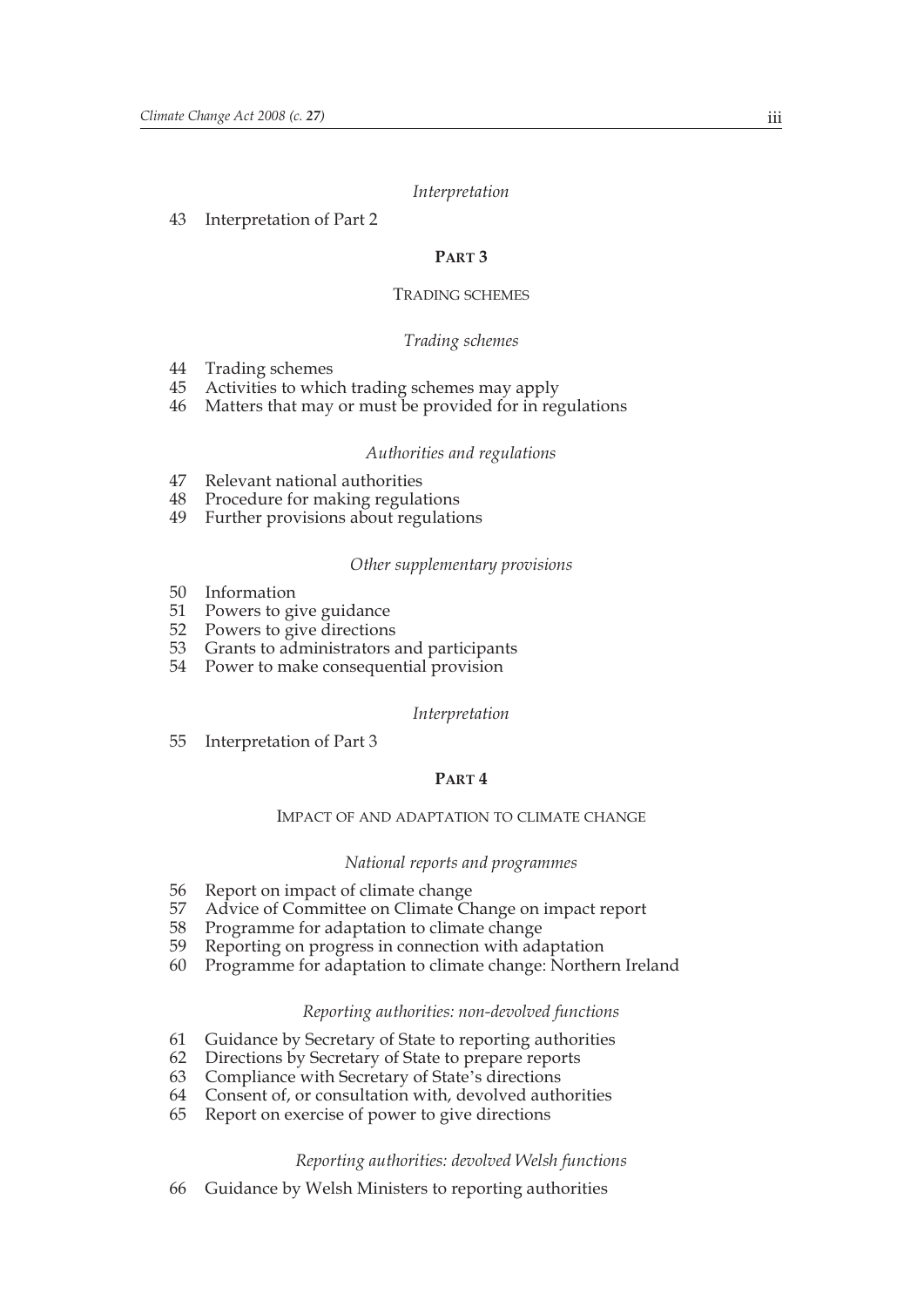- 67 Directions by Welsh Ministers to prepare reports
- 68 Compliance with Welsh Ministers' directions
- 69 Consent of, or consultation with, Secretary of State

#### *Interpretation*

#### 70 Interpretation

#### **PART 5**

#### OTHER PROVISIONS

#### *Waste reduction schemes*

- 71 Waste reduction schemes
- 72 Waste reduction provisions: piloting
- 73 Waste reduction provisions: report and review
- 74 Waste reduction provisions: interim report
- Waste reduction provisions: roll-out or repeal

### *Collection of household waste*

76 Collection of household waste

#### *Charges for single use carrier bags*

77 Charges for single use carrier bags

#### *Renewable transport fuel obligations*

78 Renewable transport fuel obligations

#### *Carbon emissions reduction targets*

79 Carbon emissions reduction targets

#### *Miscellaneous*

- 80 Report on climate change: Wales
- 81 Climate change measures reports in Wales<br>82 Repeal of previous reporting obligation
- 82 Repeal of previous reporting obligation<br>83 Guidance on reporting
- 83 Guidance on reporting<br>84 Report on contribution
- 84 Report on contribution of reporting to climate change objectives<br>85 Regulations about reporting by companies
- 85 Regulations about reporting by companies<br>86 Report on the civil estate
- 86 Report on the civil estate<br>87 Power of Ministers and d
- Power of Ministers and departments to offset greenhouse gas emissions
- 88 Fines for offences relating to pollution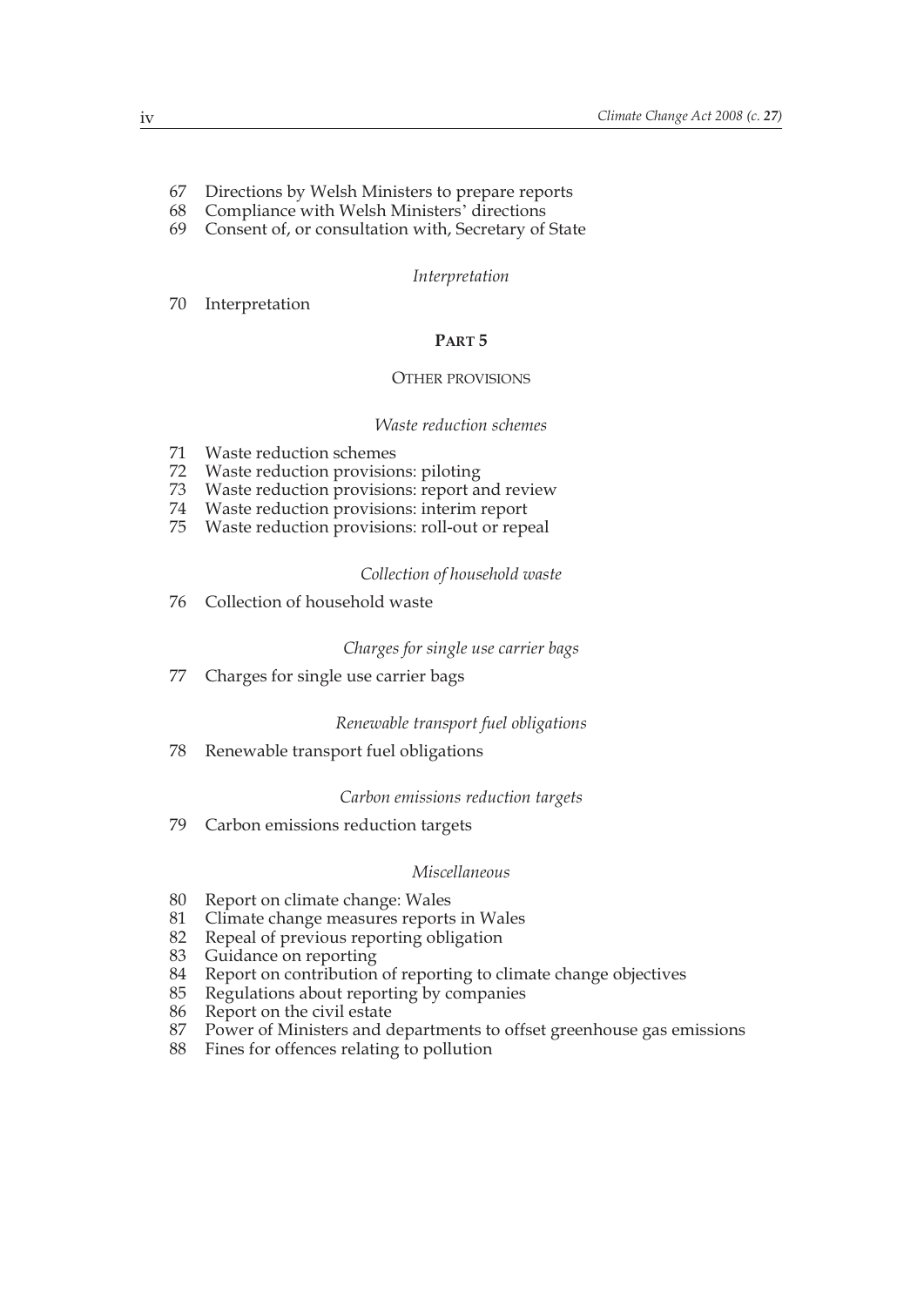#### **PART 6**

#### GENERAL SUPPLEMENTARY PROVISIONS

*Territorial scope of provisions relating to greenhouse gas emissions*

89 Territorial scope of provisions relating to greenhouse gas emissions

#### *Orders and regulations*

- 90 Orders and regulations
- 91 Affirmative and negative resolution procedure

#### *Interpretation*

- 92 Meaning of "greenhouse gas"
- 93 Measurement of emissions etc by reference to carbon dioxide equivalent
- 94 Meaning of "international carbon reporting practice"<br>95 Meaning of "national authority"
- 95 Meaning of "national authority"<br>96 Meaning of "relevant Northern I
- 96 Meaning of "relevant Northern Ireland department"<br>97 Minor definitions
- Minor definitions
- 98 Index of defined expressions

#### *Final provisions*

- 99 Extent
- 100 Commencement
- 101 Short title
	- Schedule 1 The Committee on Climate Change
	- Schedule 2 Trading schemes
		- Part 1 Schemes limiting activities
		- Part 2 Schemes encouraging activities
		- Part 3 Administration and enforcement
	- Schedule 3 Trading schemes regulations: further provisions
		- Part 1 Regulations made by a single national authority
		- Part 2 Regulations made by two or more national authorities
		- Part 3 Power to make provision by Order in Council
	- Schedule 4 Trading schemes: powers to require information
	- Schedule 5 Waste reduction schemes
		- Part 1 Main provisions
		- Part 2 Consequential amendments
	- Schedule 6 Charges for single use carrier bags
		- Part 1 Powers to make regulations about charges
			- Part 2 Civil sanctions
			- Part 3 Procedures applying to regulations
	- Schedule 7 Renewable transport fuel obligations
	- Schedule 8 Carbon emissions reduction targets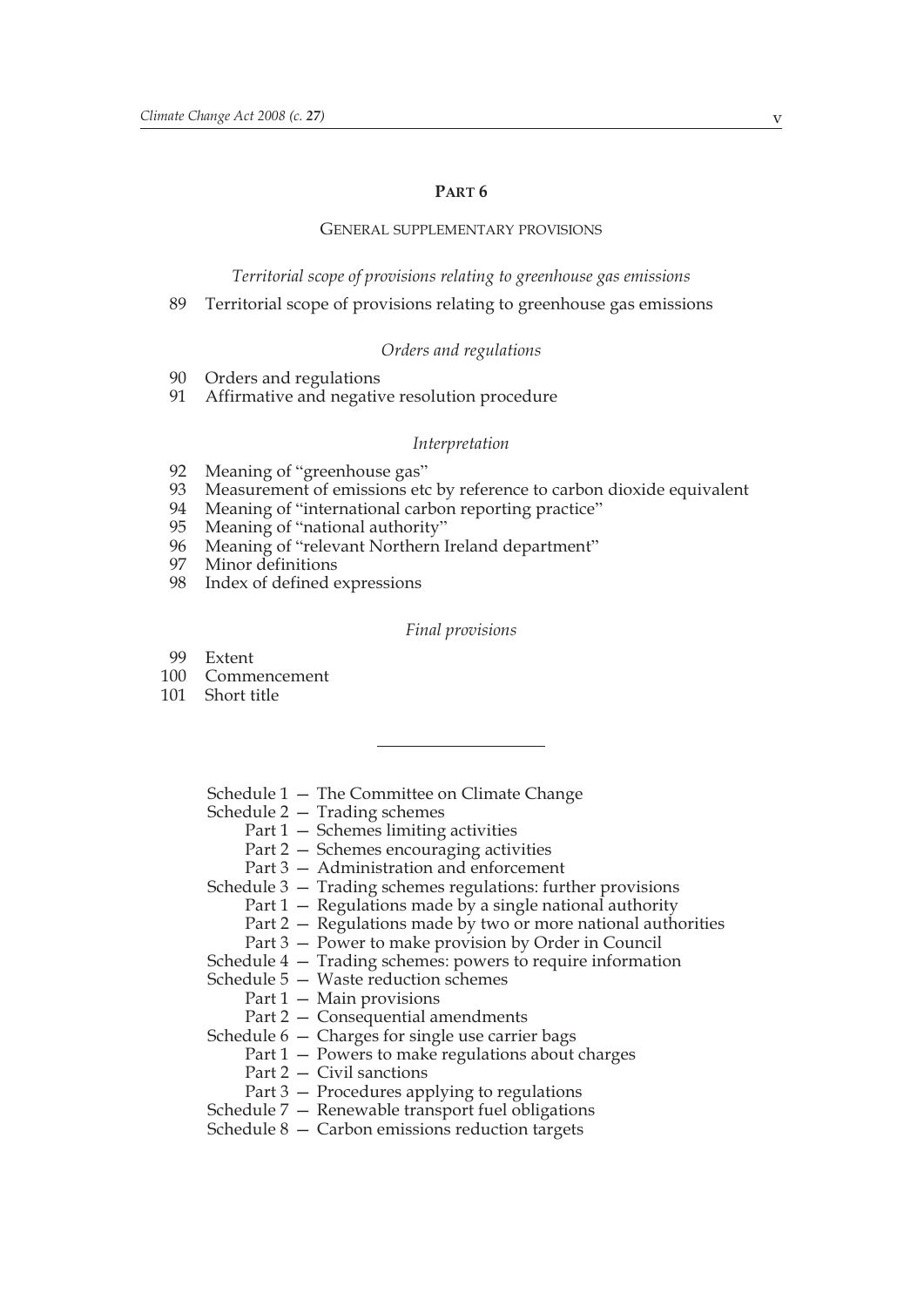

# Climate Change Act 2008

## **2008 CHAPTER 27**

An Act to set a target for the year 2050 for the reduction of targeted greenhouse gas emissions; to provide for a system of carbon budgeting; to establish a Committee on Climate Change; to confer powers to establish trading schemes for the purpose of limiting greenhouse gas emissions or encouraging activities that reduce such emissions or remove greenhouse gas from the atmosphere; to make provision about adaptation to climate change; to confer powers to make schemes for providing financial incentives to produce less domestic waste and to recycle more of what is produced; to make provision about the collection of household waste; to confer powers to make provision about charging for single use carrier bags; to amend the provisions of the Energy Act 2004 about renewable transport fuel obligations; to make provision about carbon emissions reduction targets; to make other provision about climate change; and for connected purposes. [26th November 2008]

E IT ENACTED by the Queen's most Excellent Majesty, by and with the advice and consent of the Lords Spiritual and Temporal, and Commons, in this present **B** E IT ENACTED by the Queen's most Excellent Majesty, by and with consent of the Lords Spiritual and Temporal, and Commons, Parliament assembled, and by the authority of the same, as follows:  $-$ 

#### **PART 1**

CARBON TARGET AND BUDGETING

*The target for 2050*

## **1 The target for 2050**

- (1) It is the duty of the Secretary of State to ensure that the net UK carbon account for the year 2050 is at least 80% lower than the 1990 baseline.
- (2) "The 1990 baseline" means the aggregate amount of— (a) net UK emissions of carbon dioxide for that year, and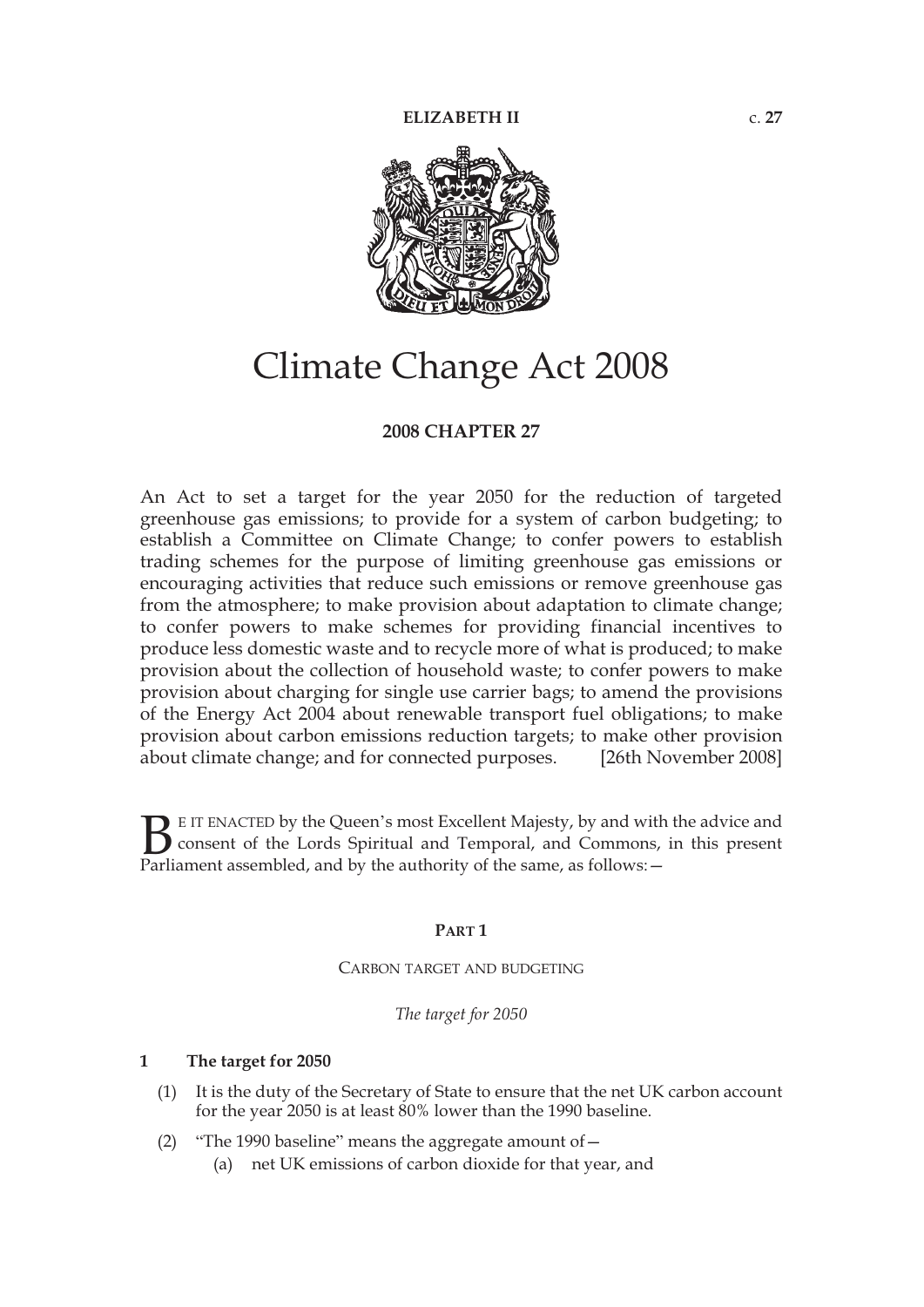(b) net UK emissions of each of the other targeted greenhouse gases for the year that is the base year for that gas.

## **2 Amendment of 2050 target or baseline year**

- (1) The Secretary of State may by order—
	- (a) amend the percentage specified in section  $1(1)$ ;
	- (b) amend section 1 to provide for a different year to be the baseline year.
- (2) The power in subsection  $(1)(a)$  may only be exercised
	- (a) if it appears to the Secretary of State that there have been significant developments in—
		- (i) scientific knowledge about climate change, or
		- (ii) European or international law or policy,
		- that make it appropriate to do so, or
	- (b) in connection with the making of  $$ 
		- an order under section 24 (designation of further greenhouse gases as targeted greenhouse gases), or
		- (ii) regulations under section 30 (emissions from international aviation or international shipping).
- (3) The developments in scientific knowledge referred to in subsection (2) are—
	- (a) in relation to the first exercise of the power in subsection  $(1)(a)$ , developments since the passing of this Act;
	- (b) in relation to a subsequent exercise of that power, developments since the evidential basis for the previous exercise was established.
- (4) The power in subsection (1)(b) may only be exercised if it appears to the Secretary of State that there have been significant developments in European or international law or policy that make it appropriate to do so.
- (5) An order under subsection (1)(b) may make consequential amendments of other references in this Act to the baseline year.
- (6) An order under this section is subject to affirmative resolution procedure.

## **3 Consultation on order amending 2050 target or baseline year**

- (1) Before laying before Parliament a draft of a statutory instrument containing an order under section 2 (order amending the 2050 target or the baseline year), the Secretary of State must—
	- (a) obtain, and take into account, the advice of the Committee on Climate Change, and
	- (b) take into account any representations made by the other national authorities.
- (2) The Committee must, at the time it gives its advice to the Secretary of State, send a copy to the other national authorities.
- (3) As soon as is reasonably practicable after giving its advice to the Secretary of State, the Committee must publish that advice in such manner as it considers appropriate.
- (4) The Secretary of State may proceed to lay such a draft statutory instrument before Parliament without having received a national authority's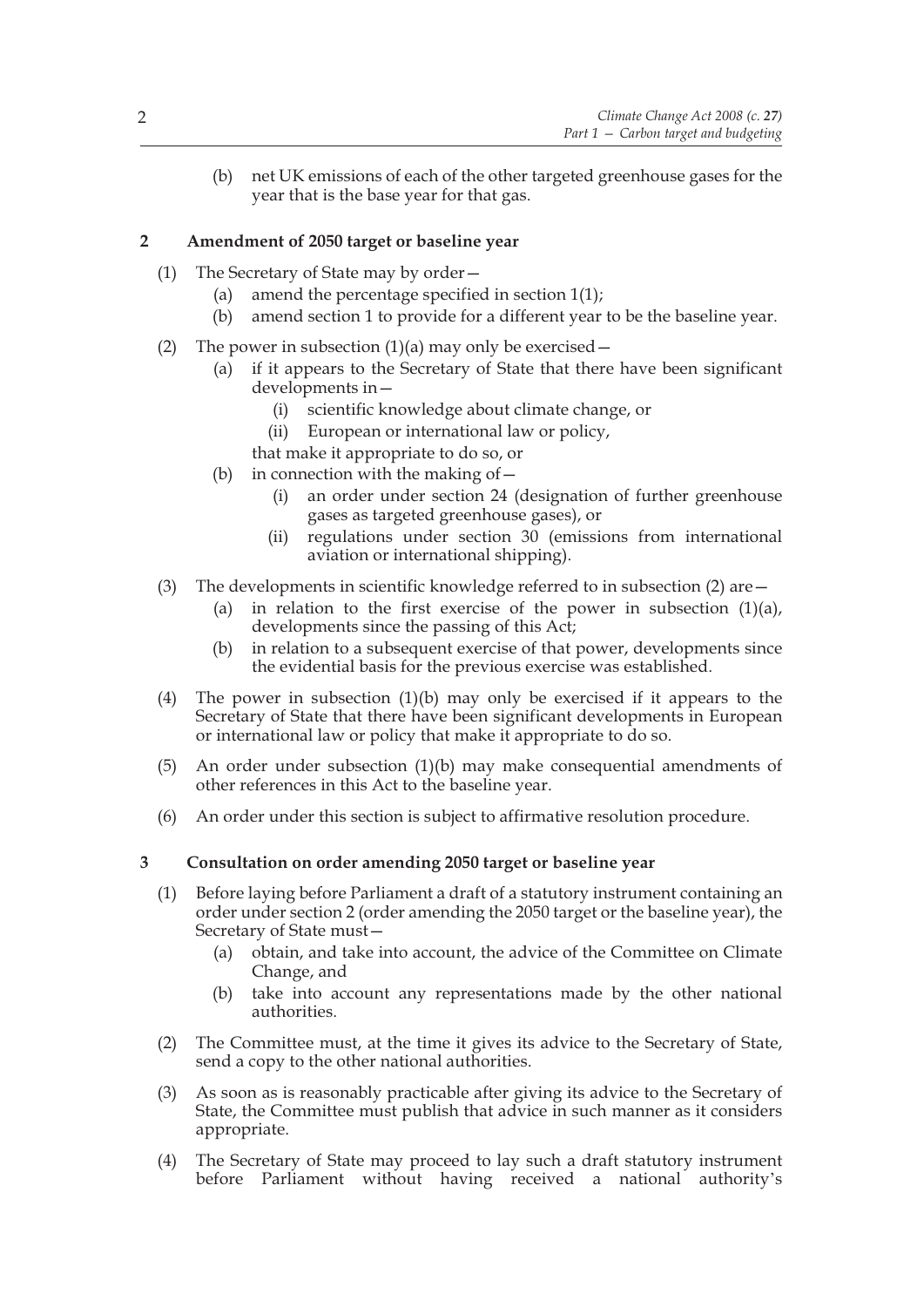representations if the authority does not provide them before the end of the period of three months beginning with the date the Committee's advice was sent to the authority.

- (5) At the same time as laying such a draft statutory instrument before Parliament, the Secretary of State must publish a statement setting out whether and how the order takes account of any representations made by the other national authorities.
- (6) If the order makes provision different from that recommended by the Committee, the Secretary of State must also publish a statement setting out the reasons for that decision.
- (7) A statement under this section may be published in such manner as the Secretary of State thinks fit.

## *Carbon budgeting*

## **4 Carbon budgets**

- (1) It is the duty of the Secretary of State—
	- (a) to set for each succeeding period of five years beginning with the period 2008-2012 ("budgetary periods") an amount for the net UK carbon account (the "carbon budget"), and
	- (b) to ensure that the net UK carbon account for a budgetary period does not exceed the carbon budget.
- (2) The carbon budget for a budgetary period may be set at any time after this Part comes into force, and must be set—
	- (a) for the periods 2008-2012, 2013-2017 and 2018-2022, before 1st June 2009;
	- (b) for any later period, not later than 30th June in the 12th year before the beginning of the period in question.

## **5 Level of carbon budgets**

- (1) The carbon budget—
	- (a) for the budgetary period including the year 2020, must be such that the annual equivalent of the carbon budget for the period is at least 26% lower than the 1990 baseline;
	- (b) for the budgetary period including the year 2050, must be such that the annual equivalent of the carbon budget for the period is lower than the 1990 baseline by at least the percentage specified in section 1 (the target for 2050);
	- (c) for the budgetary period including any later year specified by order of the Secretary of State, must be such that the annual equivalent of the carbon budget for the period is—
		- (i) lower than the 1990 baseline by at least the percentage so specified, or
		- (ii) at least the minimum percentage so specified, and not more than the maximum percentage so specified, lower than the 1990 baseline.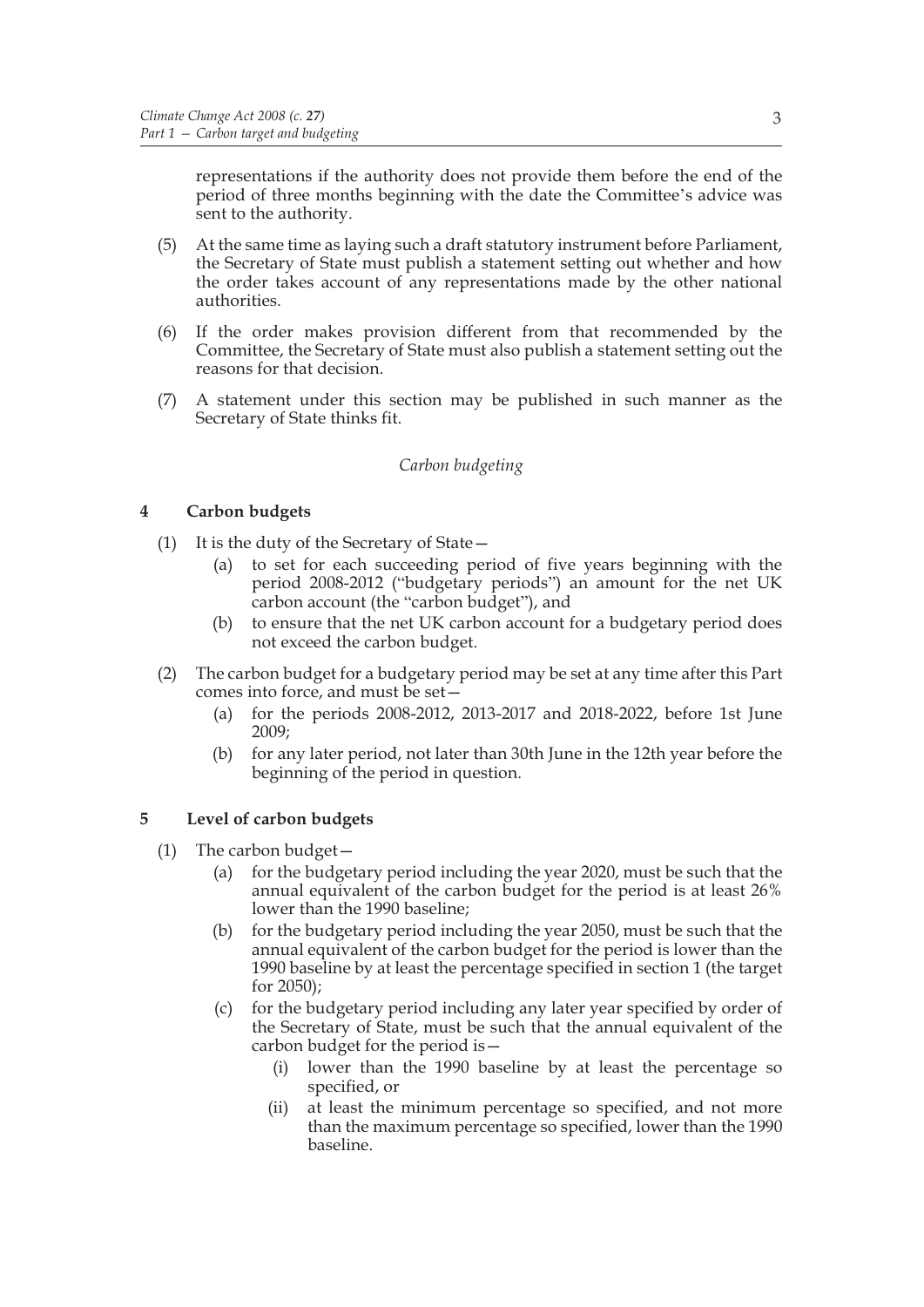- (2) The "annual equivalent", in relation to the carbon budget for a period, means the amount of the carbon budget for the period divided by the number of years in the period.
- (3) An order under this section is subject to affirmative resolution procedure.
- (4) For the purposes of subsection  $(1)(a)$  there shall be left out of account -
	- (a) so much of the carbon budget for the budgetary period including the year 2020 as the Secretary of State may determine relates to targeted greenhouse gases other than carbon dioxide, and
	- (b) so much of the 1990 baseline as is attributable to targeted greenhouse gases other than carbon dioxide.

## **6 Amendment of target percentages**

- (1) The Secretary of State may by order amend—
	- (a) the percentage specified in section  $5(1)(a)$ ;
	- (b) any percentage specified under section  $5(1)(c)$ .
- (2) That power may only be exercised—
	- (a) if it appears to the Secretary of State that there have been significant developments in—
		- (i) scientific knowledge about climate change, or
		- (ii) European or international law or policy,

that make it appropriate to do so, or

- (b) in connection with the making of  $-$ 
	- (i) an order under section 24 (designation of further greenhouse gases as targeted greenhouse gases), or
	- (ii) regulations under section 30 (emissions from international aviation or international shipping).
- (3) The developments in scientific knowledge referred to in subsection  $(2)(a)$  are  $-$ 
	- (a) in relation to the first exercise of the power conferred by this section in relation to the percentage specified in section  $5(1)(a)$ , developments since June 2000 (the date of the Royal Commission on Environmental Pollution's 22nd Report, "Energy - the Changing Climate");
	- (b) in relation to the first exercise of the power conferred by this section in relation to any percentage specified under section  $5(1)(c)$ , developments since the evidential basis for the order setting that percentage was established;
	- (c) in relation to a subsequent exercise of any of those powers, developments since the evidential basis for the previous exercise was established.
- (4) The power conferred by this section to amend the percentage in section  $5(1)(a)$ includes power to amend or repeal section 5(4) (which directs that targeted greenhouse gases other than carbon dioxide are to be left out of account for the purposes of that provision).
- (5) An order under this section is subject to affirmative resolution procedure.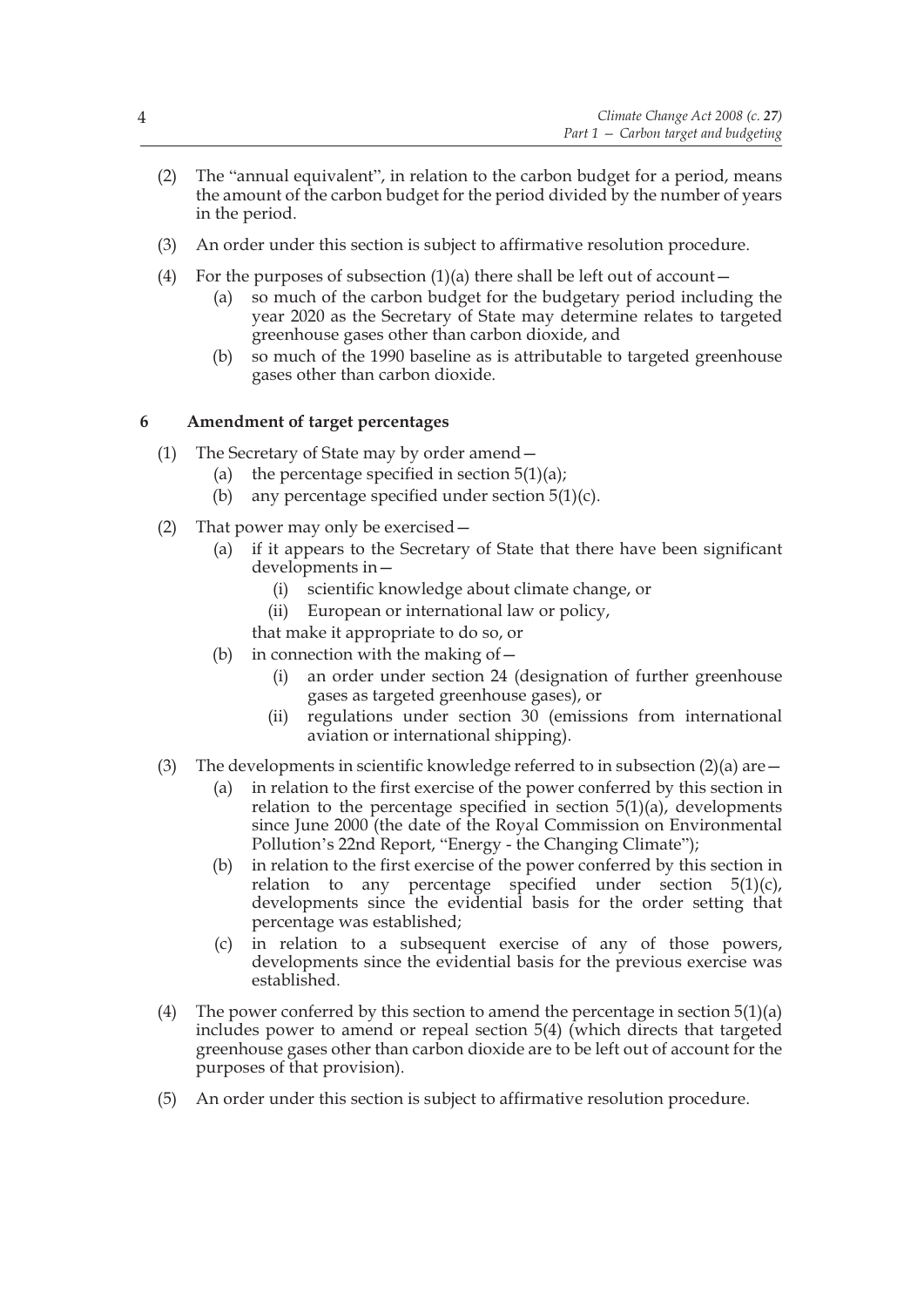## **7 Consultation on order setting or amending target percentages**

- (1) Before laying before Parliament a draft of a statutory instrument containing an order under section 5(1)(c) (order setting target percentage) or section 6 (order amending target percentage), the Secretary of State must—
	- (a) obtain, and take into account, the advice of the Committee on Climate Change, and
	- (b) take into account any representations made by the other national authorities.
- (2) The Committee must, at the time it gives its advice to the Secretary of State, send a copy to the other national authorities.
- (3) As soon as is reasonably practicable after giving its advice to the Secretary of State, the Committee must publish that advice in such manner as it considers appropriate.
- (4) The Secretary of State may proceed to lay such a draft statutory instrument before Parliament without having received a national authority's representations if the authority does not provide them before the end of the period of three months beginning with the date the Committee's advice was sent to the authority.
- (5) At the same time as laying such a draft statutory instrument before Parliament, the Secretary of State must publish a statement setting out whether and how the order takes account of any representations made by the other national authorities.
- (6) If the order makes provision different from that recommended by the Committee, the Secretary of State must also publish a statement setting out the reasons for that decision.
- (7) A statement under this section may be published in such manner as the Secretary of State thinks fit.

## **8 Setting of carbon budgets for budgetary periods**

- (1) The Secretary of State must set the carbon budget for a budgetary period by order.
- (2) The carbon budget for a period must be set with a view to meeting—
	- (a) the target in section 1 (the target for 2050), and
	- (b) the requirements of section 5 (requirements as to level of carbon budgets),

and complying with the European and international obligations of the United Kingdom.

(3) An order setting a carbon budget is subject to affirmative resolution procedure.

## **9 Consultation on carbon budgets**

- (1) Before laying before Parliament a draft of a statutory instrument containing an order under section 8 (order setting carbon budget), the Secretary of State must—
	- (a) take into account the advice of the Committee on Climate Change under section 34 (advice in connection with carbon budgets), and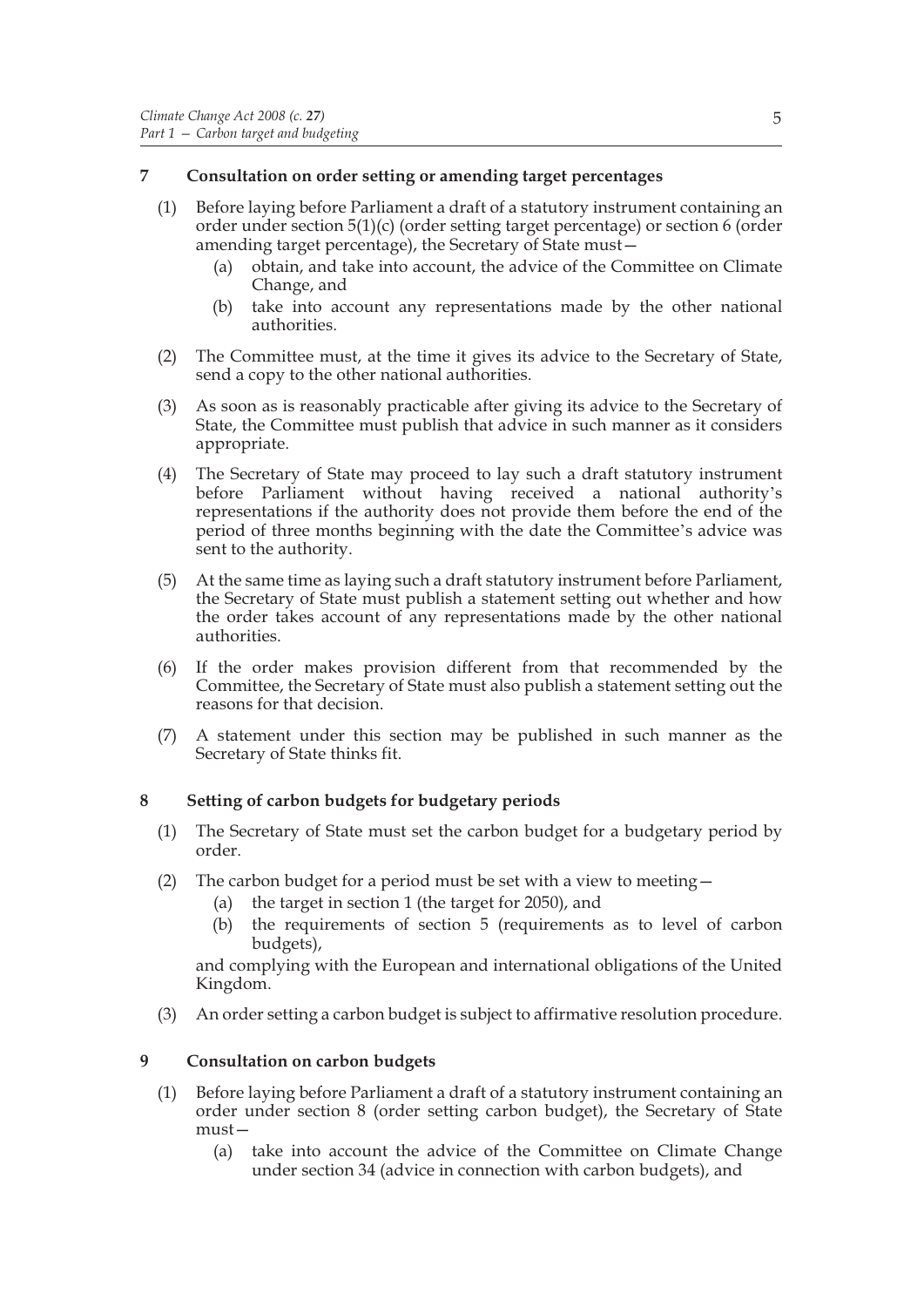- (b) take into account any representations made by the other national authorities.
- (2) The Secretary of State may proceed to lay such a draft statutory instrument before Parliament without having received a national authority's representations if the authority does not provide them before the end of the period of three months beginning with the date the Committee's advice was sent to the authority.
- (3) At the same time as laying such a draft statutory instrument before Parliament, the Secretary of State must publish a statement setting out whether and how the order takes account of any representations made by the other national authorities.
- (4) If the order sets the carbon budget at a different level from that recommended by the Committee, the Secretary of State must also publish a statement setting out the reasons for that decision.
- (5) A statement under this section may be published in such manner as the Secretary of State thinks fit.

## **10 Matters to be taken into account in connection with carbon budgets**

- (1) The following matters must be taken into account—
	- (a) by the Secretary of State in coming to any decision under this Part relating to carbon budgets, and
	- (b) by the Committee on Climate Change in considering its advice in relation to any such decision.
- (2) The matters to be taken into account are  $-$ 
	- (a) scientific knowledge about climate change;
	- (b) technology relevant to climate change;
	- (c) economic circumstances, and in particular the likely impact of the decision on the economy and the competitiveness of particular sectors of the economy;
	- (d) fiscal circumstances, and in particular the likely impact of the decision on taxation, public spending and public borrowing;
	- (e) social circumstances, and in particular the likely impact of the decision on fuel poverty;
	- (f) energy policy, and in particular the likely impact of the decision on energy supplies and the carbon and energy intensity of the economy;
	- (g) differences in circumstances between England, Wales, Scotland and Northern Ireland;
	- (h) circumstances at European and international level;
	- (i) the estimated amount of reportable emissions from international aviation and international shipping for the budgetary period or periods in question.
- (3) In subsection (2)(i) "the estimated amount of reportable emissions from international aviation and international shipping", in relation to a budgetary period, means the aggregate of the amounts relating to emissions of targeted greenhouse gases from international aviation and international shipping that the Secretary or State or (as the case may be) the Committee estimates the United Kingdom will be required to report for that period in accordance with international carbon reporting practice.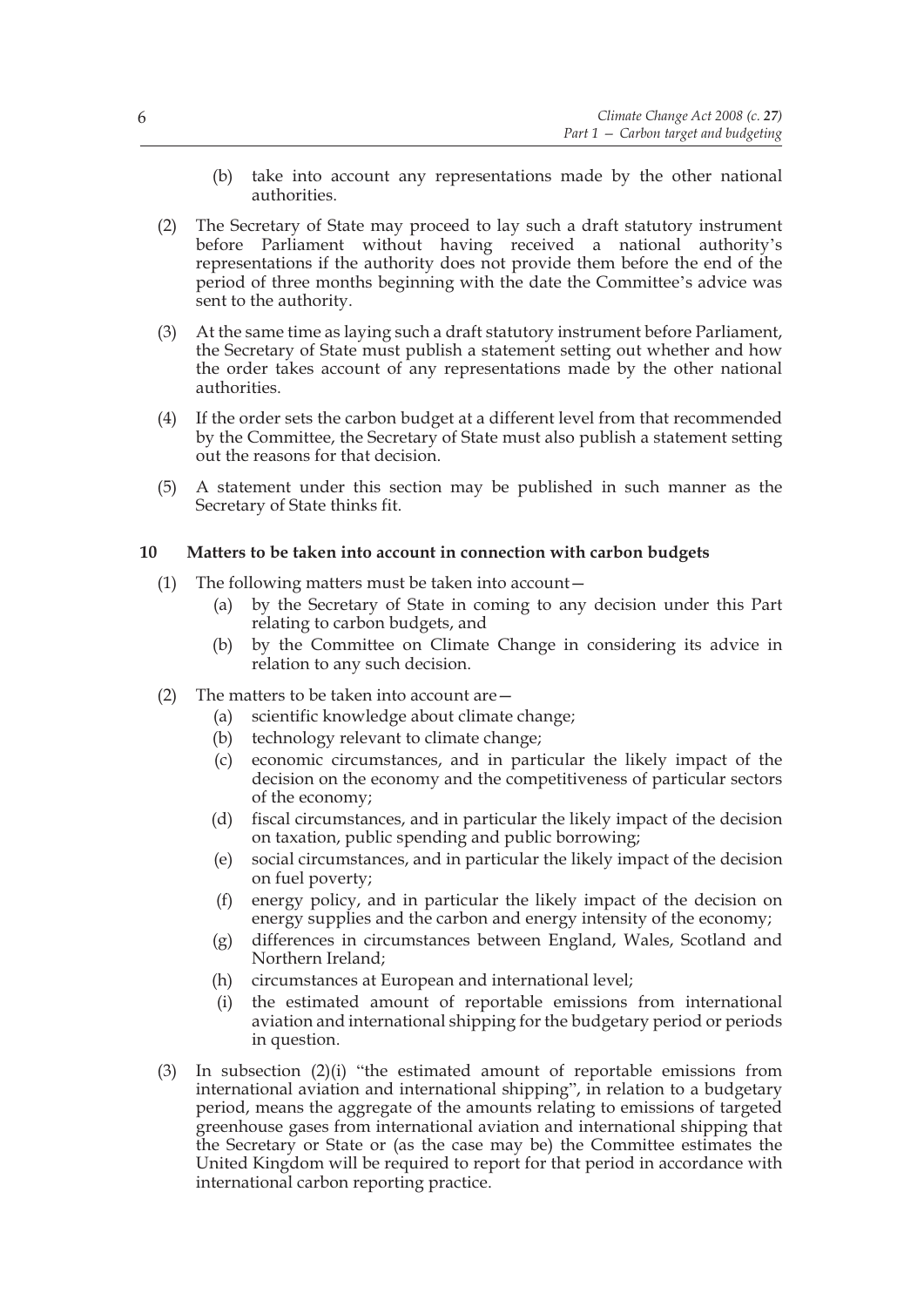- (4) Such amounts may be estimated using such reasonable method or methods as the Secretary of State or (as the case may be) the Committee considers appropriate.
- (5) The duty in subsection (2)(i) applies if and to the extent that regulations under section 30 do not provide for emissions of targeted greenhouse gases from international aviation and international shipping in the budgetary period or periods in question to be treated as emissions from sources in the United Kingdom for the purposes of this Part.
- (6) Section 30(1) (emissions from international aviation and international shipping not to count as emissions from UK sources for the purposes of this Part, except as provided by regulations) does not prevent the Secretary of State or the Committee from taking into account the matter referred to in subsection (2)(i) for the purposes of this section.
- (7) Nothing in this section is to be read as restricting the matters that the Secretary of State or the Committee may take into account.

## *Limit on use of carbon units*

## **11 Limit on use of carbon units**

- (1) It is the duty of the Secretary of State to set a limit on the net amount of carbon units that may be credited to the net UK carbon account for each budgetary period.
- (2) The "net amount of carbon units" means—
	- (a) the amount of carbon units credited to the net UK carbon account for the period in accordance with regulations under section 27, less
	- (b) the amount of carbon units debited from the net UK carbon account for the period in accordance with such regulations.
- (3) The limit for a budgetary period must be set—
	- (a) for the period 2008-2012, not later than 1st June 2009, and
	- (b) for any later period, not later than 18 months before the beginning of the period in question.
- (4) The Secretary of State must set a limit under this section by order.
- (5) The order may provide that carbon units of a description specified in the order do not count towards the limit.
- (6) An order under this section is subject to affirmative resolution procedure.
- (7) Before laying before Parliament a draft of a statutory instrument containing an order under this section in relation to a budgetary period, the Secretary of State must—
	- (a) take into account the advice of the Committee on Climate Change under section 34(1)(b) (advice on use of carbon units) in relation to that period, and
	- (b) consult the other national authorities.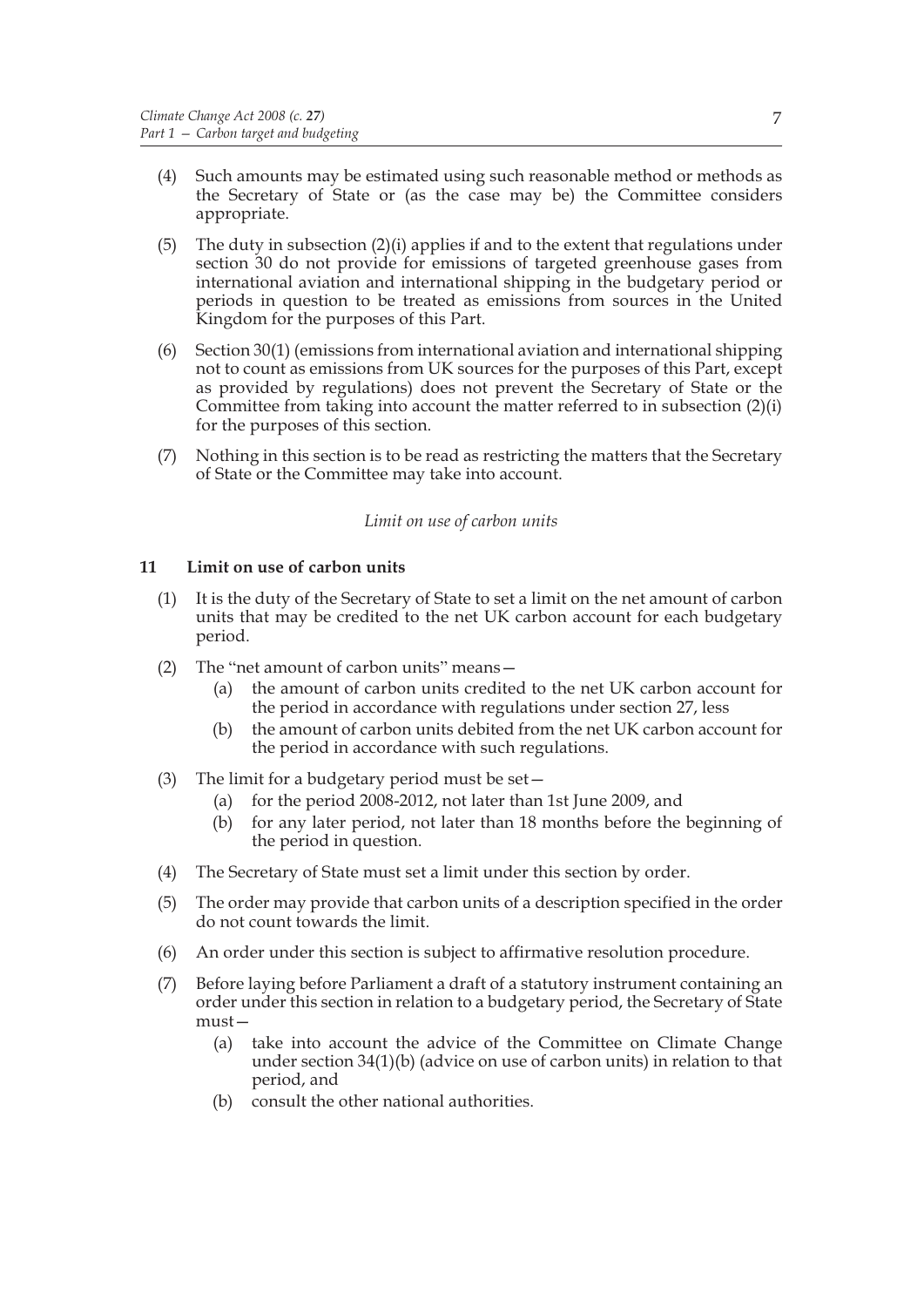## *Indicative annual ranges*

## **12 Duty to provide indicative annual ranges for net UK carbon account**

- (1) As soon as is reasonably practicable after making an order setting the carbon budget for a budgetary period, the Secretary of State must lay before Parliament a report setting out an indicative annual range for the net UK carbon account for each year within the period.
- (2) An "indicative annual range", in relation to a year, is a range within which the Secretary of State expects the amount of the net UK carbon account for the year to fall.
- (3) Before laying a report under this section before Parliament, the Secretary of State must consult the other national authorities on the indicative annual ranges set out in the report.
- (4) The Secretary of State must send a copy of the report to those authorities.

*Proposals and policies for meeting carbon budgets*

## **13 Duty to prepare proposals and policies for meeting carbon budgets**

- (1) The Secretary of State must prepare such proposals and policies as the Secretary of State considers will enable the carbon budgets that have been set under this Act to be met.
- (2) The proposals and policies must be prepared with a view to meeting—
	- (a) the target in section 1 (the target for 2050), and
	- (b) any target set under section  $5(1)(c)$  (power to set targets for later years).
- (3) The proposals and policies, taken as a whole, must be such as to contribute to sustainable development.
- (4) In preparing the proposals and policies, the Secretary of State may take into account the proposals and policies the Secretary of State considers may be prepared by other national authorities.

## **14 Duty to report on proposals and policies for meeting carbon budgets**

- (1) As soon as is reasonably practicable after making an order setting the carbon budget for a budgetary period, the Secretary of State must lay before Parliament a report setting out proposals and policies for meeting the carbon budgets for the current and future budgetary periods up to and including that period.
- (2) The report must, in particular, set out—
	- (a) the Secretary of State's current proposals and policies under section 13, and
	- (b) the time-scales over which those proposals and policies are expected to take effect.
- (3) The report must explain how the proposals and policies set out in the report affect different sectors of the economy.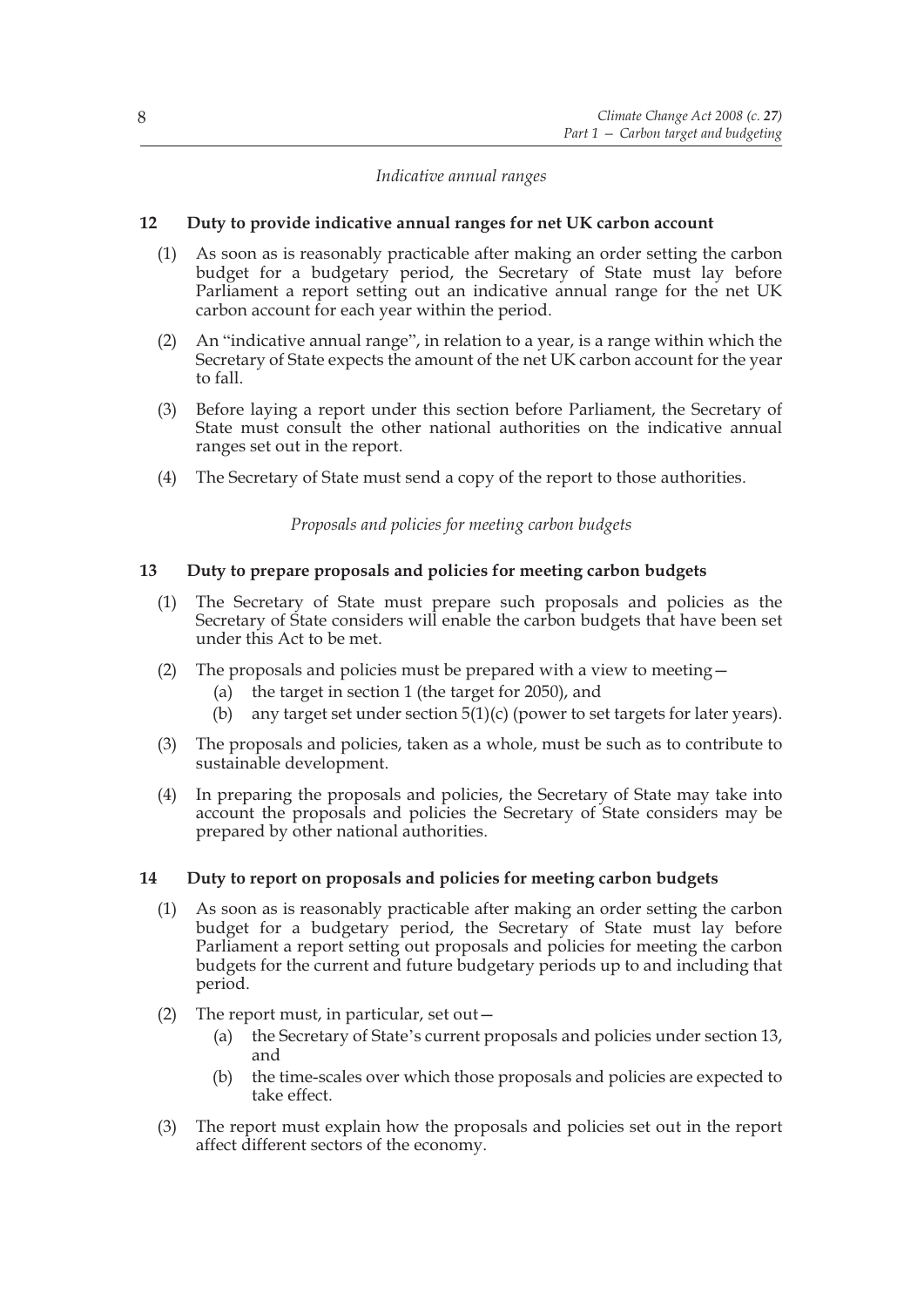- (4) The report must outline the implications of the proposals and policies as regards the crediting of carbon units to the net UK carbon account for each budgetary period covered by the report.
- (5) So far as the report relates to proposals and policies of the Scottish Ministers, the Welsh Ministers or a Northern Ireland department, it must be prepared in consultation with that authority.
- (6) The Secretary of State must send a copy of the report to those authorities.

## **15 Duty to have regard to need for UK domestic action on climate change**

- (1) In exercising functions under this Part involving consideration of how to meet—
	- (a) the target in section 1(1) (the target for 2050), or
	- (b) the carbon budget for any period,

the Secretary of State must have regard to the need for UK domestic action on climate change.

(2) "UK domestic action on climate change" means reductions in UK emissions of targeted greenhouse gases or increases in UK removals of such gases (or both).

## *Determination whether objectives met*

## **16 Annual statement of UK emissions**

- (1) It is the duty of the Secretary of State to lay before Parliament in respect of each year, beginning with the year 2008, a statement containing the following information.
- (2) In respect of each greenhouse gas (whether or not a targeted greenhouse gas), it must—
	- (a) state the amount for the year of UK emissions, UK removals and net UK emissions of that gas,
	- (b) identify the methods used to measure or calculate those amounts, and
	- (c) state whether any of those amounts represents an increase or decrease compared to the equivalent amount for the previous year.
- (3) It must state the aggregate amount for the year of UK emissions, UK removals and net UK emissions of all greenhouse gases.
- (4) If in accordance with international carbon reporting practice a change of method is such as to require adjustment of an amount for an earlier year in the same budgetary period, it must specify the adjustment required and state the adjusted amount.
- (5) If emissions of a greenhouse gas from international aviation or international shipping are not required to be included in the statement by virtue of subsection (2), it must state any amounts relating to such emissions that the United Kingdom is required to report for the year in accordance with international carbon reporting practice.
- (6) It must—
	- (a) state the total amount of carbon units that have been credited to or debited from the net UK carbon account for the year, and
	- (b) give details of the number and type of those carbon units.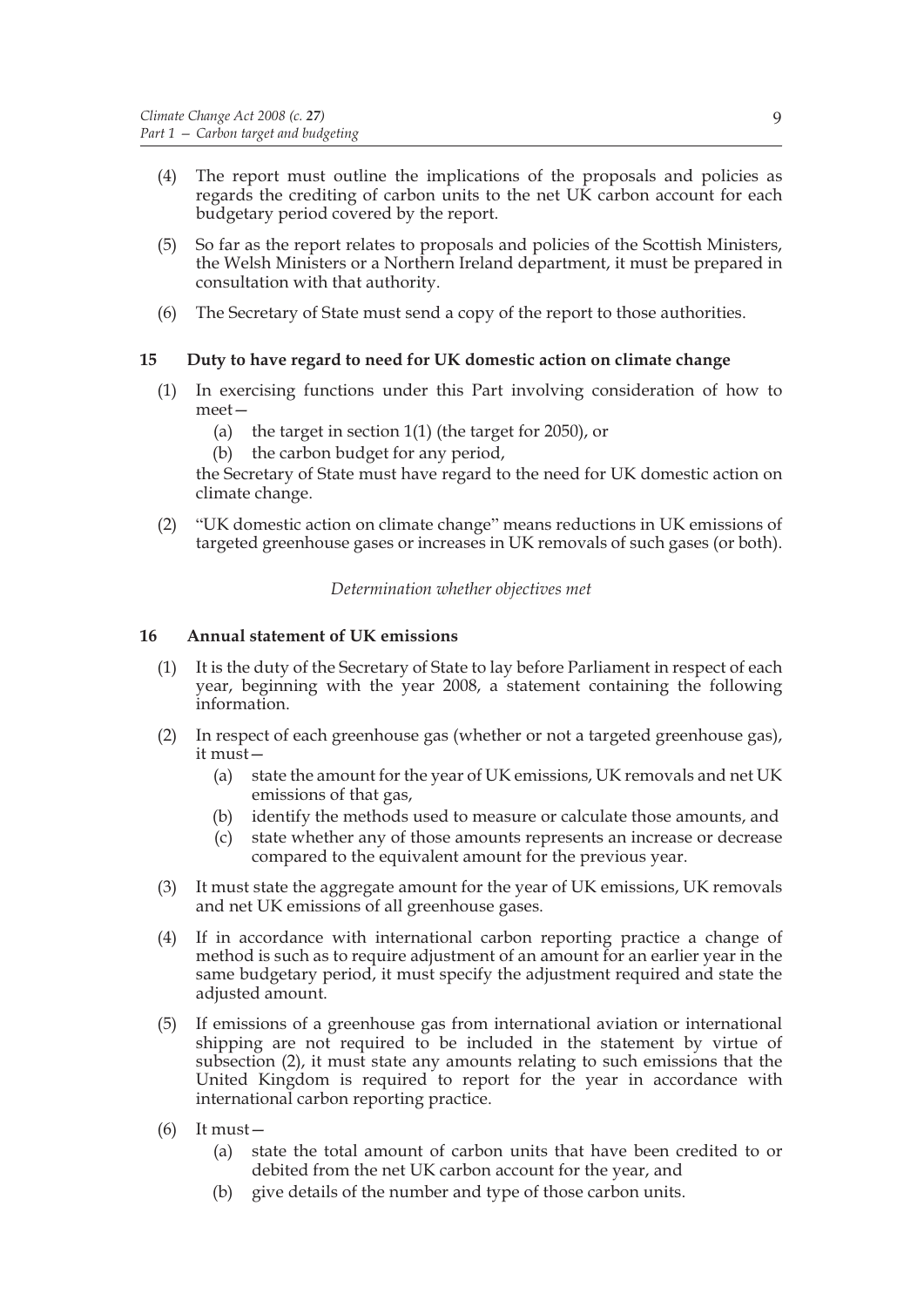- (7) It must state the amount of the net UK carbon account for the year.
- (8) It must state—
	- (a) the amount of net UK emissions of carbon dioxide for the year 1990,
	- (b) the amount of net UK emissions of each targeted greenhouse gas other than carbon dioxide for the year that is the base year for that gas, and
	- (c) a baseline amount for each greenhouse gas that is not a targeted greenhouse gas, determined on such basis as the Secretary of State considers appropriate.
- (9) The amount referred to in subsection  $(8)(c)$  may be  $-$ 
	- (a) the amount of net UK emissions of the gas for the year 1990 or a different year, or
	- (b) the average amount of net UK emissions of the gas for a number of years.
- (10) The statement required by this section must be laid before Parliament not later than 31st March in the second year following that to which it relates.
- (11) The Secretary of State must send a copy of the statement to the other national authorities.

## **17 Powers to carry amounts from one budgetary period to another**

- (1) The Secretary of State may decide to carry back part of the carbon budget for a budgetary period to the preceding budgetary period. The carbon budget for the later period is reduced, and that for the earlier period increased, by the amount carried back.
- (2) The amount carried back under subsection (1) must not exceed 1% of the carbon budget for the later period.
- (3) The Secretary of State may decide to carry forward the whole or part of any amount by which the carbon budget for a budgetary period exceeds the net UK carbon account for the period.

The amount of the carbon budget for the next budgetary period is increased by the amount carried forward.

- (4) Before deciding to carry an amount back or forward under this section, the Secretary of State must—
	- (a) consult the other national authorities, and
	- (b) obtain, and take into account, the advice of the Committee on Climate Change.
- (5) Any such decision must be made no later than 31st May in the second year after the end of the earlier of the two budgetary periods affected.

## **18 Final statement for budgetary period**

- (1) It is the duty of the Secretary of State to lay before Parliament in respect of each budgetary period a statement containing the following information.
- (2) In respect of each targeted greenhouse gas, it must state the final amount for the period of UK emissions, UK removals and net UK emissions of that gas.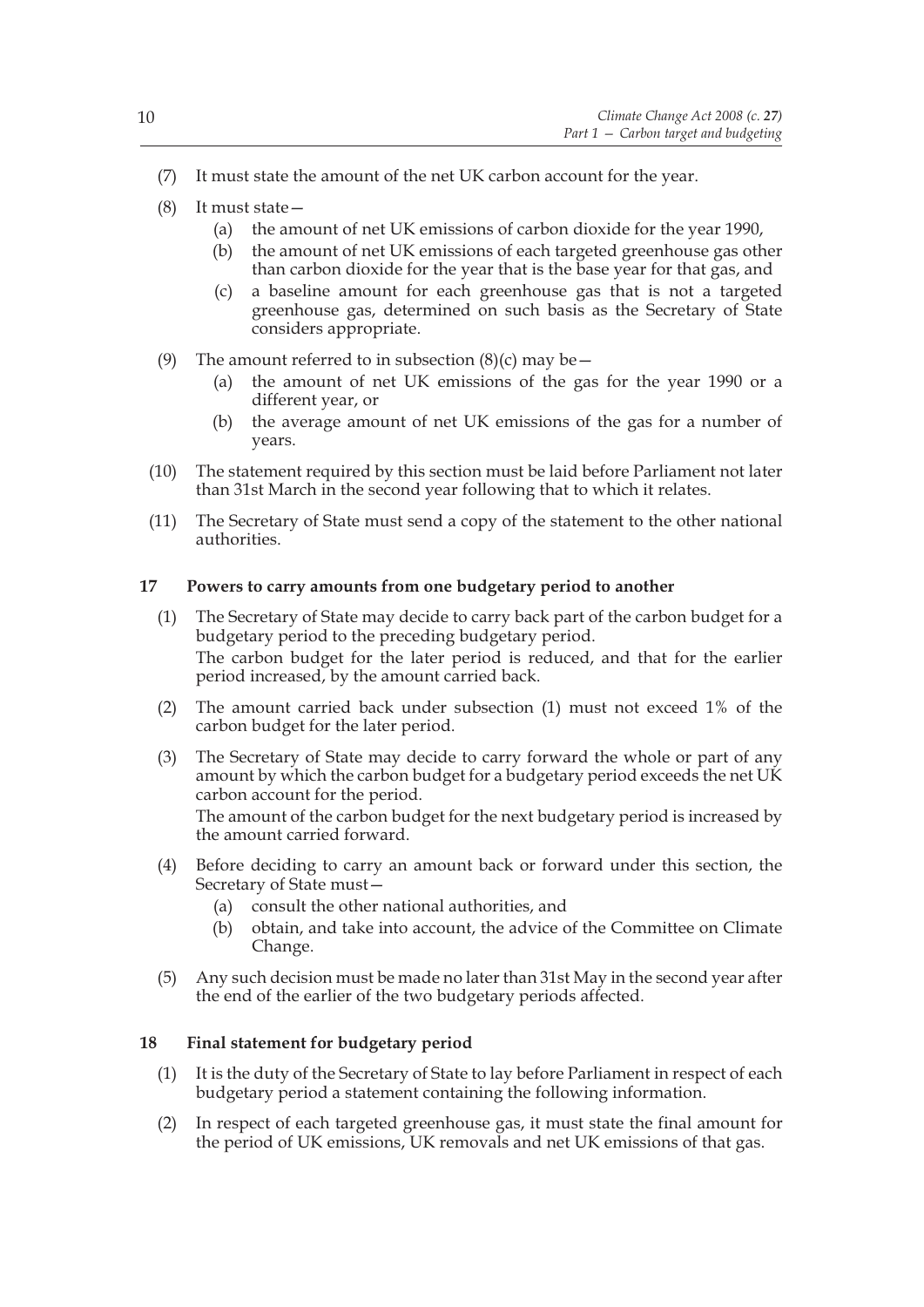That is the total of the amounts (or adjusted amounts) stated under section 16 (annual statement of UK emissions) in respect of that gas for the years included in the period.

- (3) It must—
	- (a) state the final amount of carbon units that have been credited to or debited from the net UK carbon account for the period, and
	- (b) give details of the number and type of those carbon units.
- (4) It must state the final amount of the net UK carbon account for the period.
- (5) It must state whether the Secretary of State has decided to carry an amount back under section 17(1) (power to carry amount back from the budget for the next budgetary period), and if so what amount.
- (6) It must state the amount of the carbon budget for the period. That is the amount originally set, subject to any exercise of the powers conferred by section 17 (powers to carry amounts from one budgetary period to another) and any alteration of the budget under section 21.
- (7) Whether the carbon budget for a period has been met shall be determined by reference to the figures given in the statement laid before Parliament under this section in respect of that period.
- (8) If the carbon budget for the period has not been met, the statement must explain why it has not been met.
- (9) The statement required by this section must be laid before Parliament not later than 31st May in the second year following the end of the period to which it relates.
- (10) The Secretary of State must send a copy of the statement to the other national authorities.

## **19 Duty to report on proposals and policies for compensating for budget excess**

- (1) As soon as is reasonably practicable after laying a statement before Parliament under section 18 in respect of a period for which the net UK carbon account exceeds the carbon budget, the Secretary of State must lay before Parliament a report setting out proposals and policies to compensate in future periods for the excess emissions.
- (2) So far as the report relates to proposals and policies of the Scottish Ministers, the Welsh Ministers or a Northern Ireland department, it must be prepared in consultation with that authority.
- (3) The Secretary of State must send a copy of the report to those authorities.

## **20 Final statement for 2050**

- (1) It is the duty of the Secretary of State to lay before Parliament in respect of the year 2050 a statement containing the following information.
- (2) In respect of each targeted greenhouse gas, it must state the amount for that year of UK emissions, UK removals and net UK emissions of that gas. That is the amount stated for that year in respect of that gas under section 16 (annual statement of UK emissions).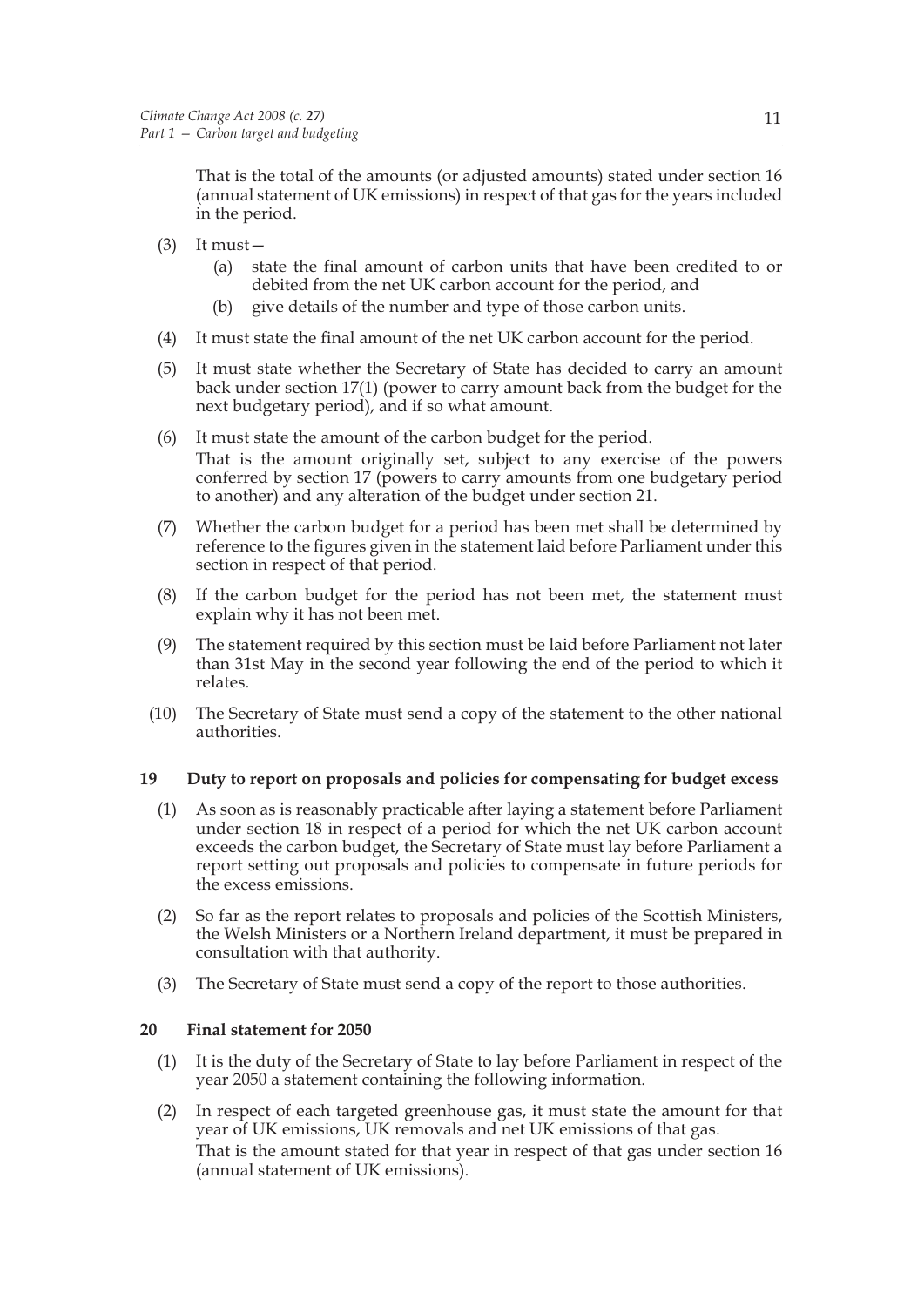- $(3)$  It must
	- (a) state the amount of carbon units that have been credited to or debited from the net UK carbon account for the year, and
	- (b) give details of the number and type of those carbon units.
- (4) It must state the amount of the net UK carbon account for that year.
- (5) Whether the target in section 1 (the target for 2050) has been met shall be determined by reference to the figures given in the statement laid before Parliament under this section.
- (6) If the target has not been met, the statement must explain why it has not been met.
- (7) The statement required by this section must be laid before Parliament not later than 31st May 2052.
- (8) The Secretary of State must send a copy of the statement to the other national authorities.

#### *Alteration of budgets or budgetary periods*

#### **21 Alteration of carbon budgets**

- (1) An order setting the carbon budget for a period may not be revoked after the date by which a budget for the period was required to be set.
- (2) An order setting the carbon budget for a period may be amended after the date by which a budget for the period was required to be set only if it appears to the Secretary of State that, since the budget was originally set (or previously altered), there have been significant changes affecting the basis on which the previous decision was made.
- (3) An order setting the carbon budget for a period may be amended after the period has begun only if it appears to the Secretary of State that there have been such changes since the period began.
- (4) An order setting the carbon budget for a period may not be amended after the period has ended.
- (5) An order revoking or amending an order setting a carbon budget is subject to affirmative resolution procedure.

#### **22 Consultation on alteration of carbon budgets**

- (1) Before laying before Parliament a draft of a statutory instrument containing an order under section 21 (alteration of carbon budgets), the Secretary of State must—
	- (a) obtain, and take into account, the advice of the Committee on Climate Change, and
	- (b) take into account any representations made by the other national authorities.
- (2) The Committee must, at the time it gives its advice to the Secretary of State, send a copy to the other national authorities.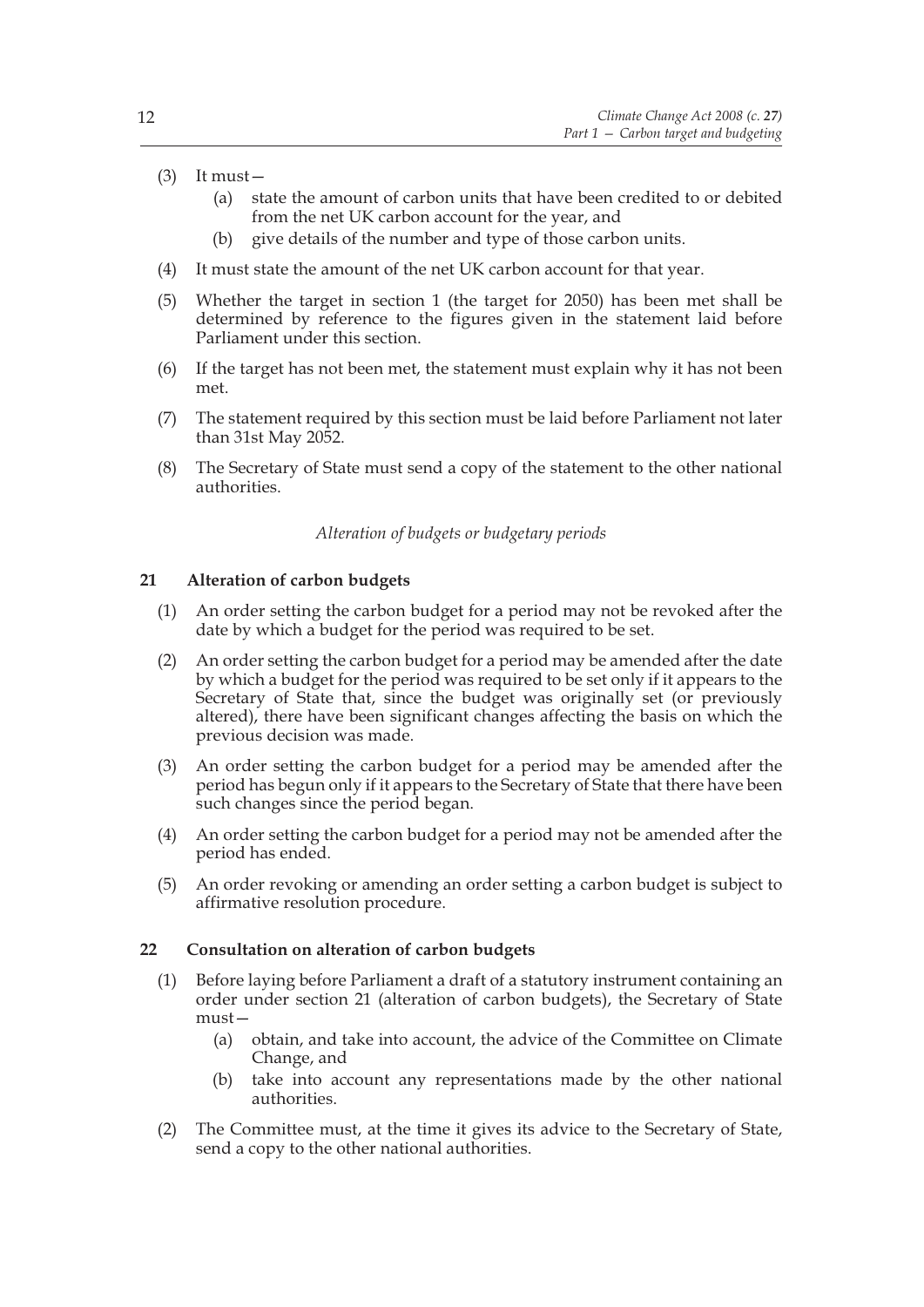- (3) As soon as is reasonably practicable after giving its advice to the Secretary of State, the Committee must publish that advice in such manner as it considers appropriate.
- (4) The Secretary of State may proceed to lay such a draft statutory instrument before Parliament without having received a national authority's representations if the authority does not provide them before the end of the relevant period.
- (5) The relevant period is—
	- (a) if the budgetary period to which the order relates has begun, one month beginning with the date the Committee's advice was sent to the authority, or
	- (b) otherwise, three months beginning with that date.
- (6) At the same time as laying such a draft statutory instrument before Parliament, the Secretary of State must publish a statement setting out whether and how the order takes account of any representations made by the other national authorities.
- (7) If the order makes provision different from that recommended by the Committee, the Secretary of State must also publish a statement setting out the reasons for that decision.
- (8) A statement under this section may be published in such manner as the Secretary of State thinks fit.

## **23 Alteration of budgetary periods**

- (1) The Secretary of State may by order amend section  $4(1)(a)$  so as to alter
	- (a) the length of the budgetary periods, or
	- (b) the dates in the calendar year on which the budgetary periods begin and end.
- (2) This power may only be exercised if it appears to the Secretary of State necessary to do so in order to keep the budgetary periods under this Part in line with similar periods under any agreement at European or international level to which the United Kingdom is a party.
- (3) The power may not be exercised in such a way that any period falls outside a budgetary period.
- (4) An order may make such consequential amendments of the provisions of this Act as appear to the Secretary of State to be necessary or expedient.
- (5) Before making an order under this section the Secretary of State must consult the other national authorities.
- (6) An order under this section is subject to affirmative resolution procedure.

*Targeted greenhouse gases*

## **24 Targeted greenhouse gases**

- (1) In this Part a "targeted greenhouse gas" means—
	- (a) carbon dioxide,
	- (b) methane,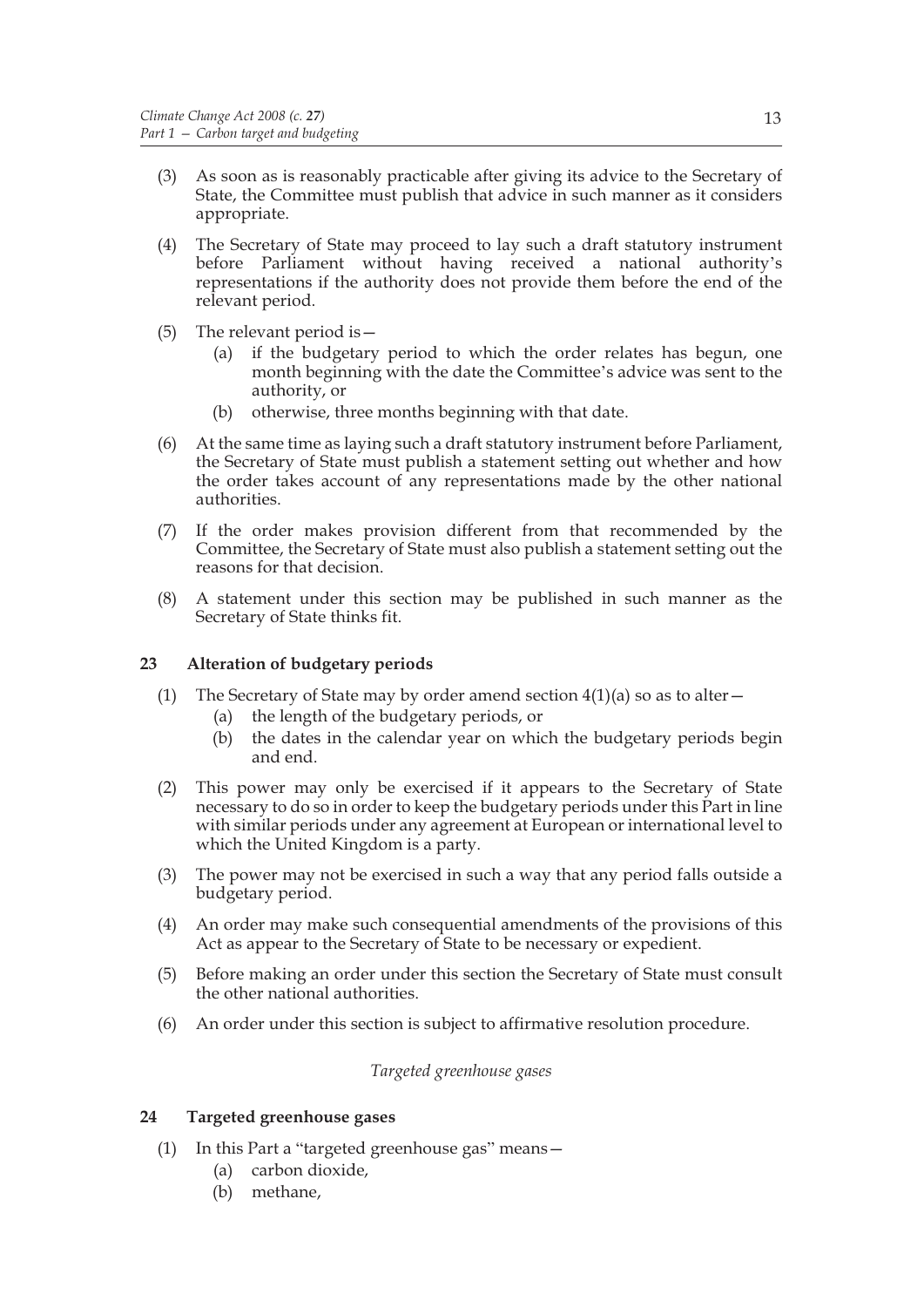- (c) nitrous oxide,
- (d) hydrofluorocarbons,
- (e) perfluorocarbons,
- (f) sulphur hexafluoride, and
- (g) any other greenhouse gas designated as a targeted greenhouse gas by order made by the Secretary of State.
- (2) The order may make such consequential amendments of the provisions of this Act as appear to the Secretary of State to be necessary or expedient.
- (3) Before making an order under this section, the Secretary of State must—
	- (a) consult the other national authorities, and
	- (b) obtain, and take into account, the advice of the Committee on Climate Change.
- (4) As soon as is reasonably practicable after giving its advice to the Secretary of State, the Committee must publish that advice in such manner as it considers appropriate.
- (5) If the order makes provision different from that recommended by the Committee, the Secretary of State must publish a statement setting out the reasons for that decision.
- (6) The statement may be published in such manner as the Secretary of State thinks fit.
- (7) An order under this section is subject to affirmative resolution procedure.

## 25 Base years for targeted greenhouse gases other than  $CO<sub>2</sub>$

(1) The base years for the purposes of this Act for targeted greenhouse gases other than carbon dioxide are—

| Gas                  | Base year |
|----------------------|-----------|
| methane              | 1990      |
| nitrous oxide        | 1990      |
| hydrofluorocarbons   | 1995      |
| perfluorocarbons     | 1995      |
| sulphur hexafluoride | 1995      |

- (2) The Secretary of State may make provision by order amending the table in subsection  $(1)$  so as to  $-$ 
	- (a) specify the base year for a gas designated as a targeted greenhouse gas by order under section 24(1), or
	- (b) specify a different base year from that for the time being specified in relation to any targeted greenhouse gas other than carbon dioxide.
- (3) An order may—
	- (a) designate a particular base year, or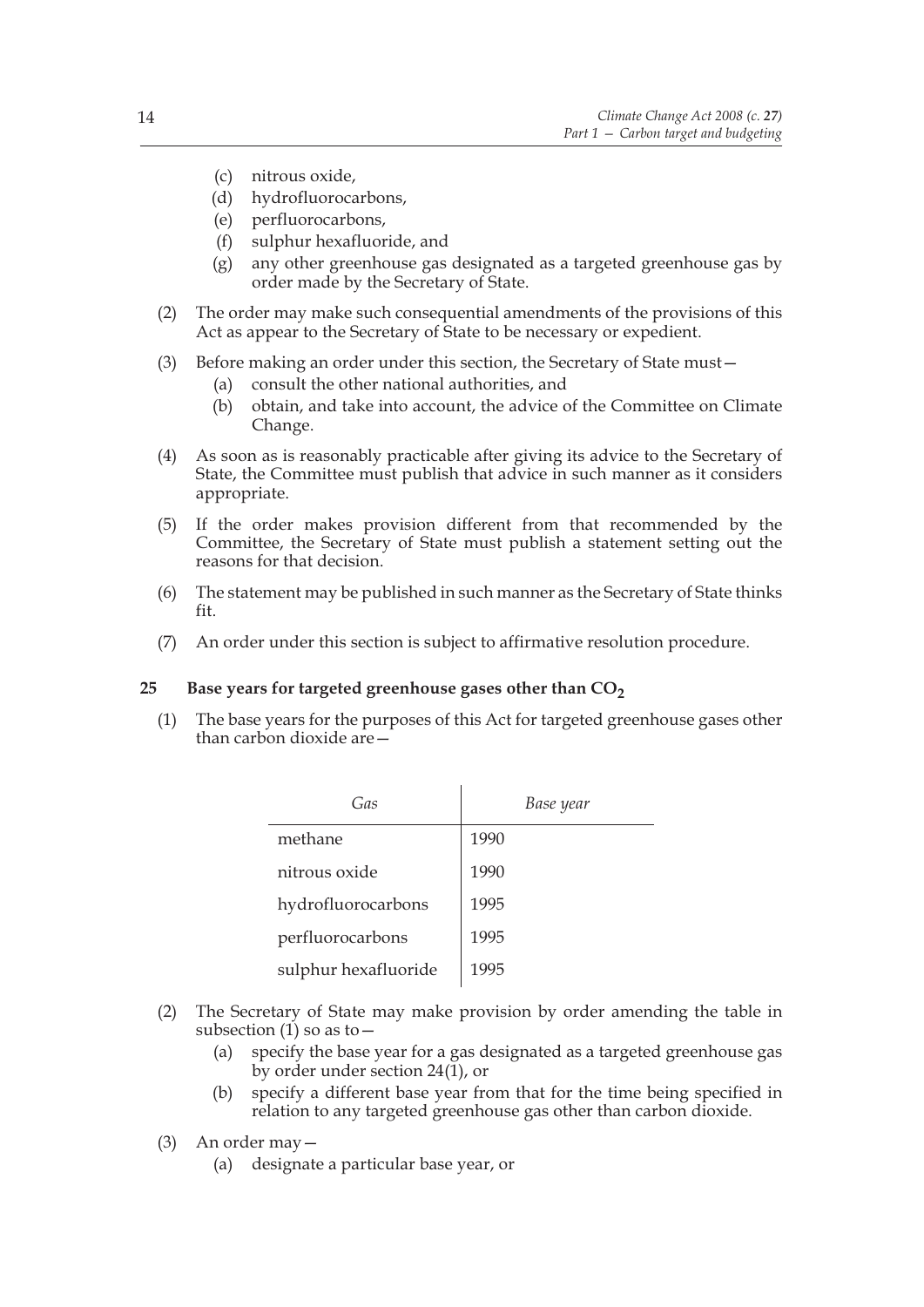- (b) designate a number of base years and provide that the average amount of net UK emissions of a gas for those years is to be treated for the purposes of this Act as the amount of net UK emissions for the base year.
- (4) The power in subsection (2)(b) may only be exercised if it appears to the Secretary of State that there have been significant developments in European or international law or policy that make it appropriate to do so.
- (5) Before making an order under this section, the Secretary of State must—
	- (a) consult the other national authorities, and
	- (b) obtain, and take into account, the advice of the Committee on Climate Change.
- (6) As soon as is reasonably practicable after giving its advice to the Secretary of State, the Committee must publish that advice in such manner as it considers appropriate.
- (7) If the order makes provision different from that recommended by the Committee, the Secretary of State must publish a statement setting out the reasons for that decision.
- (8) The statement may be published in such manner as the Secretary of State thinks fit.
- (9) An order under this section is subject to affirmative resolution procedure.

*Carbon units, carbon accounting and the net UK carbon account*

## **26 Carbon units and carbon accounting**

- (1) In this Part a "carbon unit" means a unit of a kind specified in regulations made by the Secretary of State and representing—
	- (a) a reduction in an amount of greenhouse gas emissions,
	- (b) the removal of an amount of greenhouse gas from the atmosphere, or
	- (c) an amount of greenhouse gas emissions allowed under a scheme or arrangement imposing a limit on such emissions.
- (2) The Secretary of State may make provision by regulations for a scheme—
	- (a) for registering or otherwise keeping track of carbon units, or
	- (b) for establishing and maintaining accounts in which carbon units may be held, and between which they may be transferred, by the Secretary of State.

The regulations may, in particular, provide for an existing scheme to be adapted for these purposes.

- (3) The regulations may make provision—
	- (a) appointing a body to administer the scheme;
	- (b) establishing a body for that purpose and making such provision in relation to the appointment of members, staffing, expenditure, procedure and otherwise as the Secretary of State considers appropriate;
	- (c) conferring power on the Secretary of State to give guidance or directions to the body administering the scheme;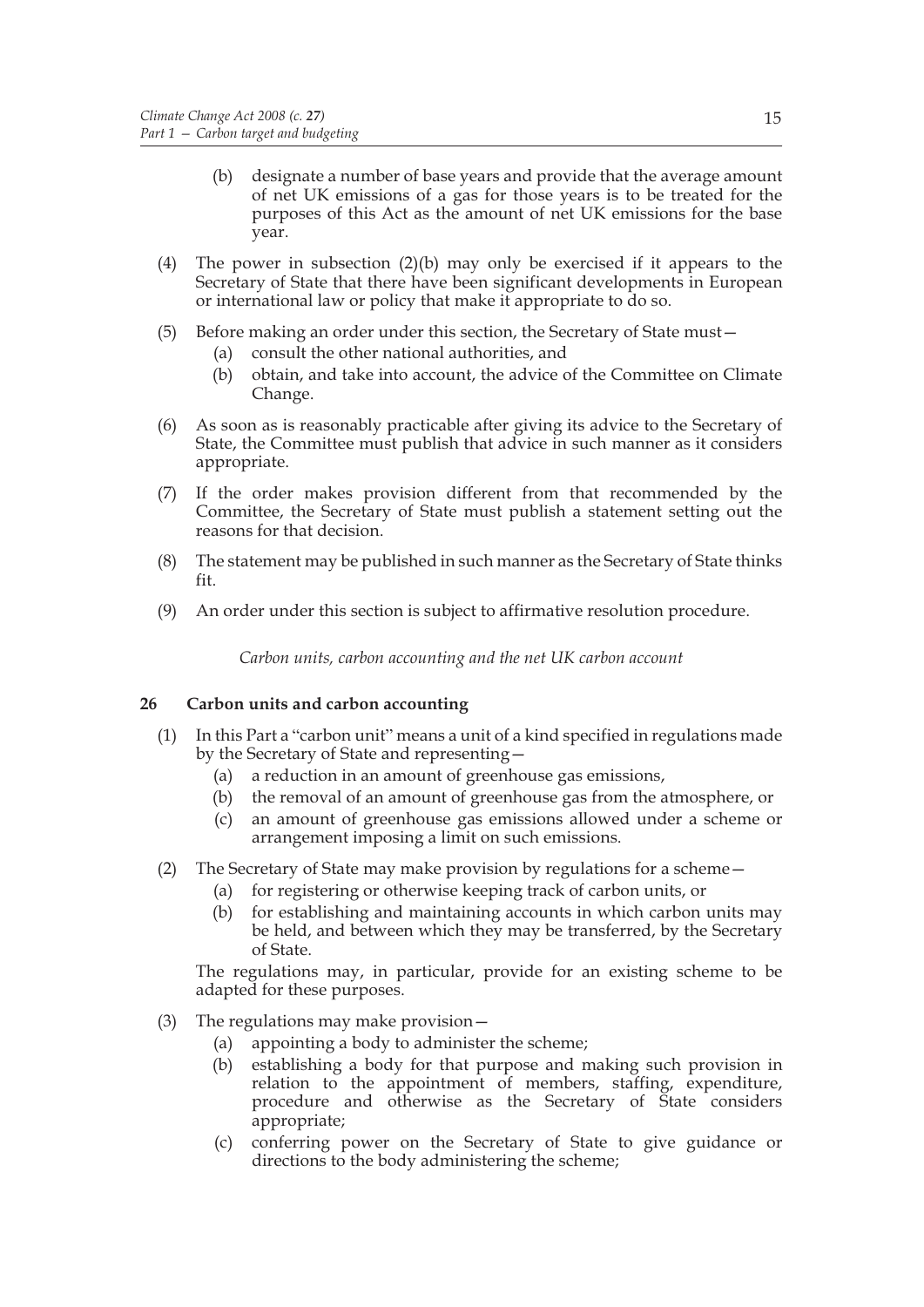- (d) conferring power on the Secretary of State to delegate the performance of any of the functions conferred or imposed on the Secretary of State by the regulations;
- (e) requiring the payment by persons using the scheme of charges (of an amount determined by or under the regulations) towards the cost of operating it.
- (4) If an existing body is appointed to administer the scheme, the regulations may make such modifications of any enactment relating to that body as the Secretary of State considers appropriate.

## **27 Net UK carbon account**

- (1) In this Part the "net UK carbon account" for a period means the amount of net UK emissions of targeted greenhouse gases for the period—
	- (a) reduced by the amount of carbon units credited to the net UK carbon account for the period in accordance with regulations under this section, and
	- (b) increased by the amount of carbon units that in accordance with such regulations are to be debited from the net UK carbon account for the period.
- (2) The net amount of carbon units credited to the net UK carbon account for a budgetary period must not exceed the limit set under section 11 (limit on use of carbon units) for the period.
- (3) The Secretary of State must make provision by regulations about—
	- (a) the circumstances in which carbon units may be credited to the net UK carbon account for a period,
	- (b) the circumstances in which such units must be debited from that account for a period, and
	- (c) the manner in which this is to be done.
- (4) The regulations must contain provision for ensuring that carbon units that are credited to the net UK carbon account for a period cease to be available to offset other greenhouse gas emissions.
- (5) The regulations must contain provision—
	- (a) for determining whether the total amount of carbon units allocated to the United Kingdom for each budgetary period under schemes or arrangements imposing a limit on emissions from sources in the United Kingdom represent an amount of net UK emissions of targeted greenhouse gases for the period greater than the carbon budget for the period, and
	- (b) for ensuring that, if this is the case, carbon units representing the amount of such emissions in excess of the budget are not used to offset greenhouse gas emissions in the United Kingdom or elsewhere.

## **28 Procedure for regulations under section 26 or 27**

- (1) The following provisions apply in relation to regulations under section 26 (carbon units and carbon accounting) or section 27 (net UK carbon account).
- (2) The regulations are subject to affirmative resolution procedure if  $-$ 
	- (a) they are the first regulations to be made under those sections,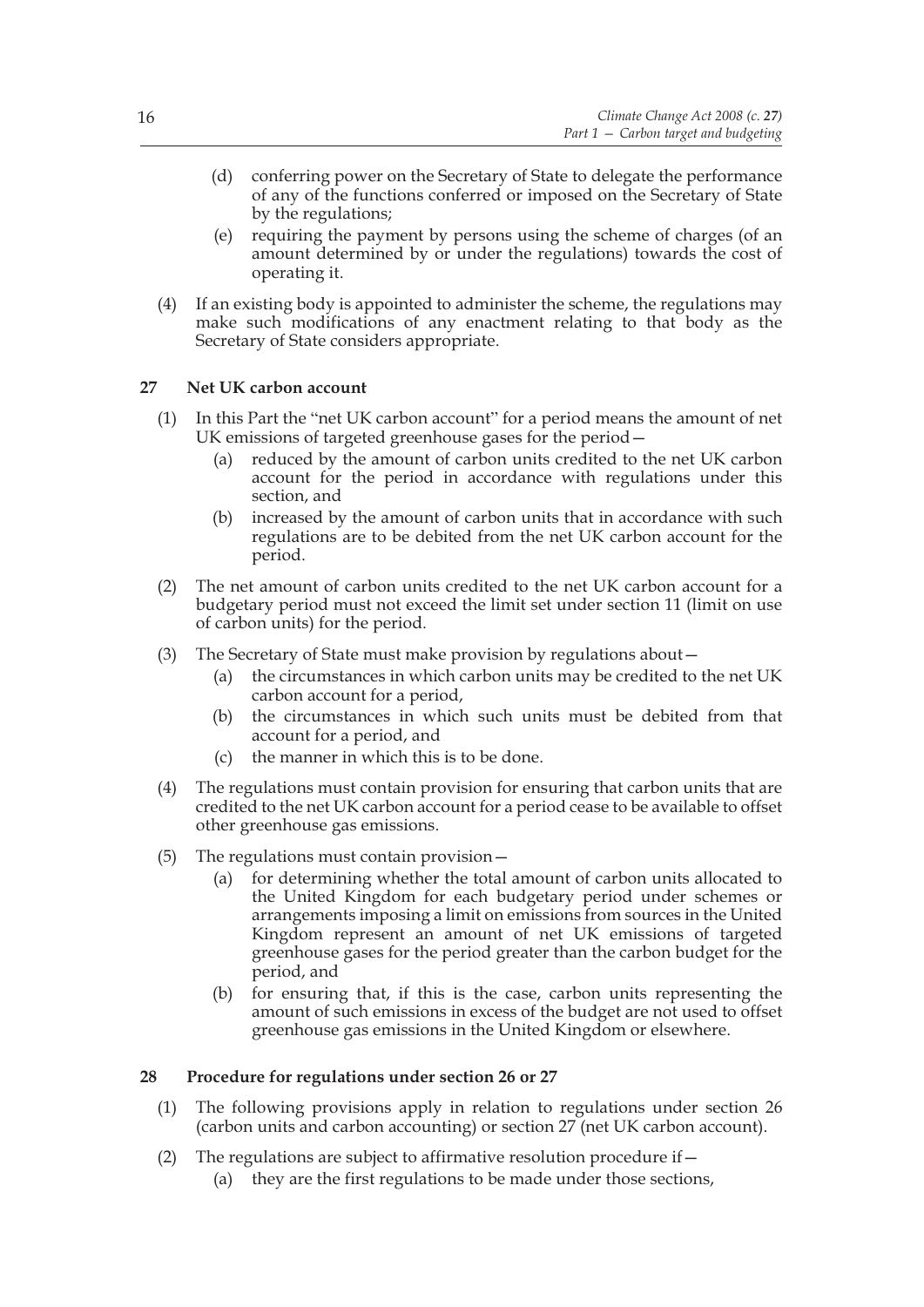- (b) they specify a carbon unit of a kind not previously specified in regulations made under those sections,
- (c) they alter the amount by which—
	- (i) a carbon unit that is credited to the net UK carbon account for a period reduces the net UK carbon account for that period, or
	- (ii) a carbon unit that is debited from the net UK carbon account for a period increases the net UK carbon account for that period, or
- (d) they make modifications of an enactment contained in primary legislation.
- (3) Otherwise the regulations are subject to negative resolution procedure.
- (4) The Secretary of State must consult the other national authorities—
	- (a) in the case of regulations subject to affirmative resolution procedure, before laying before Parliament a draft of a statutory instrument containing the regulations;
	- (b) in the case of regulations subject to negative resolution procedure, before making the regulations.
- (5) The Secretary of State must obtain, and take into account, the advice of the Committee on Climate Change before laying before Parliament a draft of a statutory instrument containing—
	- (a) the first regulations to be made under those sections, or
	- (b) regulations making provision of the kind described in paragraph (b) or (c) of subsection (2).

## *Other supplementary provisions*

## **29 UK emissions and removals of greenhouse gases**

- (1) In this Part—
	- (a) "UK emissions", in relation to a greenhouse gas, means emissions of that gas from sources in the United Kingdom;
	- (b) "UK removals", in relation to a greenhouse gas, means removals of that gas from the atmosphere due to land use, land-use change or forestry activities in the United Kingdom;
	- (c) the "net UK emissions" for a period, in relation to a greenhouse gas, means the amount of UK emissions of that gas for the period reduced by the amount for the period of UK removals of that gas.
- (2) The amount of UK emissions and UK removals of a greenhouse gas for a period must be determined consistently with international carbon reporting practice.

## **30 Emissions from international aviation or international shipping**

- (1) Emissions of greenhouse gases from international aviation or international shipping do not count as emissions from sources in the United Kingdom for the purposes of this Part, except as provided by regulations made by the Secretary of State.
- (2) The Secretary of State may by order define what is to be regarded for this purpose as international aviation or international shipping. Any such order is subject to affirmative resolution procedure.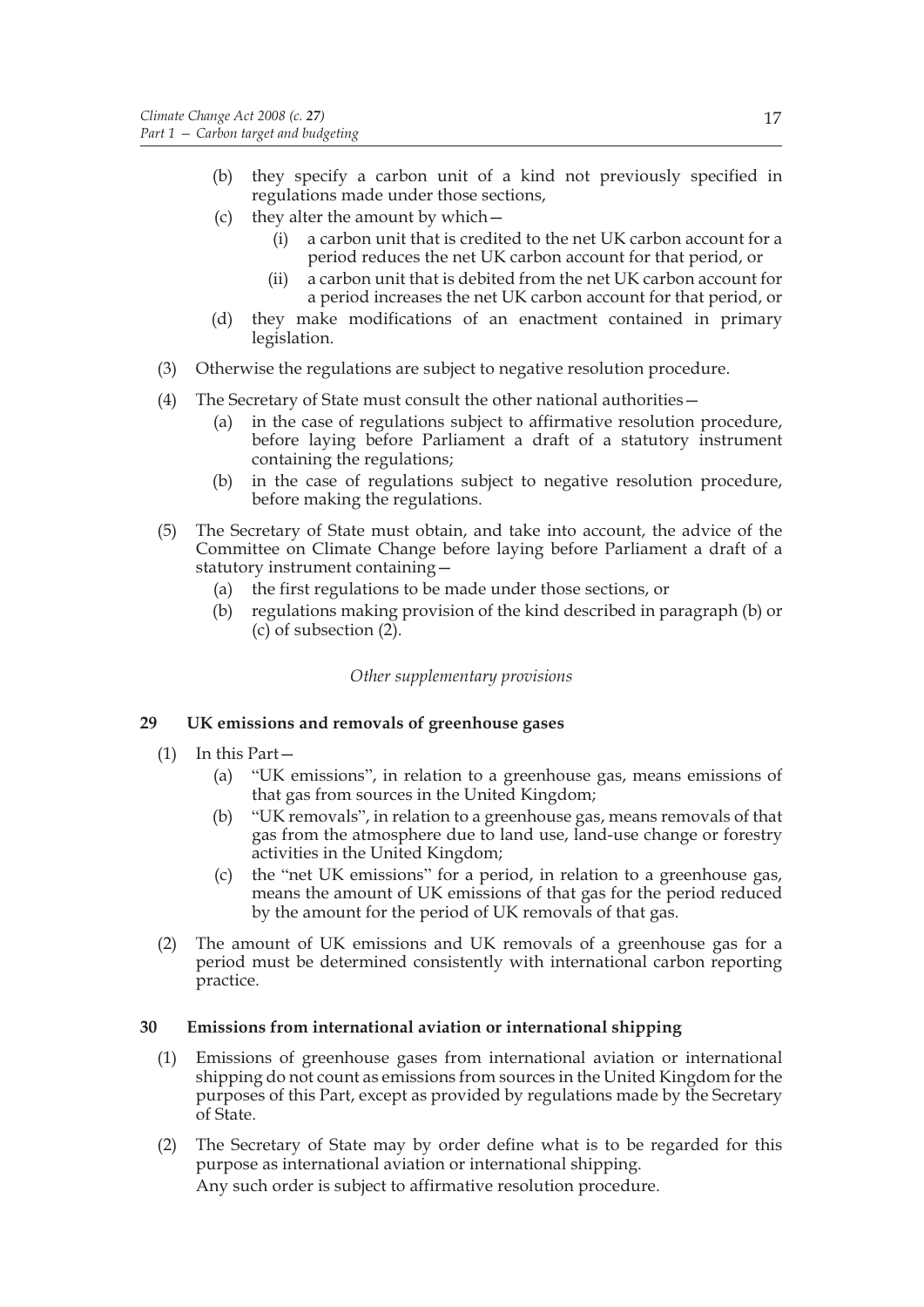- (3) The Secretary of State must, before expiry of the period ending with 31st December 2012—
	- (a) make provision by regulations as to the circumstances in which, and the extent to which, emissions from international aviation or international shipping are to be regarded for the purposes of this Part as emissions from sources in the United Kingdom, or
	- (b) lay before Parliament a report explaining why regulations making such provision have not been made.
- (4) The expiry of the period mentioned in subsection (3) does not affect the power of the Secretary of State to make regulations under this section.
- (5) Regulations under this section—
	- (a) may make provision only in relation to emissions of a targeted greenhouse gas;
	- (b) may, in particular, provide for such emissions to be regarded as emissions from sources in the United Kingdom if they relate to the transport of passengers or goods to or from the United Kingdom.
- (6) Regulations under this section may make provision—
	- (a) as to the period or periods (whether past or future) in which emissions of the targeted greenhouse gas are to be taken into account as UK emissions of that gas, and
	- (b) as to the manner in which such emissions are to be taken into account in determining UK emissions of that gas for the year that is the base year for that gas.
- (7) They may, in particular—
	- (a) designate a different base year, or
	- (b) designate a number of base years,

and provide for the emissions in that year, or the average amount of emissions in those years, to be treated for the purposes of this Act as UK emissions of that gas for the year that is the base year for that gas.

(8) For the purposes of this section the base year for carbon dioxide is the year that is the baseline year for the purposes of this Part.

#### **31 Procedure for regulations under section 30**

- (1) Before making regulations under section 30, the Secretary of State must obtain, and take into account, the advice of the Committee on Climate Change.
- (2) As soon as is reasonably practicable after giving its advice to the Secretary of State, the Committee must publish that advice in such manner as it considers appropriate.
- (3) If the regulations make provision different from that recommended by the Committee, the Secretary of State must publish a statement setting out the reasons for that decision.
- (4) The statement may be published in such manner as the Secretary of State thinks fit.
- (5) Regulations under section 30 are subject to affirmative resolution procedure.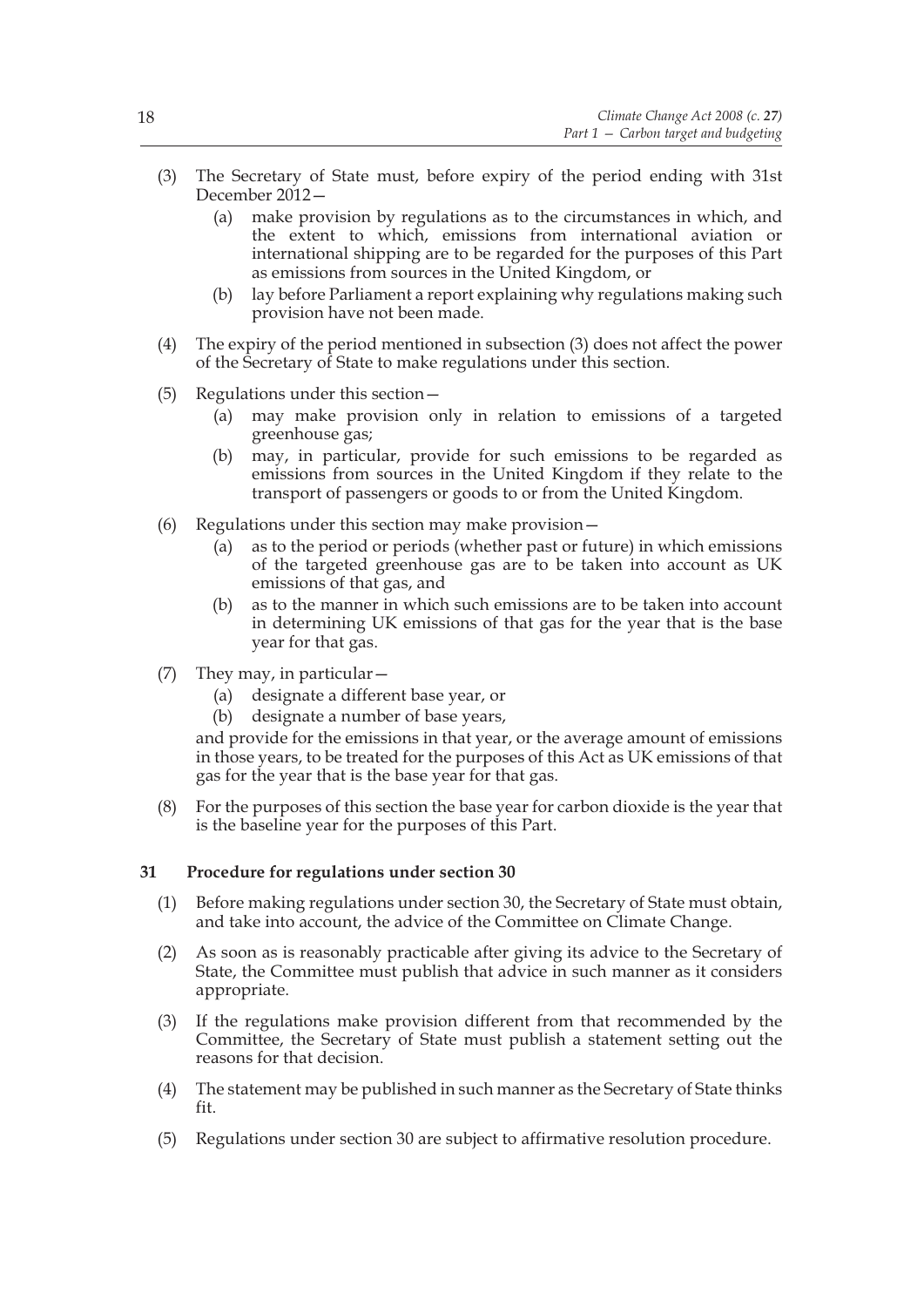## **PART 2**

## THE COMMITTEE ON CLIMATE CHANGE

## *The Committee*

## **32 The Committee on Climate Change**

- (1) There shall be a body corporate to be known as the Committee on Climate Change or, in Welsh, as y Pwyllgor ar Newid Hinsawdd (referred to in this Part as "the Committee").
- (2) Schedule 1 contains further provisions about the Committee.

## *Functions of the Committee*

## **33 Advice on level of 2050 target**

- (1) It is the duty of the Committee to advise the Secretary of State on—
	- (a) whether the percentage specified in section 1(1) (the target for 2050) should be amended, and
	- (b) if so, what the amended percentage should be.
- (2) Advice given by the Committee under this section must also contain the reasons for that advice.
- (3) The Committee must give its advice under this section not later than 1st December 2008.
- (4) The Committee must, at the time it gives its advice under this section to the Secretary of State, send a copy to the other national authorities.
- (5) As soon as is reasonably practicable after giving its advice to the Secretary of State, the Committee must publish that advice in such manner as it considers appropriate.

## **34 Advice in connection with carbon budgets**

- (1) It is the duty of the Committee to advise the Secretary of State, in relation to each budgetary period, on—
	- (a) the level of the carbon budget for the period,
	- (b) the extent to which the carbon budget for the period should be met $-$ 
		- (i) by reducing the amount of net UK emissions of targeted greenhouse gases, or
		- (ii) by the use of carbon units that in accordance with regulations under sections 26 and 27 may be credited to the net UK carbon account for the period,
	- (c) the respective contributions towards meeting the carbon budget for the period that should be made—
		- (i) by the sectors of the economy covered by trading schemes (taken as a whole);
		- (ii) by the sectors of the economy not so covered (taken as a whole), and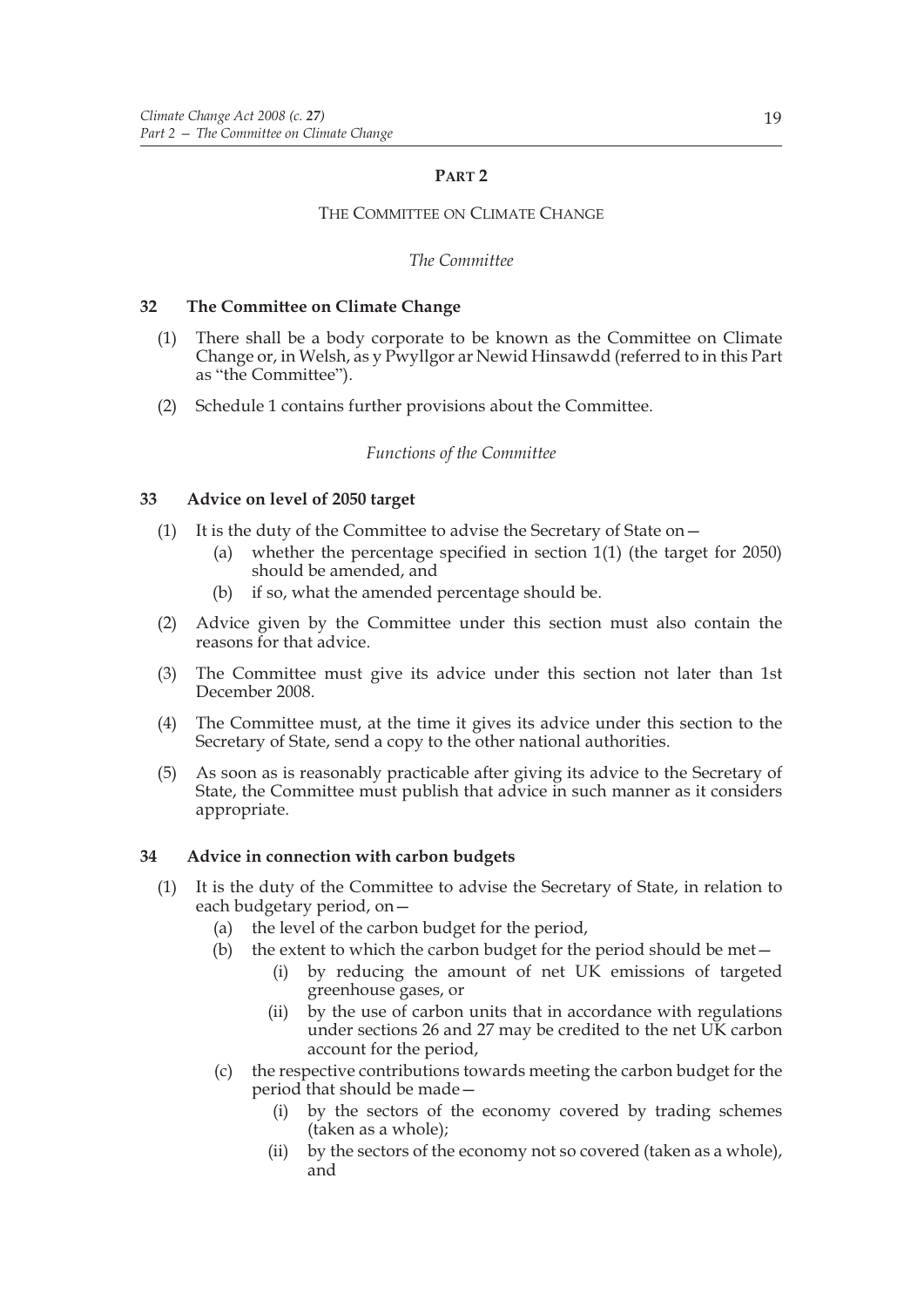- (d) the sectors of the economy in which there are particular opportunities for contributions to be made towards meeting the carbon budget for the period through reductions in emissions of targeted greenhouse gases.
- (2) In relation to the budgetary period 2008-2012, the Committee must also advise the Secretary of State on—
	- (a) whether it would be consistent with its advice on the level of the carbon budget for the period to set a carbon budget such that the annual equivalent for the period was lower than the 1990 baseline by 20%, and
	- (b) the costs and benefits of setting such a budget.
- (3) Advice given by the Committee under this section must also contain the reasons for that advice.
- (4) The Committee must give its advice under this section—
	- (a) for the budgetary periods 2008-2012, 2013-2017 and 2018-2022, not later than 1st December 2008;
	- (b) for any later period, not later than six months before the last date for setting the carbon budget for the period (see section 4(2)(b)).
- (5) The Committee must, at the time it gives its advice under this section to the Secretary of State, send a copy to the other national authorities.
- (6) As soon as is reasonably practicable after giving its advice under this section the Committee must publish that advice in such manner as it considers appropriate.

#### **35 Advice on emissions from international aviation and international shipping**

- (1) It is the duty of the Committee to advise the Secretary of State on the consequences of treating emissions of targeted greenhouse gases from—
	- (a) international aviation, and
	- (b) international shipping,

as emissions from sources in the United Kingdom for the purposes of Part 1.

- (2) The duty applies if and to the extent that regulations under section 30 do not provide for such emissions to be so treated.
- (3) Advice given by the Committee under this section must also contain the reasons for that advice.
- (4) The Committee must give its advice under this section—
	- (a) when it gives its advice under section 34 for the budgetary period 2023- 2027, and
	- (b) when it gives its advice under that section for each subsequent budgetary period.
- (5) The Committee must, at the time it gives its advice under this section to the Secretary of State, send a copy to the other national authorities.
- (6) As soon as is reasonably practicable after giving its advice to the Secretary of State, the Committee must publish that advice in such manner as it considers appropriate.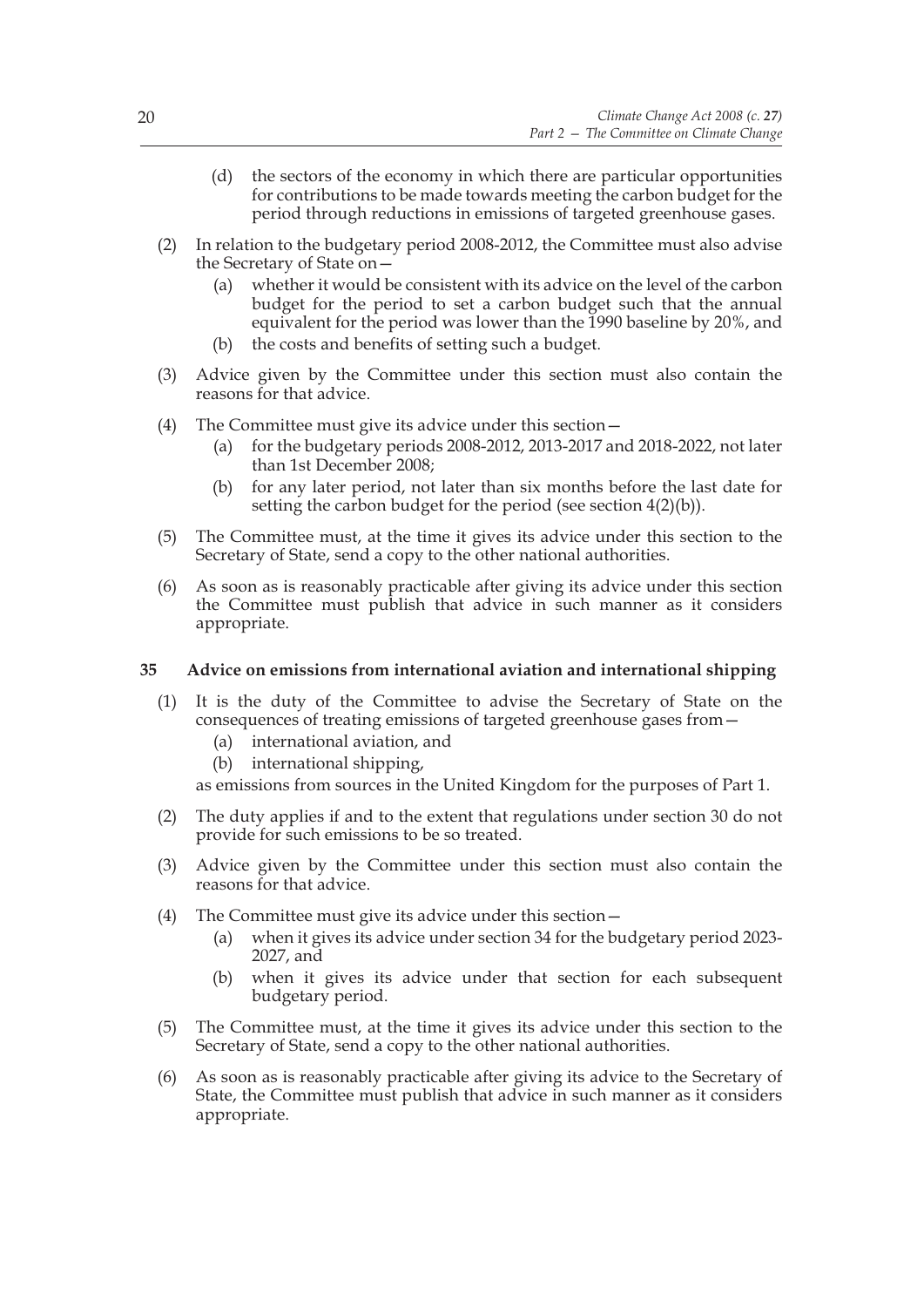## **36 Reports on progress**

- (1) It is the duty of the Committee to lay before Parliament and each of the devolved legislatures each year, beginning with the year 2009, a report setting out the Committee's views on—
	- (a) the progress that has been made towards meeting the carbon budgets that have been set under Part 1 and the target in section 1 (the target for 2050),
	- (b) the further progress that is needed to meet those budgets and that target, and
	- (c) whether those budgets and that target are likely to be met.
- (2) The Committee's report in the second year after the end of a budgetary period must also set out the Committee's general views on—
	- (a) the way in which the budget for the period was or was not met, and
	- (b) action taken during the period to reduce net UK emissions of targeted greenhouse gases.
- (3) The first report under this section must be laid before Parliament and the devolved legislatures not later than 30th September 2009.
- (4) Each subsequent report under this section, other than one in the second year after the end of a budgetary period, must be laid before Parliament and the devolved legislatures not later than 30th June in the year in which it is made.
- (5) A report in the second year after the end of a budgetary period must be laid before Parliament and the devolved legislatures not later than 15th July in the year in which it is made.
- (6) The Secretary of State may by order extend the period mentioned in subsection (4) or (5).
- (7) Before making such an order the Secretary of State must consult the other national authorities.
- (8) Any such order is subject to negative resolution procedure.

## **37 Response to Committee's reports on progress**

- (1) The Secretary of State must lay before Parliament a response to the points raised by each report of the Committee under section 36 (reports on progress).
- (2) Before doing so, the Secretary of State must consult the other national authorities on a draft of the response.
- (3) The response to the Committee's first report under section 36 must be laid before Parliament not later than 15th January 2010.
- (4) Each subsequent response must be laid before Parliament not later than 15th October in the year in which the Committee's report is made.
- (5) The Secretary of State may by order extend that period.
- (6) Any such order is subject to negative resolution procedure.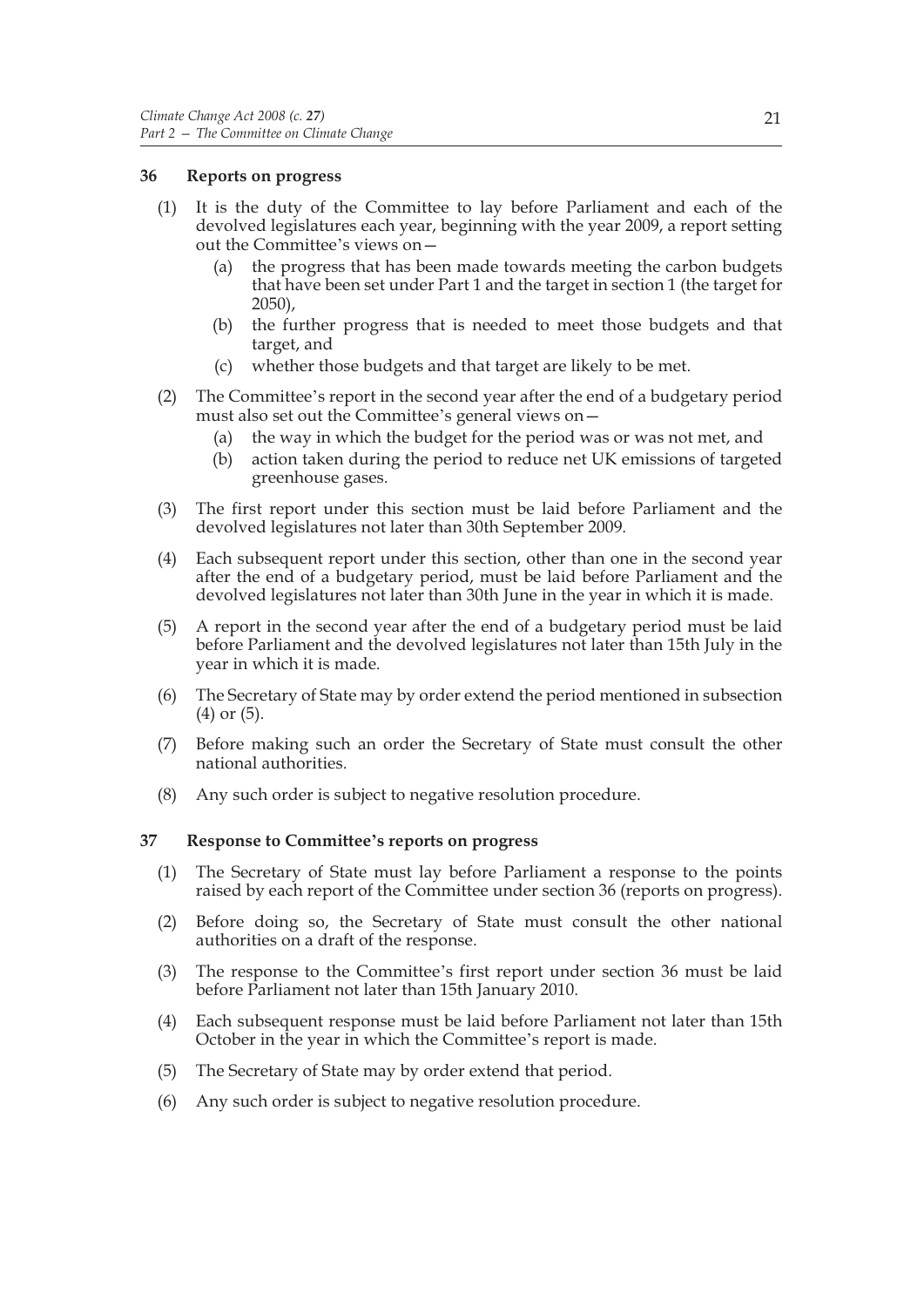## **38 Duty to provide advice or other assistance on request**

- (1) The Committee must, at the request of a national authority, provide advice, analysis, information or other assistance to the authority in connection with—
	- (a) the authority's functions under this Act,
	- (b) the progress made towards meeting the objectives set by or under this Act,
	- (c) adaptation to climate change, or
	- (d) any other matter relating to climate change.
- (2) In particular, the Committee must, at the request of a national authority—
	- (a) advise the authority about any limit proposed to be set by a trading scheme on the total amount of the activities to which the scheme applies, or
	- (b) assist the authority in connection with the preparation of statistics relating to greenhouse gas emissions.
- (3) The Committee must, at the request of a national authority other than the Secretary of State, provide advice, analysis, information or other assistance to the authority in connection with any target, budget or similar requirement relating to emissions of greenhouse gas that has been adopted by the authority or to which the authority is otherwise subject.

## *Supplementary provisions*

## **39 General ancillary powers**

- (1) The Committee may do anything that appears to it necessary or appropriate for the purpose of, or in connection with, the carrying out of its functions.
- (2) In particular the Committee may—
	- (a) enter into contracts,
	- (b) acquire, hold and dispose of property,
	- (c) borrow money,
	- (d) accept gifts, and
	- (e) invest money.

## (3) In exercising its functions, the Committee may—

- (a) gather information and carry out research and analysis,
- (b) commission others to carry out such activities, and
- (c) publish the results of such activities carried out by the Committee or others.
- (4) The Committee must have regard to the desirability of involving the public in the exercise of its functions.

## **40 Grants to the Committee**

A national authority may make grants to the Committee of such amount and subject to such conditions as the authority thinks fit.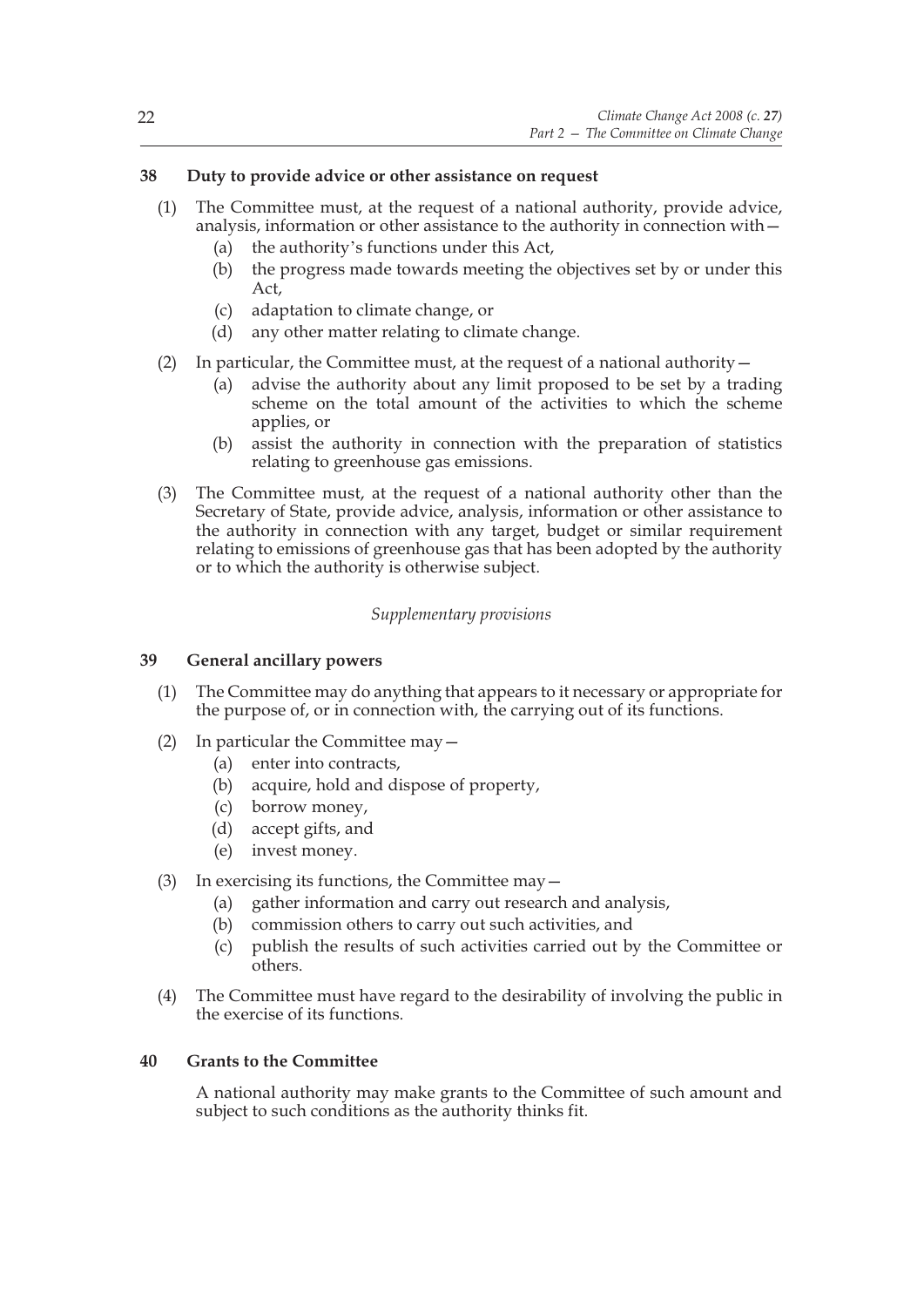## **41 Powers to give guidance**

- (1) The national authorities may give the Committee guidance as to the matters it is to take into account in the exercise of—
	- (a) its functions generally, or
	- (b) any of its functions under Schedule 1.
- (2) The Secretary of State may give the Committee guidance as to the matters it is to take into account in the exercise of its functions under—
	- (a) Part 1 (carbon target and budgeting),
	- (b) section 33 (advice on level of 2050 target),
	- (c) section 34 (advice in connection with carbon budgets),
	- (d) section 35 (advice on emissions from international aviation and international shipping),
	- (e) section 36 (reports on progress),
	- (f) section 57 (advice on report on impact of climate change), or
	- (g) section 59 (reporting on progress in connection with adaptation).

Before giving guidance under any of paragraphs (a) to (f), the Secretary of State must consult the other national authorities.

- (3) A national authority that requests the Committee to provide advice, analysis, information or other assistance under—
	- (a) section 38 (duty to provide advice or assistance on request), or
	- (b) section 48 (advice on trading scheme regulations),

may give the Committee guidance as to the matters it is to take into account in responding to that request.

If the request is made by two or more national authorities, the guidance must be given by them jointly.

- (4) The power to give guidance under this section includes power to vary or revoke it.
- (5) In performing its functions the Committee must have regard to any guidance given under this section.

## **42 Powers to give directions**

- (1) The national authorities may give the Committee directions as to the exercise  $of$ 
	- (a) its functions generally, or
	- (b) any of its functions under Schedule 1.
- (2) The Secretary of State may give the Committee directions as to the exercise of its functions under—
	- (a) Part 1 (carbon target and budgeting),
	- (b) section 33 (advice on level of 2050 target),
	- (c) section 34 (advice in connection with carbon budgets),
	- (d) section 35 (advice on emissions from international aviation and international shipping),
	- (e) section 36 (reports on progress),
	- (f) section 57 (advice on report on impact of climate change), or
	- (g) section 59 (reporting on progress in connection with adaptation).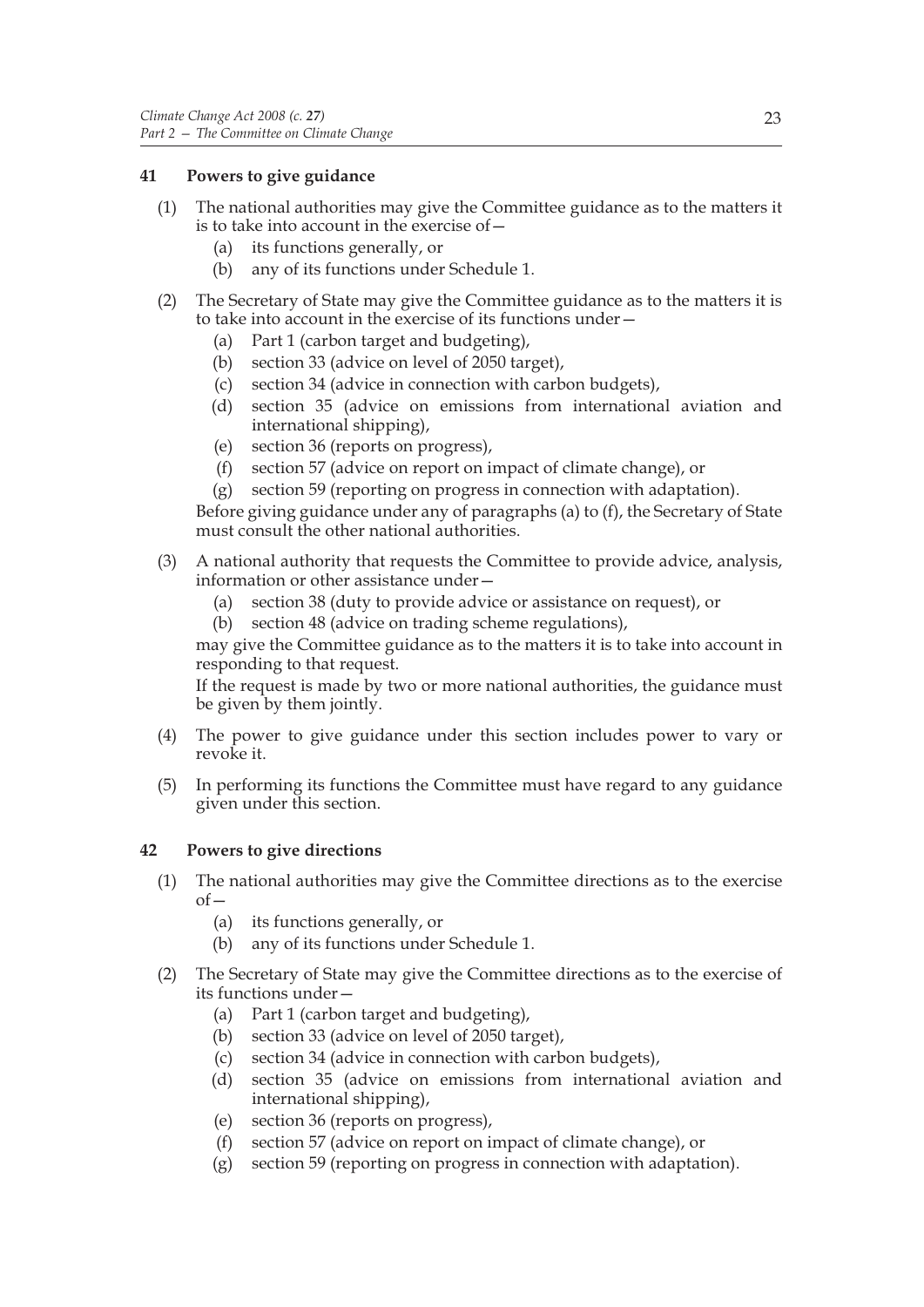Before giving directions under any of paragraphs (a) to (f), the Secretary of State must consult the other national authorities.

- (3) A national authority that requests the Committee to provide advice, analysis, information or other assistance under—
	- (a) section 38 (duty to provide advice or assistance on request), or
	- (b) section 48 (advice on trading scheme regulations),

may give the Committee directions as to the exercise of its functions in responding to that request.

If the request is made by two or more national authorities, the directions must be given by them jointly.

- (4) The power to give directions under this section does not include power to direct the Committee as to the content of any advice or report.
- (5) The power to give directions under this section includes power to vary or revoke the directions.
- (6) The Committee must comply with any directions given under this section.

#### *Interpretation*

## **43 Interpretation of Part 2**

Expressions used in this Part that are defined in Part 1 (carbon target and budgeting) have the same meaning as in that Part.

## **PART 3**

#### TRADING SCHEMES

#### *Trading schemes*

## **44 Trading schemes**

- (1) The relevant national authority may make provision by regulations for trading schemes relating to greenhouse gas emissions.
- (2) A "trading scheme" is a scheme that operates by  $-$ 
	- (a) limiting or encouraging the limitation of activities that consist of the emission of greenhouse gas or that cause or contribute, directly or indirectly, to such emissions, or
	- (b) encouraging activities that consist of, or that cause or contribute, directly or indirectly, to reductions in greenhouse gas emissions or the removal of greenhouse gas from the atmosphere.

#### **45 Activities to which trading schemes may apply**

- (1) For the purposes of this Part activities are regarded as indirectly causing or contributing to greenhouse gas emissions if they involve, in particular—
	- (a) the consumption of energy,
	- (b) the use of materials in whose production energy was consumed,
	- (c) the disposal otherwise than for recycling of materials in whose production energy was consumed, or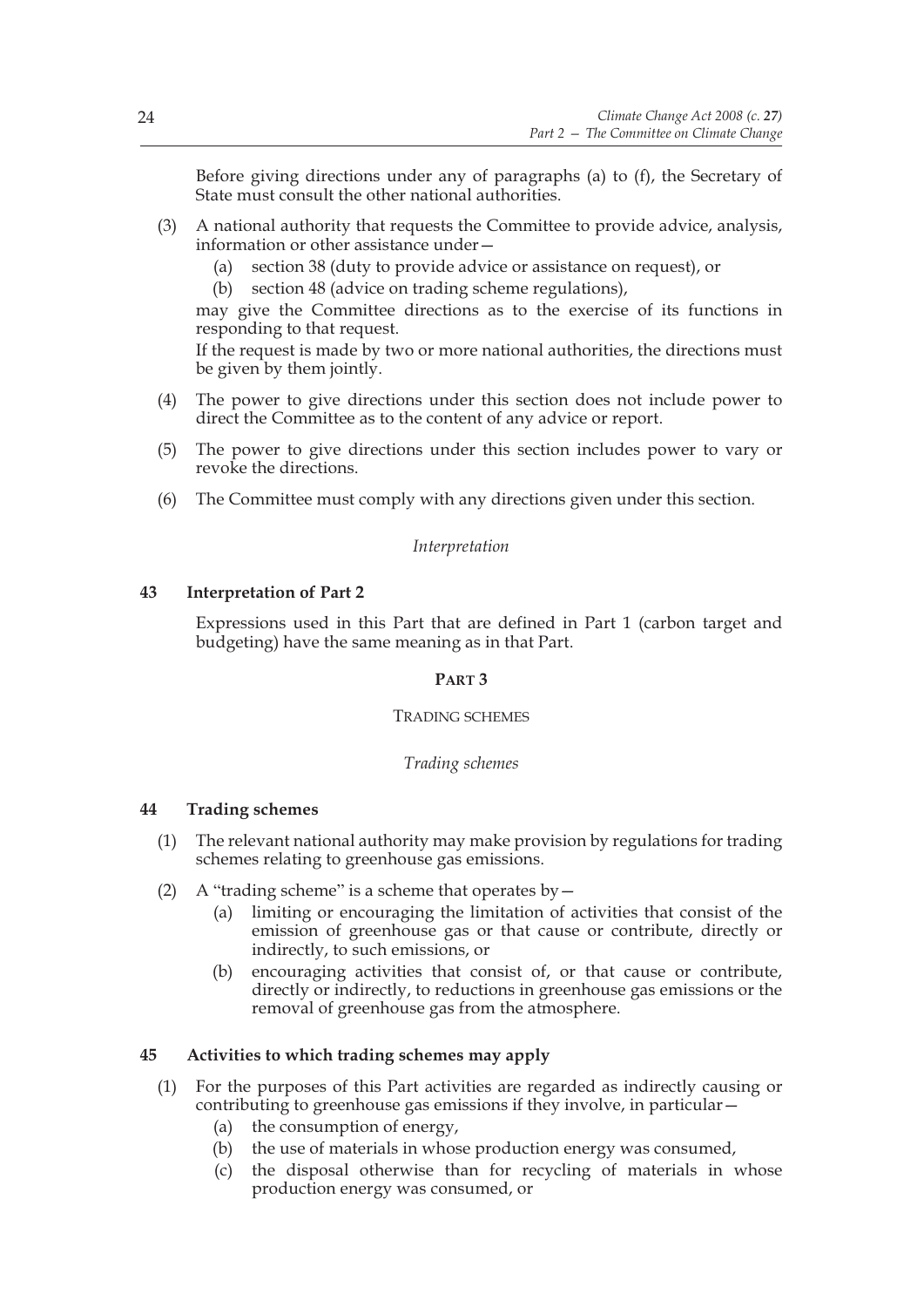- (d) the production or supply of anything whose subsequent use directly causes or contributes to greenhouse gas emissions.
- (2) Correspondingly, for the purposes of this Part activities are regarded as indirectly causing or contributing to the reduction of greenhouse gas emissions if they involve a reduction under any of those heads.
- (3) This Part applies to activities carried on in the United Kingdom, regardless of where the related emissions, reductions or removals of greenhouse gas occur.

## **46 Matters that may or must be provided for in regulations**

- (1) Schedule 2 specifies matters that may or must be provided for in regulations under section 44.
- (2) In that Schedule—
	- Part 1 deals with schemes that operate by limiting or encouraging the limitation of activities that consist of the emission of greenhouse gas or that cause or contribute, directly or indirectly, to such emissions;
	- Part 2 deals with schemes that operate by encouraging activities that consist of, or that cause or contribute, directly or indirectly, to reductions in greenhouse gas emissions or the removal of greenhouse gas from the atmosphere;
	- Part 3 deals with administration and enforcement.
- (3) Regulations under section 44 may also make provision about the application of the regulations to the Crown.

#### *Authorities and regulations*

## **47 Relevant national authorities**

- (1) This section identifies "the relevant national authority" for the purposes of this Part.
- (2) The Scottish Ministers are the relevant national authority in relation to matters within the legislative competence of the Scottish Parliament.
- (3) The Welsh Ministers are the relevant national authority in relation to matters that—
	- (a) are within the legislative competence of the National Assembly for Wales, or
	- (b) relate to limiting or encouraging the limitation of activities in Wales that consist of the emission of greenhouse gas, other than activities in connection with offshore oil and gas exploration and exploitation.
- (4) In subsection  $(3)(b)$ 
	- "Wales" has the same meaning as in the Government of Wales Act 2006 (c. 32); and
	- "offshore oil and gas exploration and exploitation" has the same meaning as in the National Assembly for Wales (Transfer of Functions) Order 2005 (S.I. 2005/1958).
- (5) The Secretary of State or the relevant Northern Ireland department is the relevant authority in relation to reserved matters within the meaning of the Northern Ireland Act 1998 (c. 47).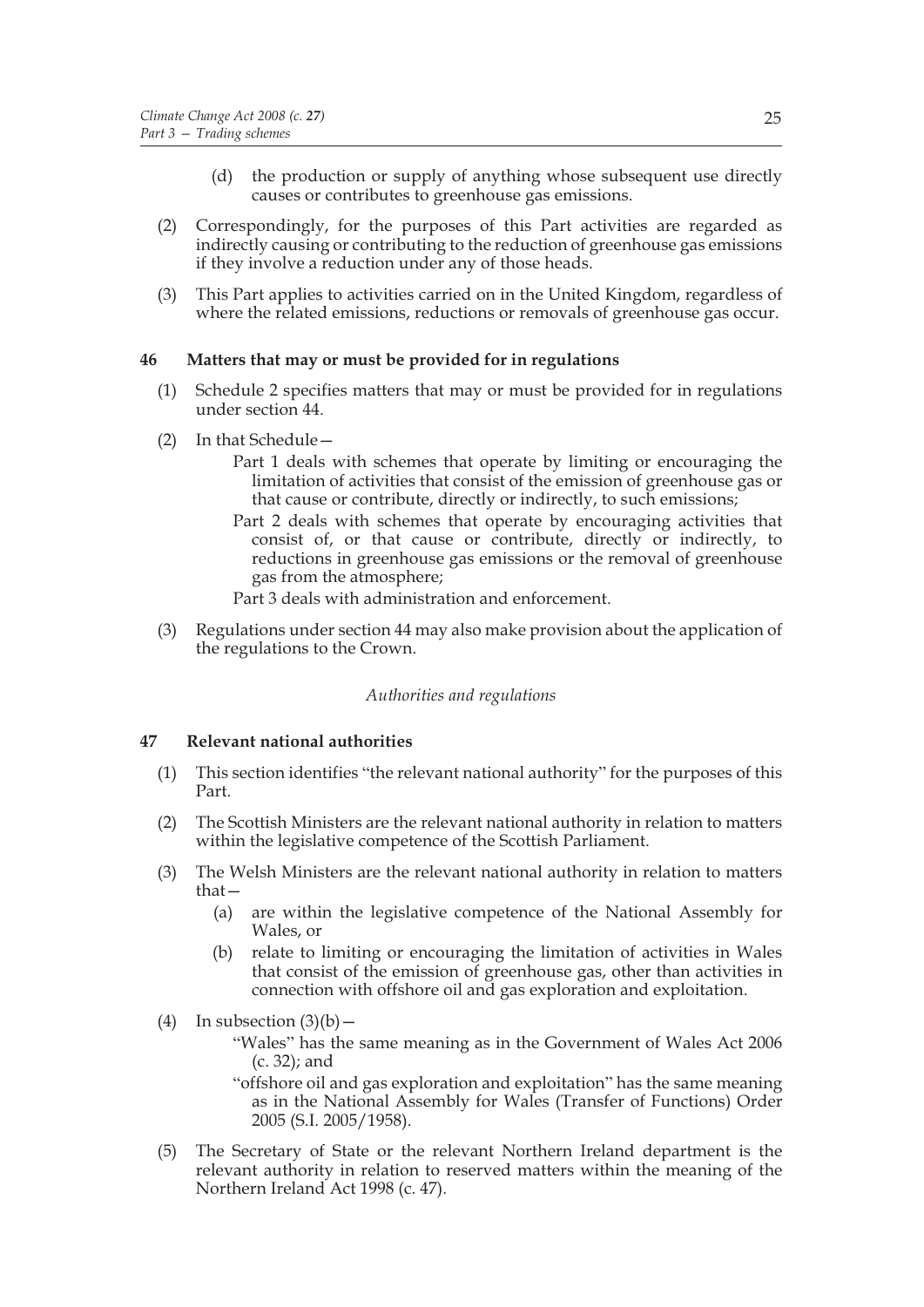- (6) The relevant Northern Ireland department is the relevant authority in relation to all other matters within the legislative competence of the Northern Ireland Assembly.
- (7) The Secretary of State is the relevant national authority in relation to all other matters.

## **48 Procedure for making regulations**

- (1) Before making regulations under this Part, a national authority must—
	- (a) obtain, and take into account, the advice of the Committee on Climate Change, and
	- (b) consult such persons likely to be affected by the regulations as the authority considers appropriate.
- (2) In particular, before making regulations under this Part that set a limit on the total amount of the activities to which a trading scheme applies for a trading period or periods, a national authority must obtain, and take into account, the advice of the Committee on Climate Change on the amount of that limit.
- (3) Regulations under this Part are subject to affirmative resolution procedure if they contain provision—
	- (a) setting up a trading scheme,
	- (b) extending the class of participants or activities to which a trading scheme applies,
	- (c) extending the duration of a trading scheme,
	- (d) making the overall requirements of a trading scheme significantly more onerous,
	- (e) conferring new powers to enforce the requirements of a trading scheme,
	- (f) imposing or providing for the imposition of new financial or other penalties or increasing the amount of existing financial penalties,
	- (g) creating an offence or increasing the penalties for an existing offence, or
	- (h) amending or repealing a provision of an enactment contained in primary legislation.
- (4) Regulations under this Part are subject to affirmative resolution procedure if they are the first such regulations to contain provision under paragraph 31 of Schedule 2 (appeals).
- (5) Other regulations under this Part are subject to negative resolution procedure.
- (6) The relevant Northern Ireland department may only make regulations under this Part dealing with a reserved matter within the meaning of the Northern Ireland Act 1998 (c. 47) with the consent of the Secretary of State.

## **49 Further provisions about regulations**

- (1) Schedule 3 makes further provision about regulations under this Part.
- (2) In that Schedule—

Part 1 relates to regulations made by a single national authority; Part 2 relates to regulations made by two or more national authorities; and Part 3 confers power to make provision by Order in Council.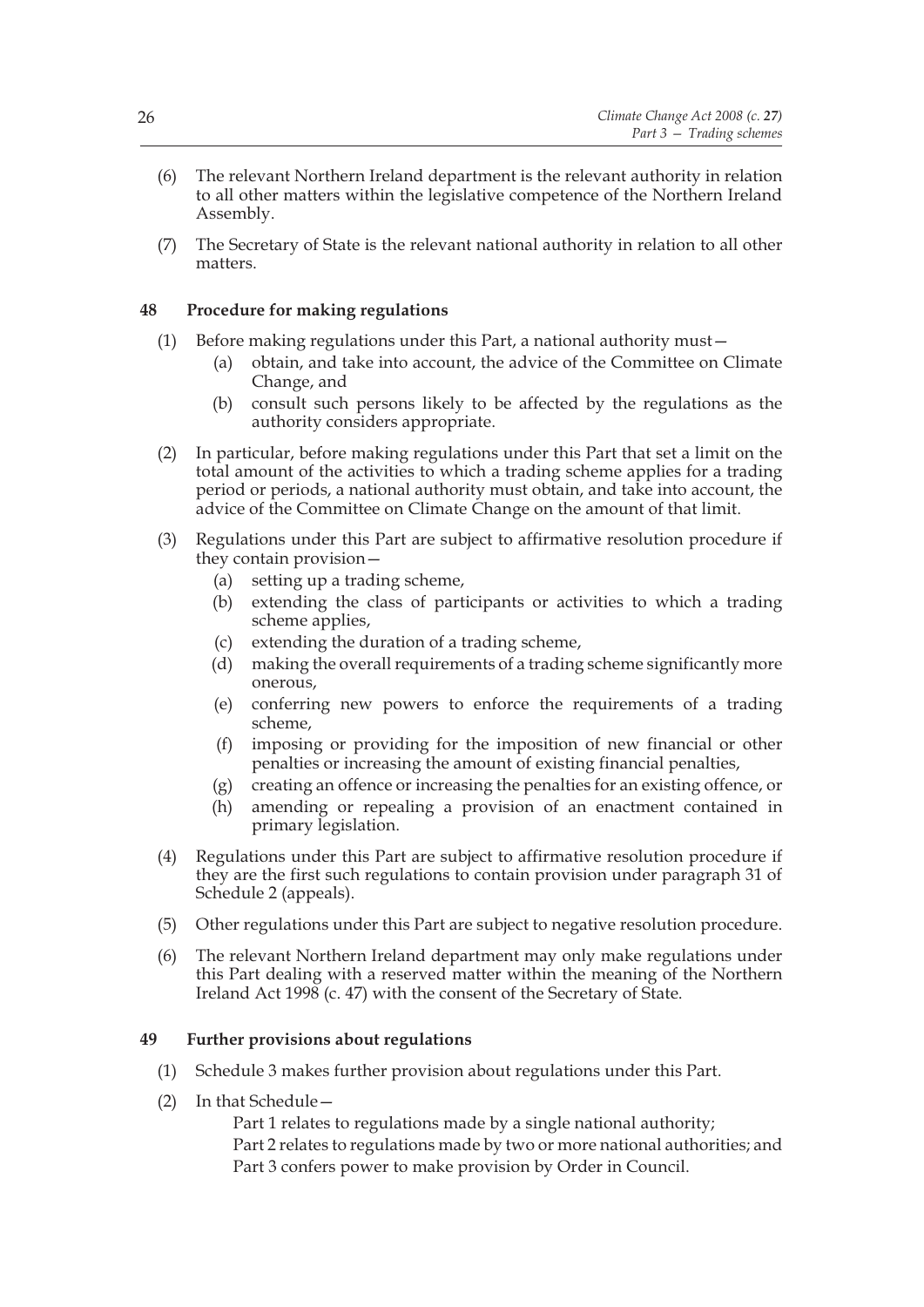## *Other supplementary provisions*

## **50 Information**

- (1) Schedule 4 confers powers to require information for the purposes of enabling a trading scheme to be established.
- (2) Paragraphs 1 to 5 of that Schedule shall cease to have effect on 1st January 2011.

## **51 Powers to give guidance**

- (1) The relevant national authority may give guidance to the administrator of a trading scheme.
- (2) The power to give guidance under this section includes power to vary or revoke it.
- (3) The administrator must have regard to any guidance given under this section.

## **52 Powers to give directions**

- (1) The relevant national authority may give directions to the administrator of a trading scheme.
- (2) The power to give directions under this section includes power to vary or revoke the directions.
- (3) The administrator must comply with any directions given under this section.

## **53 Grants to administrators and participants**

- (1) A national authority may make, or arrange for the making of, grants to—
	- (a) the administrator of a trading scheme, or
	- (b) the participants in a trading scheme.
- (2) A grant under this section may be made subject to such conditions as may be determined by, or in accordance with arrangements made by, the national authority that makes the grant.

## **54 Power to make consequential provision**

A national authority may by regulations—

- (a) make such provision amending, repealing or revoking any enactment as the authority considers appropriate in consequence of provision made by that authority by regulations under section 44 (trading schemes);
- (b) make such transitional provision and savings as the authority considers appropriate in connection with the coming into effect of such provision.

*Interpretation*

**55 Interpretation of Part 3**

In this Part—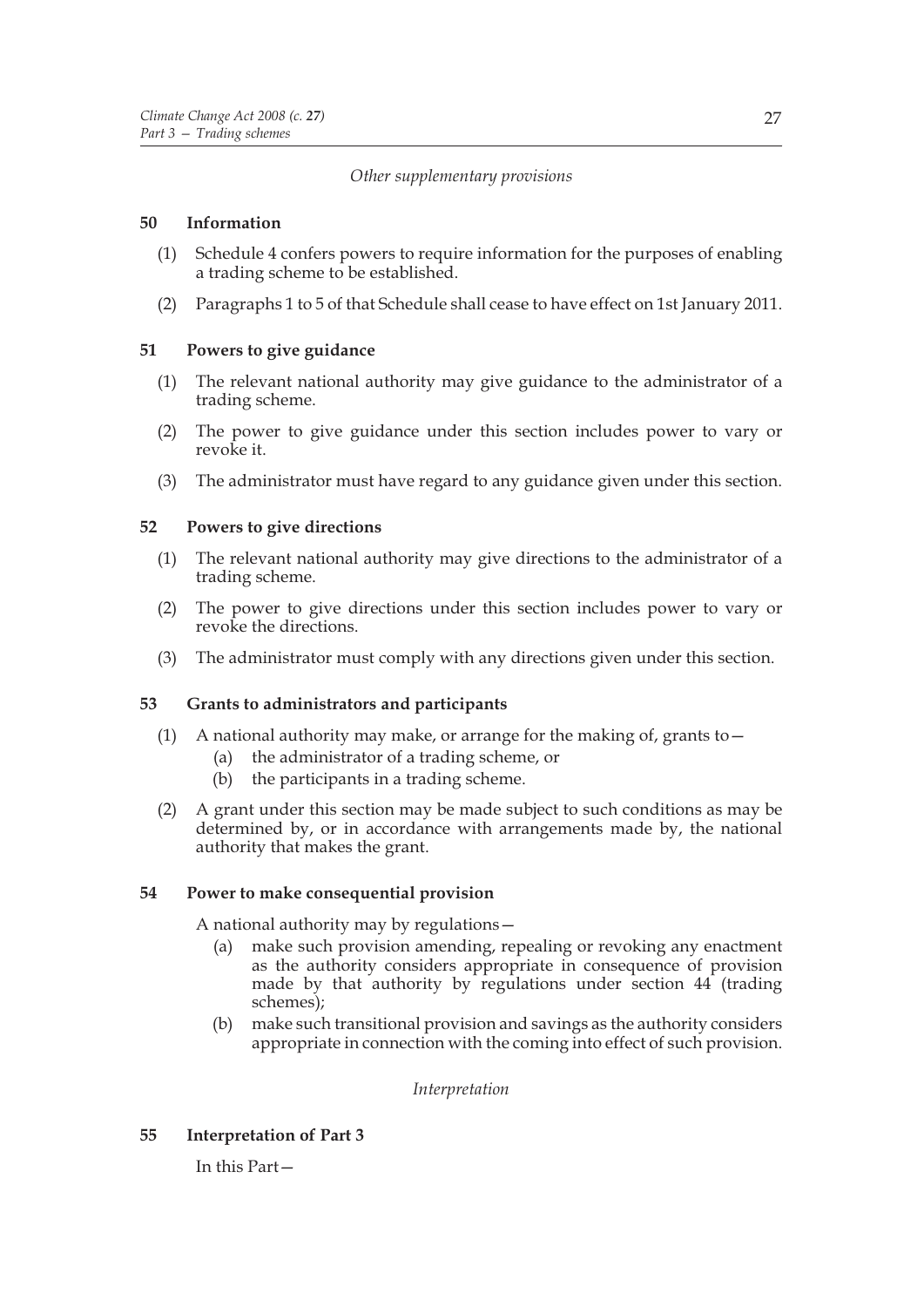- "administrator", in relation to a trading scheme, means a person appointed as the administrator of the scheme by regulations under paragraph 21 of Schedule 2;
- "participant", in relation to a trading scheme, means a person to whom the scheme applies by virtue of regulations under paragraph 4 or 15 of Schedule 2;
- "trading period", in relation to a trading scheme, means a period by reference to which the scheme is to operate by virtue of regulations under paragraph 2 or 13 of Schedule 2.

## **PART 4**

#### IMPACT OF AND ADAPTATION TO CLIMATE CHANGE

#### *National reports and programmes*

## **56 Report on impact of climate change**

- (1) It is the duty of the Secretary of State to lay reports before Parliament containing an assessment of the risks for the United Kingdom of the current and predicted impact of climate change.
- (2) The first report under this section must be laid before Parliament no later than three years after this section comes into force.
- (3) Subsequent reports must be laid before Parliament no later than five years after the previous report was so laid.
- (4) The Secretary of State may extend the period for laying any such report, but must publish a statement setting out the reasons for the delay and specifying when the report will be laid before Parliament.
- (5) Before laying a report under this section before Parliament, the Secretary of State must take into account the advice of the Committee on Climate Change under section 57.
- (6) The Secretary of State must send a copy of each report under this section to the other national authorities.

#### **57 Advice of Committee on Climate Change on impact report**

- (1) It is the duty of the Committee on Climate Change to advise the Secretary of State on the preparation of each of the Secretary of State's reports under section 56.
- (2) The Committee must give its advice under this section in relation to a report not later than six months before the last date for laying the report before Parliament (see subsections (2) to (4) of section 56).
- (3) The Committee must, at the time it gives its advice under this section to the Secretary of State, send a copy to the other national authorities.
- (4) As soon as is reasonably practicable after giving its advice under this section the Committee must publish that advice in such manner as it considers appropriate.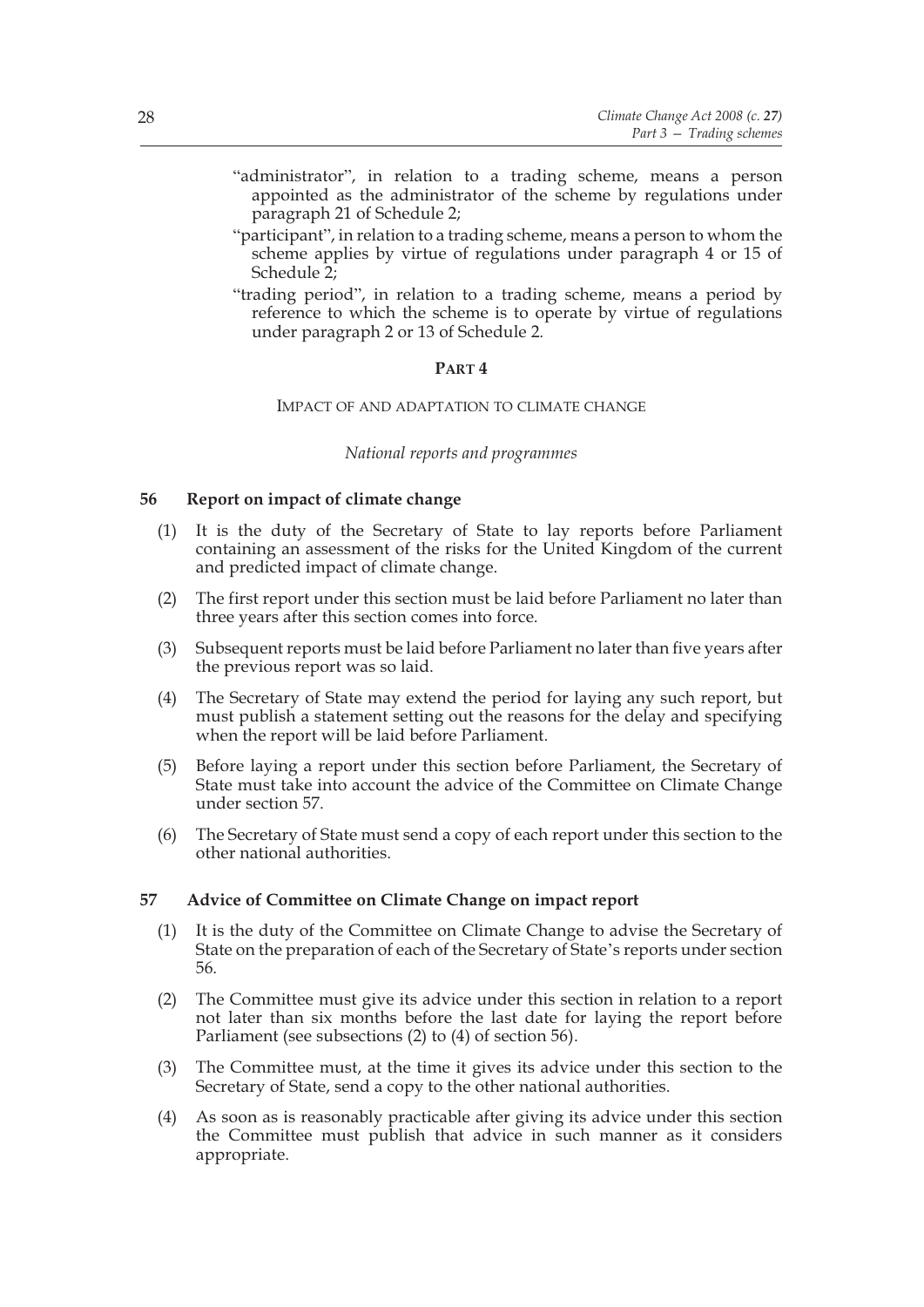## **58 Programme for adaptation to climate change**

- (1) It is the duty of the Secretary of State to lay programmes before Parliament setting out —
	- (a) the objectives of Her Majesty's Government in the United Kingdom in relation to adaptation to climate change,
	- (b) the Government's proposals and policies for meeting those objectives, and
	- (c) the time-scales for introducing those proposals and policies,

addressing the risks identified in the most recent report under section 56.

- (2) The objectives, proposals and policies must be such as to contribute to sustainable development.
- (3) Each programme under this section must be laid before Parliament as soon as is reasonably practicable after the laying of the report under section 56 to which it relates.
- (4) The Secretary of State must send a copy of each programme under this section to the other national authorities.

## **59 Reporting on progress in connection with adaptation**

- (1) Each report of the Committee on Climate Change under section 36 to which this section applies must contain an assessment of the progress made towards implementing the objectives, proposals and policies set out in the programmes laid before Parliament under section 58 (adaptation to climate change).
- (2) This section applies to the report in the second year after that in which the Secretary of State lays the first programme under section 58 before Parliament.
- (3) After that, this section applies to the report under section 36 in every second year after that in which the Committee last made a report to which this section applies, subject to any order under subsection (4).
- (4) The Secretary of State may by order provide that this section shall apply to the report under section 36 in the year specified in the order and in every subsequent year.
- (5) An order under subsection (4) is subject to negative resolution procedure.

## **60 Programme for adaptation to climate change: Northern Ireland**

- (1) It is the duty of the relevant Northern Ireland department to lay programmes before the Northern Ireland Assembly setting out—
	- (a) the objectives of the department in relation to adaptation to climate change,
	- (b) the department's proposals and policies for meeting those objectives, and
	- (c) the time-scales for introducing those proposals and policies,

addressing the risks identified in the most recent report under section 56.

(2) The objectives, proposals and policies must be such as to contribute to sustainable development.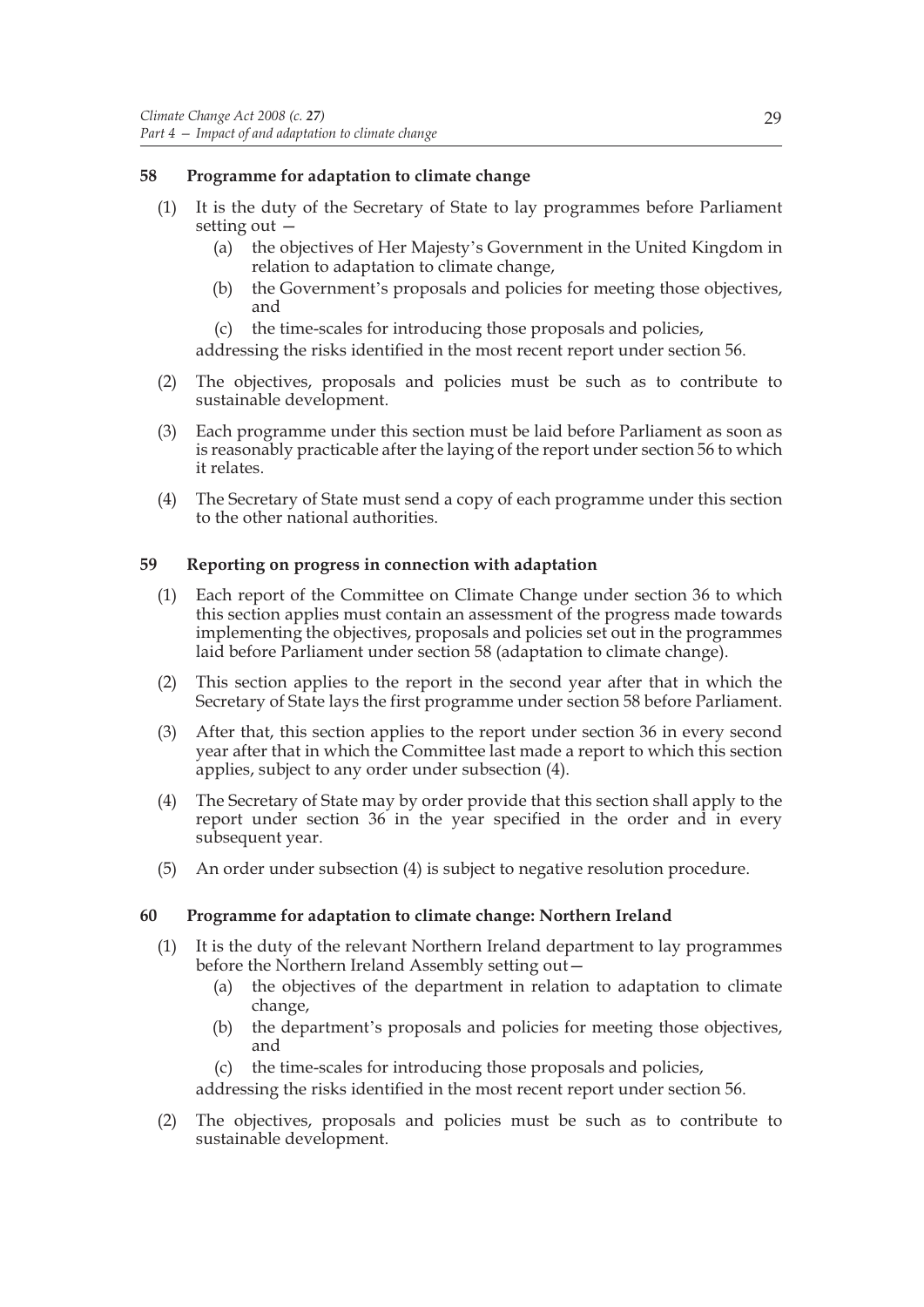- (3) The second and each subsequent programme under this section must contain an assessment of the progress made towards implementing the objectives, proposals and policies set out in earlier programmes.
- (4) Each programme under this section must be laid before the Northern Ireland Assembly as soon as is reasonably practicable after the laying before Parliament of the report under section 56 to which it relates.
- (5) The relevant Northern Ireland department must send a copy of each programme under this section to the other national authorities.

*Reporting authorities: non-devolved functions*

## **61 Guidance by Secretary of State to reporting authorities**

- (1) The Secretary of State may issue guidance to reporting authorities about—
	- (a) assessing the current and predicted impact of climate change in relation to the authorities' functions,
	- (b) preparing proposals and policies for adapting to climate change in the exercise of their functions, and
	- (c) co-operating with other reporting authorities for that purpose.
- (2) This section does not apply to devolved functions.

## **62 Directions by Secretary of State to prepare reports**

- (1) The Secretary of State may direct a reporting authority to prepare a report containing any of the following—
	- (a) an assessment of the current and predicted impact of climate change in relation to the authority's functions;
	- (b) a statement of the authority's proposals and policies for adapting to climate change in the exercise of its functions and the time-scales for introducing those proposals and policies;
	- (c) an assessment of the progress made by the authority towards implementing the proposals and policies set out in its previous reports.
- (2) The Secretary of State may direct two or more reporting authorities to prepare a joint report.
- (3) The Secretary of State may give directions about—
	- (a) the time within which a report must be prepared, and
	- (b) its content,

and may, in particular, require it to cover a particular geographical area.

(4) This section does not apply to devolved functions.

## **63 Compliance with Secretary of State's directions**

- (1) A reporting authority must comply with any directions under section 62.
- (2) Where two or more reporting authorities are directed to prepare a joint report, they must take reasonable steps to co-operate with each other for that purpose.
- (3) In preparing a report, a reporting authority must have regard to the following, so far as relevant—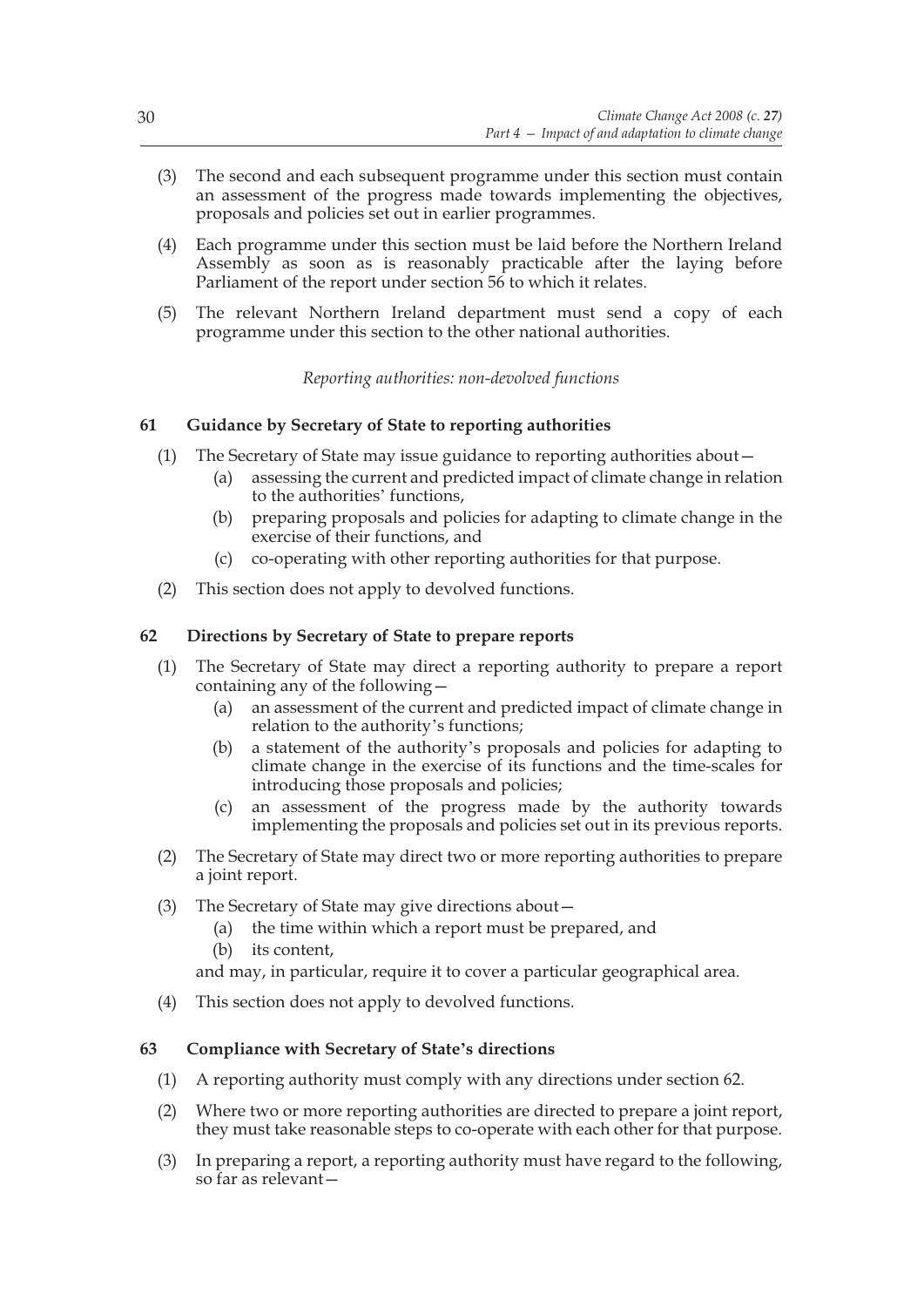- (a) the most recent report under section 56 (report on impact of climate change);
- (b) the most recent programme under section 58 (programme for adaptation to climate change);
- (c) any guidance issued by the Secretary of State under section 61.
- (4) If the authority—
	- (a) has functions that are exercisable in or as regards Wales, or
	- (b) has devolved Welsh functions,

it must also have regard, so far as relevant, to any guidance issued by the Welsh Ministers under section 66 and the most recent report under section 80 (report on climate change: Wales).

- (5) The authority must send a copy of the report to the Secretary of State.
- (6) The Secretary of State must publish the report in such manner as the Secretary of State considers appropriate.
- (7) This does not require the Secretary of State to publish—
	- (a) information the Secretary of State could refuse to disclose in response to a request under—
		- (i) the Freedom of Information Act 2000 (c. 36), or
		- (ii) the Environmental Information Regulations 2004 (S.I. 2004/ 3391) or any regulations replacing those regulations;
	- (b) information whose disclosure is prohibited by any enactment.
- (8) The authority must have regard to the report in exercising its functions other than its devolved functions.

## **64 Consent of, or consultation with, devolved authorities**

- (1) The Secretary of State must obtain the consent of a devolved authority before issuing guidance under section 61 or giving a direction under section 62 relating to functions in relation to which—
	- (a) functions are exercisable jointly by that devolved authority and a Minister of the Crown, or
	- (b) functions are exercisable by a Minister of the Crown only with the agreement of that devolved authority.
- (2) The Secretary of State must consult a devolved authority before issuing guidance under section 61 or giving a direction under section 62 relating to functions in relation to which—
	- (a) functions are exercisable by that devolved authority other than jointly with a Minister of the Crown, or
	- (b) functions are exercisable by a Minister of the Crown only after consultation with that devolved authority.

## **65 Report on exercise of power to give directions**

- (1) It is the duty of the Secretary of State to lay reports before Parliament setting out how the Secretary of State intends to exercise the power under section 62 to give directions to reporting authorities.
- (2) The reports must, in particular, identify  $-$ (a) the circumstances in which directions are likely to be given, and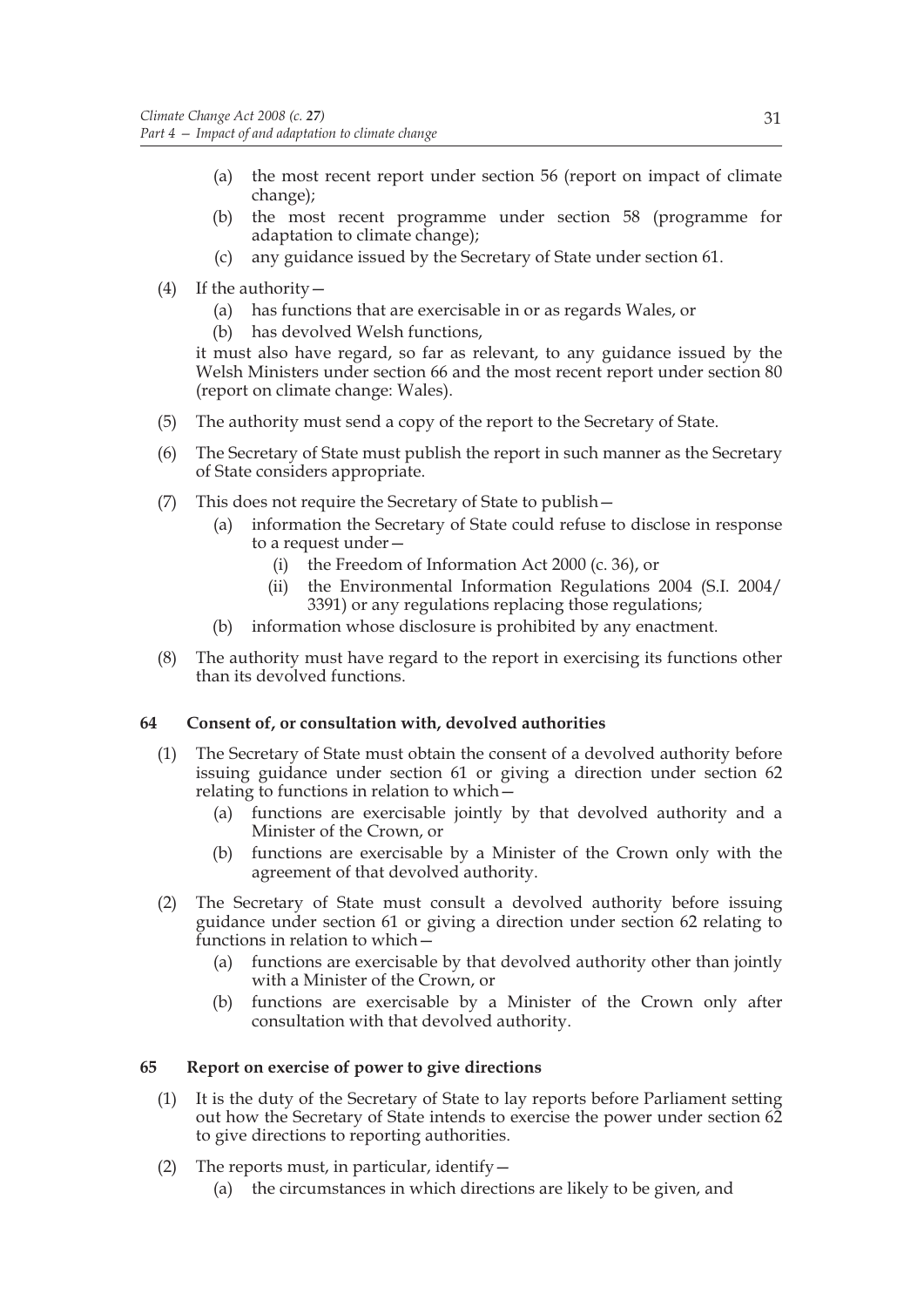- (b) the authorities or kinds of authority to whom the Secretary of State considers directions should be given as a matter of priority.
- (3) Nothing in a report under this section affects the exercise of the Secretary of State's power under section 62.
- (4) Before laying a report under this section before Parliament the Secretary of State must consult such persons likely to be affected by the report as the Secretary of State considers appropriate.
- (5) The first report under this section must be laid before Parliament no later than 12 months after this Act is passed.
- (6) Subsequent reports must be laid before Parliament no later than the time when the next programme under section 58 is so laid.
- (7) The Secretary of State must send a copy of each report under this section to the other national authorities.

*Reporting authorities: devolved Welsh functions*

# **66 Guidance by Welsh Ministers to reporting authorities**

The Welsh Ministers may issue guidance to reporting authorities about—

- (a) assessing the current and predicted impact of climate change in relation to the authorities' devolved Welsh functions,
- (b) preparing proposals and policies for adapting to climate change in the exercise of those functions, and
- (c) co-operating with other reporting authorities for that purpose.

#### **67 Directions by Welsh Ministers to prepare reports**

- (1) The Welsh Ministers may direct a reporting authority to prepare a report containing any of the following—
	- (a) an assessment of the current and predicted impact of climate change in relation to the authority's devolved Welsh functions;
	- (b) a statement of the authority's proposals and policies for adapting to climate change in the exercise of those functions and the time-scales for introducing those proposals and policies;
	- (c) an assessment of the progress made by the authority towards implementing the proposals and policies set out in its previous reports.
- (2) The Welsh Ministers may direct two or more reporting authorities to prepare a joint report.
- (3) The Welsh Ministers may give directions about—
	- (a) the time within which a report must be prepared, and
	- (b) its content,

and may, in particular, require it to cover a particular geographical area.

#### **68 Compliance with Welsh Ministers' directions**

(1) A reporting authority must comply with any directions under section 67.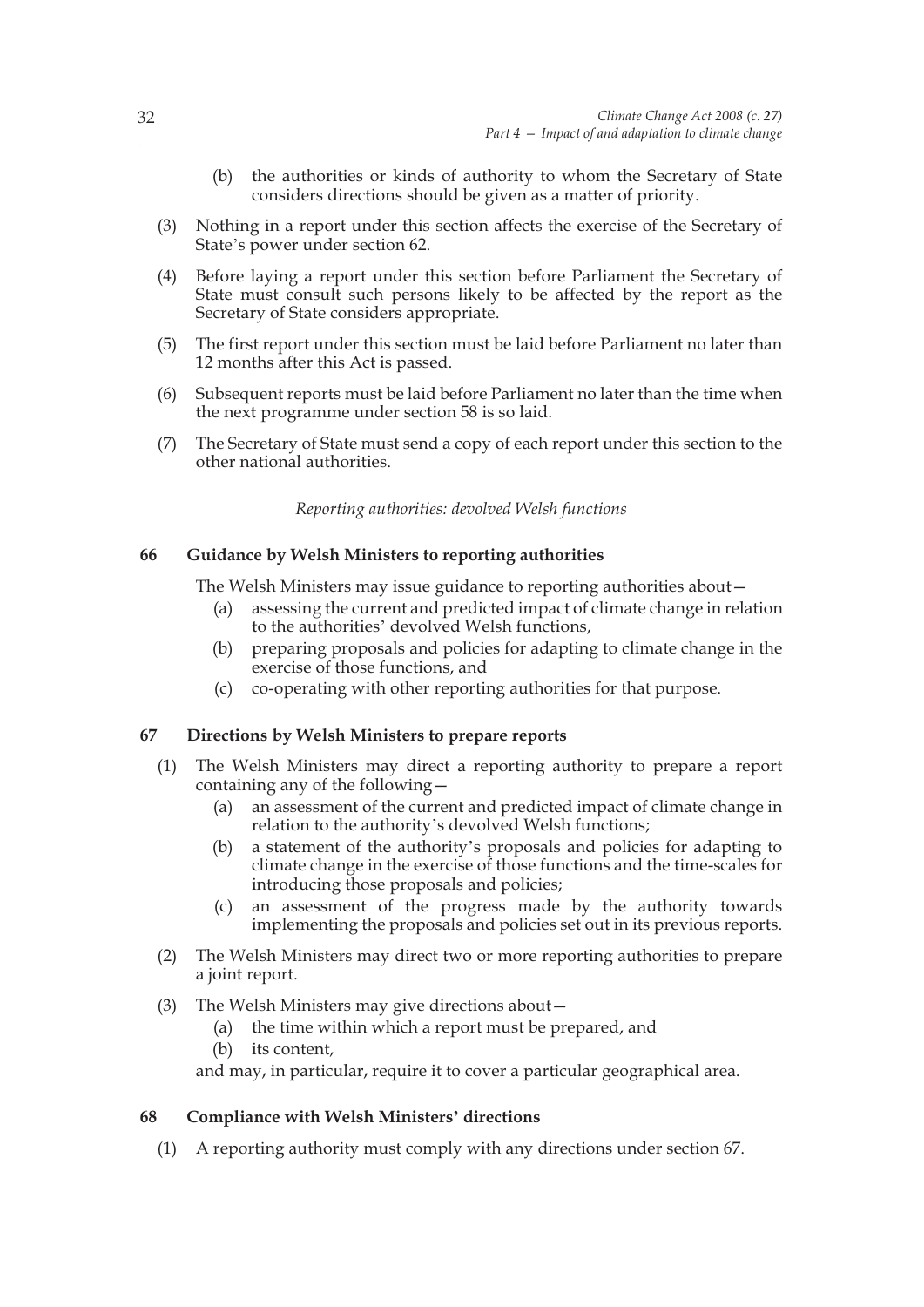- (2) Where two or more reporting authorities are directed to prepare a joint report, they must take reasonable steps to co-operate with each other for that purpose.
- (3) In preparing a report, a reporting authority must have regard to the following, so far as relevant—
	- (a) the most recent report under section 56 (report on impact of climate change);
	- (b) the most recent programme under section 58 (programme for adaptation to climate change);
	- (c) any guidance issued by the Secretary of State under section 61;
	- (d) any guidance issued by the Welsh Ministers under section 66;
	- (e) the most recent report under section 80 (report on climate change: Wales).
- (4) The authority must send a copy of the report to the Welsh Ministers.
- (5) The Welsh Ministers must publish the report in such manner as they consider appropriate.
- (6) This does not require the Welsh Ministers to publish—
	- (a) information they could refuse to disclose in response to a request under—
		- (i) the Freedom of Information Act 2000 (c. 36), or
		- (ii) the Environmental Information Regulations 2004 (S.I. 2004/ 3391) or any regulations replacing those regulations;
	- (b) information whose disclosure is prohibited by any enactment.
- (7) The authority must have regard to the report in exercising its devolved Welsh functions.

# **69 Consent of, or consultation with, Secretary of State**

- (1) The Welsh Ministers must obtain the consent of the Secretary of State before issuing guidance under section 66 or giving a direction under section 67 relating to functions in relation to which—
	- (a) functions are exercisable by a Minister of the Crown jointly with the Welsh Ministers, the First Minister or the Counsel General, or
	- (b) functions are exercisable by the Welsh Ministers, the First Minister or the Counsel General only with the agreement of a Minister of the Crown.
- (2) The Welsh Ministers must consult the Secretary of State before issuing guidance under section 66 or giving a direction under section 67 relating to functions in relation to which—
	- (a) functions are exercisable by a Minister of the Crown other than jointly with the Welsh Ministers, the First Minister or the Counsel General, or
	- (b) functions are exercisable by the Welsh Ministers, the First Minister or the Counsel General only after consultation with a Minister of the Crown.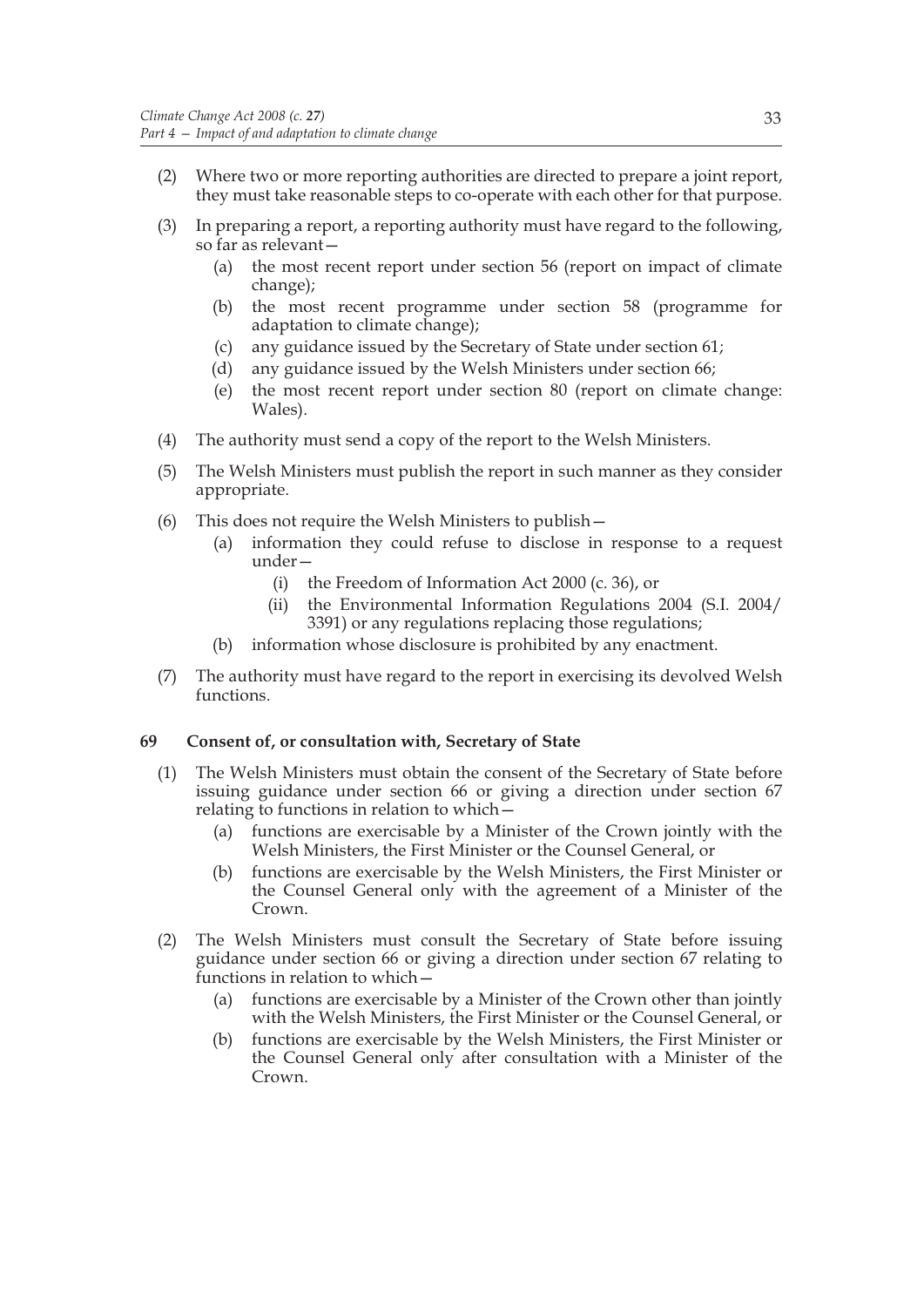## *Interpretation*

# **70 Interpretation**

- (1) In sections 61 to 69 and this section "reporting authority" means—
	- (a) a person or body with functions of a public nature,
	- (b) a person who is or is deemed to be a statutory undertaker for the purposes of any provision of—
		- (i) Part 11 of the Town and Country Planning Act 1990 (c. 8) (see section 262 of that Act), or
		- (ii) Part 10 of the Town and Country Planning (Scotland) Act 1997 (c. 8) (see section 214 of that Act), or
	- (c) a person who is a statutory undertaker within the meaning of the Planning (Northern Ireland) Order 1991 (S.I. 1991/1220 (N.I. 11)) (see Article  $2(1)$  of that Order).
- (2) None of the following are reporting authorities for the purposes of those sections and this section—
	- (a) a Minister of the Crown;
	- (b) either House of Parliament;
	- (c) a devolved authority;
	- (d) a devolved legislature.
- (3) In those sections and this section "devolved authority" means—
	- (a) the Welsh Ministers, the First Minister or the Counsel General,
	- (b) the Scottish Ministers, the First Minister, the Lord Advocate or the Solicitor General for Scotland, or
	- (c) a Minister within the meaning of the Northern Ireland Act 1998 (c. 47) or a Northern Ireland department.
- (4) References in those sections to a reporting authority's "devolved functions" are to functions—
	- (a) conferred or imposed by or under a Measure or Act of the National Assembly for Wales,
	- (b) exercisable in or as regards Wales and relating to matters within the legislative competence of the National Assembly for Wales,
	- (c) exercisable in or as regards Scotland and relating to matters within the legislative competence of the Scottish Parliament,
	- (d) exercisable in or as regards Northern Ireland and relating to transferred matters within the meaning of the Northern Ireland Act 1998, or
	- (e) in relation to which functions are exercisable by a devolved authority,

and in relation to which no functions are exercisable by a Minister of the Crown.

- (5) For this purpose functions are not to be regarded as exercisable by a Minister of the Crown in relation to a reporting authority's functions merely because—
	- (a) the Minister of the Crown may exercise functions—
		- (i) under section 2(2) of the European Communities Act 1972 (c. 68),
		- (ii) by virtue of section 57(1) or under section 58 of the Scotland Act 1998 (c. 46) (Community and international obligations),
		- (iii) under section 27 or 28 of the Northern Ireland Act 1998 (international etc obligations),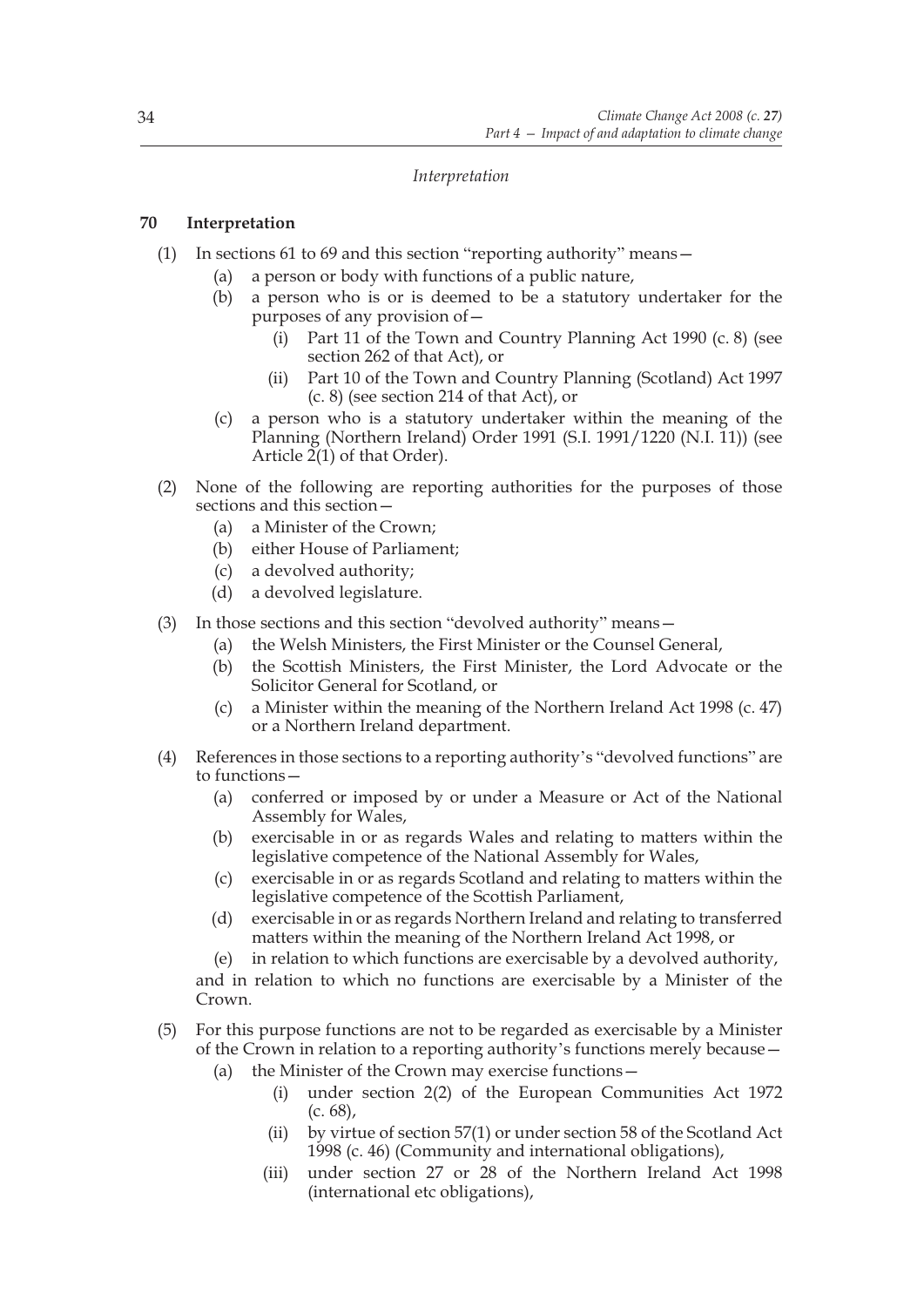- (iv) by virtue of paragraph 5 of Schedule 3 to the Government of Wales Act  $2006$  (c. 32) or under section 82 of that Act (Community and international obligations), or
- (v) under section 152 of that Act (intervention in case of functions relating to water etc),

in relation to the reporting authority's functions,

- (b) the Minister of the Crown's agreement is required to the exercise of a function by a devolved authority in relation to the reporting authority's functions, or
- (c) the Minister of the Crown must be consulted by a devolved authority about the exercise of a function in relation to the reporting authority's functions.
- (6) References in those sections to a reporting authority's "devolved Welsh functions" are to functions-
	- (a) conferred or imposed by or under a Measure or Act of the National Assembly for Wales,
	- (b) exercisable in or as regards Wales and relating to matters within the legislative competence of the National Assembly for Wales, or
	- (c) in relation to which functions are exercisable by the Welsh Ministers, the First Minister or the Counsel General.
- (7) For this purpose functions are not to be regarded as exercisable by the Welsh Ministers, the First Minister or the Counsel General in relation to a reporting authority's functions merely because—
	- (a) the agreement of the Welsh Ministers, the First Minister or the Counsel General is required to the exercise of a function by a Minister of the Crown in relation to the reporting authority's functions, or
	- (b) the Welsh Ministers, the First Minister or the Counsel General must be consulted by a Minister of the Crown about the exercise of a function in relation to the reporting authority's functions.
- (8) In those sections and this section—
	- (a) "Counsel General" and "Wales" have the same meanings as in the Government of Wales Act 2006 (c. 32);
	- (b) "Minister of the Crown" includes a government department.

# **PART 5**

#### OTHER PROVISIONS

#### *Waste reduction schemes*

# **71 Waste reduction schemes**

- (1) Schedule 5 amends the Environmental Protection Act 1990 (c. 43) to provide for the making of waste reduction schemes.
- (2) The provisions inserted by that Schedule come into force in accordance with sections 72 to 75 below.
- (3) In those sections "the waste reduction provisions" means the provisions inserted by that Schedule and any subordinate legislation made under those provisions.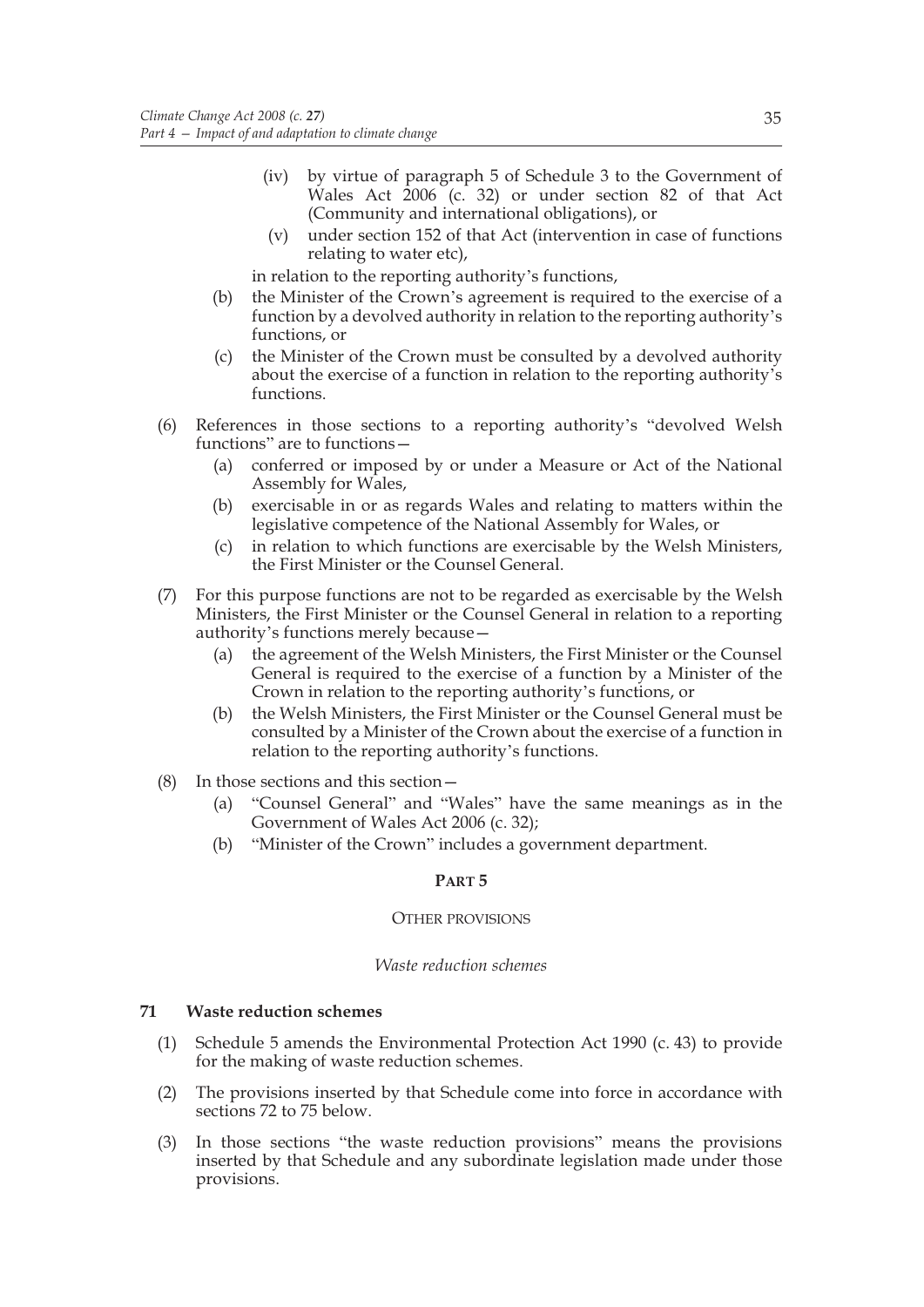# **72 Waste reduction provisions: piloting**

- (1) If a waste collection authority submits to the Secretary of State proposals for a waste reduction scheme and the proposals are approved by the Secretary of State as suitable for piloting one or more aspects of the waste reduction provisions—
	- (a) the Secretary of State may by order designate the area of that authority as a pilot area, and
	- (b) the authority may make a scheme in accordance with the proposals.
- (2) Not more than five areas may be so designated.
- (3) The order designating a pilot area shall provide that the waste reduction provisions have effect in relation to that area, for the purpose of enabling the authority to make and operate the proposed scheme, for such period as may be specified in the order.
- (4) Any power to make subordinate legislation or issue guidance under the waste reduction provisions—
	- (a) may be exercised so as to make different provision for different pilot areas, and
	- (b) may be exercised at any time after the coming into force of this section.
- (5) If a draft of an instrument containing such subordinate legislation would, apart from this subsection, be treated for the purposes of the standing orders of either House of Parliament as a hybrid instrument, it is to proceed in that House as if it were not such an instrument.

# **73 Waste reduction provisions: report and review**

- (1) The Secretary of State shall lay before Parliament a report on the operation of the waste reduction provisions in each pilot area.
- (2) The report must contain, in respect of each pilot area to which it relates—
	- (a) a description of the scheme and of the respects in which the provision made by it differed from that made by the schemes in other pilot areas;
	- (b) a copy of the order made by the Secretary of State under section 72;
	- (c) a description of the respects in which the relevant enactments and guidance applying in that area differed from that applying—
		- (i) in other pilot areas, and
		- (ii) in areas not designated as pilot areas; and
	- (d) an assessment of the scheme's success or otherwise.
- (3) The report must also contain a review of the waste reduction provisions in the light of their operation in the pilot area or areas to which the report relates.

# **74 Waste reduction provisions: interim report**

- (1) If it appears to the Secretary of State that it will not be possible to lay a report under section 73 in relation to a pilot area before the end of three years beginning with the day this Act is passed, the Secretary of State must lay before Parliament an interim report in relation to that pilot area before the end of that period.
- (2) The interim report must contain—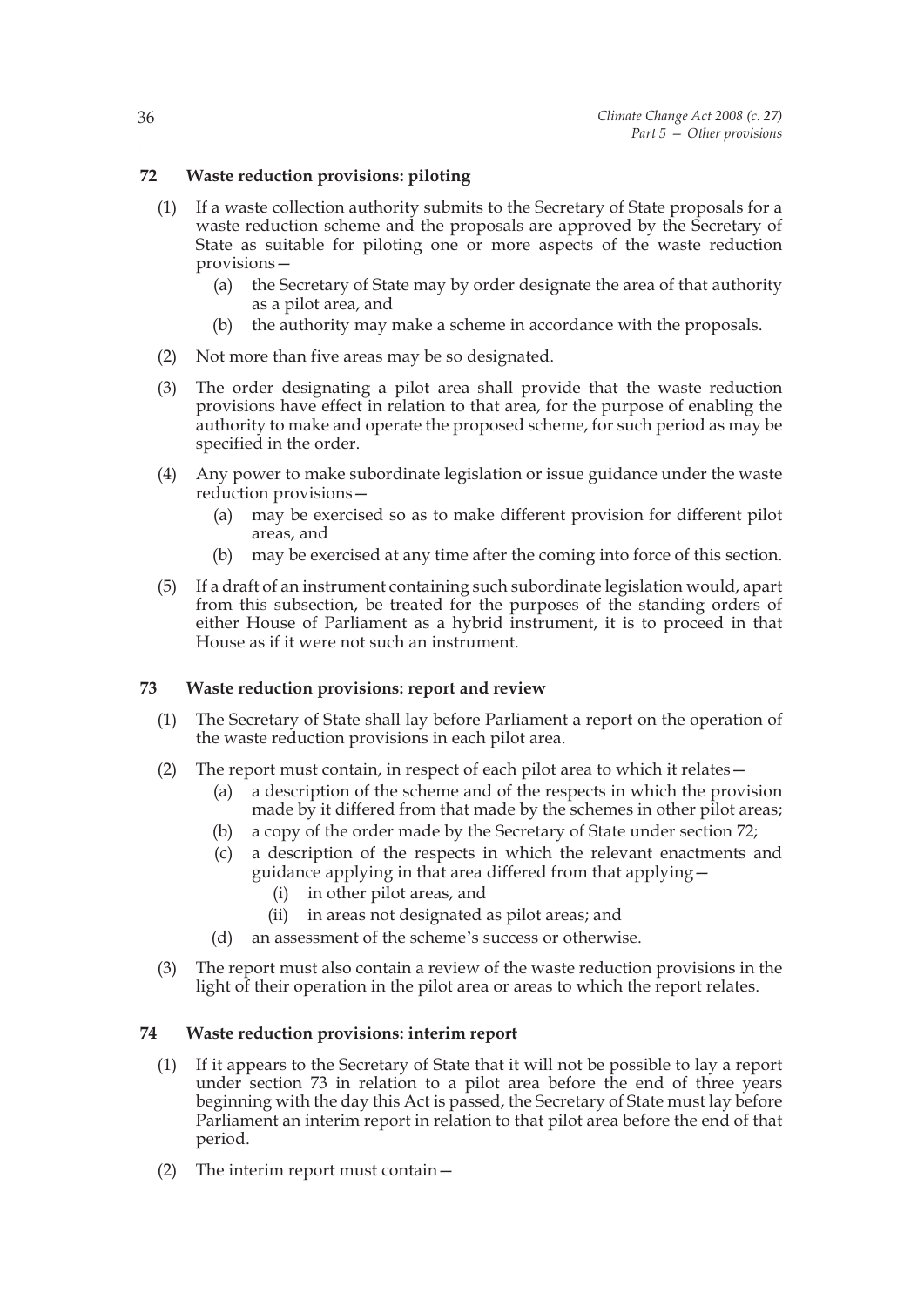- (a) a description of the scheme and of the respects in which the provision made or to be made by it differs from that made by the schemes in other pilot areas,
- (b) a copy of the order made by the Secretary of State under section 72; and
- (c) a description of the respects in which the relevant enactments and guidance applying in that area differ from that applying—
	- (i) in other pilot areas, and
	- (ii) in areas not designated as pilot areas.
- (3) If the scheme has not been implemented, the interim report must contain a description of the progress made towards its implementation.
- (4) Otherwise, the interim report must contain—
	- (a) a description of the scheme's operation, and
	- (b) an assessment of the progress made towards achieving the scheme's objectives, if such an assessment can reasonably be made.

# **75 Waste reduction provisions: roll-out or repeal**

- (1) The following provisions apply after section 73 has been complied with in relation to one or more pilot areas.
- (2) The Secretary of State may by order—
	- (a) provide that the waste reduction provisions shall come into force generally on such date as is specified in the order; or
	- (b) make such amendments of the waste reduction provisions as appear to the Secretary of State to be necessary or expedient having regard to the operation of the provisions in the pilot areas, and provide that those provisions as amended shall come into force generally on such date as is specified in the order.
- (3) The amendments may include provision conferring power on the Secretary of State to make subordinate legislation.
- (4) Where the amendments include such provision, they must also include provision—
	- (a) for a statutory instrument containing the subordinate legislation to be subject to annulment in pursuance of a resolution of either House of Parliament, or
	- (b) requiring a draft of such an instrument to be laid before and approved by resolution of each House of Parliament before the subordinate legislation is made,

as the Secretary of State thinks fit.

- (5) If the Secretary of State decides not to make an order under subsection (2), the Secretary of State must make an order repealing the waste reduction provisions.
- (6) Any order under subsection  $(2)(b)$  or  $(5)$  is subject to affirmative resolution procedure.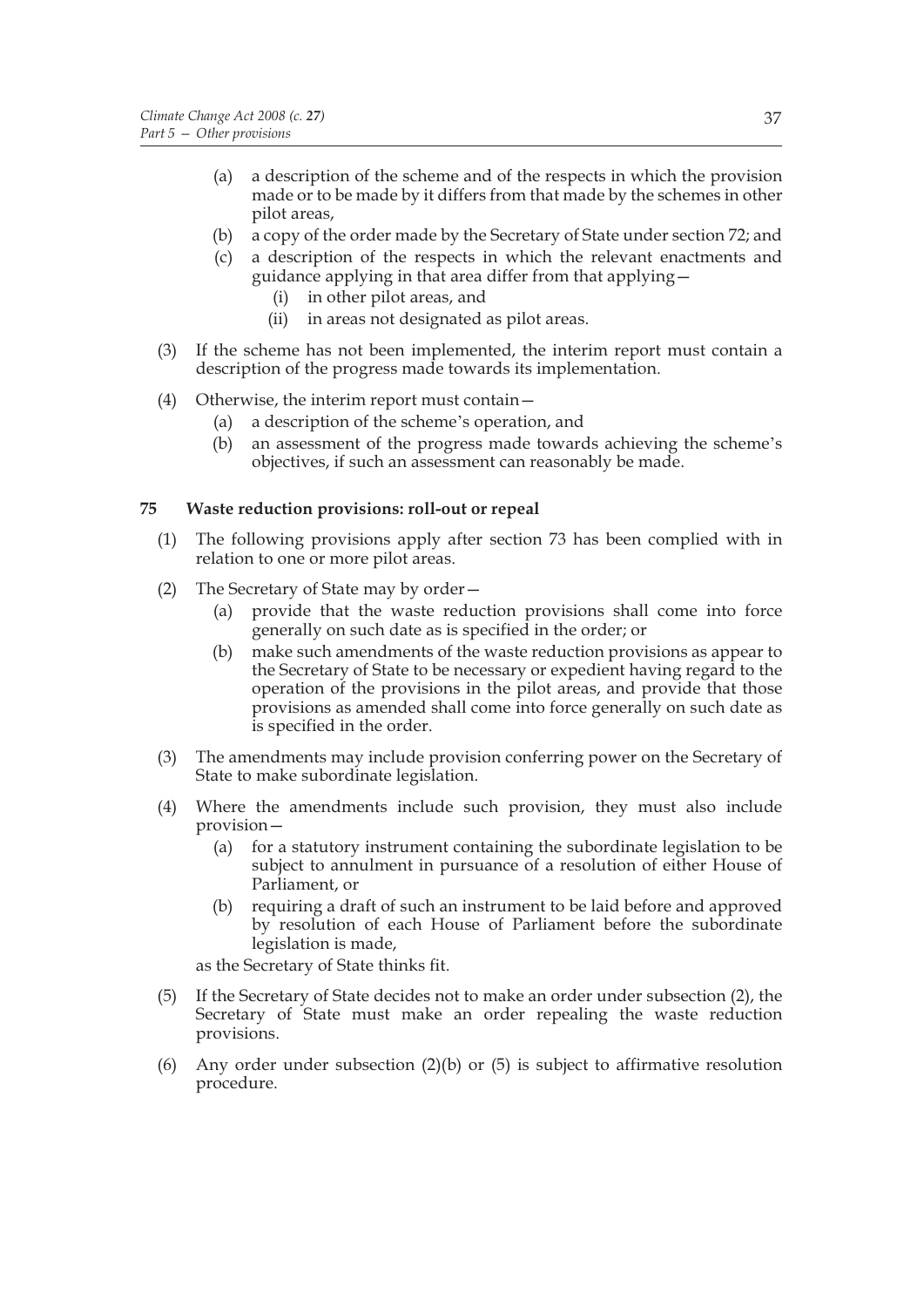# *Collection of household waste*

# **76 Collection of household waste**

In section 46 of the Environmental Protection Act 1990 (c. 43) (receptacles for household waste), after subsection (10) insert—

"(11) A waste collection authority is not obliged to collect household waste that is placed for collection in contravention of a requirement under this section.".

*Charges for single use carrier bags*

# **77 Charges for single use carrier bags**

- (1) Schedule 6 makes provision about charges for single use carrier bags.
- (2) In that Schedule—

Part 1 confers power on the relevant national authority to make regulations about charges for single use carrier bags;

Part 2 makes provision about civil sanctions;

Part 3 makes provision about the procedures applying to regulations under the Schedule.

- (3) In that Schedule "the relevant national authority" means—
	- (a) the Secretary of State in relation to England;
	- (b) the Welsh Ministers in relation to Wales;
	- (c) the Department of the Environment in Northern Ireland in relation to Northern Ireland.
- (4) Regulations under that Schedule are subject to affirmative resolution procedure if—
	- (a) they are the first regulations to be made by the relevant national authority in question under the Schedule,
	- (b) they contain provision imposing or providing for the imposition of new civil sanctions,
	- (c) they increase the amount or maximum amount of a monetary penalty or change the basis on which such an amount or maximum is to be determined, or
	- (d) they amend or repeal a provision of an enactment contained in primary legislation.
- (5) Otherwise regulations under that Schedule are subject to negative resolution procedure.

*Renewable transport fuel obligations*

#### **78 Renewable transport fuel obligations**

Schedule 7 contains amendments to the provisions of the Energy Act 2004 (c. 20) relating to renewable transport fuel obligations.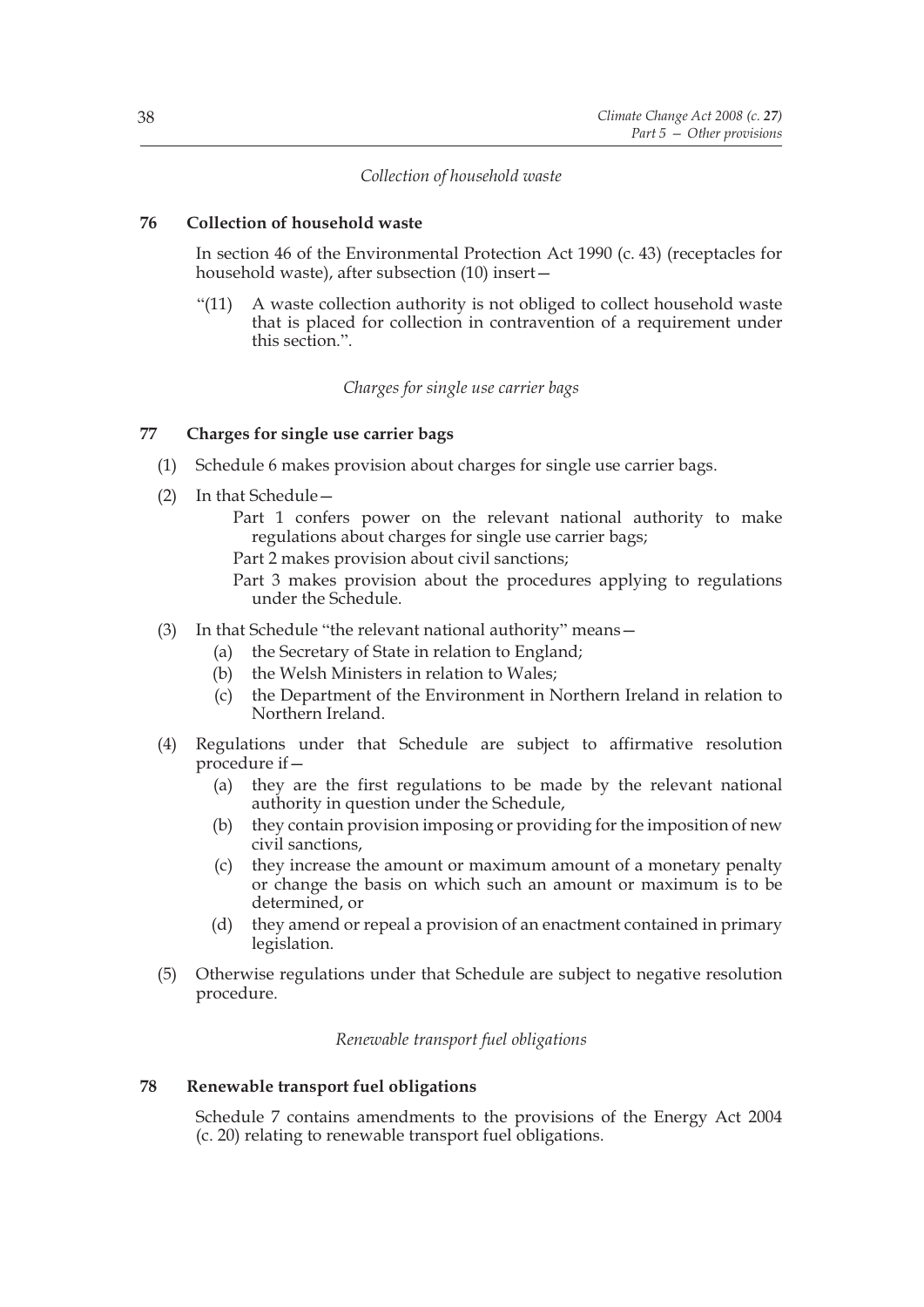*Carbon emissions reduction targets*

## **79 Carbon emissions reduction targets**

Schedule 8 contains amendments to the provisions of the Gas Act 1986 (c. 44), the Electricity Act 1989 (c. 29) and the Utilities Act 2000 (c. 27) relating to carbon emissions reduction targets.

# *Miscellaneous*

#### **80 Report on climate change: Wales**

- (1) It is the duty of the Welsh Ministers to lay before the National Assembly for Wales from time to time a report on—
	- (a) the objectives of the Welsh Ministers in relation to greenhouse gas emissions and the impact of climate change in Wales,
	- (b) the action that has been taken by the Welsh Ministers and others to deal with such emissions and that impact, and
	- (c) the future priorities for the Welsh Ministers and others for dealing with such emissions and that impact.
- (2) The report must, in particular, set out how the Welsh Ministers intend to exercise the power to give directions under section 67 (directions to reporting authorities to prepare adaptation reports).
- (3) Nothing in a report under this section affects the exercise of the Welsh Ministers' power under that section.
- (4) The second and each subsequent report under this section must contain an assessment of the progress made towards implementing the objectives mentioned in the earlier reports.
- (5) In this section "Wales" has the same meaning as in the Government of Wales Act 2006 (c. 32).

#### **81 Climate change measures reports in Wales**

- (1) The Climate Change and Sustainable Energy Act 2006 (c. 19) is amended as follows.
- (2) After section 3 insert—

#### **"3A Local authorities in Wales to have regard to climate change measures reports**

- (1) The Welsh Ministers must from time to time publish a climate change measures report.
- (2) A local authority in Wales must, in exercising its functions, have regard to any current climate change measures report.
- (3) A "climate change measures report" means a report containing information about the local authority measures the Welsh Ministers consider would or might have any of the following effects—
	- (a) improving efficiency in the use of any description or source of energy;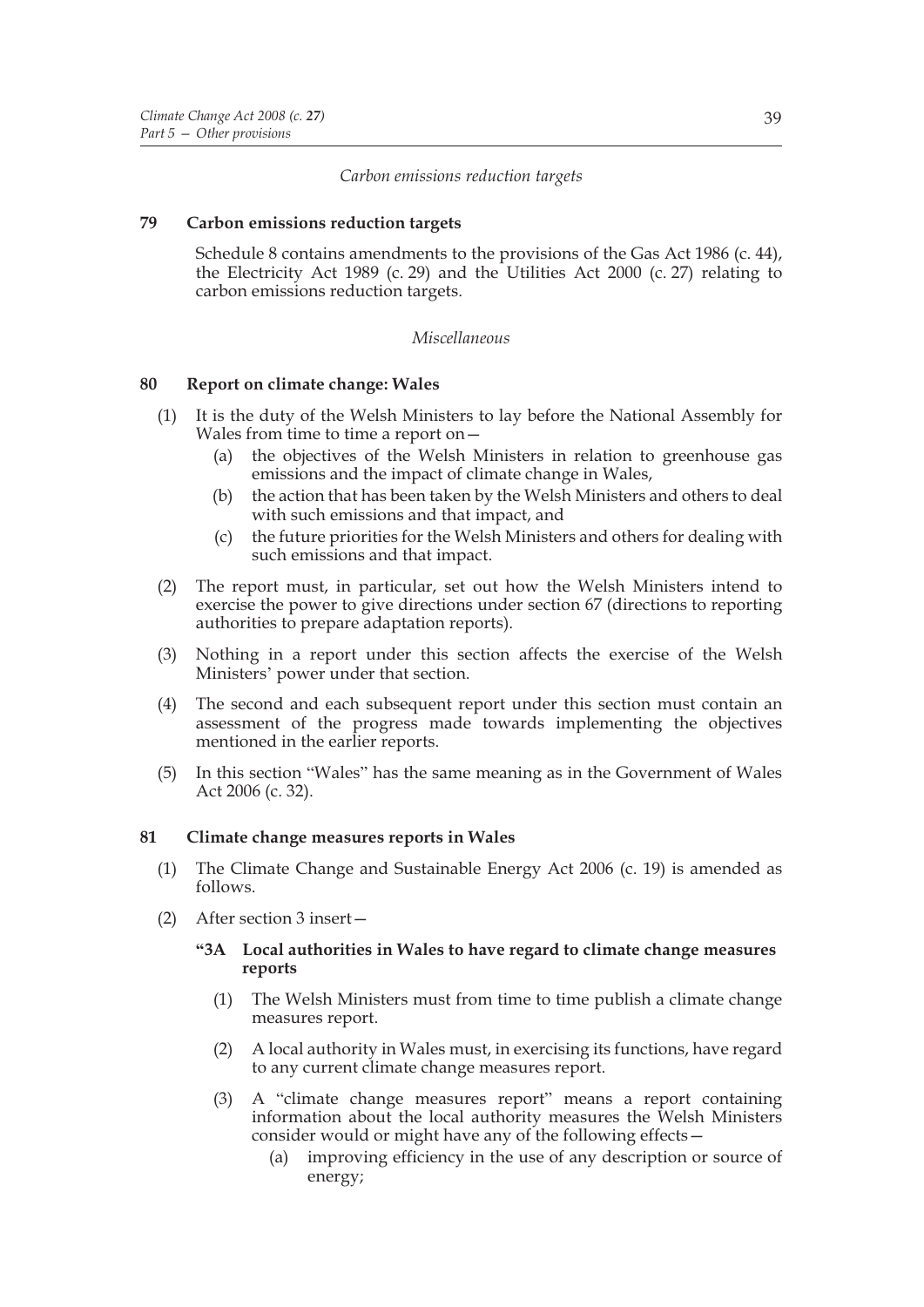- (b) increasing the amount of energy generated, or heat produced, by microgeneration;
- (c) increasing the amount of energy generated, or heat produced, by plant that relies wholly or mainly on a source of energy or a technology listed in section 26(2);
- (d) reducing emissions of greenhouse gases;
- (e) reducing the number of households in which one or more persons are living in fuel poverty;
- (f) addressing the impact of climate change.
- (4) Before publishing a climate change measures report, the Welsh Ministers must consult such representatives of local government, and such other persons, as the Welsh Ministers consider appropriate.
- (5) The Secretary of State's consent is required to the publication in a climate change measures report of information about a local authority measure to which subsection (6) applies.
- (6) This subsection applies to a local authority measure if the Secretary of State has a function in relation to the measure of—
	- (a) making subordinate legislation,
	- (b) issuing guidance or directions, or
	- (c) making determinations or hearing appeals,

and that function is exercisable in relation to Wales.

(7) In this section—

"local authority" means any of the following—

- (a) a county council;
- (b) a county borough council;
- (c) a community council;

"local authority measure" means anything a local authority in Wales may do in the exercise of its functions (including deciding not to exercise a power).".

- (3) In section 3 of that Act (local authorities to have regard to information on energy in exercising functions)—
	- (a) for the heading substitute "Local authorities in England to have regard to energy measures reports",
	- (b) in subsection (2), after "local authority" insert "in England",
	- (c) in subsection (4), in the definition of "local authority measure", for "a local authority" substitute "a local authority in England",
	- (d) in subsection (5) omit "the National Assembly for Wales and", and
	- (e) in subsection (6) omit paragraphs (b) and (h).

# **82 Repeal of previous reporting obligation**

Section 2 of the Climate Change and Sustainable Energy Act 2006 (c. 19) (annual report on greenhouse gas emissions) is repealed.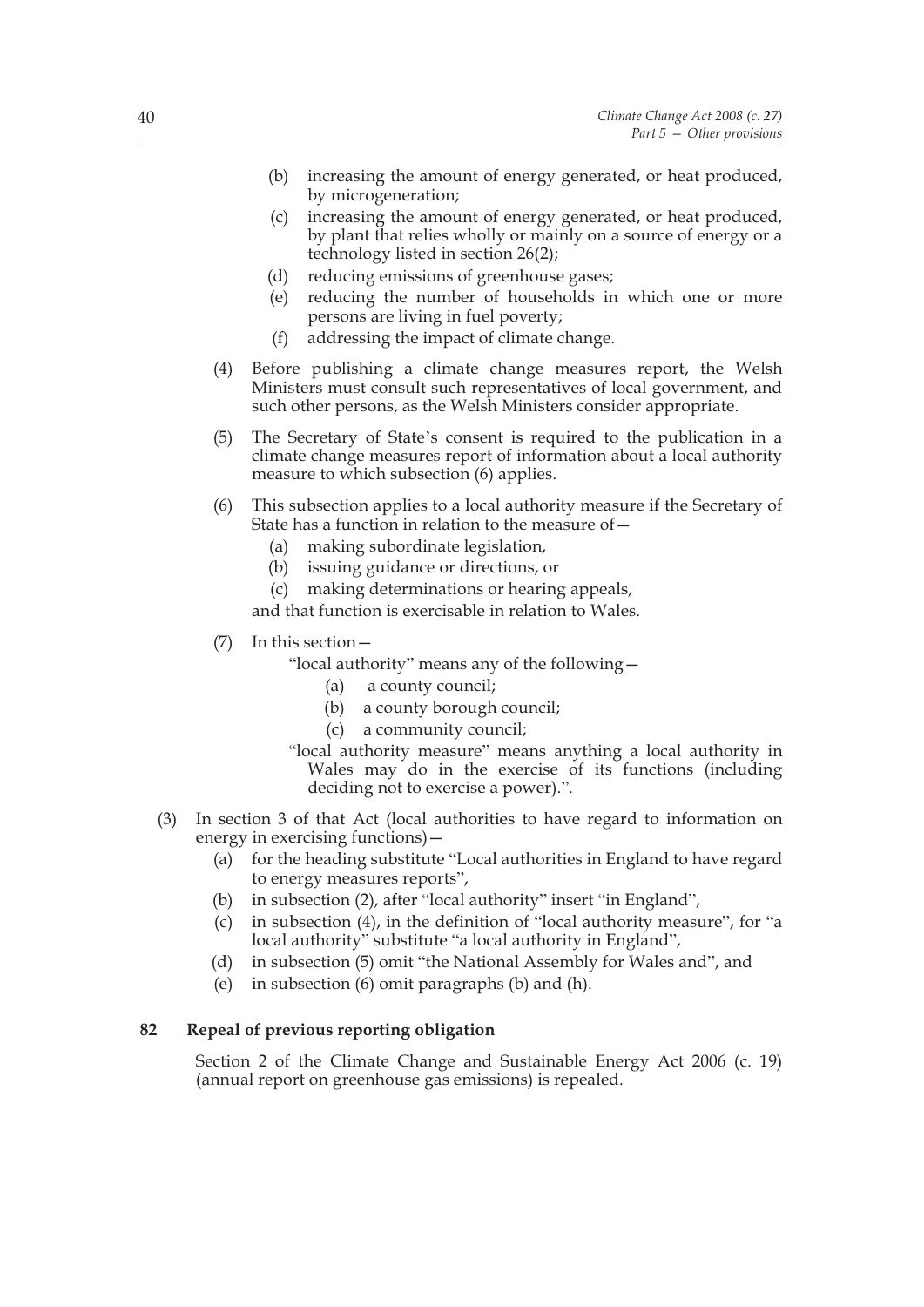## **83 Guidance on reporting**

- (1) The Secretary of State must publish guidance on the measurement or calculation of greenhouse gas emissions to assist the reporting by persons on such emissions from activities for which they are responsible.
- (2) The guidance must be published not later than 1st October 2009.
- (3) The Secretary of State may from time to time publish revisions to guidance under this section or revised guidance.
- (4) Before publishing guidance under this section or revisions to it, the Secretary of State must consult the other national authorities.
- (5) Guidance under this section and revisions to it may be published in such manner as the Secretary of State thinks fit.

#### **84 Report on contribution of reporting to climate change objectives**

- (1) The Secretary of State must—
	- (a) review the contribution that reporting on greenhouse gas emissions may make to the achievement of the objectives of Her Majesty's Government in the United Kingdom in relation to climate change, and
	- (b) lay a report before Parliament setting out the conclusions of that review.
- (2) The report must be laid before Parliament not later than 1st December 2010.
- (3) In complying with this section the Secretary of State must consult the other national authorities.

#### **85 Regulations about reporting by companies**

- (1) The Secretary of State must, not later than 6th April 2012—
	- (a) make regulations under section 416(4) of the Companies Act 2006 (c. 46) requiring the directors' report of a company to contain such information as may be specified in the regulations about emissions of greenhouse gases from activities for which the company is responsible, or
	- (b) lay before Parliament a report explaining why no such regulations have been made.
- (2) Subsection  $(1)(a)$  is complied with if regulations are made containing provision in relation to companies, and emissions, of a description specified in the regulations.

#### **86 Report on the civil estate**

- (1) It is the duty of the Treasury to lay before Parliament in respect of each year, beginning with the year 2008, a report containing an assessment of the progress made in the year towards improving the efficiency and contribution to sustainability of buildings that are part of the civil estate.
- (2) The report must, in particular, include an assessment of the progress made in the year to which it relates towards—
	- (a) reducing the size of the civil estate, and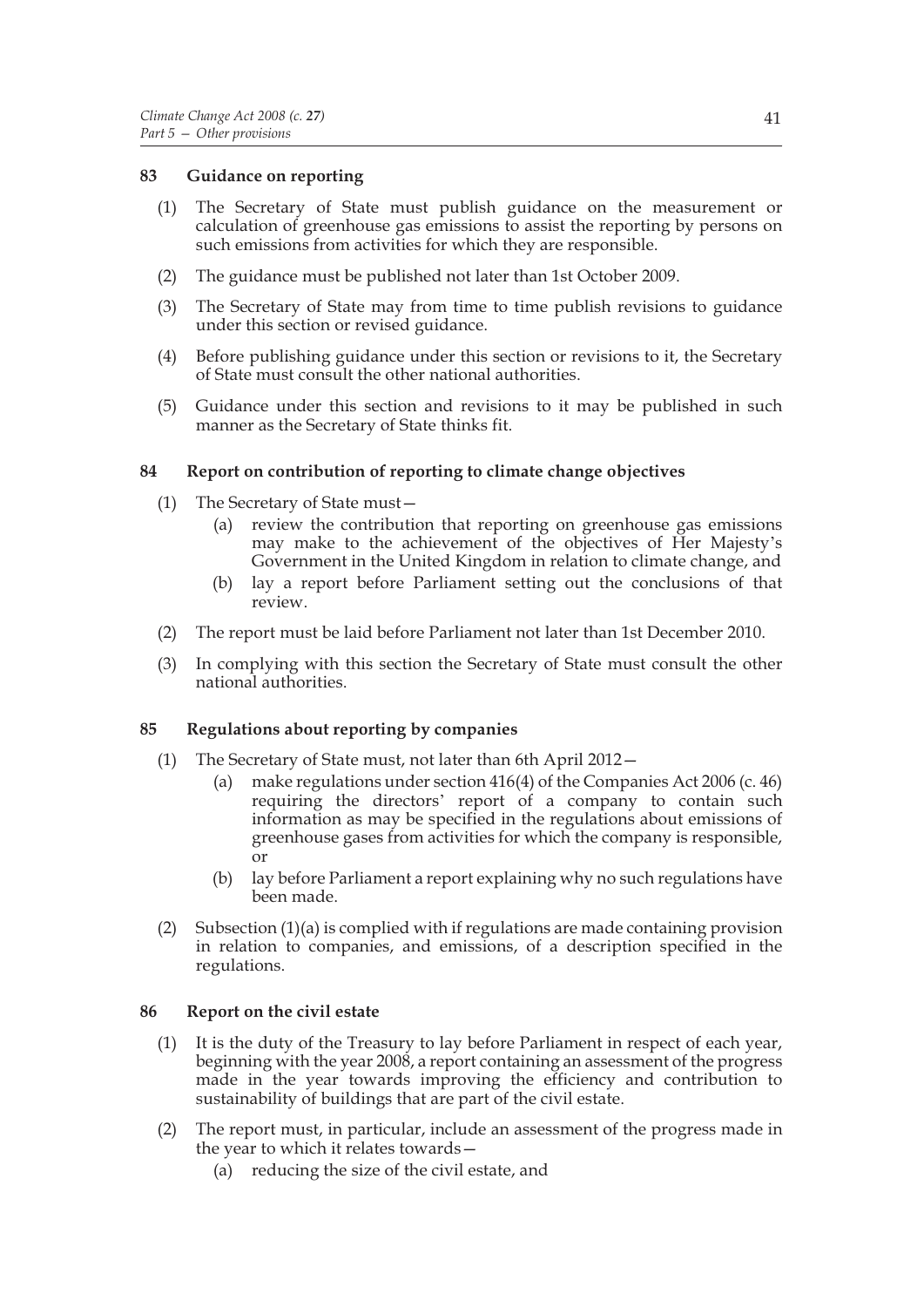- (b) ensuring that buildings that become part of the civil estate fall within the top quartile of energy performance.
- (3) If a building that does not fall within the top quartile of energy performance becomes part of the civil estate in the year to which the report relates, the report must state the reasons why the building has nevertheless become part of the civil estate.
- (4) A report under this section must be laid before Parliament not later than 1st June in the year following the year to which it relates.
- (5) In this section "building" means a building that uses energy for heating or cooling the whole or any part of its interior.
- (6) For the purposes of this section, a building is part of the civil estate if it is  $-$ 
	- (a) used for the purposes of central government administration, and
	- (b) of a description of buildings for which, at the passing of this Act, the Treasury has responsibilities in relation to efficiency and sustainability.
- (7) The Treasury may by order provide for buildings of a specified description to be treated as being, or as not being, part of the civil estate for the purposes of this section.
- (8) Any such order is subject to affirmative resolution procedure.

# **87 Power of Ministers and departments to offset greenhouse gas emissions**

- (1) An authority to which this section applies may acquire and dispose of units or interests in units representing—
	- (a) a reduction in an amount of greenhouse gas emissions,
	- (b) the removal of an amount of greenhouse gas from the atmosphere, or
	- (c) an amount of greenhouse gas emissions allowed under a scheme or arrangement imposing a limit on such emissions.
- (2) This section applies to—
	- (a) any Minister of the Crown or government department;
	- (b) the Scottish Ministers;
	- (c) the Welsh Ministers;
	- (d) any Northern Ireland department.
- (3) If the Treasury acquire such units or interests in units, until they are disposed of they shall be treated as held by the persons for the time being constituting the Treasury.

# **88 Fines for offences relating to pollution**

- (1) In section 105(2) of the Clean Neighbourhoods and Environment Act 2005  $(c. 16)$  (which postpones the increase by subsection  $(1)(b)$  in maximum fines under regulations under the Pollution Prevention and Control Act 1999 (c. 24) pending the commencement of section 154(1) of the Criminal Justice Act 2003  $(c. 44)$ , for "Subsection  $(1)$ " substitute "Subsection  $(1)(a)$ ".
- (2) Regulation 39(2)(a) of the Environmental Permitting (England and Wales) Regulations 2007 (S.I. 2007/3538) (maximum fine on summary conviction of an offence committed before the commencement of section 154(1) of the Criminal Justice Act 2003) is revoked.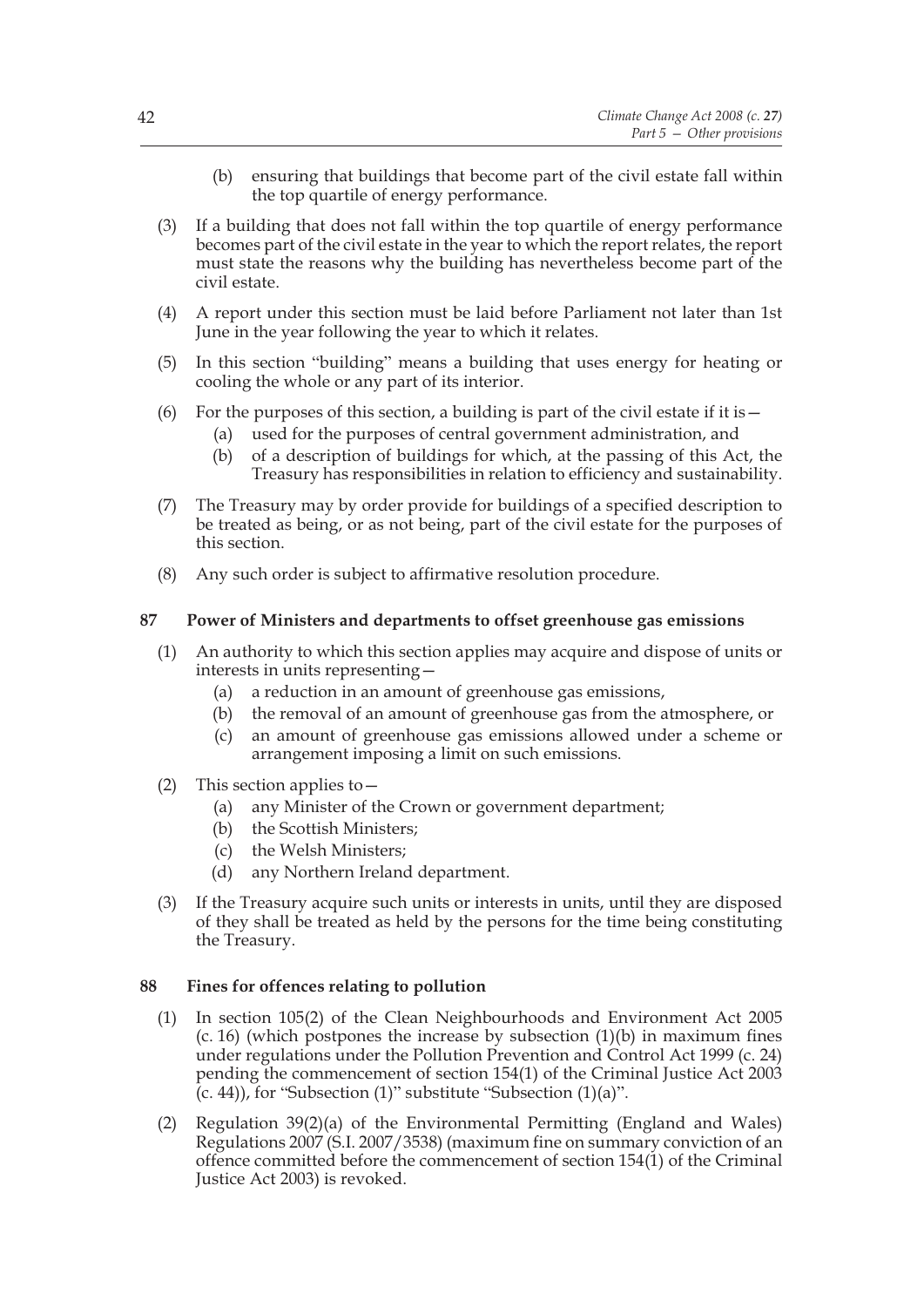## **PART 6**

#### GENERAL SUPPLEMENTARY PROVISIONS

*Territorial scope of provisions relating to greenhouse gas emissions*

## **89 Territorial scope of provisions relating to greenhouse gas emissions**

- (1) The provisions of this Act relating to emissions of greenhouse gases apply to emissions from sources or other matters occurring in, above or below—
	- (a) UK coastal waters, or
	- (b) the UK sector of the continental shelf,

as they apply to emissions from sources or matters occurring in the United Kingdom.

- (2) In subsection  $(1)$ 
	- "UK coastal waters" means areas landward of the seaward limit of the territorial sea adjacent to the United Kingdom;
	- "the UK sector of the continental shelf" means the areas designated under section 1(7) of the Continental Shelf Act 1964 (c. 29).
- (3) This section is subject to section 30 (emissions from international aviation or international shipping not to count as emissions from UK sources for the purposes of Part 1, except as provided by regulations).

# *Orders and regulations*

# **90 Orders and regulations**

- (1) Orders and regulations under this Act must be made by statutory instrument, subject as follows.
- (2) The power of a Northern Ireland department to make regulations under Part 3 (trading schemes) or Schedule 6 (charges for single use carrier bags)—
	- (a) is exercisable by statutory instrument if the instrument also contains regulations under that Part or Schedule made or to be made by another national authority, and
	- (b) otherwise, is exercisable by statutory rule for the purposes of the Statutory Rules (Northern Ireland) Order 1979 (S.I. 1979/1573 (N.I. 12)).
- (3) An order or regulations under this Act may—
	- (a) make different provision for different cases or circumstances,
	- (b) include supplementary, incidental and consequential provision, and
	- (c) make transitional provision and savings.
- (4) Any provision that may be made by order under this Act may be made by regulations.
- (5) Any provision that may be made by regulations under this Act may be made by order.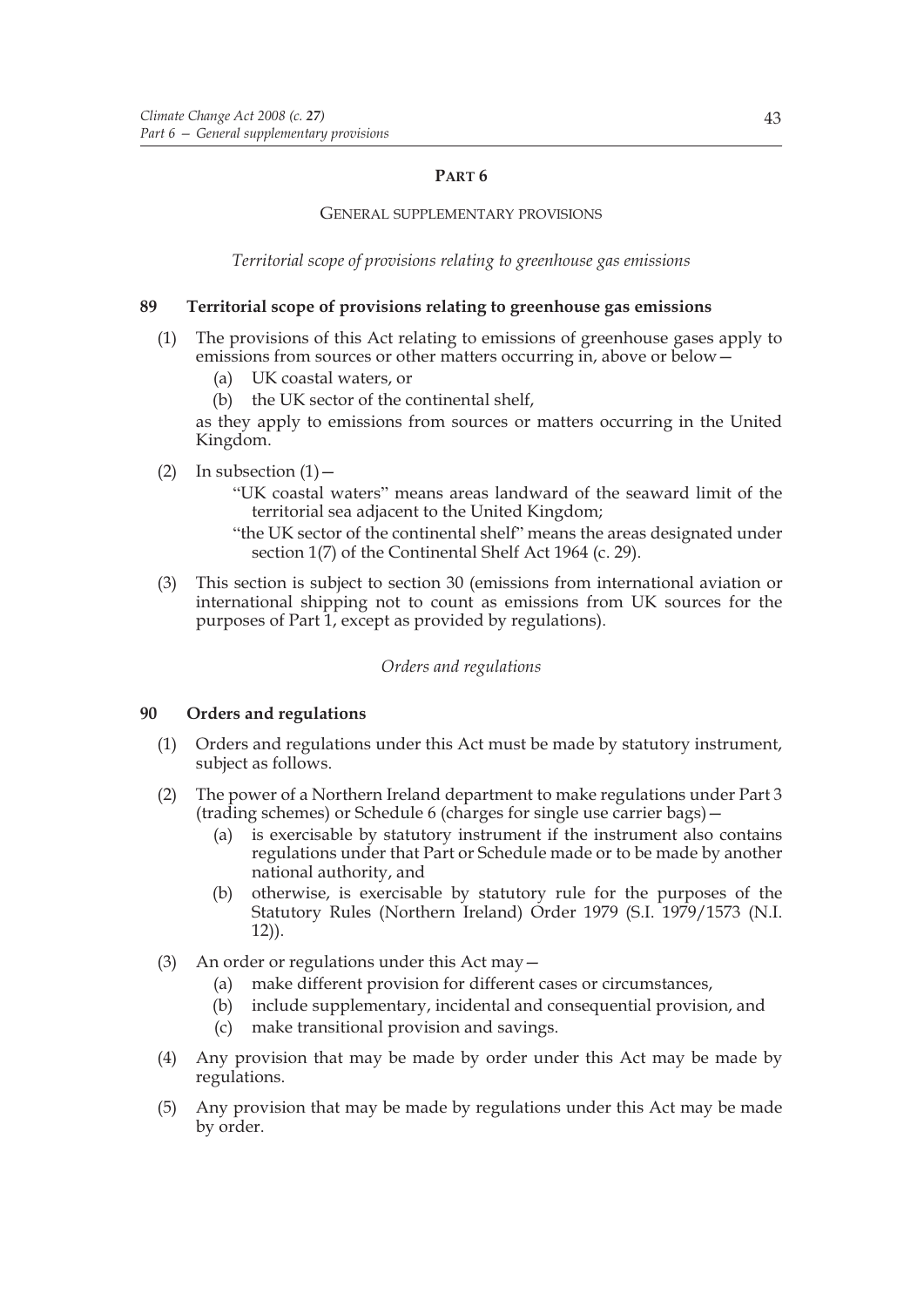# **91 Affirmative and negative resolution procedure**

- (1) Where orders or regulations under this Act are subject to "affirmative resolution procedure" the order or regulations must not be made unless a draft of the statutory instrument containing them has been laid before and approved by a resolution of each House of Parliament.
- (2) Where orders or regulations under this Act are subject to "negative resolution procedure" the statutory instrument containing the order or regulations is subject to annulment in pursuance of a resolution of either House of Parliament.
- (3) Any provision that may be made by an order or regulations under this Act subject to negative resolution procedure may be made by an order or regulations subject to affirmative resolution procedure.
- (4) This section does not apply to—
	- (a) regulations under Part 3 (trading schemes) (but see Schedule 3), or
	- (b) regulations under Schedule 6 (but see Part 3 of that Schedule).

# *Interpretation*

# **92 Meaning of "greenhouse gas"**

- (1) In this Act "greenhouse gas" means any of the following—
	- (a) carbon dioxide  $(CO<sub>2</sub>)$ ,
	- (b) methane  $(CH_4)$ ,
	- (c) nitrous oxide  $(N_2O)$ ,
	- (d) hydrofluorocarbons (HFCs),
	- (e) perfluorocarbons (PFCs),
	- (f) sulphur hexafluoride  $(SF_6)$ .
- (2) The Secretary of State may by order amend the definition of "greenhouse gas" in subsection (1) to add to the gases listed in that definition.
- (3) That power may only be exercised if it appears to the Secretary of State that an agreement or arrangement at European or international level recognises that the gas to be added contributes to climate change.
- (4) An order under this section is subject to negative resolution procedure.

# **93 Measurement of emissions etc by reference to carbon dioxide equivalent**

- (1) For the purposes of this Act greenhouse gas emissions, reductions of such emissions and removals of greenhouse gas from the atmosphere shall be measured or calculated in tonnes of carbon dioxide equivalent.
- (2) A "tonne of carbon dioxide equivalent" means one metric tonne of carbon dioxide or an amount of any other greenhouse gas with an equivalent global warming potential (calculated consistently with international carbon reporting practice).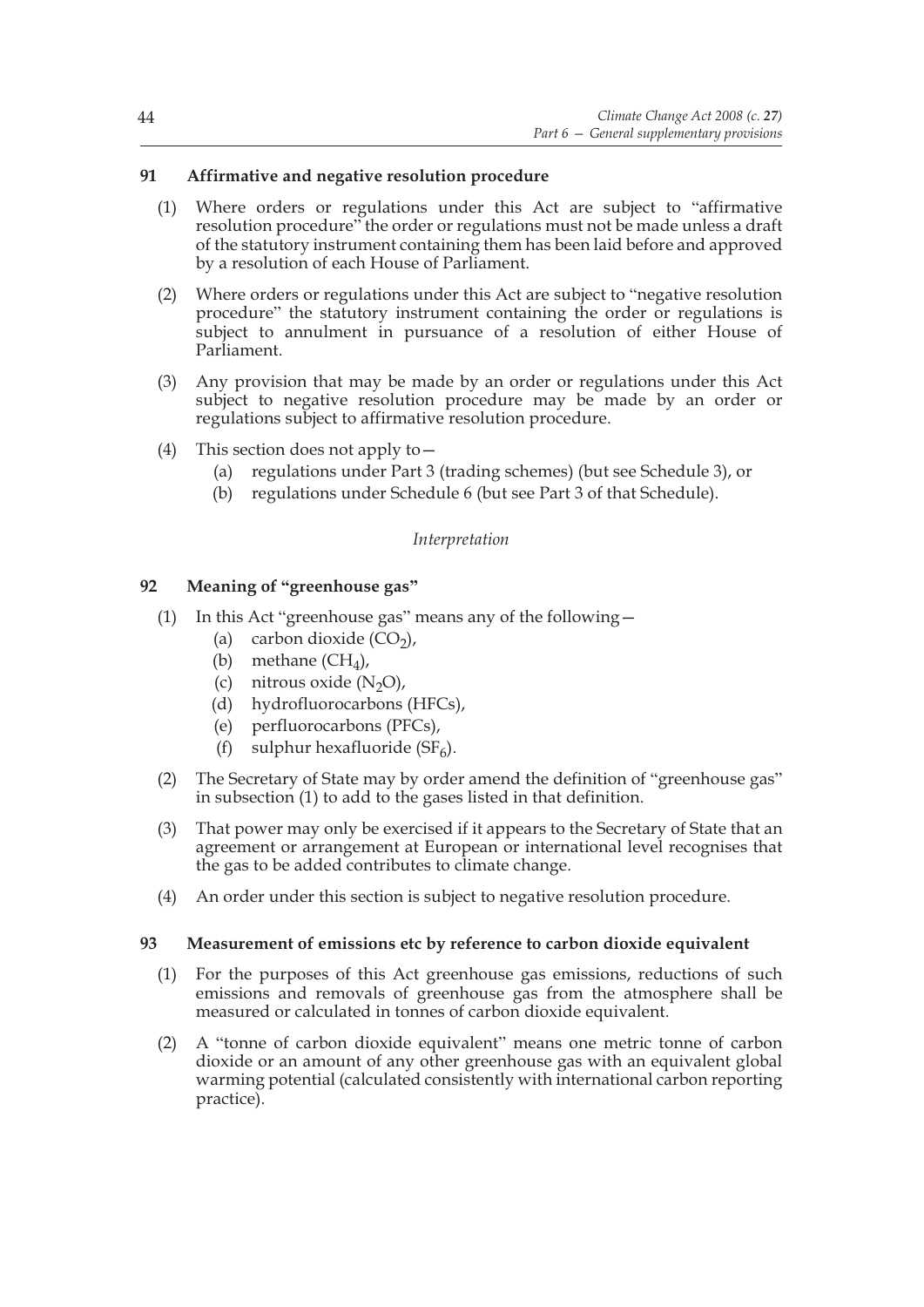# **94 Meaning of "international carbon reporting practice"**

- (1) In this Act "international carbon reporting practice" means accepted practice in relation to reporting for the purposes of the protocols to the United Nations Framework Convention on Climate Change or such other agreements or arrangements at European or international level as the Secretary of State may specify by order.
- (2) An order under this section is subject to negative resolution procedure.

# **95 Meaning of "national authority"**

- (1) In this Act "national authority" means any of the following—
	- (a) the Secretary of State;
	- (b) the Scottish Ministers;
	- (c) the Welsh Ministers;
	- (d) the relevant Northern Ireland department.
- (2) Functions conferred or imposed by this Act on "the national authorities" are to be exercised by all of them jointly.

# **96 Meaning of "relevant Northern Ireland department"**

- (1) In this Act "the relevant Northern Ireland department", in relation to a matter or provision, means the Northern Ireland department responsible for the matter or, as the case may be, for the matters to which the provision relates.
- (2) If more than one department is responsible, the reference is to all of them.
- (3) Any question as to the Northern Ireland department responsible for a matter is to be determined by the Department of Finance and Personnel in Northern Ireland.

# **97 Minor definitions**

# In this Act—

"devolved legislature" means—

- (a) the Scottish Parliament,
- (b) the National Assembly for Wales, or
- (c) the Northern Ireland Assembly;

"emissions", in relation to a greenhouse gas, means emissions of that gas into the atmosphere that are attributable to human activity;

"enactment" includes—

- (a) an enactment contained in subordinate legislation within the meaning of the Interpretation Act 1978 (c. 30),
- (b) an enactment contained in, or in an instrument made under, an Act of the Scottish Parliament,
- (c) an enactment contained in, or in an instrument made under, Northern Ireland legislation, and
- (d) an enactment contained in, or in an instrument made under, a Measure or Act of the National Assembly for Wales;

"European law" means—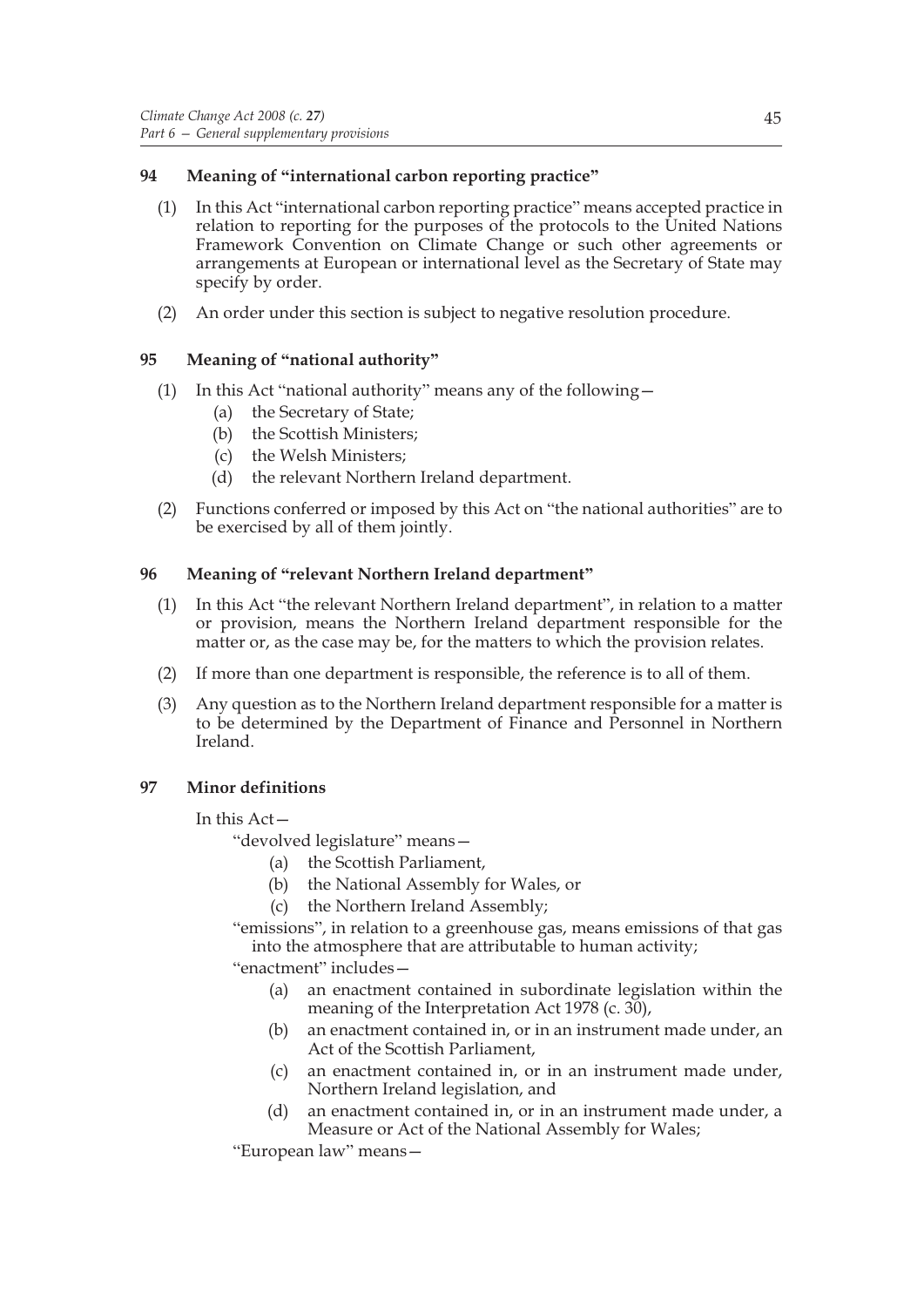- (a) all the rights, powers, liabilities, obligations and restrictions from time to time created or arising by or under the Community Treaties, and
- (b) all the remedies and procedures from time to time provided for by or under the Community Treaties,

and "European policy" has a corresponding meaning;

"modifications", in relation to an enactment, includes additions or amendments to, or omissions from, the enactment;

"primary legislation" means—

- (a) an Act of Parliament,
- (b) an Act of the Scottish Parliament,
- (c) a Measure or Act of the National Assembly for Wales, or
- (d) Northern Ireland legislation.

# **98 Index of defined expressions**

In this Act the following expressions are defined or otherwise explained by the provisions indicated—

| "the 1990 baseline" (in Parts 1<br>and $2)$                                                 | section $1(2)$                              |
|---------------------------------------------------------------------------------------------|---------------------------------------------|
| "administrator" (in Part 3)                                                                 | section 55                                  |
| "administrator" (in Schedule 6)                                                             | paragraph $6(1)$ and $(4)$ of<br>Schedule 6 |
| "affirmative<br>resolution<br>procedure" (except in Part 3 and<br>Schedule 6)               | section $91(1)$                             |
| "annual equivalent", in relation<br>to the carbon budget for a period<br>(in Parts 1 and 2) | section $5(2)$                              |
| "budgetary periods" (in Parts 1<br>and $2)$                                                 | section $4(1)$                              |
| "carbon budget" (in Parts 1 and<br>2)                                                       | section $4(1)$                              |
| "carbon unit" (in Parts 1 and 2)                                                            | section $26(1)$                             |
| "the chair" (in Schedule 1)                                                                 | paragraph 1(1) of Schedule<br>1             |
| "civil sanction" (in Schedule 6)                                                            | paragraph 9(3) of Schedule<br>6             |
| "the Committee" (in Part 2)                                                                 | section 32                                  |
| "Counsel General" (in sections 61<br>to $70$                                                | section $70(8)$                             |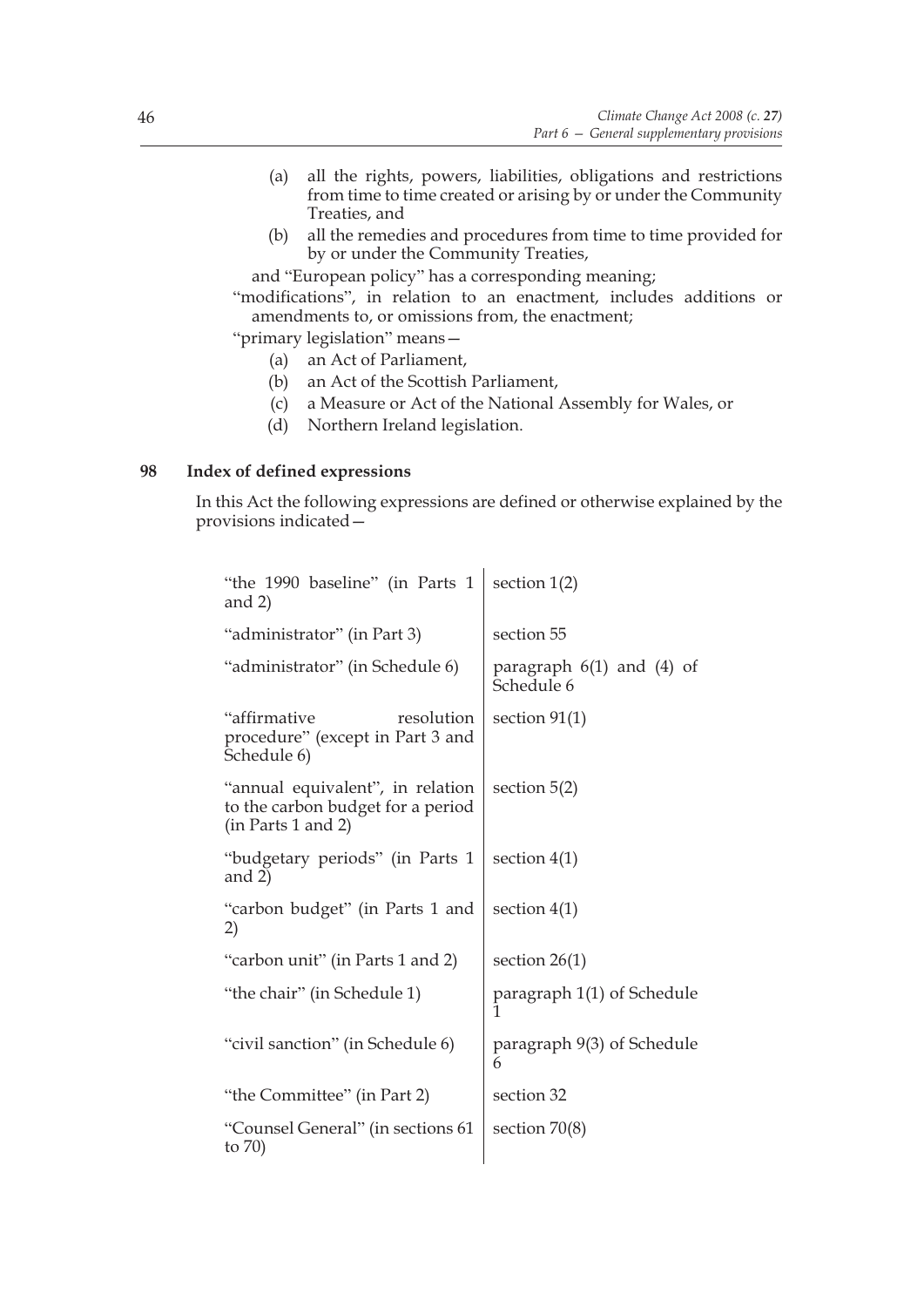| "the deputy chair" (in Schedule<br>1)                                                              | paragraph 2 of Schedule 1              |
|----------------------------------------------------------------------------------------------------|----------------------------------------|
| "devolved authority" (in sections<br>61 to 70)                                                     | section $70(3)$                        |
| "devolved functions", in relation<br>to a reporting authority<br>(in)<br>sections 61 to 69)        | section $70(4)$ and $(5)$              |
| "devolved legislature"                                                                             | section 97                             |
| "devolved Welsh functions", in<br>relation to a reporting authority<br>(in sections $61$ to $69$ ) | section $70(6)$ and $(7)$              |
| "discretionary requirement"<br>(in<br>Schedule 6)                                                  | of<br>12(3)<br>paragraph<br>Schedule 6 |
| distributor"<br>"electricity<br>(in<br>Schedule 4)                                                 | paragraph 2(3) of Schedule<br>4        |
| "electricity<br>supplier"<br>(in<br>Schedule 4)                                                    | paragraph 2(2) of Schedule<br>4        |
| "emissions"                                                                                        | section 97                             |
| "enactment"                                                                                        | section 97                             |
| "environmental authority"<br>(in<br>Schedule 4)                                                    | paragraph 1(2) of Schedule<br>4        |
| "European law"                                                                                     | section 97                             |
| "European policy"                                                                                  | section 97                             |
| "financial year" (in Schedule 1)                                                                   | paragraph 23 of Schedule 1             |
| "fixed monetary penalty"<br>(in<br>Schedule 6)                                                     | 10(3)<br>paragraph<br>of<br>Schedule 6 |
| "greenhouse gas"                                                                                   | section 92                             |
| "international carbon reporting<br>practice"                                                       | section 94                             |
| "Minister of the Crown" (in<br>sections 61 to 70)                                                  | section $70(8)$                        |
| "modifications", in relation to an<br>enactment                                                    | section 97                             |
| "national authority"                                                                               | section 95                             |
| "negative resolution procedure"<br>(except in Part 3 and Schedule 6)                               | section $91(2)$                        |
| "net UK carbon account"<br>(in<br>Parts 1 and 2)                                                   | section $27(1)$                        |
|                                                                                                    |                                        |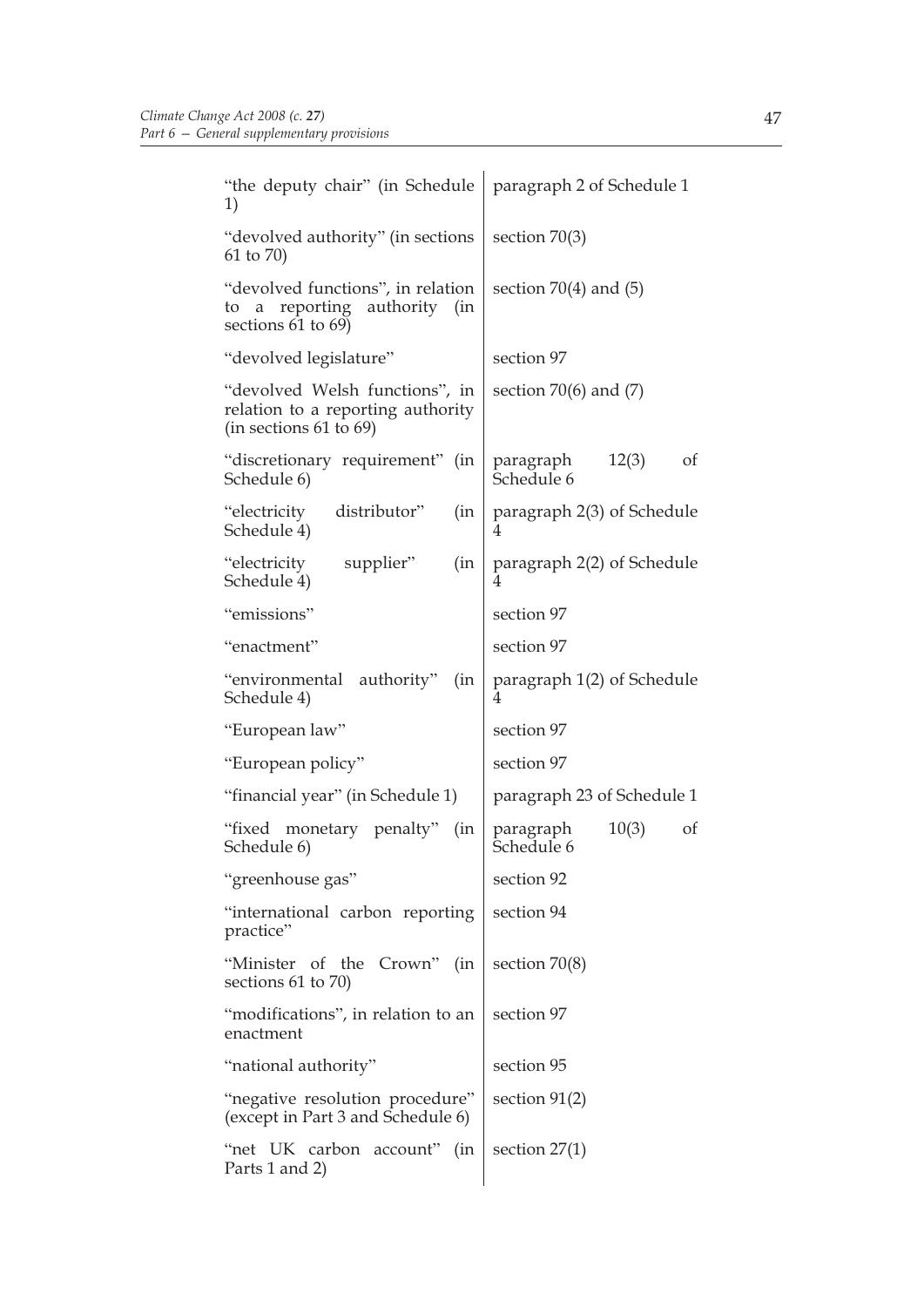| "net UK emissions" for a period,<br>in relation to a greenhouse gas<br>(in Parts 1 and 2) | section $29(1)$                        |
|-------------------------------------------------------------------------------------------|----------------------------------------|
| "non-monetary<br>discretionary<br>requirement" (in Schedule 6)                            | 12(4)<br>of<br>paragraph<br>Schedule 6 |
| "participant" (in Part 3)                                                                 | section 55                             |
| "potential participant"<br>(in<br>Schedule 4)                                             | paragraph 3(2) of Schedule<br>4        |
| "primary legislation"                                                                     | section 97                             |
| "the relevant national authority"<br>(in Part 3)                                          | section 47                             |
| "the relevant national authority"<br>(in Schedule 6)                                      | section $77(3)$                        |
| "the relevant Northern Ireland<br>department"                                             | section 96                             |
| "reporting authority" (in sections)<br>61 to 70)                                          | section $70(1)$ and $(2)$              |
| "seller" (in Schedule 6)                                                                  | paragraph 3 of Schedule 6              |
| "single use carrier bag"<br>(in<br>Schedule 6)                                            | paragraph 5 of Schedule 6              |
| "specified" (in Schedule 6)                                                               | paragraph 3(4) of Schedule<br>6        |
| "targeted greenhouse gas" (in<br>Parts 1 and 2)                                           | section $24(1)$                        |
| "trading period" (in Part 3)                                                              | section 55                             |
| "trading scheme"                                                                          | section $44(2)$                        |
| "UK emissions", in relation to a<br>greenhouse gas (in Part 1)                            | section 29(1)                          |
| "UK removals", in relation to a<br>greenhouse gas (in Part 1)                             | section $29(1)$                        |
| "variable monetary penalty" (in<br>Schedule 6)                                            | 12(4)<br>paragraph<br>of<br>Schedule 6 |
| "Wales" (in sections 61 to 70)                                                            | section $70(8)$                        |
| "the waste reduction provisions"<br>(in sections 72 to 75)                                | section $71(3)$                        |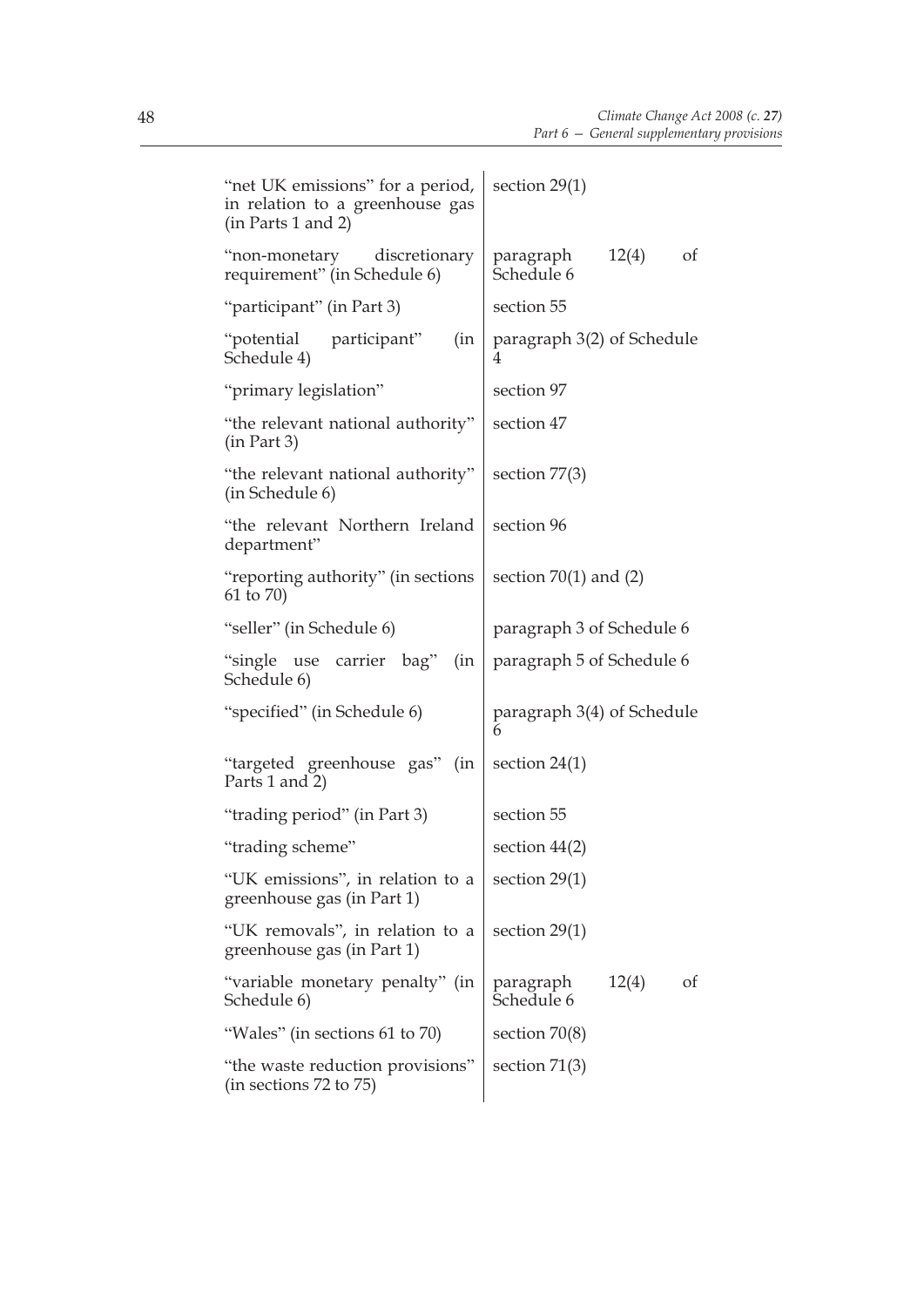# *Final provisions*

# **99 Extent**

- (1) This Act, apart from the provisions listed below, extends to the whole of the United Kingdom.
- (2) The following provisions of this Act extend to England and Wales only—
	- (a) sections 71 to 75 and Schedule 5 (waste reduction schemes);
	- (b) section 76 (collection of household waste);
	- (c) section 81 (climate change measures reports in Wales);
	- (d) section 88 (fines for offences relating to pollution).
- (3) Section 77 and Schedule 6 (charges for single use carrier bags) extend to England and Wales and Northern Ireland only.
- (4) Section 79 and Schedule 8 (carbon emissions reduction targets) extend to England and Wales and Scotland only.

# **100 Commencement**

- (1) Part 1 (carbon target and budgeting), Part 2 (the Committee on Climate Change) and this Part come into force on the day this Act is passed.
- (2) Section 71(1) and Schedule 5 (waste reduction schemes) come into force in accordance with sections 72 to 75.
- (3) Section 81 (climate change measures reports in Wales) comes into force on such day as may be appointed by order made by the Welsh Ministers.
- (4) Section 82 (repeal of previous reporting obligation) comes into force on 1st January 2009.
- (5) The other provisions of this Act come into force at the end of two months beginning with the day it is passed.

# **101 Short title**

The short title of this Act is the Climate Change Act 2008.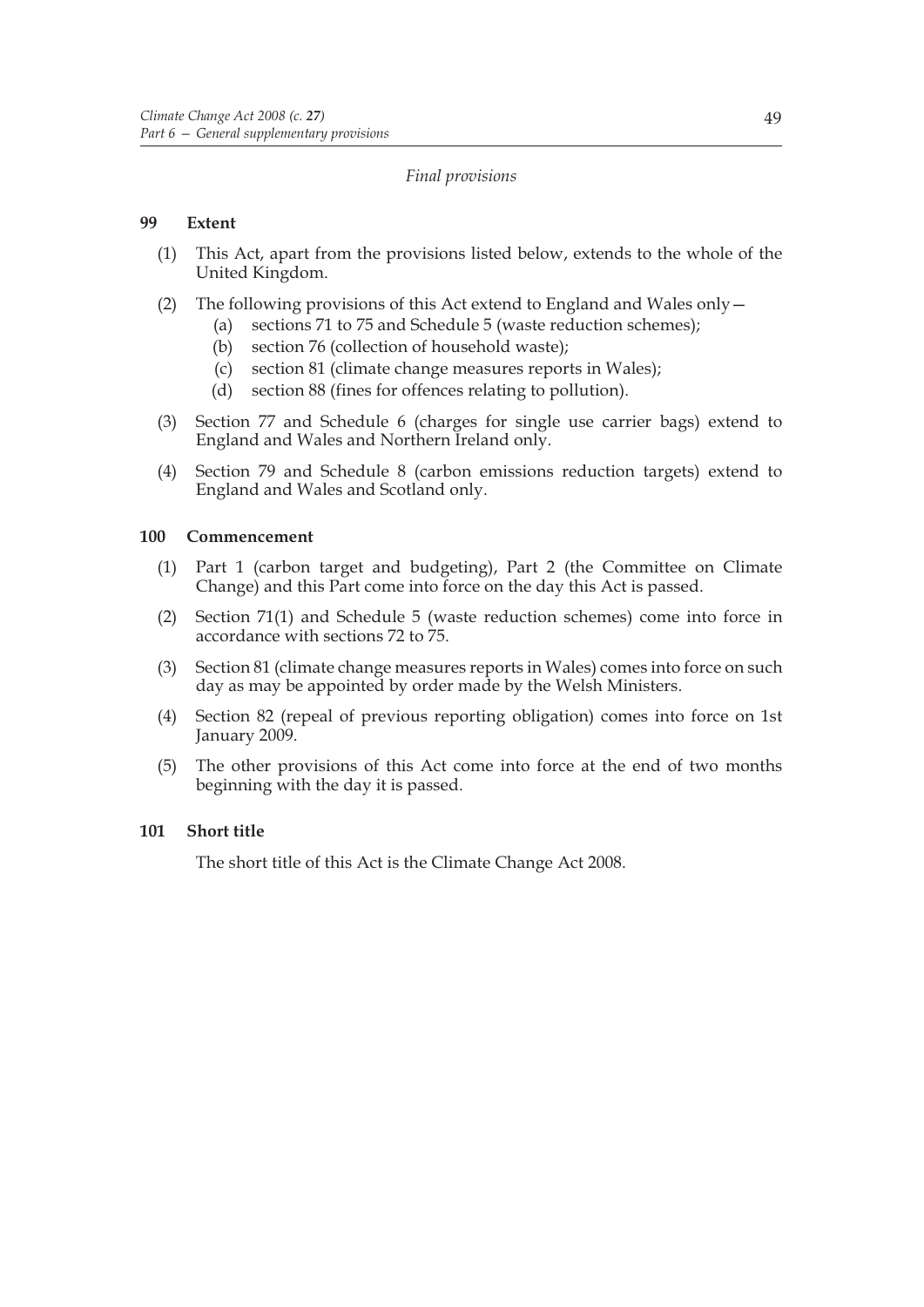# SCHEDULES

# SCHEDULE 1 Section 32

#### THE COMMITTEE ON CLIMATE CHANGE

#### *Membership*

1 (1) The Committee shall consist of—

- (a) a person appointed by the national authorities to chair the Committee ("the chair"), and
- (b) not less than five and not more than eight other members appointed by the national authorities.
- (2) The national authorities must consult the chair before appointing the other members.
- (3) In appointing a member, the national authorities must have regard to the desirability of securing that the Committee (taken as a whole) has experience in or knowledge of the following—
	- (a) business competitiveness;
	- (b) climate change policy at national and international level, and in particular the social impacts of such policy;
	- (c) climate science, and other branches of environmental science;
	- (d) differences in circumstances between England, Wales, Scotland and Northern Ireland and the capacity of national authorities to take action in relation to climate change;
	- (e) economic analysis and forecasting;
	- (f) emissions trading;
	- (g) energy production and supply;
	- (h) financial investment;
	- (i) technology development and diffusion.
- (4) The Secretary of State may by order amend sub-paragraph (1)(b) so as to alter the minimum or maximum number of members of the Committee.
- (5) Such an order may only be made with the consent of the other national authorities.
- (6) Any such order is subject to negative resolution procedure.
- 2 The national authorities may, after consulting the chair, appoint one of the members as deputy to the chair ("the deputy chair").

*Term of office*

3 A member holds and vacates office in accordance with the terms of the member's appointment.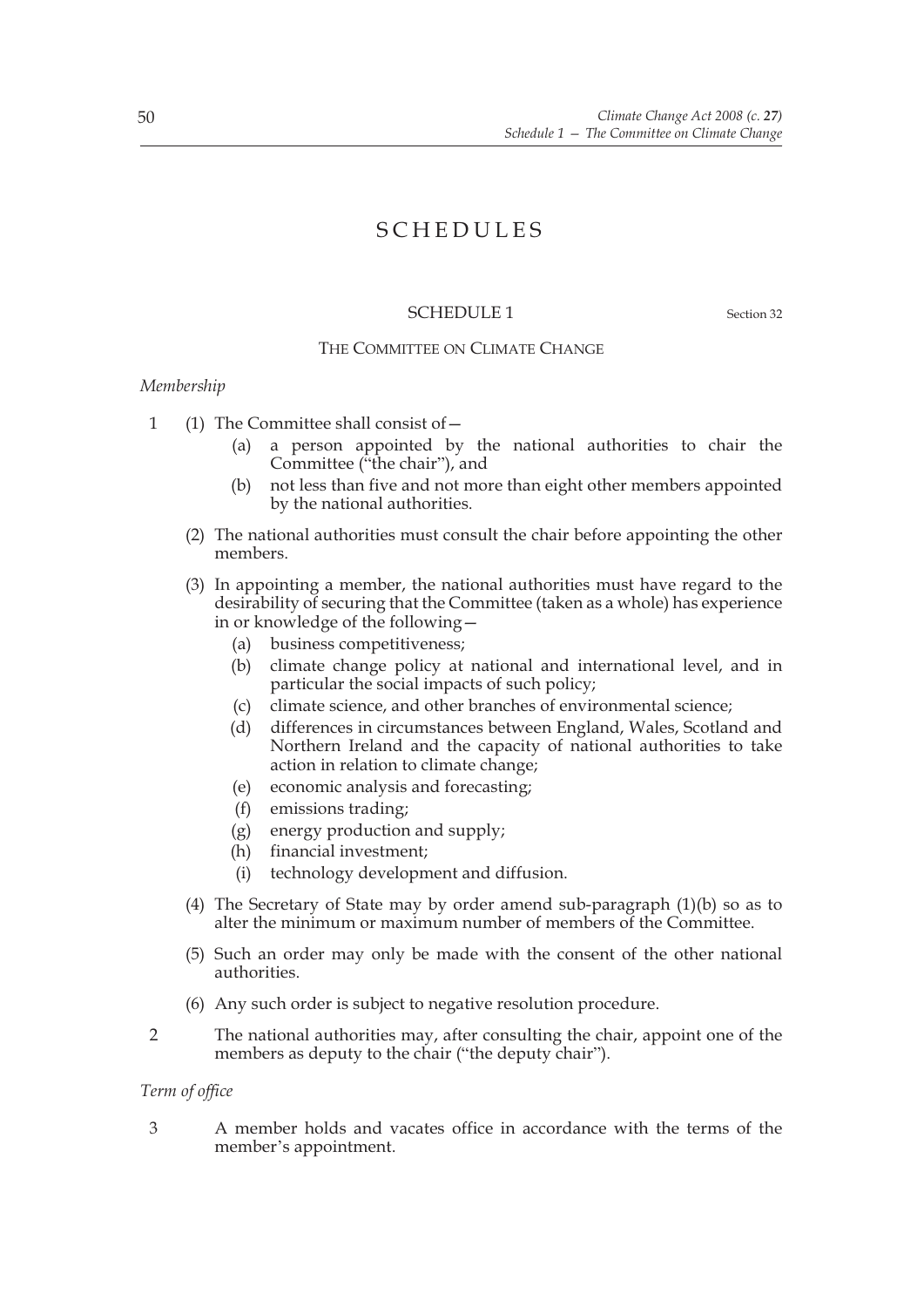- 4 A member may resign by giving written notice to the Secretary of State.
- 5 The national authorities may remove a member—
	- (a) who has been absent from meetings of the Committee without its permission for a period of 6 months or more,
	- (b) who has become bankrupt or has made an arrangement with creditors,
	- (c) whose estate has been sequestrated in Scotland or who, under Scots law, has made a composition or arrangement with, or granted a trust deed for, creditors, or
	- (d) who in the opinion of the national authorities is otherwise unable or unfit to carry out the duties of that member.
- 6 A person ceases to be the chair or the deputy chair if the person—
	- (a) resigns that office by giving written notice to the Secretary of State, or
	- (b) ceases to be a member.
- 7 A person who—
	- (a) ceases to be a member, or
	- (b) ceases to be the chair or the deputy chair,

may be reappointed to that office.

*Remuneration and pensions etc*

- 8 The Committee may pay to the members such remuneration and allowances as the national authorities may determine.
- 9 The Committee must, if required to do so by the national authorities—
	- (a) pay such pensions, gratuities or allowances as the national authorities may determine to or in respect of any person who is or has been a member, or
	- (b) pay such sums as the national authorities may determine towards provision for the payment of pensions, gratuities or allowances to or in respect of such a person.
- 10 If the national authorities consider there are special circumstances which make it right for a person who has ceased to be a member to receive compensation, the Committee must pay the person such compensation as the national authorities may determine.

*Staff*

- 11 (1) The Committee must appoint a person to be chief executive, but may only appoint a person who has been approved by the national authorities.
	- (2) The chief executive is an employee of the Committee.
- 12 The Committee may appoint other employees.
- 13 The Committee must, if required to do so by the national authorities—
	- (a) pay such pensions, gratuities or allowances as the national authorities may determine to or in respect of any employee or former employee, or
	- (b) pay such sums as the national authorities may determine towards provision for the payment of pensions, gratuities or allowances to or in respect of any employee or former employee.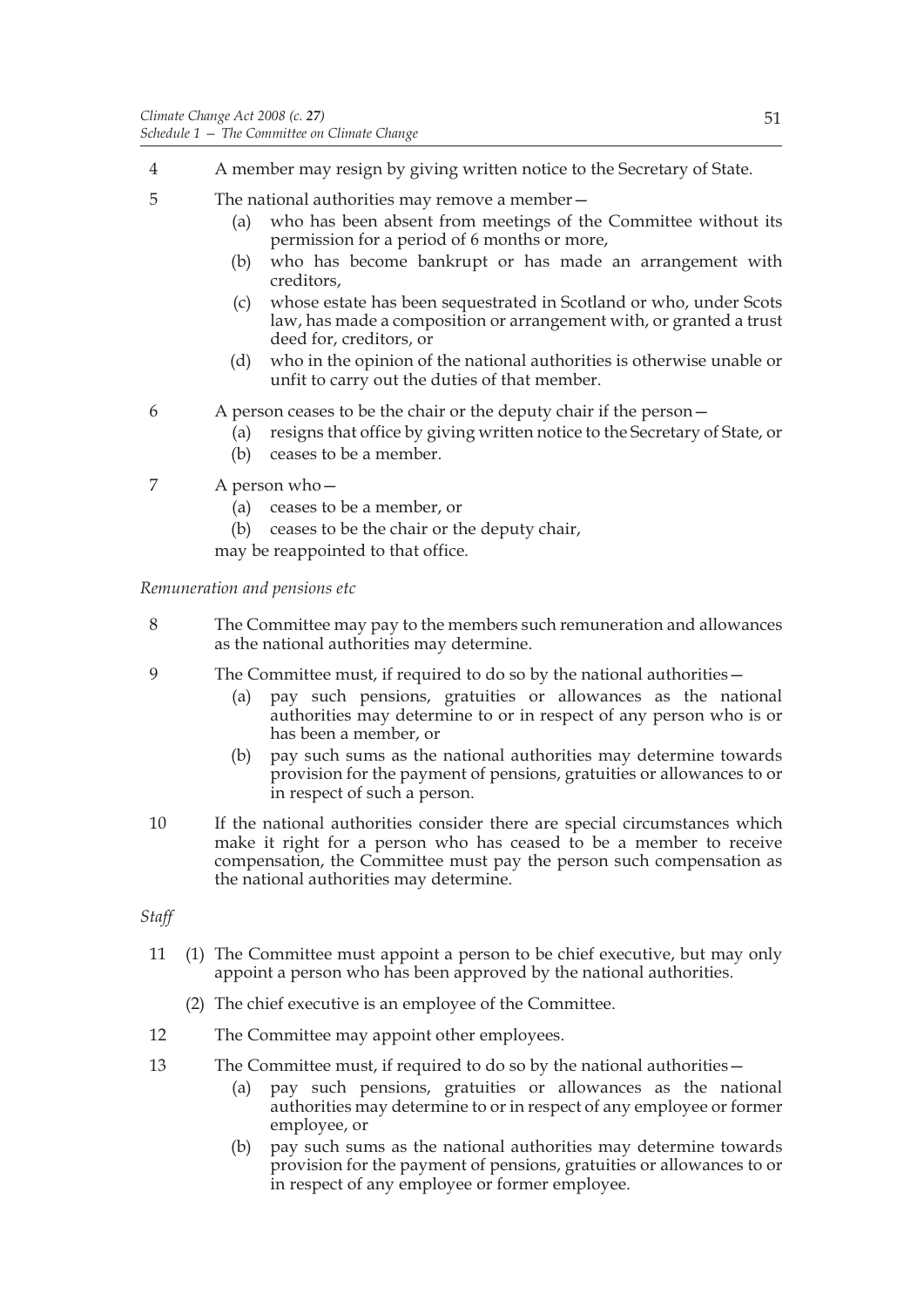14 (1) In Schedule 1 to the Superannuation Act 1972 (c. 11) (kinds of employment to which section 1 of that Act applies), in the list of other bodies, at the appropriate place insert—

"The Committee on Climate Change."

(2) The Committee must pay to the Minister for the Civil Service, at such times as the Minister may direct, such sums as the Minister may determine in respect of any increase attributable to sub-paragraph (1) in the sums payable out of money provided by Parliament under the Superannuation Act 1972.

#### *Sub-committees*

- 15 (1) The Committee may establish sub-committees.
	- (2) A sub-committee may include persons who are not members of the Committee.
	- (3) The Committee may pay such remuneration and allowances as the national authorities may determine to any person who—
		- (a) is a member of a sub-committee, but
		- (b) is not a member of the Committee.
	- (4) This paragraph does not apply in relation to the Adaptation Sub-Committee.

#### *The Adaptation Sub-Committee*

- 16 (1) There shall be a sub-committee of the Committee, to be known as the Adaptation Sub-Committee or, in Welsh, as yr Is-bwyllgor Addasu (referred to in this paragraph as "the ASC").
	- (2) The ASC shall consist of—
		- (a) a person appointed by the national authorities to chair the ASC ("the ASC chair"), and
		- (b) not less than five other members appointed by the national authorities.
	- (3) The national authorities must—
		- (a) consult the chair before appointing the ASC chair, and
		- (b) consult the ASC chair before appointing the other members of the ASC.
	- (4) A person ceases to be the ASC chair if the person—
		- (a) resigns that office by giving written notice to the Secretary of State, or
		- (b) ceases to be a member of the ASC.
	- (5) The ASC may include persons who are not members of the Committee.
	- (6) Paragraphs 3 to 5 (term of office) apply to a person who is  $-$ 
		- (a) a member of the Committee, and
		- (b) a member of the ASC,

in that person's capacity as a member of the ASC.

(7) Those paragraphs and paragraphs 8 to 10 (remuneration and pensions etc) apply to a member of the ASC who is not a member of the Committee as they apply to a member of the Committee.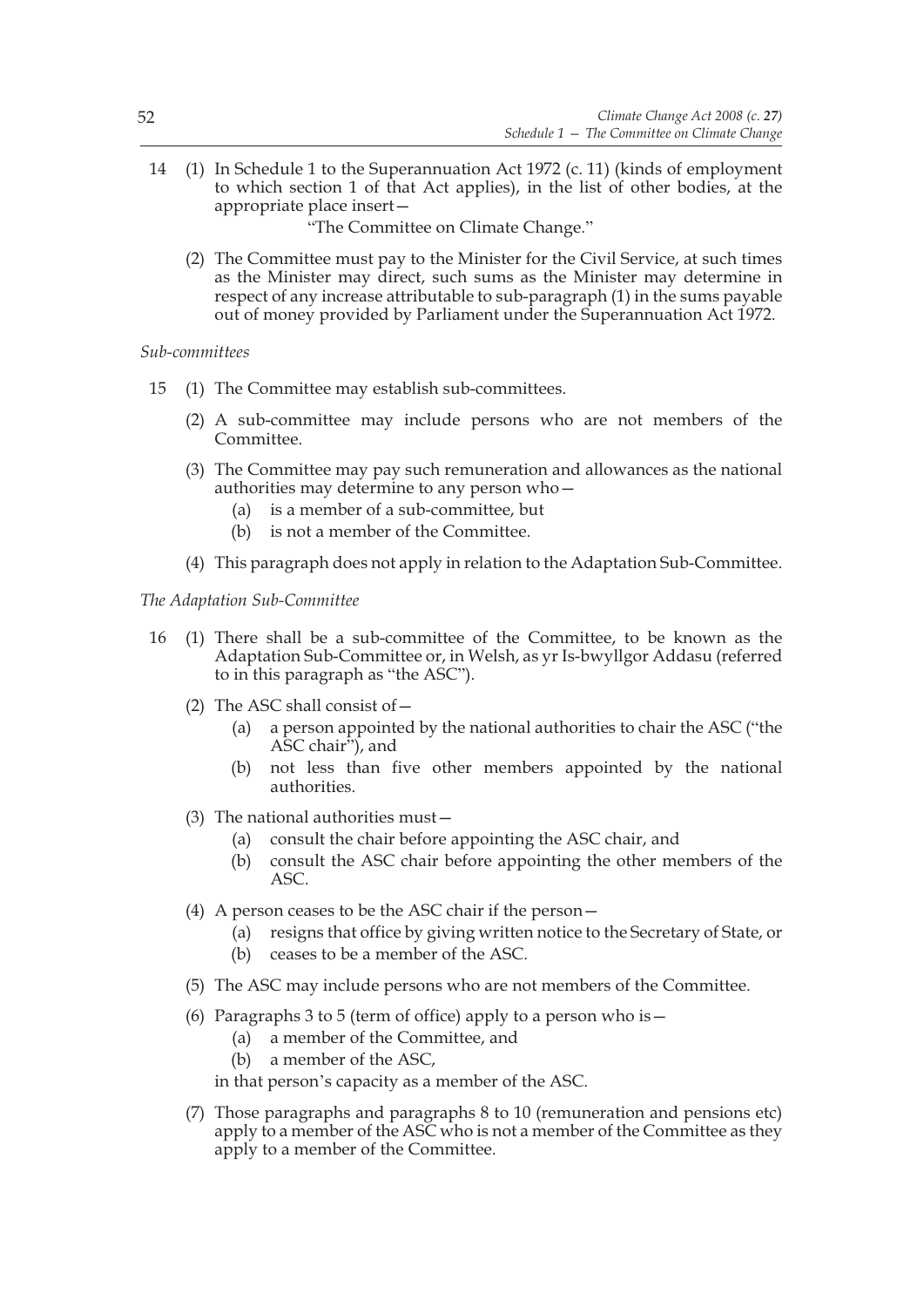- (8) In the application of paragraph 5(a) by virtue of this paragraph, the reference to the Committee is a reference to the ASC.
- (9) A person who—
	- (a) ceases to be a member of the ASC, or
	- (b) ceases to be the ASC chair,

may be reappointed to that office.

- (10) The ASC must provide the Committee with such advice, analysis, information or other assistance as the Committee may require in connection with the exercise of its functions under—
	- (a) section  $38(1)(c)$  (advice etc to national authorities on adaptation to climate change),
	- (b) section 57 (advice on report on impact of climate change), or
	- (c) section 59 (reporting on progress in connection with adaptation).

# *Proceedings*

- 17 The Committee may regulate—
	- (a) its own procedure (including quorum), and
	- (b) the procedure of any sub-committee (including quorum).
- 18 The validity of anything done by the Committee or any sub-committee is not affected by—
	- (a) any vacancy in the membership of the Committee or sub-committee, or
	- (b) any defect in the appointment of any member of the Committee or sub-committee.
- 19 The Committee must publish the minutes of its meetings in such manner as it considers appropriate.

# *Discharge of functions*

20 The Committee may authorise a sub-committee, member or employee to exercise any of the Committee's functions.

# *Application of seal and proof of documents*

- 21 (1) The application of the Committee's seal must be authenticated by the signature of—
	- (a) a member of the Committee who is authorised (generally or specially) for that purpose, or
	- (b) an employee who is so authorised.
	- (2) A document purporting to be duly executed under the seal of the Committee or to be signed on behalf of the Committee shall be received in evidence and treated as so executed or signed unless the contrary is shown.
	- (3) This paragraph does not apply in relation to Scotland.

# *Reports and accounts*

22 (1) For each financial year the Committee must—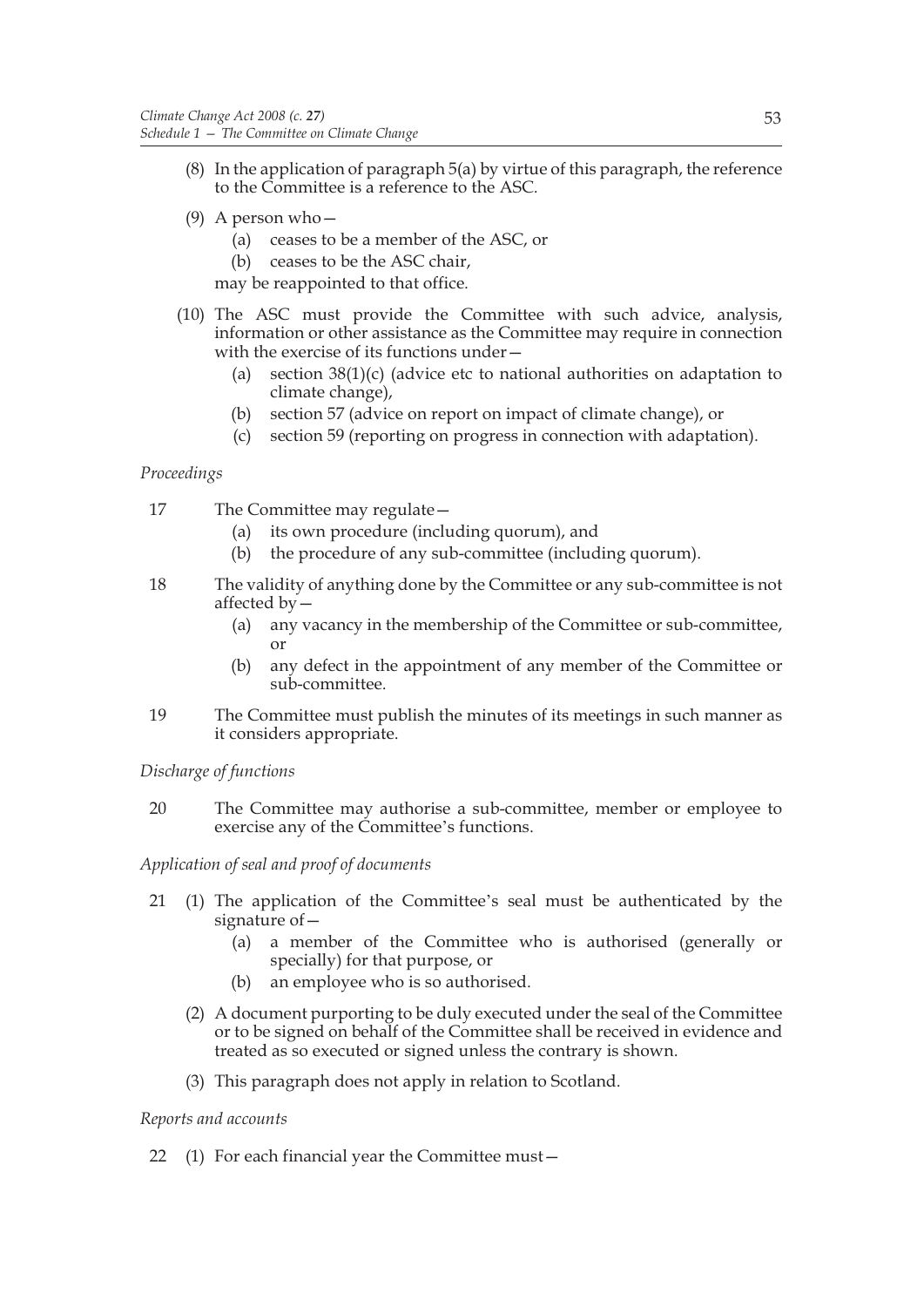- (a) prepare an annual report on the discharge of its functions during the year, and
- (b) send a copy to the national authorities within such period as the national authorities may direct.
- (2) A copy of each report received under this paragraph must be laid—
	- (a) by the Secretary of State before Parliament,
	- (b) by the Scottish Ministers before the Scottish Parliament,
	- (c) by the Welsh Ministers before the National Assembly for Wales, and
	- (d) by the relevant Northern Ireland department before the Northern Ireland Assembly.
- 23 In this Schedule "financial year" means—
	- (a) the period beginning with the day the Committee is established and ending with the next 31st March, and
	- (b) each subsequent period of 12 months ending with 31st March.
- 24 (1) The Committee must keep proper accounts and proper records in relation to the accounts.
	- (2) For each financial year the Committee must—
		- (a) prepare a statement of accounts in respect of that financial year, and
		- (b) send a copy of the statement to the national authorities and the Comptroller and Auditor General within such period as the national authorities direct.
	- (3) The statement must be in such form as the national authorities may direct.
	- (4) The Comptroller and Auditor General must—
		- (a) examine, certify and report on the statement, and
		- (b) send a copy of the certified statement and the report to the national authorities as soon as possible.
	- (5) A copy of each statement received under sub-paragraph (4) must be laid—
		- (a) by the Secretary of State before Parliament,
		- (b) by the Scottish Ministers before the Scottish Parliament,
		- (c) by the Welsh Ministers before the National Assembly for Wales, and
		- (d) by the relevant Northern Ireland department before the Northern Ireland Assembly.

# *Information*

- 25 (1) The Committee must provide the national authorities with such information as they may request about its property.
	- (2) The Committee must provide the Secretary of State with such information as the Secretary of State may request about the exercise or proposed exercise of its functions under—
		- (a) Part 1 (carbon target and budgeting),
		- (b) section 33 (advice on level of 2050 target),
		- (c) section 34 (advice in connection with carbon budgets),
		- (d) section 35 (advice on emissions from international aviation and international shipping),
		- (e) section 36 (reports on progress),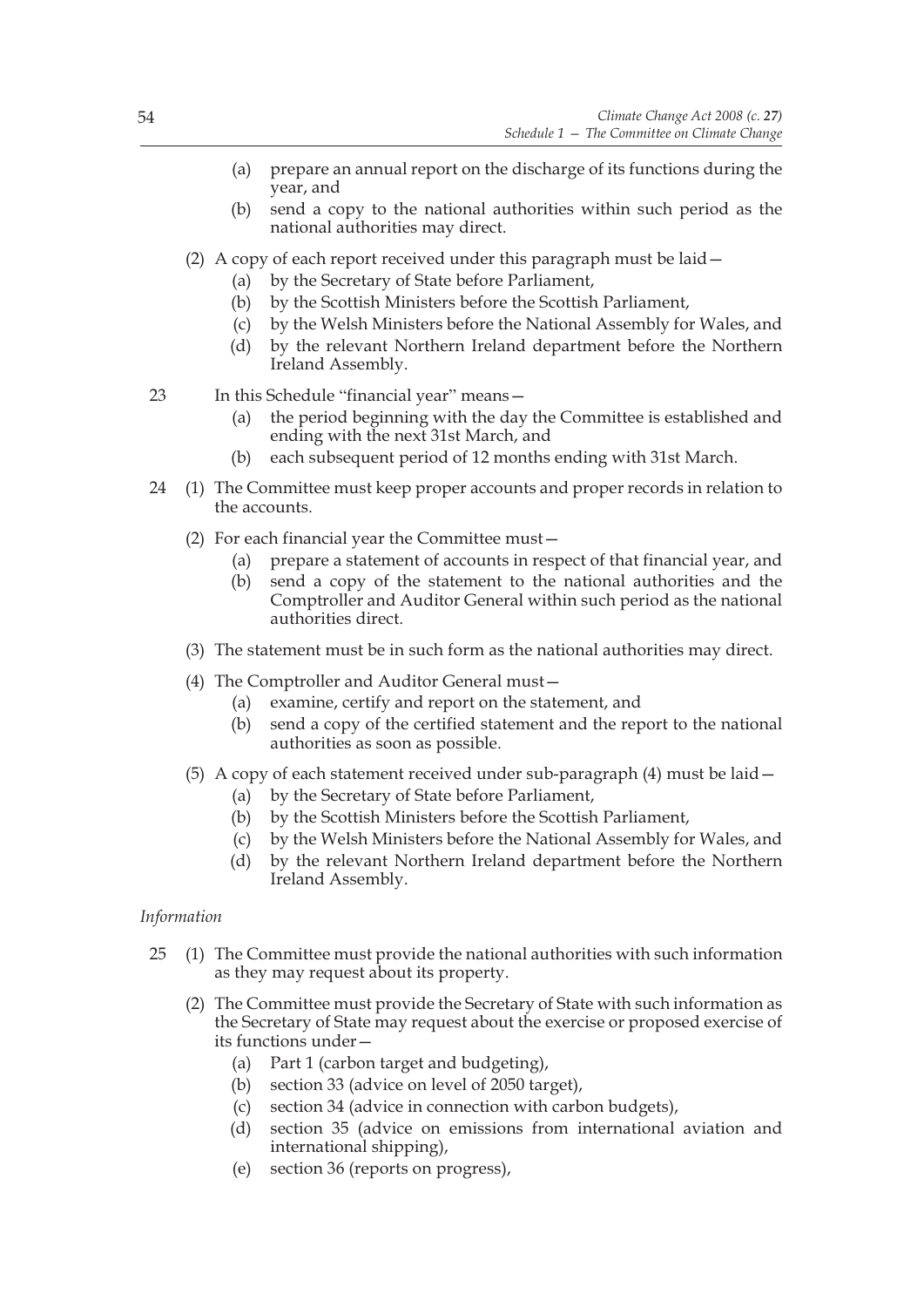- (f) section 57 (advice on report on impact of climate change), or
- (g) section 59 (reporting on progress in connection with adaptation).
- (3) The Committee must provide a national authority with such information as the national authority may request about the exercise or proposed exercise of the Committee's functions under—
	- (a) section 38 (duty to provide advice or assistance on request), or
	- (b) section 48 (advice on trading scheme regulations),

in relation to that national authority.

If the information relates to the exercise or proposed exercise of those functions in relation to two or more national authorities, the request must be made by all of them jointly.

- (4) The Committee must provide the national authorities with such information as they may request about the exercise or proposed exercise of any of its other functions.
- (5) The Committee must also—
	- (a) permit any person authorised by a national authority to inspect and make copies of any accounts or other documents of the Committee, and
	- (b) provide such explanation of them as that person or the national authority may require.
- (6) Before exercising a function under sub-paragraph (5), the national authority must consult the other national authorities.

*Publication of advice etc*

- 26 A requirement under this Act for the Committee to publish anything does not oblige it to publish—
	- (a) information it could refuse to disclose in response to a request under—
		- (i) the Freedom of Information Act 2000 (c. 36), or
		- (ii) the Environmental Information Regulations 2004 (S.I. 2004/ 3391) or any regulations replacing those regulations;
	- (b) information whose disclosure is prohibited by any enactment.

*Status*

- 27 (1) The Committee is not to be regarded as the servant or agent of the Crown or as enjoying any status, privilege or immunity of the Crown.
	- (2) The Committee is to be treated as a cross-border public authority within the meaning of the Scotland Act 1998 (c. 46) for the purposes of the following provisions of that Act—
		- (a) section 23(2)(b) (power of Scottish Parliament to require persons outside Scotland to attend to give evidence or produce documents);
		- (b) section 70(6) (legislation of Scottish Parliament not to require certain cross-border public authorities to prepare accounts).

*Public Records Act 1958 (c. 51)*

28 In Schedule 1 to the Public Records Act 1958 (definition of public records), in Part 2 of the Table at the end of paragraph 3, at the appropriate place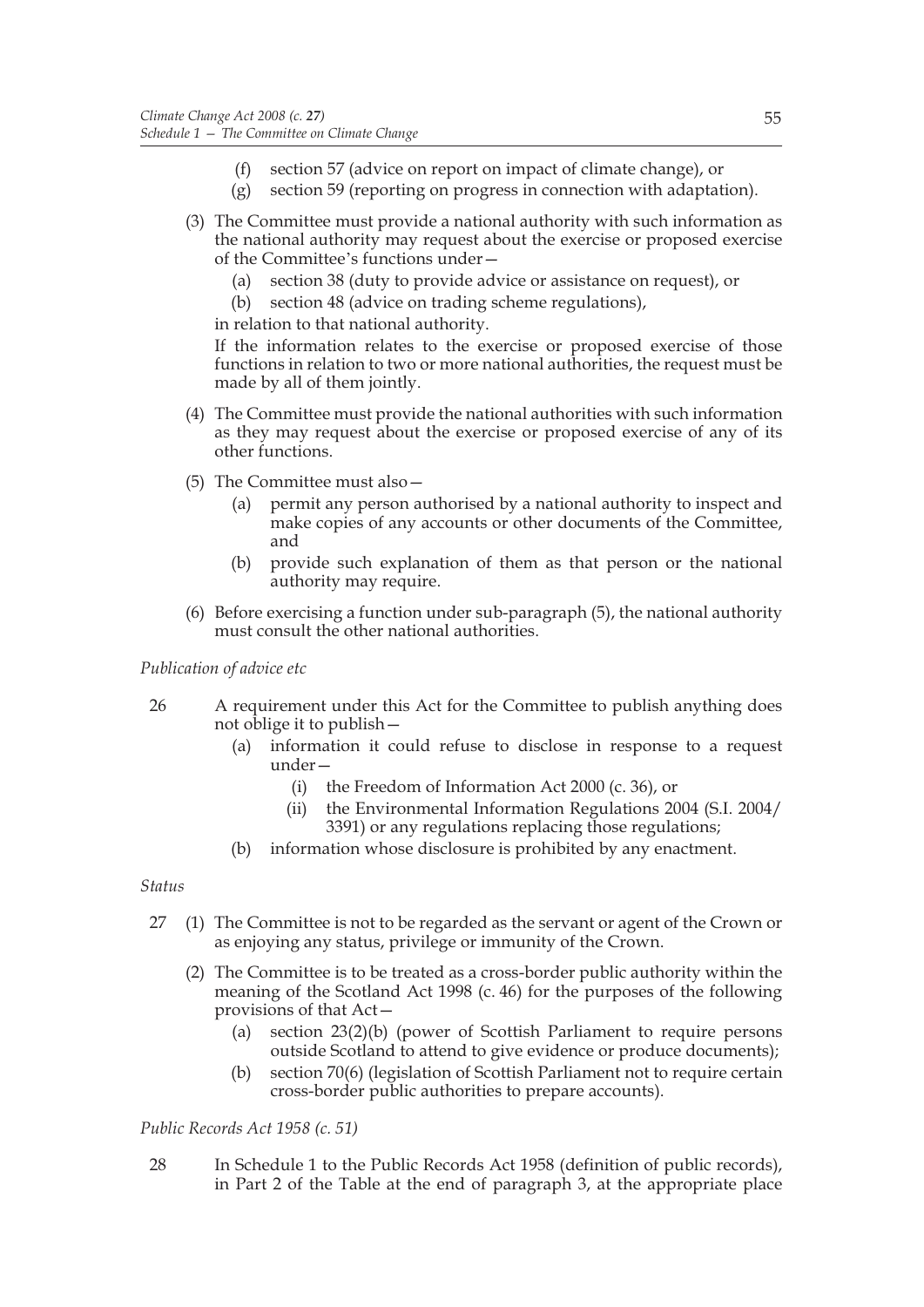insert—

"The Committee on Climate Change."

*Parliamentary Commissioner Act 1967 (c. 13)*

- 29 In Schedule 2 to the Parliamentary Commissioner Act 1967 (departments etc subject to investigation)—
	- (a) at the appropriate place insert—
		- "The Committee on Climate Change.", and
	- (b) in the notes at the appropriate place insert—

"*Committee on Climate Change*

In the case of the Committee on Climate Change, no investigation is to be conducted in respect of any action taken by or on behalf of the Committee—

- (a) in the exercise in or as regards Scotland of any function to the extent that the function is exercisable within devolved competence (within the meaning of section 54 of the Scotland Act 1998), or
- (b) in connection with functions of the Committee in relation to Wales (within the meaning of the Government of Wales Act 2006)."

*House of Commons Disqualification Act 1975 (c. 24)*

30 In Part 2 of Schedule 1 to the House of Commons Disqualification Act 1975 (bodies of which all members are disqualified), at the appropriate place insert—

"The Committee on Climate Change."

*Northern Ireland Assembly Disqualification Act 1975 (c. 25)*

31 In Part 2 of Schedule 1 to the Northern Ireland Assembly Disqualification Act 1975 (bodies of which all members are disqualified), at the appropriate place insert—

"The Committee on Climate Change."

*Race Relations Act 1976 (c. 74)*

32 In Part 2 of Schedule 1A to the Race Relations Act 1976 (bodies and other persons subject to general statutory duty), at the appropriate place insert— "The Committee on Climate Change."

*Freedom of Information Act 2000 (c. 36)*

33 In Part 6 of Schedule 1 to the Freedom of Information Act 2000 (other public bodies and offices which are public authorities), at the appropriate place insert—

"The Committee on Climate Change."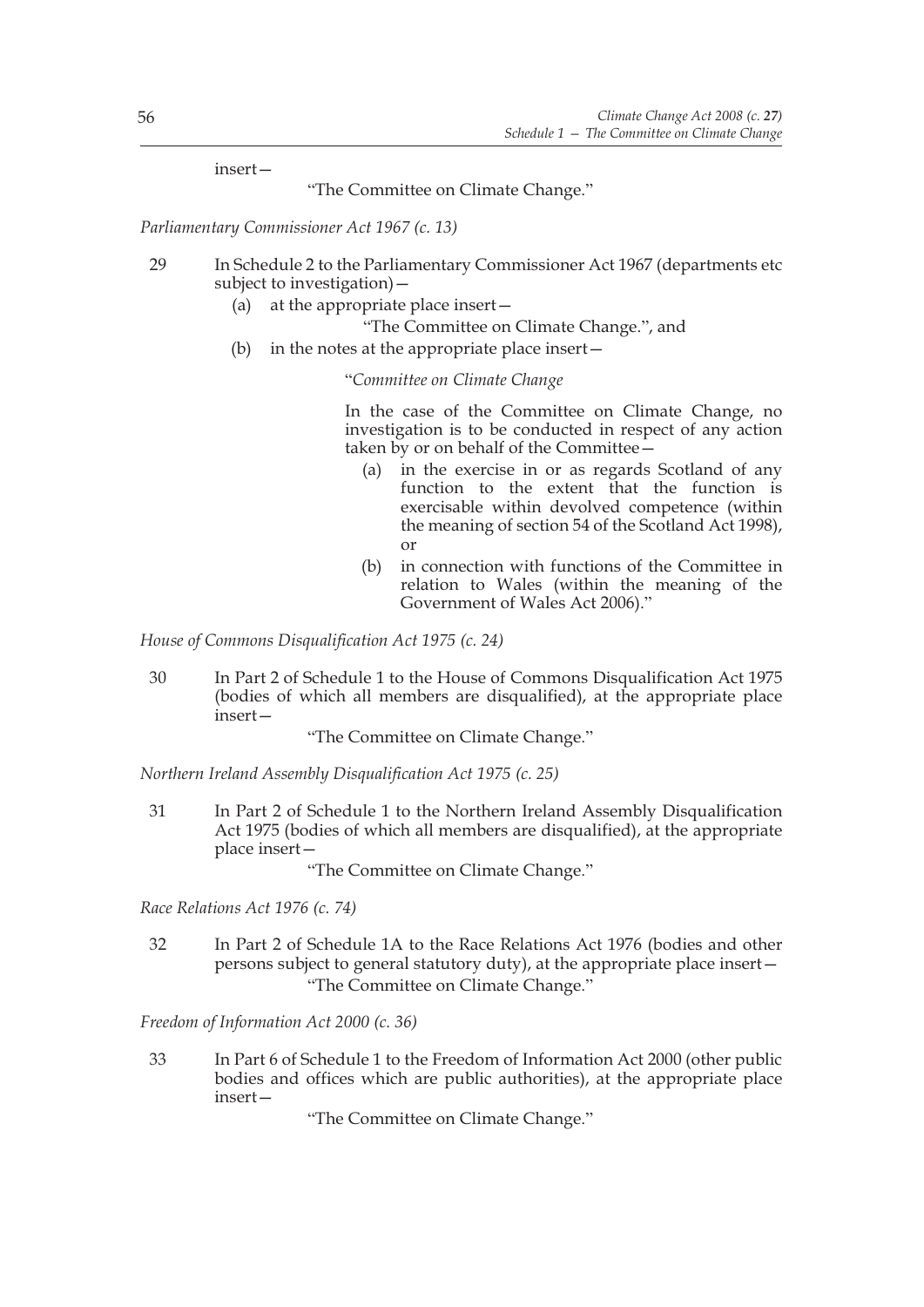*Scottish Public Services Ombudsman Act 2002 (asp 11)*

- 34 (1) The Scottish Public Services Ombudsman Act 2002 is amended as follows.
	- (2) In section 7 (matters which may be investigated: restrictions), after subsection (6B) insert-
		- "(6C) The Ombudsman must not investigate action taken by or on behalf of the Committee on Climate Change in the exercise in or as regards Scotland of any function to the extent that the function is not exercisable within devolved competence (within the meaning of section 54 of the Scotland Act 1998)."
	- (3) In Schedule 2 (persons liable to investigation), after paragraph 91A insert—
		- "91B The Committee on Climate Change."

*Public Services Ombudsman (Wales) Act 2005 (c. 10)*

35 In Schedule 3 to the Public Services Ombudsman (Wales) Act 2005 (listed authorities), after the heading "Environment" insert— "The Committee on Climate Change."

# SCHEDULE 2 Section 46

## TRADING SCHEMES

PART 1

#### SCHEMES LIMITING ACTIVITIES

# *Introductory*

1 This Part of this Schedule deals with trading schemes that operate by limiting or encouraging the limitation of activities that consist of the emission of greenhouse gas or that cause or contribute, directly or indirectly, to such emissions.

# *Trading periods*

2 The regulations must specify the period or periods by reference to which the scheme is to operate (a "trading period").

# *Activities*

- 3 (1) The regulations must identify the activities to which the trading scheme applies.
	- (2) The regulations may identify the activities by reference to any, or any combination of, criteria and in particular—
		- (a) may identify the activities by reference to the locations or locations at which they are carried on, or
		- (b) may be expressed to apply to all activities of a particular kind carried on in the United Kingdom or a part of the United Kingdom.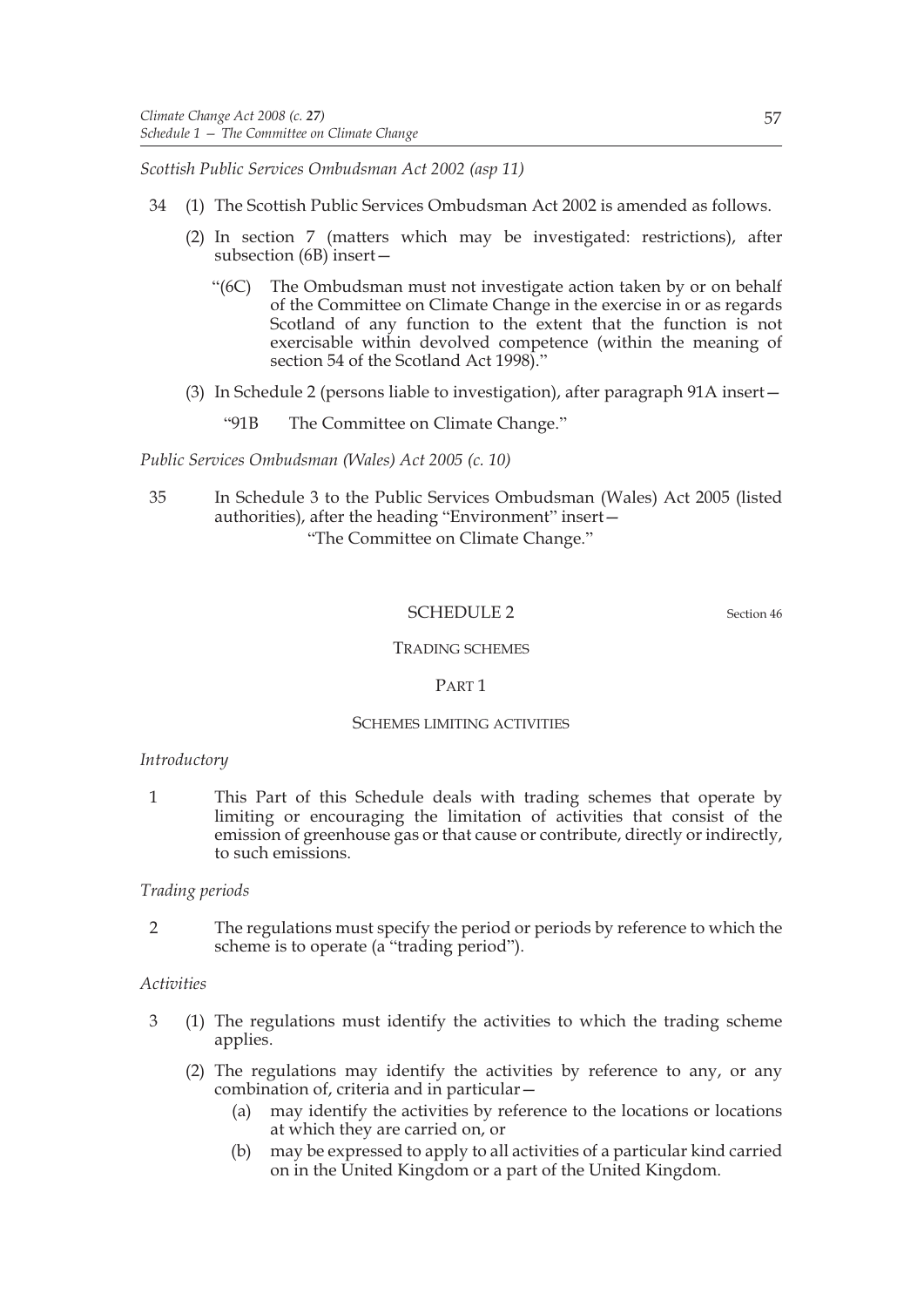- (3) The regulations must specify the units of measurement of the activities for the purposes of the scheme.
- (4) The regulations may specify units of measurement by reference to  $-$ 
	- (a) the activities themselves,
	- (b) anything consumed or used for the purposes of the activities,
	- (c) anything produced by the activities, or
	- (d) any other consequence of the activities.
- (5) The regulations may, in particular, make provision—
	- (a) for activities to be measured by reference to the amount (in tonnes of carbon dioxide equivalent) of the greenhouse gas emissions for which those activities are to be regarded as responsible; and
	- (b) as to the method by which that amount is to be measured or calculated.
- (6) The regulations may make different provision in relation to different descriptions of activity to which the scheme applies.

# *Participants*

- 4 (1) The regulations must identify the persons to whom the trading scheme applies (the "participants").
	- (2) The regulations—
		- (a) may identify the participants by reference to any, or any combination of, criteria, or
		- (b) provide for their identification by a specified person or body.
	- (3) The regulations may, in particular, identify or provide for the identification of the participants by reference to their responsibility for activities to which the trading scheme applies.
	- (4) The regulations may provide for more than one person to be treated as a single participant.
	- (5) The regulations may provide for persons to cease to be participants in circumstances specified in the regulations.

# *Allocation of allowances*

- 5 (1) The regulations may provide for the allocation among the participants of allowances representing the right to carry on a specified amount of the activities in a trading period.
	- (2) The regulations may set a limit on  $-$ 
		- (a) the total amount of the activities for a trading period, and
		- (b) the total amount of the allowances to be allocated for the period.
	- (3) The regulations may specify the method of allocation or provide for it to be determined in accordance with the regulations.
	- (4) The regulations may not provide for allowances to be allocated in return for consideration.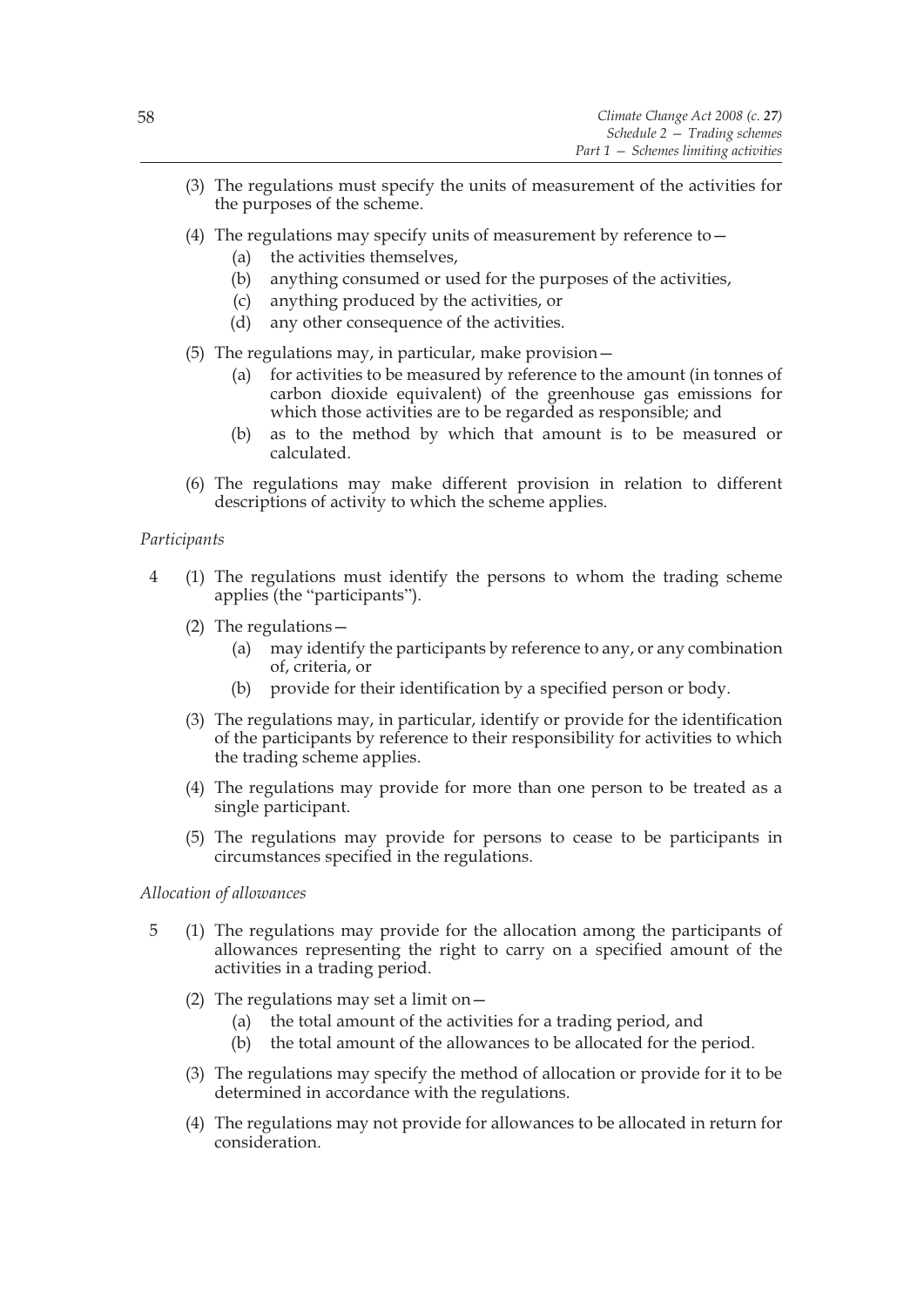#### *Use of allowances*

- 6 (1) The regulations may require each participant to have or acquire enough allowances to match the participant's activities in a trading period, subject to any offsetting in accordance with provision made under paragraph 7.
	- (2) The regulations—
		- (a) may permit allowances held by a participant at the end of a trading period in excess of the participant's activities in the period to be used to cover the participant's activities in a later trading period,
		- (b) may permit allowances allocated to a participant for a trading period to be used to cover the participant's activities in an earlier trading period, and
		- (c) may in either case provide for such use of allowances to be subject to such conditions and limitations as may be specified in or determined in accordance with the regulations.
	- (3) The regulations must contain provision for ensuring that allowances used by a participant for the purposes of a trading scheme cannot be used by the participant for any other purpose.
	- (4) The regulations—
		- (a) may provide for the expiry of allowances after such period as may be specified in or determined in accordance with the regulations;
		- (b) may enable allowances to be cancelled by a person by whom they are held instead of being used for the purposes of a trading scheme.

# *Credits*

- 7 (1) The regulations may enable participants to offset the carrying on of the activities in a trading period by acquiring credits representing—
	- (a) a reduction in an amount of greenhouse gas emissions, or
	- (b) the removal of an amount of greenhouse gas from the atmosphere.
	- (2) Regulations that make provision under this paragraph for a trading period must set a limit on the total amount of the activities for the period.
	- (3) If the regulations also provide for the allocation of allowances for the period, they must—
		- (a) set a limit on the total amount of the allowances to be allocated for the period, and
		- (b) require each participant to acquire enough credits to offset any activities carried on by the participant in the period in excess of those for which the participant has or has acquired allowances.
	- (4) Otherwise, such regulations must—
		- (a) set a limit on the amount of the activities that each participant may carry on in the period, and
		- (b) require each participant to acquire enough credits to offset any activities carried on by the participant in the period in excess of that limit.
	- (5) The regulations must specify  $-$ 
		- (a) the descriptions of credits that may be used for offsetting a participant's activities,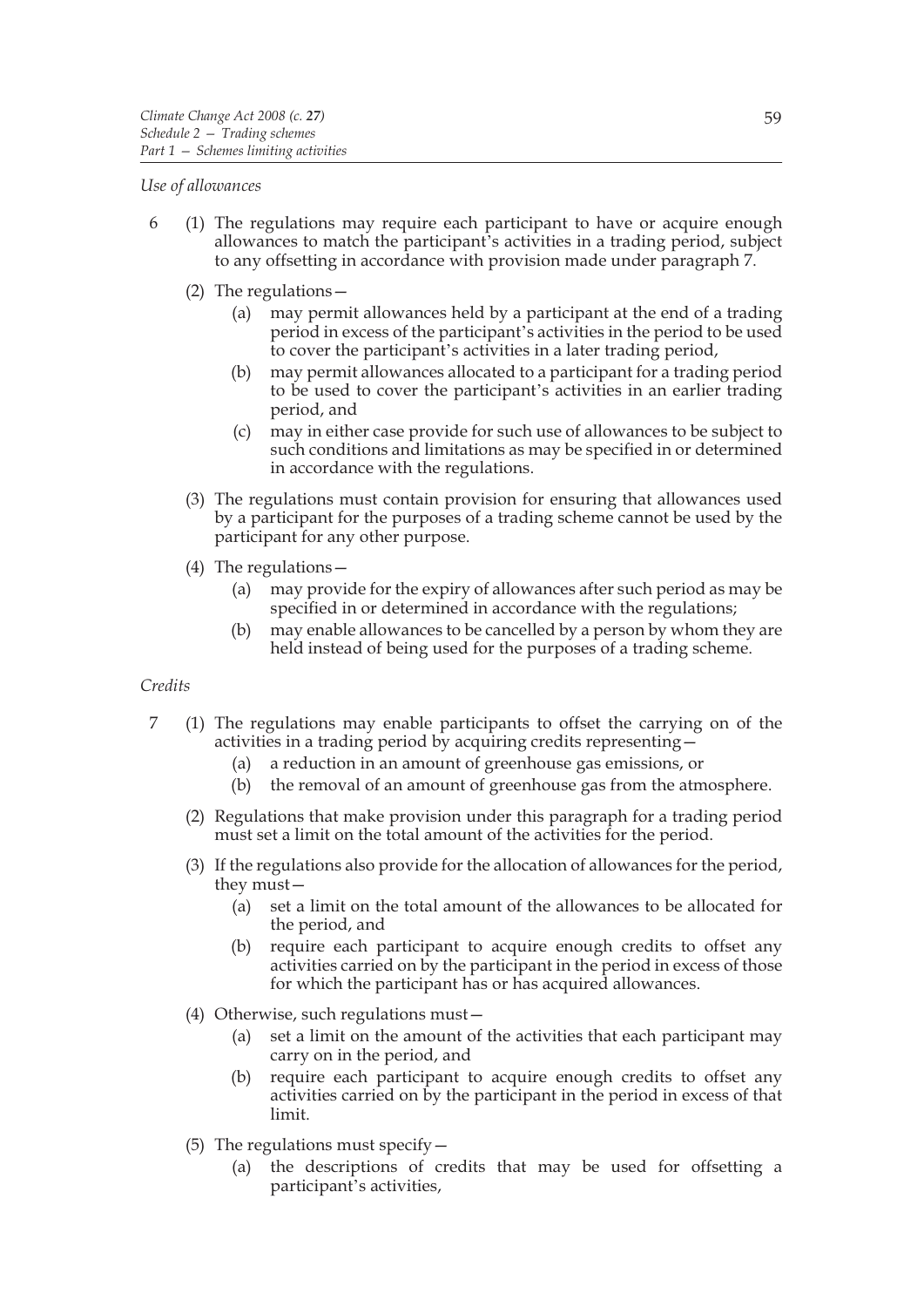- (b) the value of different descriptions of credit as regards the amount of the activities they are treated as offsetting, and
- (c) the circumstances in which credits of any description may be used for the purposes of the trading scheme.
- (6) The regulations—
	- (a) must contain provision for ensuring that credits used to offset activities under a trading scheme cannot be used by the participant for any other purpose;
	- (b) may enable credits to be cancelled by a person by whom they are held instead of being used for that purpose.

#### *Payments*

- 8 (1) The regulations may provide that a participant who does not have or acquire enough allowances or credits to match or offset the participant's activities in a trading period must pay an amount specified in or determined in accordance with the regulations within the period so specified.
	- (2) The regulations may require the payment to be made to  $-$ 
		- (a) the administrator, or
		- (b) such other person as the regulations may specify.
	- (3) The provision that may be made about the amount of the payment includes, in particular, provision—
		- (a) for the amount to be determined by the administrator or a national authority;
		- (b) in a case where the payment is not made within the period specified in the regulations, for the amount to increase at the rate so specified until payment;
		- (c) for the amount of the payment, or of any amount by reference to which it is to be calculated, to be adjusted from time to time by reference to inflation or some other factor.
	- (4) Provision within sub-paragraph (3)(c) may refer, in particular, to an index or data specified in the regulations (including as modified from time to time after the regulations come into force).
	- (5) If the regulations provide for payments to be made to a person other than a national authority, they must provide for that person to pay the sums received to the national authority or authorities specified in or determined in accordance with the regulations.

#### *Trading*

- 9 (1) The regulations must provide for the participants in a trading scheme to trade in any allowances or credits under the scheme.
	- (2) The regulations may also provide for trading in the allowances or credits by third parties authorised in accordance with the regulations.
	- (3) The regulations must specify the circumstances in which trading is permitted.
	- (4) The regulations may require trading to be notified to the administrator of the trading scheme.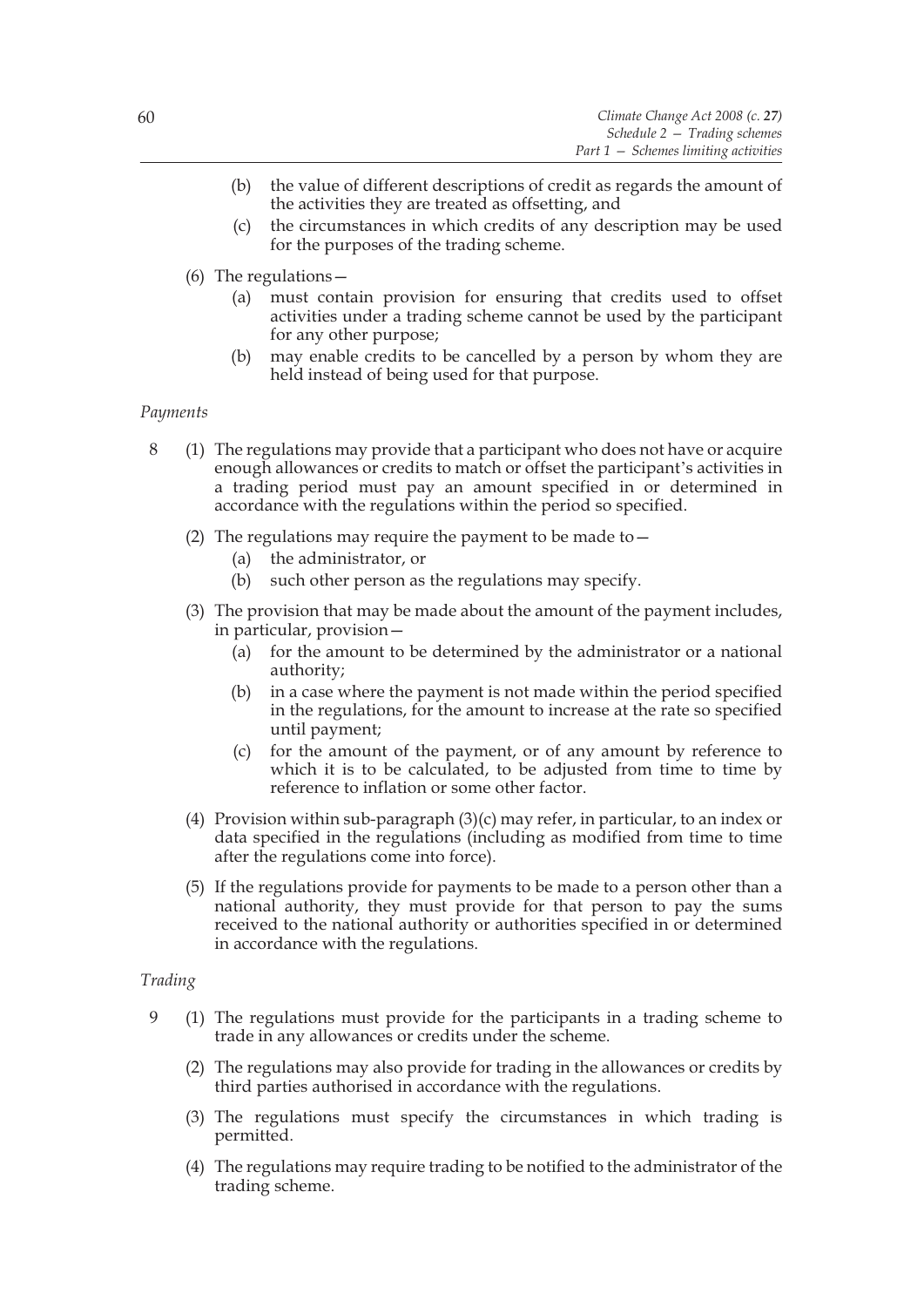#### *Permits*

- 10 (1) The regulations may provide that participants may only carry on activities to which the trading scheme applies, or specified activities to which the scheme applies, if they hold a permit.
	- (2) The regulations may make provision about the issue, variation, transfer, surrender and revocation of permits.
	- (3) The regulations may provide for conditions to be attached to permits.
	- (4) References in this Schedule to the requirements of the scheme include requirements imposed by conditions attached to a permit.

#### *Units under other schemes*

- 11 (1) The regulations may make provision for recognising any of the following as equivalent to allowances or credits under the trading scheme—
	- (a) allowances, credits or certificates under another trading scheme for which provision is made by regulations under this Part of this Act;
	- (b) units under any other trading scheme (at United Kingdom, European or international level) relating to greenhouse gas emissions.
	- (2) The regulations may provide—
		- (a) for determining the value for the purposes of the scheme of any such allowances, credits, certificates or units, and
		- (b) for the use for the purposes of the scheme of any such allowances, credits, certificates or units to be subject to such conditions and limitations as may be specified in or determined in accordance with the regulations.

#### PART 2

#### SCHEMES ENCOURAGING ACTIVITIES

#### *Introductory*

- 12 This Part of this Schedule deals with trading schemes that operate by encouraging activities that consist of, or that cause or contribute, directly or indirectly to—
	- (a) reductions in greenhouse gas emissions, or
	- (b) the removal of greenhouse gas from the atmosphere.

#### *Trading periods*

13 The regulations must specify the period or periods by reference to which the scheme is to operate (a "trading period").

#### *Activities*

- 14 (1) The regulations must identify the activities to which the trading scheme applies.
	- (2) The regulations may identify the activities by reference to any, or any combination of, criteria and in particular—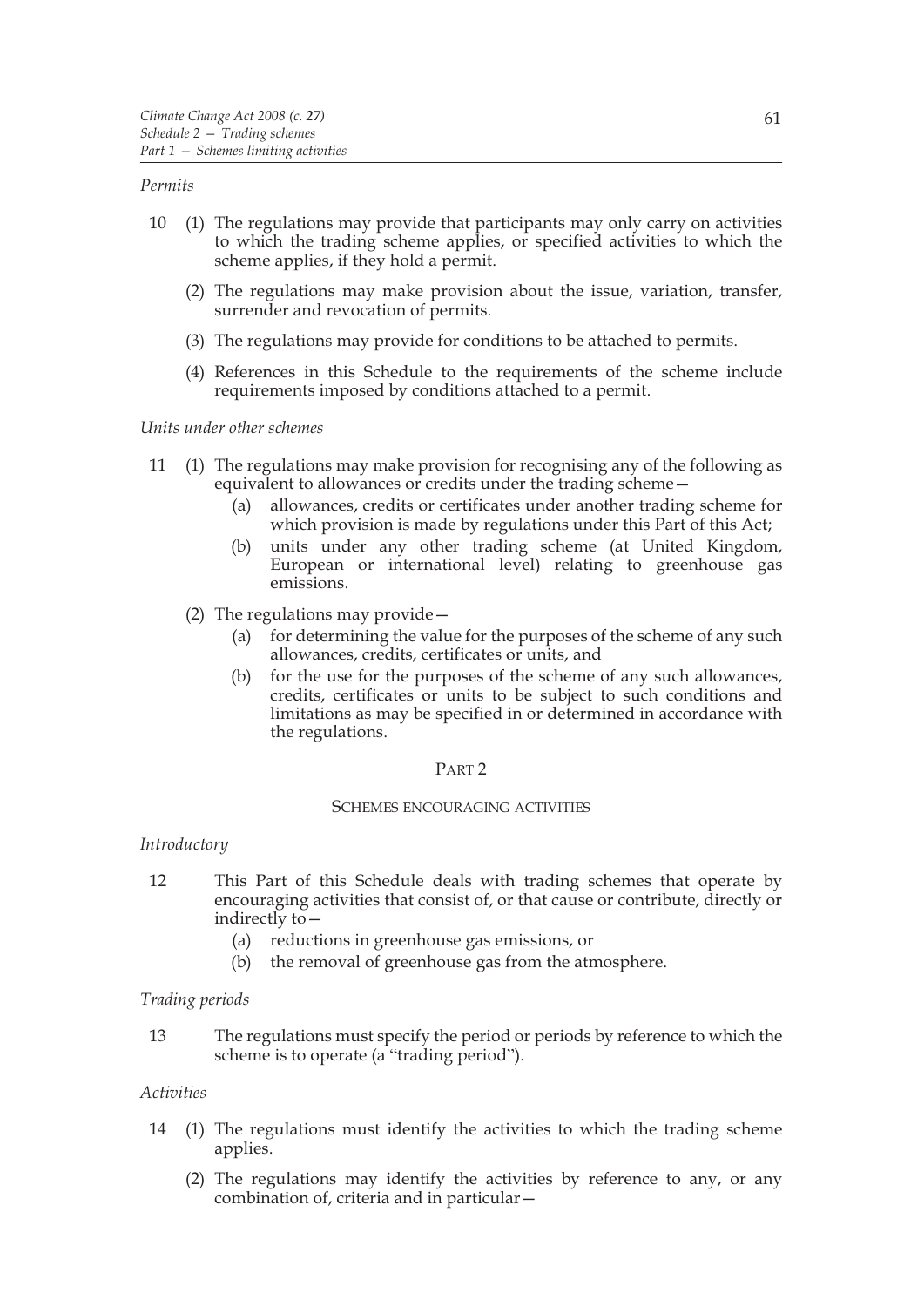- (a) may identify the activities by reference to the locations or locations at which they are carried on, or
- (b) may be expressed to apply to all activities of a particular kind carried on in the United Kingdom or a part of the United Kingdom.
- (3) The regulations must specify the units of measurement of the activities for the purposes of the scheme.
- (4) The regulations may specify units of measurement by reference to  $-$ 
	- (a) the activities themselves,
	- (b) anything consumed or used for the purposes of the activities,
	- (c) anything produced by the activities, or
	- (d) any other consequence of the activities.
- (5) The regulations may, in particular, make provision—
	- (a) for activities to be measured by reference to the amount (in tonnes of carbon dioxide equivalent) of the reduction of greenhouse gas emissions, or removals of greenhouse gas from the atmosphere, for which those activities are to be regarded as responsible; and
	- (b) as to the method by which that amount is to be measured or calculated.
- (6) The regulations may make different provision in relation to different descriptions of activity to which the scheme applies.

## *Participants*

- 15 (1) The regulations must identify the persons to whom the trading scheme applies (the "participants").
	- (2) The regulations—
		- (a) may identify the participants by reference to any, or any combination of, criteria, or
		- (b) provide for their identification by a specified person or body.
	- (3) The regulations may provide for more than one person to be treated as a single participant.
	- (4) The regulations may provide for persons to cease to be participants in circumstances specified in the regulations.

# *Targets and obligations*

- 16 The regulations must, for each trading period—
	- (a) set a target for the total amount of the activities, and
	- (b) impose, or provide for the imposition of, an obligation on each participant in relation to the carrying on of a specified amount of the activities in the period.

# *Certificates*

- 17 (1) The regulations must provide for the issue of certificates evidencing the carrying on of the activities in a trading period.
	- (2) The regulations may provide for certificates to evidence the carrying on of the activities—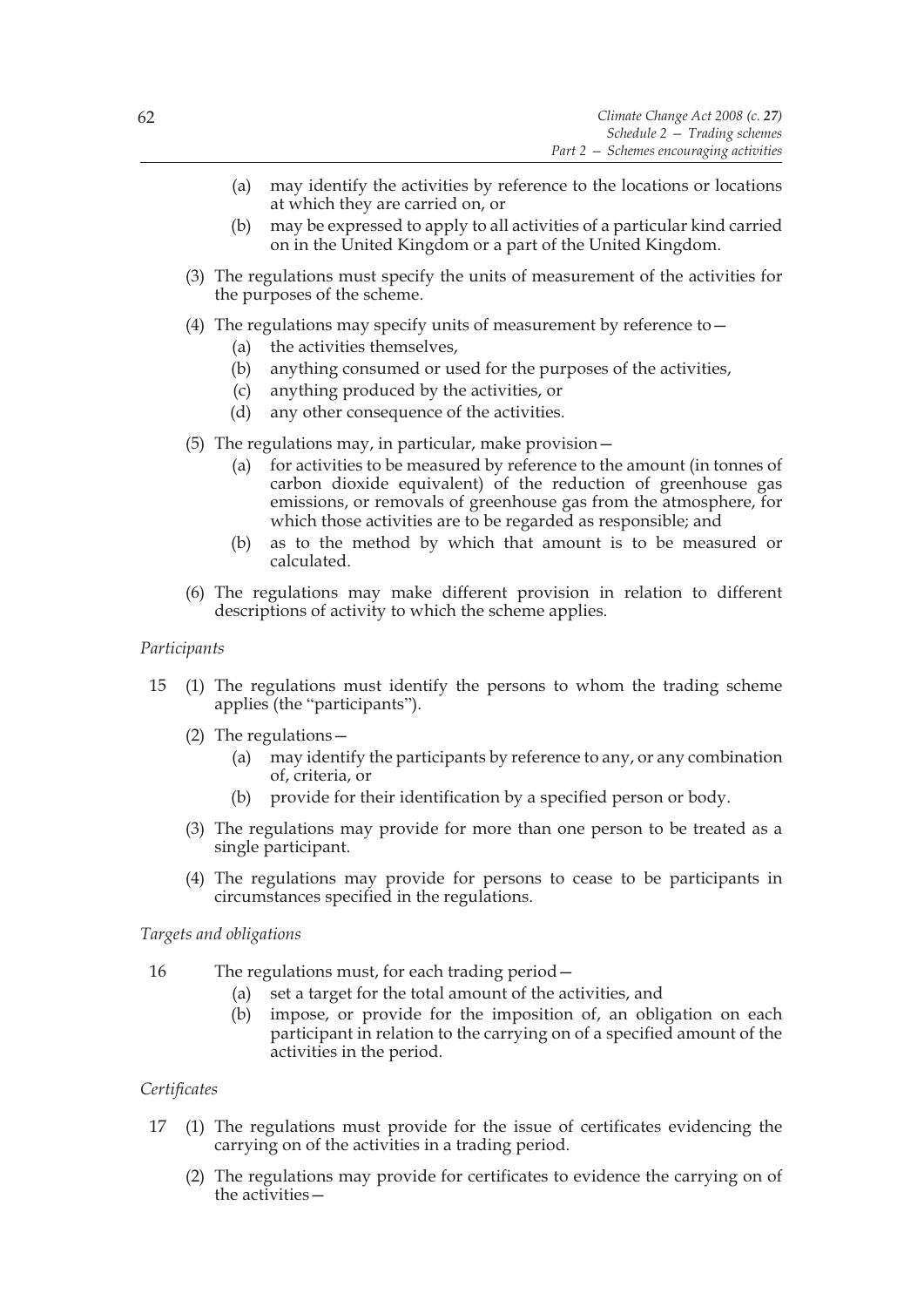- (a) by the participant in question,
- (b) by another participant in the trading scheme, or
- (c) by a third party authorised in accordance with the regulations to obtain certificates for the purposes of the scheme.
- (3) The regulations must require each participant to have enough certificates at the end of each trading period to comply with the participant's obligations under the trading scheme.
- (4) The regulations must contain provision for ensuring that certificates used by a participant for that purpose cannot be used by the participant for any other purpose.
- (5) The regulations—
	- (a) may provide for the expiry of certificates after such period as may be specified in or determined in accordance with the regulations;
	- (b) may enable certificates to be cancelled by a person by whom they are held instead of being used for the purposes of a trading scheme.

#### *Payments*

- 18 (1) The regulations may provide that a participant who does not have enough certificates at the end of a trading period to comply with the participant's obligations under the trading scheme must pay an amount specified in or determined in accordance with the regulations within the period so specified.
	- (2) The regulations may require the payment to be made to  $-$ 
		- (a) the administrator, or
		- (b) such other person as the regulations may specify.
	- (3) The provision that may be made about the amount of the payment includes, in particular, provision—
		- (a) for the amount to be determined by the administrator or a national authority;
		- (b) in a case where the payment is not made within the period specified in the regulations, for the amount to increase at the rate so specified until payment;
		- (c) for the amount of the payment, or of any amount by reference to which it is to be calculated, to be adjusted from time to time by reference to inflation or some other factor.
	- (4) Provision within sub-paragraph  $(3)(c)$  may refer, in particular, to an index or data specified in the regulations (including as modified from time to time after the regulations come into force).
	- (5) If the regulations provide for payments to be made to a person other than a national authority, they must provide for that person to pay the sums received to the national authority or authorities specified in or determined in accordance with the regulations.

# *Trading*

19 (1) The regulations must provide for the participants in a trading scheme to trade in certificates.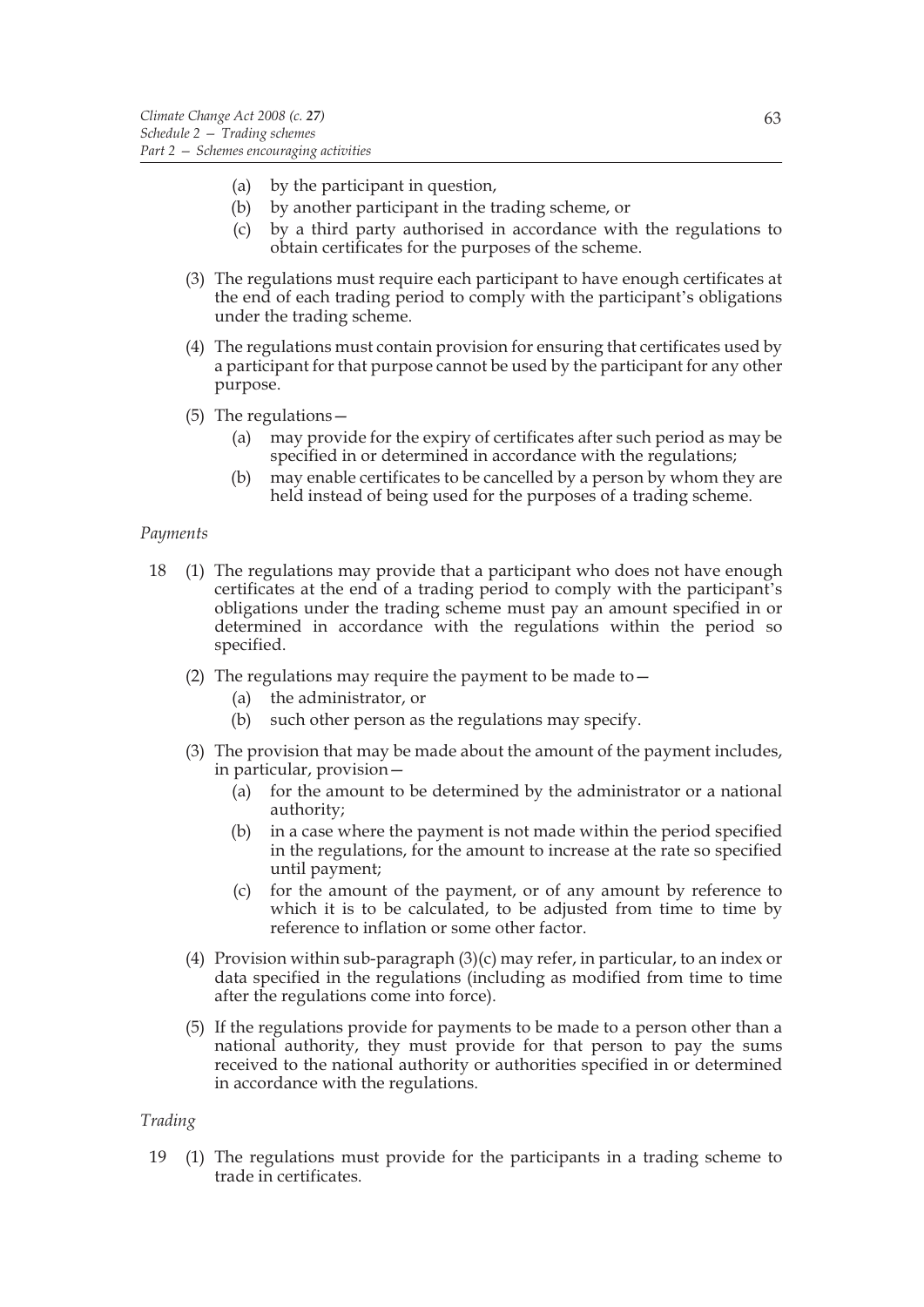- (2) The regulations may also provide for trading in certificates by third parties authorised in accordance with the regulations.
- (3) The regulations must specify the circumstances in which trading is permitted.
- (4) The regulations may require trading to be notified to the administrator of the trading scheme.

*Units under other schemes*

- 20 (1) The regulations may make provision for recognising any of the following as equivalent to certificates under the trading scheme—
	- (a) allowances, credits or certificates under another trading scheme for which provision is made by regulations under this Part of this Act;
	- (b) units under any other trading scheme (at United Kingdom, European or international level) relating to greenhouse gas emissions.
	- (2) The regulations may provide—
		- (a) for determining the value for the purposes of the scheme of any such allowances, credits, certificates or units, and
		- (b) for the use for the purposes of the scheme of any such allowances, credits, certificates or units to be subject to such conditions and limitations as may be specified in or determined in accordance with the regulations.

#### PART 3

#### ADMINISTRATION AND ENFORCEMENT

#### *The administrator*

- 21 (1) The regulations may appoint a person as the administrator of a trading scheme.
	- (2) The regulations may confer or impose functions on the administrator for the purposes of the scheme.
	- (3) Only the following may be appointed as the administrator of a trading scheme—
		- (a) the Secretary of State,
		- (b) the Scottish Ministers,
		- (c) the Welsh Ministers,
		- (d) the relevant Northern Ireland department,
		- (e) a body established by an enactment, or
		- (f) any combination of the above.
	- (4) The same person may be appointed as the administrator of more than one trading scheme.
	- (5) More than one person may be appointed as the administrator of the same trading scheme.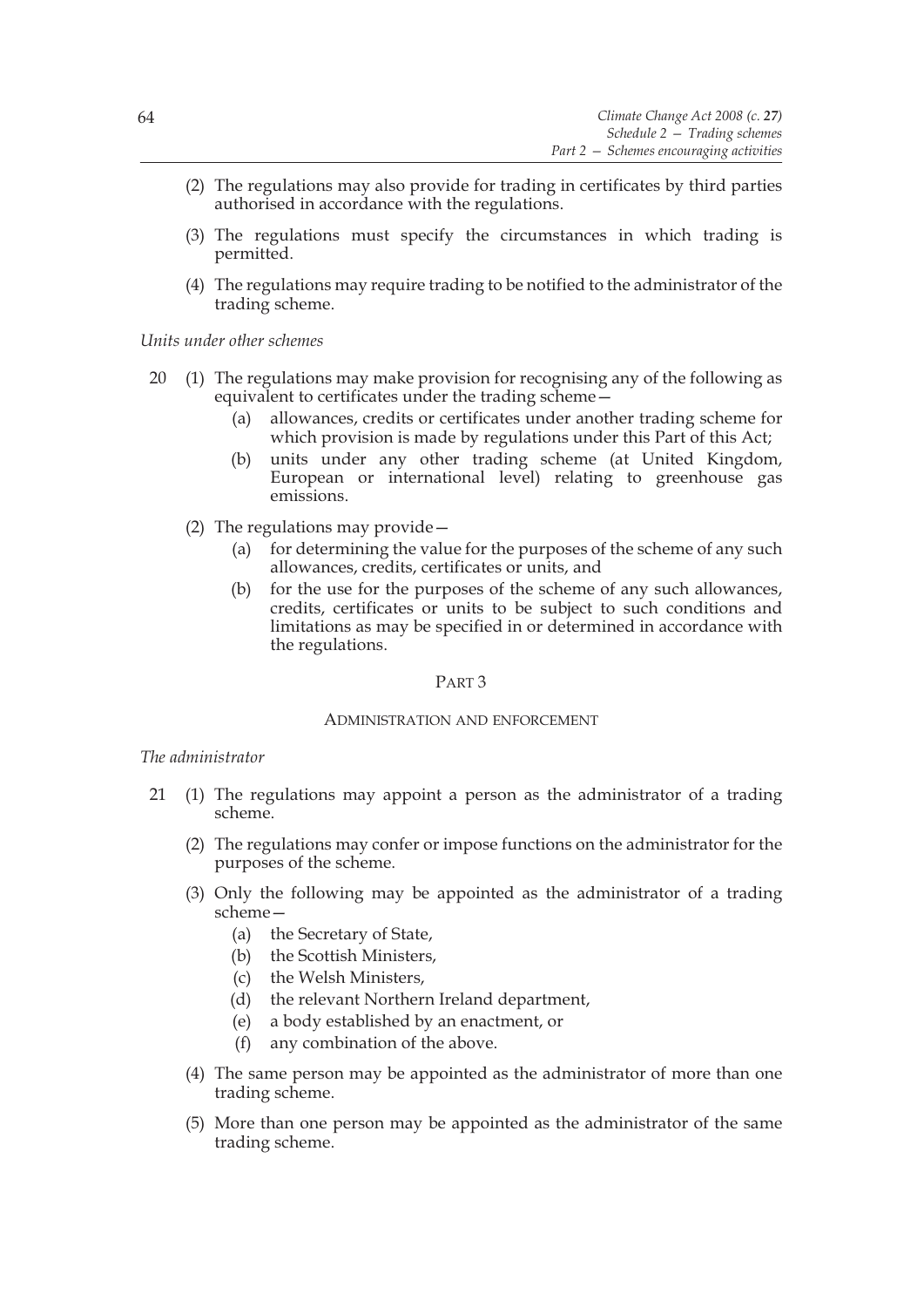#### *Information*

- 22 (1) The regulations may require such information as may be specified in or determined in accordance with the regulations to be provided to—
	- (a) the administrator of a trading scheme,
	- (b) a national authority, or
	- (c) participants or potential participants in the scheme,

for purposes connected with the scheme.

- (2) The regulations may confer power on the administrator of a trading scheme to require information to be provided to any of those persons for those purposes.
- (3) The regulations must provide for a requirement by the administrator to provide information to be notified in writing to the person to whom it is made.
- (4) If the regulations confer functions on the administrator for the purposes of this paragraph, they may provide for the administrator to delegate the performance of any of those functions.
- (5) The regulations may provide for information held by or on behalf of the administrator of a trading scheme in connection with the administrator's functions to be disclosed to—
	- (a) any other administrator of the scheme,
	- (b) the administrator of another trading scheme, or
	- (c) a national authority.

# *Registers*

- 23 (1) The regulations may provide for the creation and maintenance of a register or registers of information relating to a trading scheme and, in particular, for the register or registers to keep track of any of the following—
	- (a) the participants in a trading scheme;
	- (b) any limits on or obligations applying to the participants' activities under the scheme;
	- (c) any allocation of allowances among the participants;
	- (d) the allowances, credits, certificates or other units held by the participants or others;
	- (e) trading in allowances, credits, certificates or other units;
	- (f) the use by the participants or others of allowances, credits, certificates or other units for the purposes of the scheme;
	- (g) the cancellation of allowances, credits, certificates or other units;
	- (h) permits held by the participants, and any conditions attached to those permits.
	- (2) The regulations may, in particular, provide for the establishment and maintenance of accounts in which allowances, credits, certificates or other units may be held by the participants, the administrator or others and between which they may be transferred.
	- (3) The regulations may provide for the same register to operate in relation to more than one trading scheme.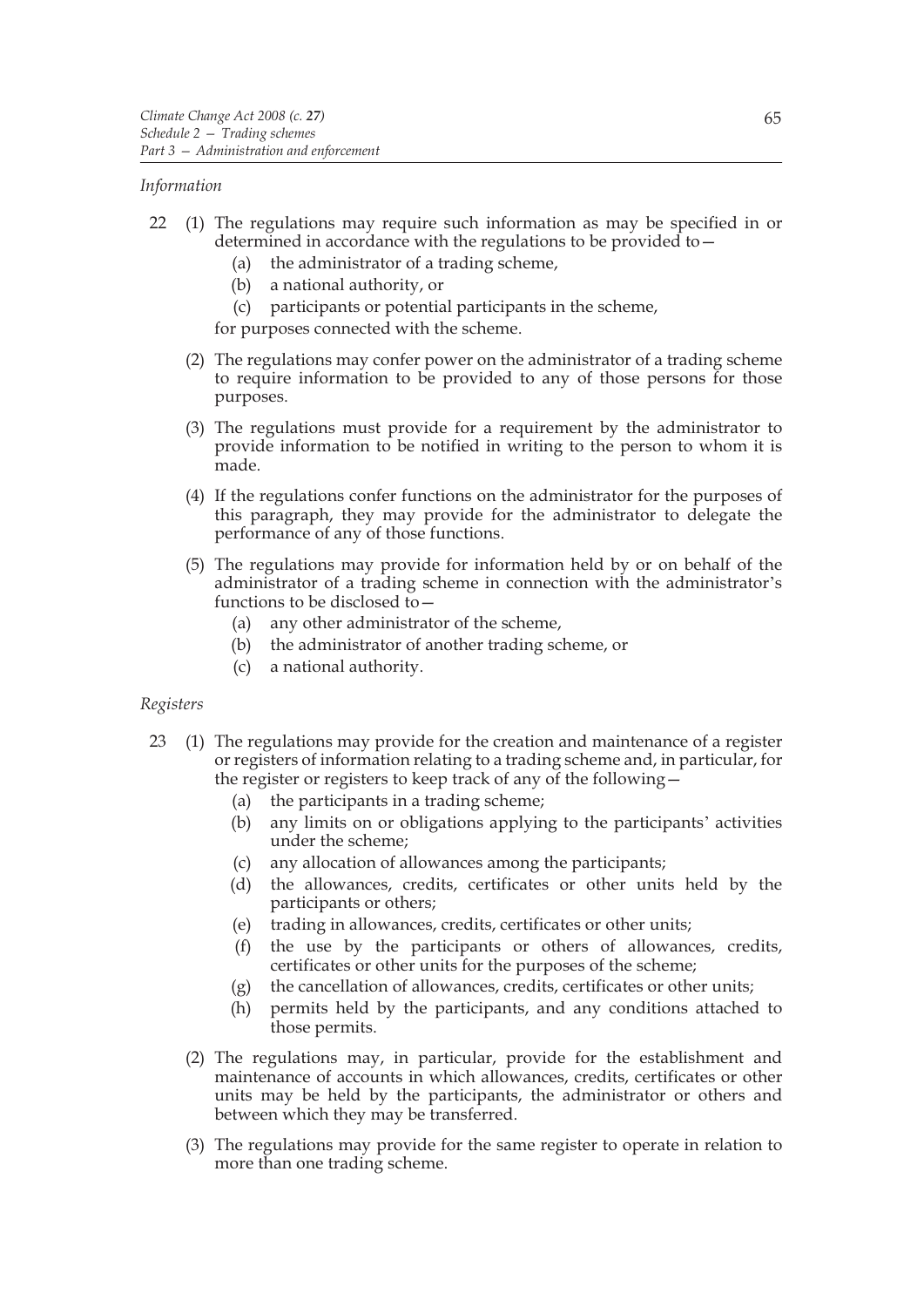- (4) The regulations may make provision for the disclosure of information held in or derived from a register relating to a trading scheme—
	- (a) for the purposes of the administration of another trading scheme for which provision is made by regulations under this Part of this Act, or
	- (b) for the purposes of the administration of any other trading scheme (at United Kingdom, European or international level) relating to greenhouse gas emissions.

# *Publication of information*

24 The regulations may confer or impose functions on the administrator of a trading scheme in relation to the publication of information relating to the scheme or its participants (including, in particular, information supplied to the administrator by the participants and others).

# *Acquisition of units by the administrator*

- 25 The regulations may confer powers on the administrator of a trading scheme to acquire—
	- (a) allowances, credits or certificates under another trading scheme for which provision is made by regulations under this Part of this Act, or
	- (b) units under any other trading scheme (at United Kingdom, European or international level) relating to greenhouse gas emissions.

# *Charges*

- 26 (1) The regulations may—
	- (a) require the payment by participants or other persons authorised to trade in allowances, credits or certificates of charges of an amount determined by or under the regulations by reference to the costs of operating the scheme, and
	- (b) provide for such charges to be imposed by  $-$ 
		- (i) a national authority,
		- (ii) the administrator of the scheme, or
		- (iii) such other person as may be specified in or determined in accordance with the regulations.
	- (2) If the regulations provide for charges to be payable to a person other than a national authority, they must provide for that person to pay the sums received to the national authority or authorities specified in or determined in accordance with the regulations.

# *Monitoring compliance*

- 27 (1) The regulations may make provision for monitoring compliance with the requirements of a trading scheme.
	- (2) The regulations may, in particular, make provision about  $-$ 
		- (a) the keeping of records by the participants,
		- (b) the provision of information by the participants and others,
		- (c) the audit and verification of that information, and
		- (d) the inspection of premises.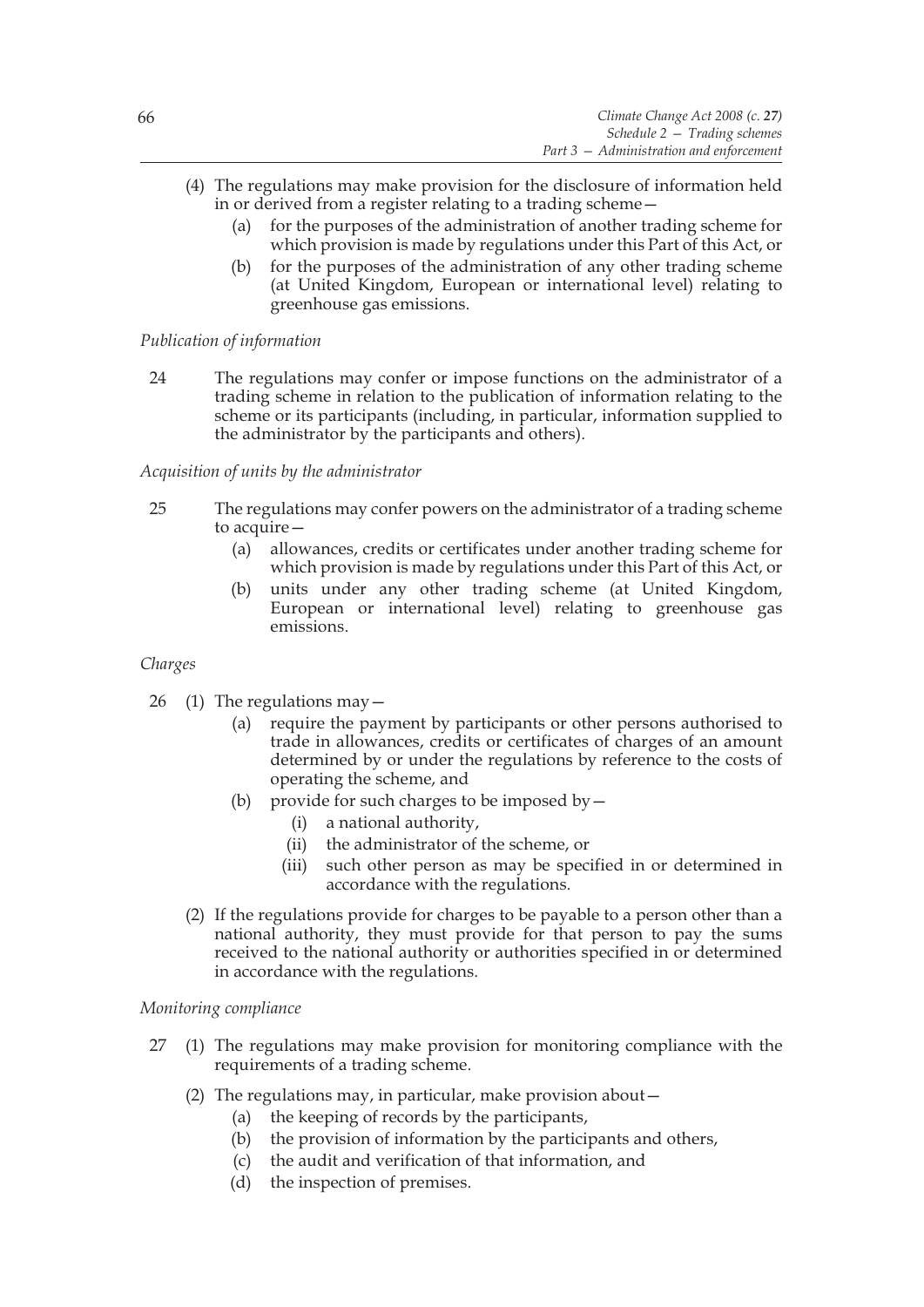(3) If the regulations confer functions on the administrator of the scheme for the purposes of this paragraph, they may provide for the administrator to delegate the performance of any of those functions.

# *Enforcement*

- 28 (1) The regulations may confer powers on a person to whom this paragraph applies to $-$ 
	- (a) require the production of documents or the provision of information,
	- (b) question the officers of a company,
	- (c) enter premises with a warrant, or
	- (d) seize documents or records.
	- (2) The regulations must provide that the power in question may only be exercised where the person on whom it is conferred reasonably believes there has been a failure to comply with the requirements of a trading scheme.
	- (3) This paragraph applies to—
		- (a) a national authority,
		- (b) the administrator of the scheme, and
		- (c) such other person as may be specified in or determined in accordance with the regulations.

# *Penalties*

- 29 (1) The regulations may provide that a person is liable to a financial or other penalty if the person fails to comply with the requirements of a trading scheme.
	- (2) The regulations may  $-$ 
		- (a) specify the amount of any financial penalty, or
		- (b) provide for the amount of any financial penalty to be determined in accordance with the regulations.
	- (3) If the regulations provide for financial penalties to be payable to a person other than a national authority, they must provide for that person to pay the sums received to the national authority or authorities specified in or determined in accordance with the regulations.

# *Offences*

- 30 (1) The regulations may create offences relating to trading schemes.
	- (2) The regulations may provide for such an offence to be triable—
		- (a) only summarily, or
		- (b) either summarily or on indictment.
	- (3) The regulations may provide for such an offence to be punishable on summary conviction-
		- (a) with imprisonment for a term not exceeding such period as is specified in the regulations (which may not exceed the normal maximum term),
		- (b) with a fine not exceeding such amount as is so specified (which may not exceed £50,000), or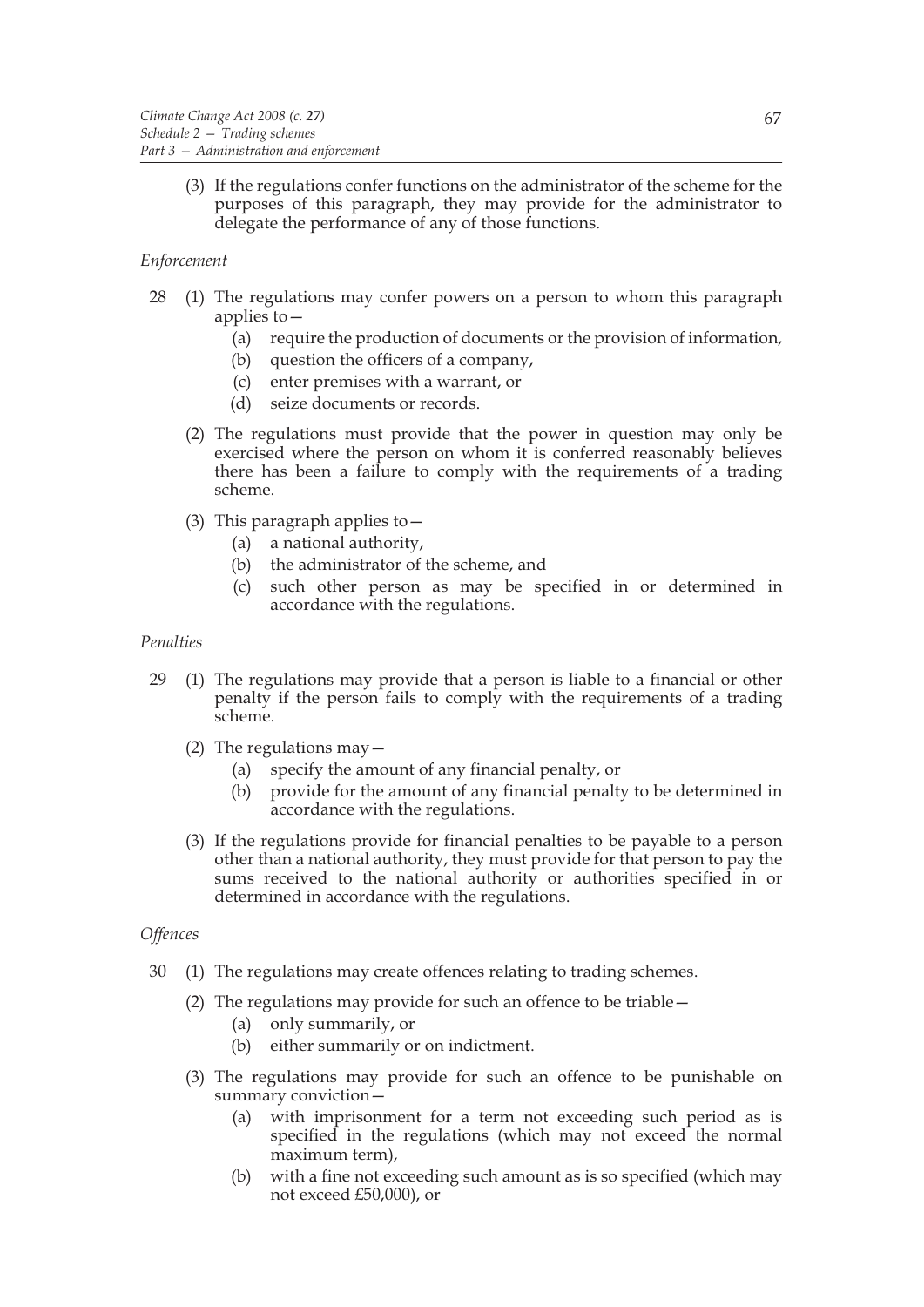- (c) with both.
- (4) The "normal maximum term" means—
	- (a) in relation to England and Wales—
		- (i) in the case of an offence triable only summarily, 51 weeks, and
		- (ii) in the case of an offence triable either summarily or on indictment, twelve months;
	- (b) in relation to Scotland—
		- (i) in the case of an offence triable only summarily, 6 months, and
		- (ii) in the case of an offence triable either summarily or on indictment, twelve months;
	- (c) in relation to Northern Ireland, six months.
- (5) Regulations that—
	- (a) are made before the date on which section 281(5) of the Criminal Justice Act 2003 (c. 44) comes into force, and
	- (b) in relation to England and Wales, make provision for a summary offence to be punishable with a term of imprisonment exceeding six months,

must provide that, where the offence is committed before that date, it is punishable with imprisonment for a term not exceeding six months.

- (6) Regulations that—
	- (a) are made before the date on which section 154(1) of the Criminal Justice Act 2003 comes into force, and
	- (b) in relation to England and Wales, make provision for an offence triable either summarily or on indictment to be punishable on summary conviction with a term of imprisonment exceeding six months,

must provide that, where the offence is committed before that date, it is punishable on summary conviction with imprisonment for a term not exceeding six months.

- (7) The regulations may provide for an offence to be punishable on indictment—
	- (a) with imprisonment for a term not exceeding such period as is specified in the regulations (which may not exceed five years),
	- (b) with a fine, or
	- (c) with both.
- (8) The regulations may  $-$ 
	- (a) provide for defences against offences, and
	- (b) make provision about matters of procedure and evidence in proceedings relating to offences.

*Appeals*

- 31 (1) The regulations may confer rights of appeal against—
	- (a) decisions made in relation to a trading scheme, and
	- (b) civil penalties imposed or enforcement action taken for failure to comply with the requirements of a trading scheme.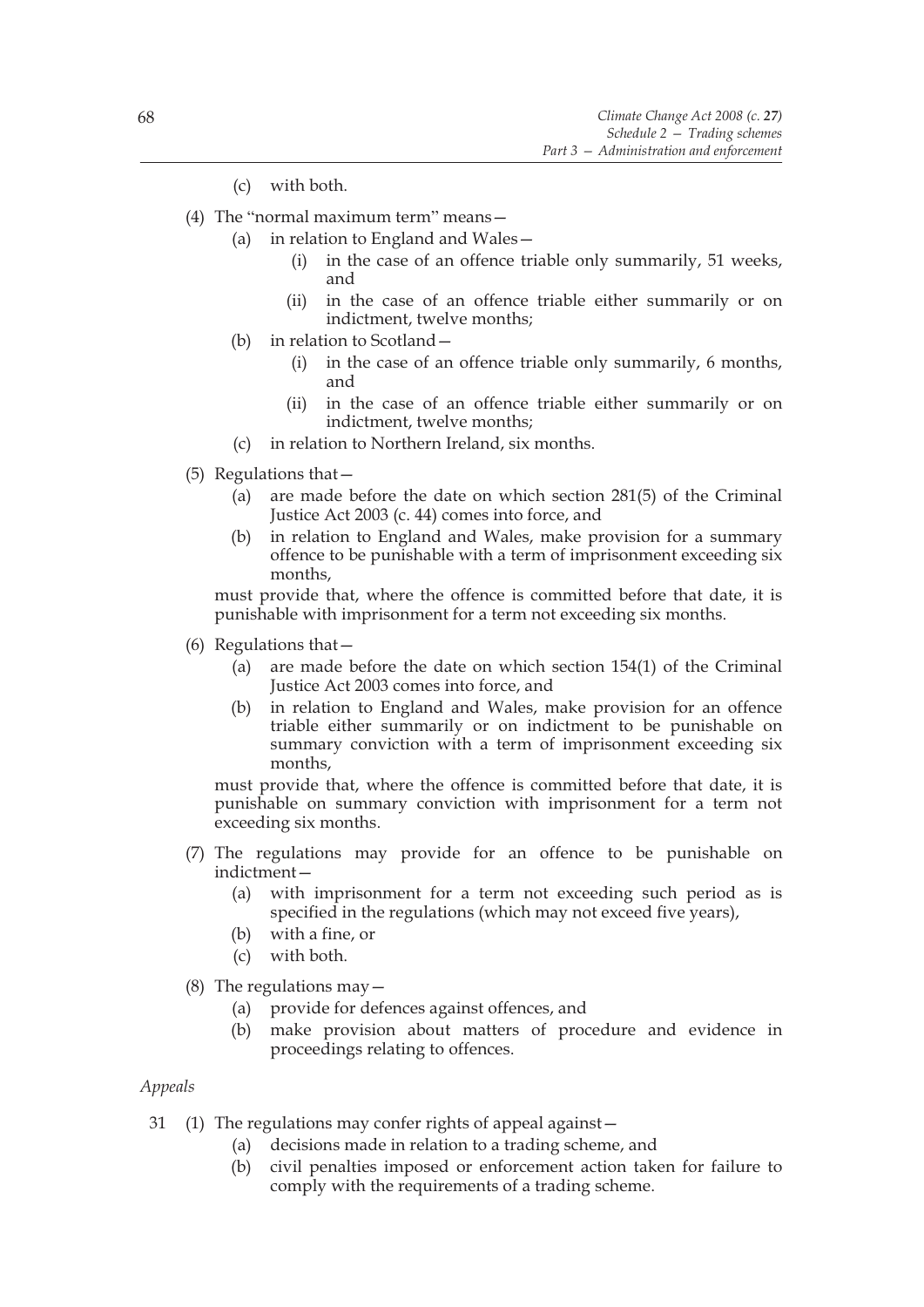- (2) The regulations must specify the court, tribunal or person who is to hear and determine appeals in relation to a trading scheme.
- (3) The regulations may, in particular, provide for appeals in relation to a trading scheme to be heard by—
	- (a) a national authority, if not the administrator of the trading scheme, or
	- (b) a person appointed by a national authority for that purpose.
- (4) They may provide for an appeal to be determined by a person other than the person by whom the appeal was heard.

## SCHEDULE 3 Section 49

## TRADING SCHEMES REGULATIONS: FURTHER PROVISIONS

## PART 1

## REGULATIONS MADE BY A SINGLE NATIONAL AUTHORITY

- 1 This Part of this Schedule applies in relation to an instrument containing regulations under this Part of this Act made by a single national authority.
- 2 (1) Where the instrument contains regulations that—
	- (a) are to be made by the Secretary of State, and
	- (b) are subject to affirmative resolution procedure,

the regulations must not be made unless a draft of the statutory instrument containing them has been laid before and approved by a resolution of each House of Parliament.

- (2) Where the instrument contains regulations that—
	- (a) are to be made by a national authority other than the Secretary of State, and
	- (b) are subject to affirmative resolution procedure,

the regulations must not be made unless a draft of the statutory instrument containing them has been laid before and approved by a resolution of the relevant devolved legislature.

- 3 (1) An instrument containing regulations made by the Secretary of State that are subject to negative resolution procedure is subject to annulment in pursuance of a resolution of either House of Parliament.
	- (2) An instrument containing regulations made by the Scottish Ministers that are subject to negative resolution procedure is subject to annulment in pursuance of a resolution of the Scottish Parliament.
	- (3) An instrument containing regulations made by the Welsh Ministers that are subject to negative resolution procedure is subject to annulment in pursuance of a resolution of the National Assembly for Wales.
	- (4) An instrument containing regulations made by a Northern Ireland department that are subject to negative resolution procedure is subject to negative resolution within the meaning of section  $41(6)$  of the Interpretation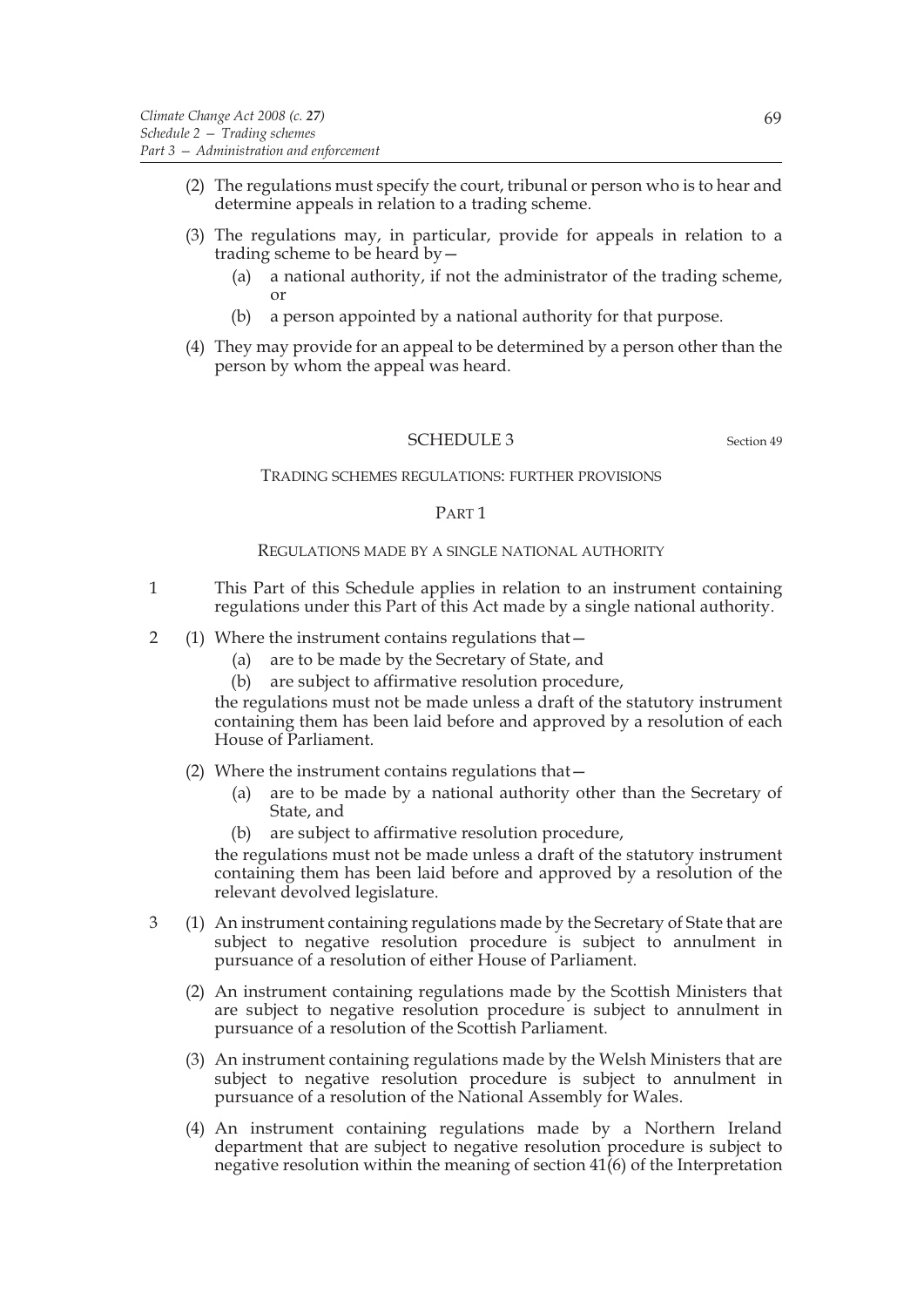Act (Northern Ireland) 1954 (c. 33 (N.I.)) as if it were a statutory instrument within the meaning of that Act.

4 Any provision that may be made by regulations subject to negative resolution procedure may be made by regulations subject to affirmative resolution procedure.

## PART 2

## REGULATIONS MADE BY TWO OR MORE NATIONAL AUTHORITIES

- 5 This Part of this Schedule applies in relation to an instrument containing regulations under this Part of this Act made or to be made by any two or more of—
	- (a) the Secretary of State,
	- (b) the Welsh Ministers, and
	- (c) a Northern Ireland department.
- 6 If any of the regulations are subject to affirmative resolution procedure, all of them are subject to that procedure.
- 7 Paragraphs 2 and 3 (affirmative and negative resolution procedure) apply to the instrument as they apply to an instrument containing regulations made by a single national authority.
- 8 (1) If in accordance with paragraph 3 (negative resolution procedure)—
	- (a) either House of Parliament resolves that an address be presented to Her Majesty praying that an instrument containing regulations made by the Secretary of State be annulled, or
	- (b) a devolved legislature resolves that an instrument containing regulations made by a national authority be annulled,

nothing further is to be done under the instrument after the date of the resolution and Her Majesty may by Order in Council revoke the instrument.

- (2) This is without prejudice to the validity of anything previously done under the instrument or to the making of a new instrument.
- (3) This paragraph applies in place of provision made by any other enactment about the effect of such a resolution.

# PART 3

## POWER TO MAKE PROVISION BY ORDER IN COUNCIL

- 9 (1) Her Majesty may by Order in Council make provision for trading schemes.
	- (2) That power may only be exercised to make an Order in Council—
		- (a) that extends or applies both to Scotland and to one or more of England, Wales and Northern Ireland, or
		- (b) that extends to Scotland only and contains both provision within the legislative competence of the Scottish Parliament and provision outside that competence.
	- (3) The provision that may be made by an Order in Council under this paragraph includes any provision that may be made by a national authority by regulations under this Part of this Act.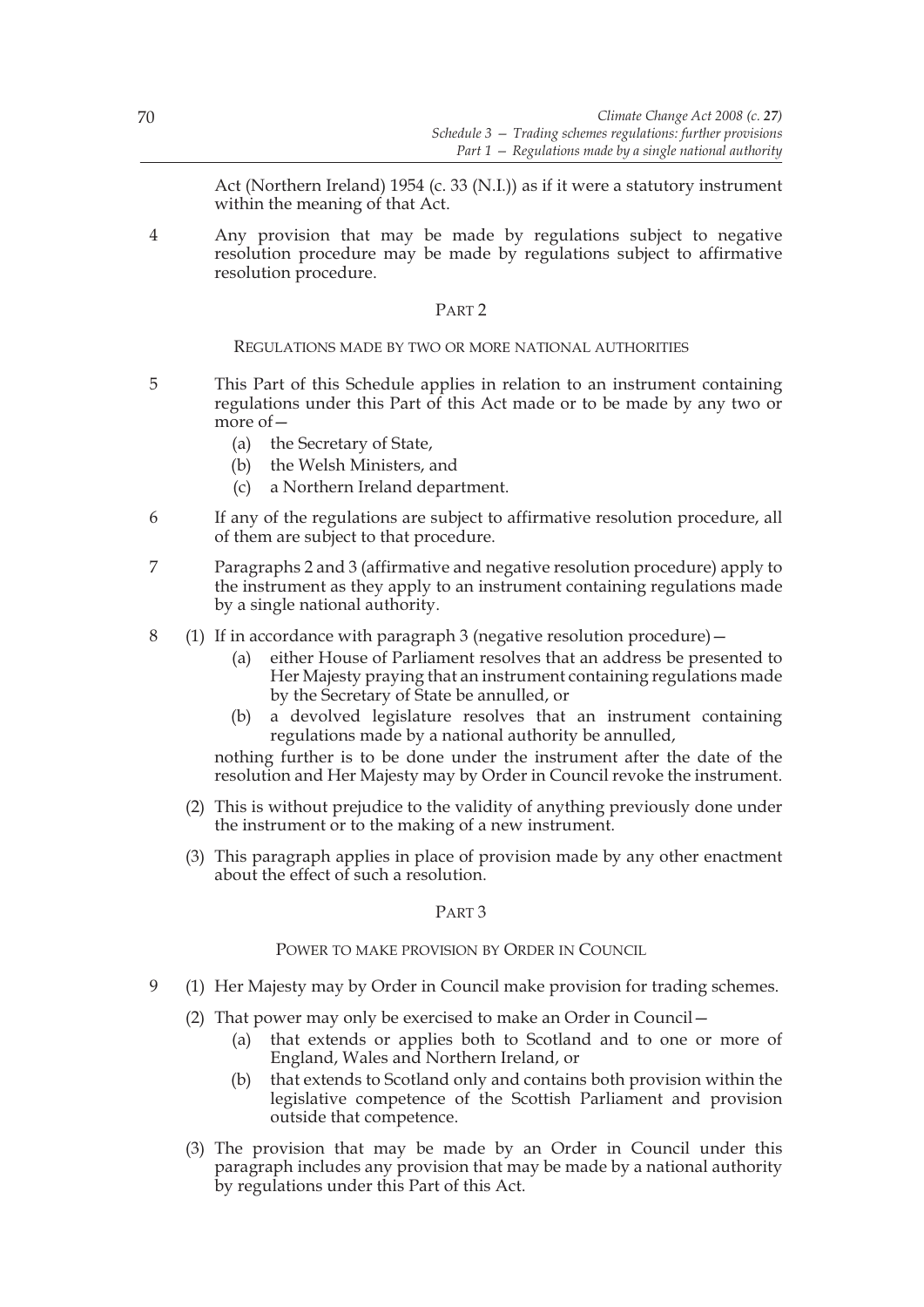- 10 No recommendation is to be made to Her Majesty in Council to make an Order in Council under paragraph 9 unless the requirements of section 48(1) and (2) as to advice and consultation have been complied with.
- 11 (1) This paragraph applies to an Order in Council under paragraph 9 containing any provision that, were it to be made by regulations under this Part of this Act, would be subject to affirmative resolution procedure.
	- (2) No recommendation is to be made to Her Majesty in Council to make an Order in Council to which this paragraph applies unless—
		- (a) in the case of an Order in Council containing provision that may be made by the Secretary of State by regulations under this Part of this Act, a draft of the statutory instrument containing the Order in Council has been laid before, and approved by a resolution of, each House of Parliament, and
		- (b) in the case of an Order in Council containing provision that may be made by a national authority other than the Secretary of State by regulations under this Part of this Act, a draft of the statutory instrument containing the Order in Council has been laid before, and approved by a resolution of, the relevant devolved legislature.
- 12 (1) This paragraph applies to an Order in Council under paragraph 9 other than one to which paragraph 11 applies.
	- (2) An Order in Council to which this paragraph applies containing provision that may be made by the Secretary of State by regulations under this Part of this Act is subject to annulment in pursuance of a resolution of either House of Parliament.
	- (3) An Order in Council to which this paragraph applies containing provision that may be made by the Scottish Ministers by regulations under this Part of this Act is subject to annulment in pursuance of a resolution of the Scottish Parliament.
	- (4) An Order in Council to which this paragraph applies containing provision that may be made by the Welsh Ministers by regulations under this Part of this Act is subject to annulment in pursuance of a resolution of the National Assembly for Wales.
	- (5) An Order in Council to which this paragraph applies containing provision that may be made by a Northern Ireland department by regulations under this Part of this Act is subject to negative resolution within the meaning of section 41(6) of the Interpretation Act (Northern Ireland) 1954 (c. 33 (N.I.)) as if it were a statutory instrument within the meaning of that Act.
- 13 (1) If in accordance with paragraph 12—
	- (a) either House of Parliament resolves that an address be presented to Her Majesty praying that an Order in Council be annulled, or

(b) a devolved legislature resolves that an Order in Council be annulled, nothing further is to be done under the Order in Council after the date of the resolution and Her Majesty may by Order in Council revoke it.

- (2) This is without prejudice to the validity of anything previously done under the Order in Council or to the making of a new Order in Council.
- (3) This paragraph applies in place of provision made by any other enactment about the effect of such a resolution.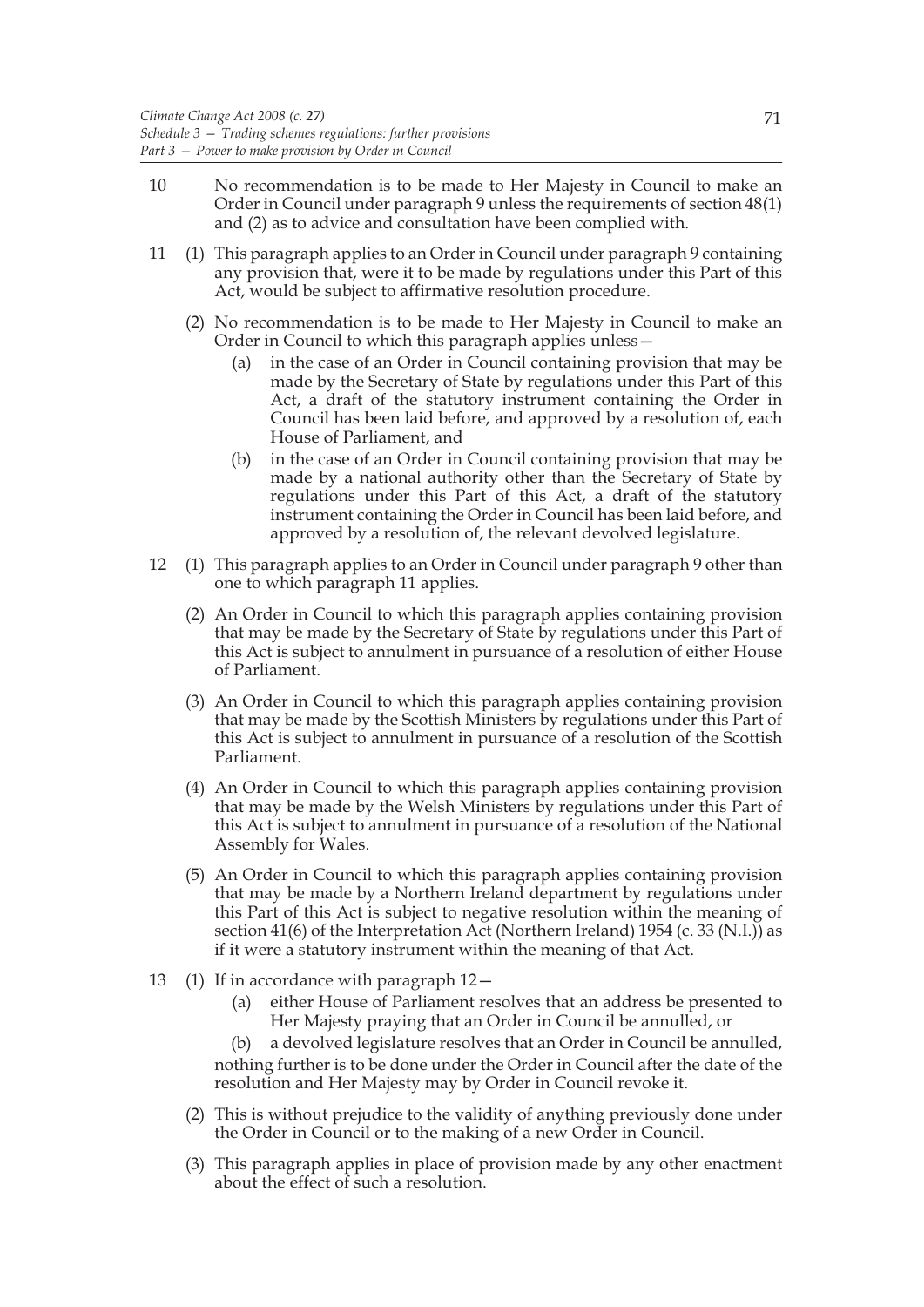# SCHEDULE 4 Section 50

#### TRADING SCHEMES: POWERS TO REQUIRE INFORMATION

## *Introductory*

- 1 (1) The powers conferred by this Schedule are exercisable by the following authorities—
	- (a) the Secretary of State;
	- (b) the Scottish Ministers;
	- (c) the relevant Northern Ireland department;
	- (d) the Welsh Ministers;
	- (e) the Environment Agency;
	- (f) the Scottish Environment Protection Agency.
	- (2) References in this Schedule to an "environmental authority" are to any of those authorities.

## *Information from electricity suppliers and distributors*

- 2 (1) An environmental authority may, for the purposes of enabling a trading scheme to be established, by notice require an electricity supplier or electricity distributor to provide any of the following information—
	- (a) information about the electricity meters and metering systems for which the supplier or distributor is responsible, including (in particular) their locations and any identifying features;
	- (b) information about the persons to whom electricity measured by those meters or systems is supplied or who purchase such electricity;
	- (c) information about the consumption by those persons of that electricity;
	- (d) any other information that the environmental authority considers necessary for identifying the potential participants in the scheme.
	- (2) An "electricity supplier"—
		- (a) in relation to England and Wales and Scotland means an authorised supplier within the meaning of the Electricity Act 1989 (c. 29) (see section 64(1) of that Act);
		- (b) in relation to Northern Ireland means—
			- (i) an electricity supplier within the meaning of the Electricity (Northern Ireland) Order 1992 (S.I. 1992/231) (N.I. 1) (see Article 3 of that Order), or
			- (ii) a person who may supply electricity to premises without a licence by virtue of an exemption under Article 9 of that Order.
	- (3) An "electricity distributor"—
		- (a) in relation to England and Wales and Scotland means an authorised distributor within the meaning of the Electricity Act 1989 (see section  $64(1)$  of that Act);
		- (b) in relation to Northern Ireland means an electricity distributor within the meaning of the Electricity (Northern Ireland) Order 1992 (see Article 3 of that Order).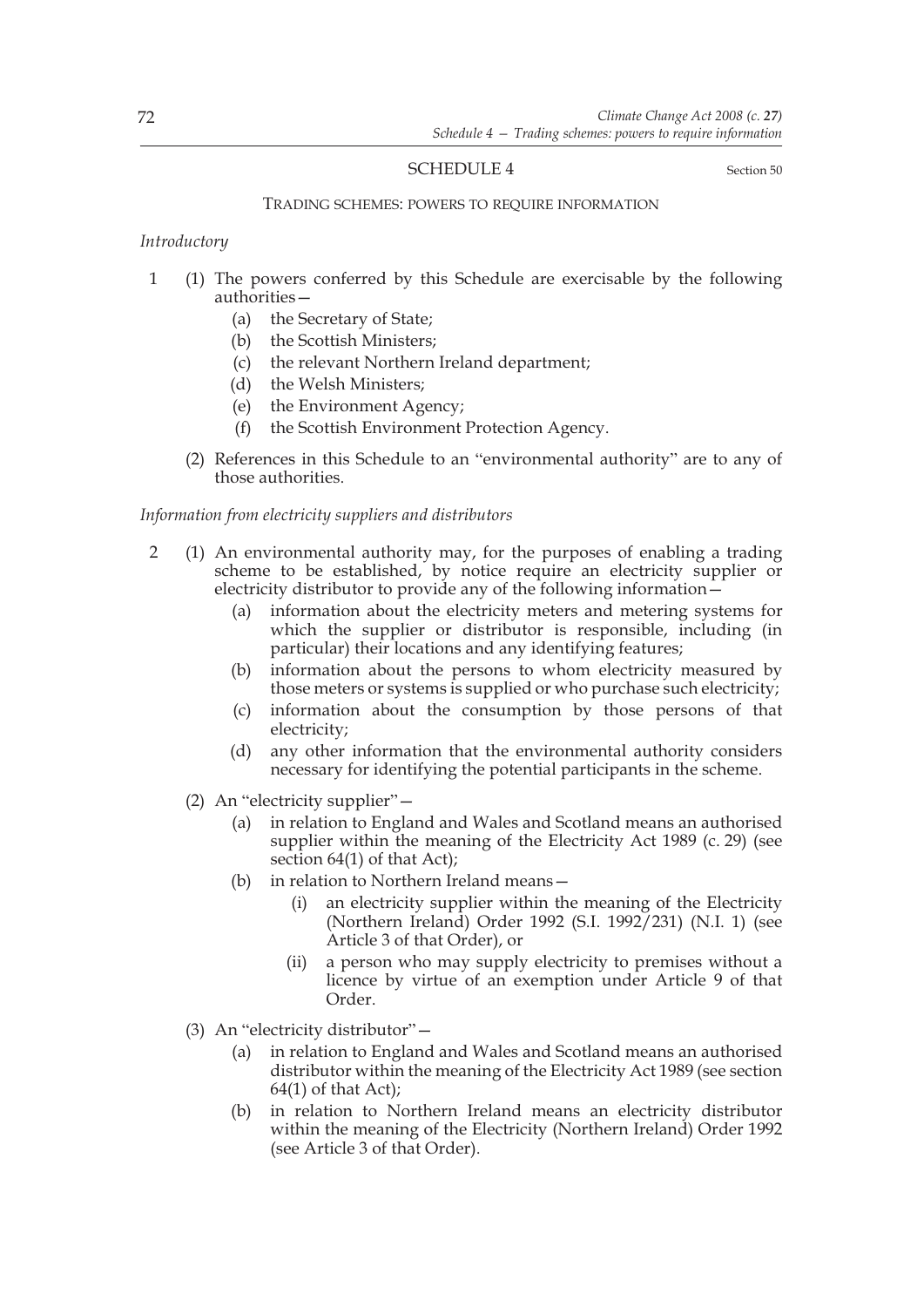(4) References in this Schedule to an electricity supplier or electricity distributor include an agent of such a supplier or distributor.

# *Information from potential participants in a trading scheme*

- 3 (1) An environmental authority may, for the purposes of enabling a trading scheme to be established, by notice require a potential participant in the scheme to provide any of the following information—
	- (a) information about whether the criteria specified in the notice are met by the potential participant, either alone or together with any other person or persons;
	- (b) information identifying any potential co-participant;
	- (c) contact details for the potential participant and any potential coparticipant;
	- (d) information about the meters that measure electricity supplied to or purchased by the potential participant or any potential coparticipant;
	- (e) information about the consumption of electricity by the potential participant and any potential co-participant;
	- (f) information about any climate change agreement (within the meaning of Schedule 6 to the Finance Act 2000 (c. 17)) entered into by or on behalf of the potential participant or any potential coparticipant.
	- (2) A "potential participant", in relation to a trading scheme, means a person who the environmental authority considers—
		- (a) will or may be a participant in the scheme, or
		- (b) will or may fall to be treated together with any other person or persons (a "potential co-participant") as such a participant.

*Requirements for a valid notice*

- 4 (1) A notice under this Schedule must comply with the following requirements.
	- (2) The notice must—
		- (a) be in writing,
		- (b) specify the information to be provided,
		- (c) specify the name and address of the person to whom the information is to be provided,
		- (d) specify the date by which the information is to be provided, and
		- (e) explain the consequences of failure to comply with the notice.
	- (3) An environmental authority must not give a notice requiring information from a person unless—
		- (a) the authority has previously sent the person a request in writing for the information, and
		- (b) the person has failed to provide the information within the period of 28 days beginning with the day on which the request was sent.

# *Failure to comply with notice etc an offence*

5 (1) A person who—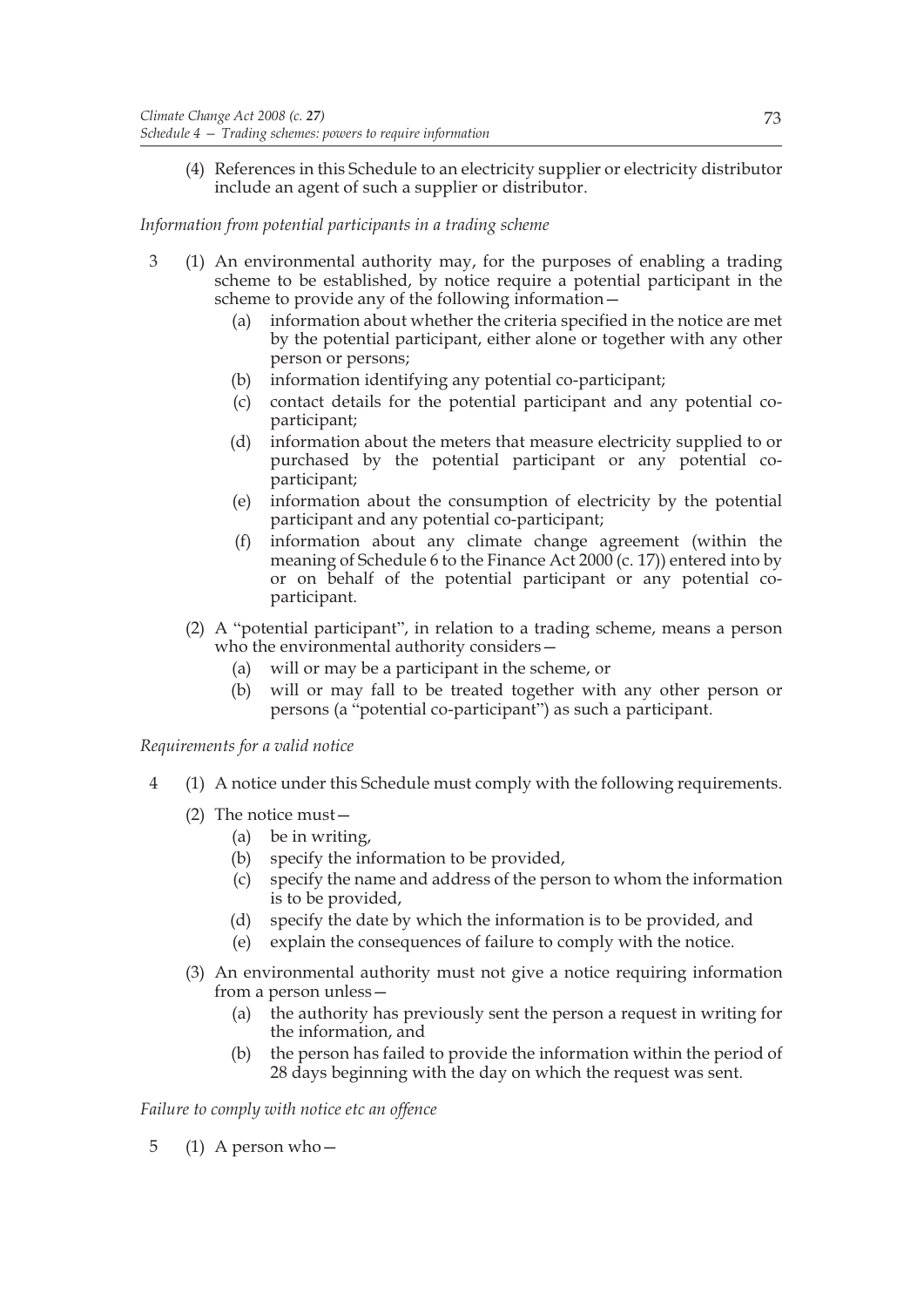- (a) fails without reasonable excuse to comply with a notice under this Schedule, or
- (b) provides information in response to such a notice that the person knows or suspects to be false or misleading,

commits an offence.

(2) A person guilty of such an offence is liable on summary conviction to a fine not exceeding level 5 on the standard scale.

*Disclosure of information*

- 6 (1) This paragraph applies to information obtained by an environmental authority (whether or not pursuant to a notice under this Schedule) from—
	- (a) an electricity supplier or electricity distributor, or
	- (b) a potential participant,
	- for the purposes of enabling a trading scheme to be established.
	- (2) The information may be disclosed for the purposes of or in connection with the establishment, operation or enforcement of a trading scheme—
		- (a) by an environmental authority to another environmental authority or the administrator of the scheme, or
		- (b) by the administrator of the scheme to any other administrator of the scheme or an environmental authority.
	- (3) This does not affect any other right to disclose information within subparagraph (1) apart from this paragraph.

## SCHEDULE 5 Section 71

#### WASTE REDUCTION SCHEMES

## PART 1

## MAIN PROVISIONS

1 After section 60 of the Environmental Protection Act 1990 (c. 43) insert—

## *"Waste reduction schemes*

## **60A Waste reduction schemes**

 A waste collection authority whose area is in England may make a waste reduction scheme in accordance with Schedule 2AA to this Act.".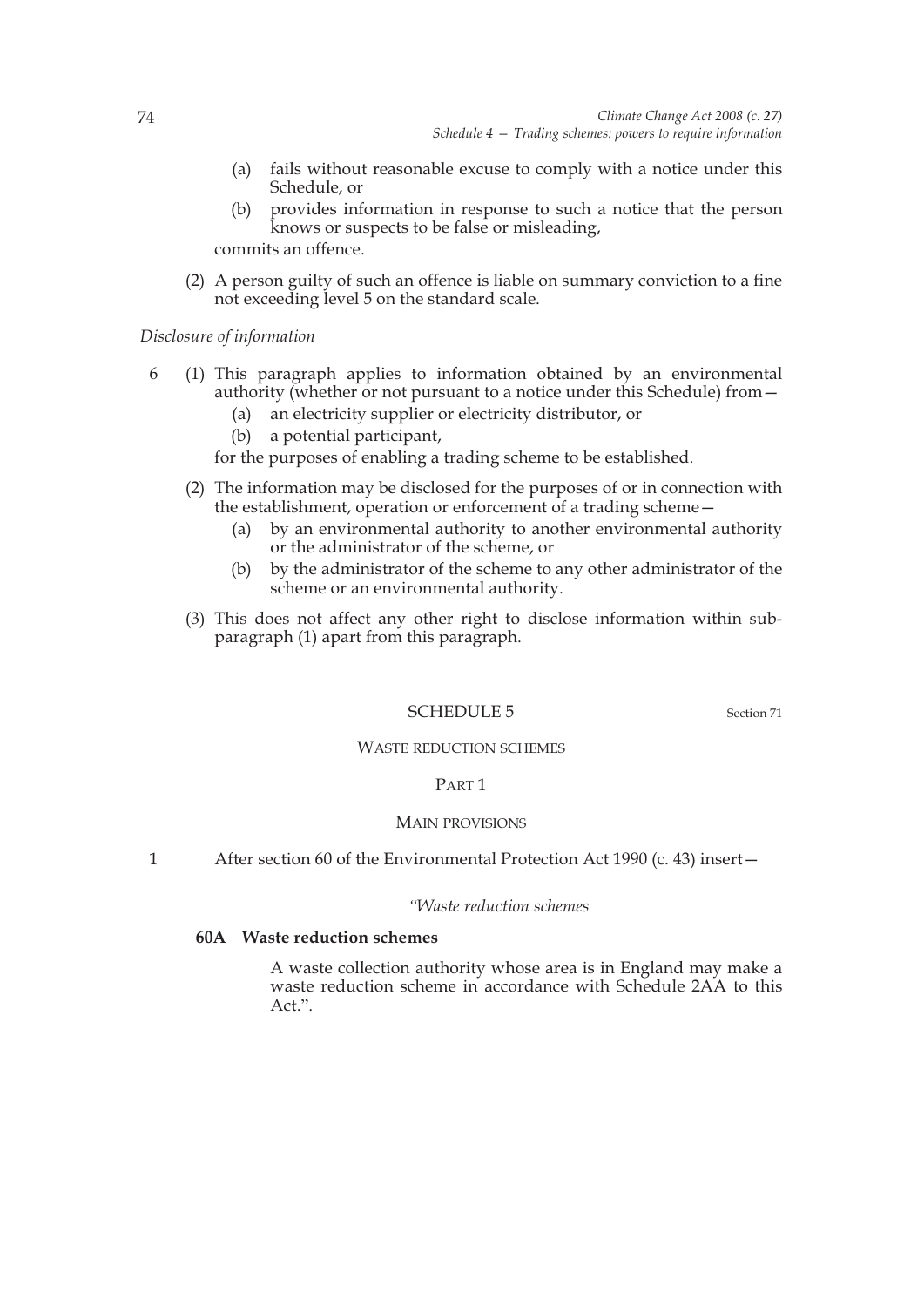2 After Schedule 2A to that Act insert -

# "SCHEDULE 2AA

#### WASTE REDUCTION SCHEMES

#### *Introductory*

- 1 (1) The purpose of a waste reduction scheme is to provide a financial incentive—
	- (a) to produce less domestic waste, and
	- (b) to recycle more of what is produced,

and accordingly to reduce the amount of residual domestic waste.

- (2) A waste reduction scheme—
	- (a) may cover the whole or any part of the area of a waste collection authority, and
	- (b) may apply to all domestic premises, to domestic premises other than those of a specified description or to specified descriptions of domestic premises.

*Conditions for making waste reduction scheme*

- 2 (1) A waste collection authority may make a waste reduction scheme only if—
	- (a) a good recycling service is available to the occupiers of premises to which the scheme applies,
	- (b) the scheme takes account of the needs of groups who might be unduly disadvantaged by it, and
	- (c) the authority has a strategy for preventing, minimising or otherwise dealing with the unauthorised deposit or disposal of waste.
	- (2) In sub-paragraph  $(1)(a)$  above
		- (a) a "recycling service" means arrangements for the collection of recyclable domestic waste from premises separately from other waste; and
		- (b) a "good" recycling service means a recycling service that meets the standards specified for the purposes of this definition in guidance issued by the Secretary of State.
	- (3) The Secretary of State may by order amend sub-paragraphs (1) and (2) above.

*Incentive under waste reduction scheme*

- 3 (1) A waste reduction scheme must provide for a financial incentive that the authority considers will be effective to achieve the purpose of the scheme.
	- (2) The scheme may provide for the incentive to be provided—
		- (a) by means of rebates from council tax or by other payments, or
		- (b) by means of charges under paragraph 4,
		- or by any combination of those means.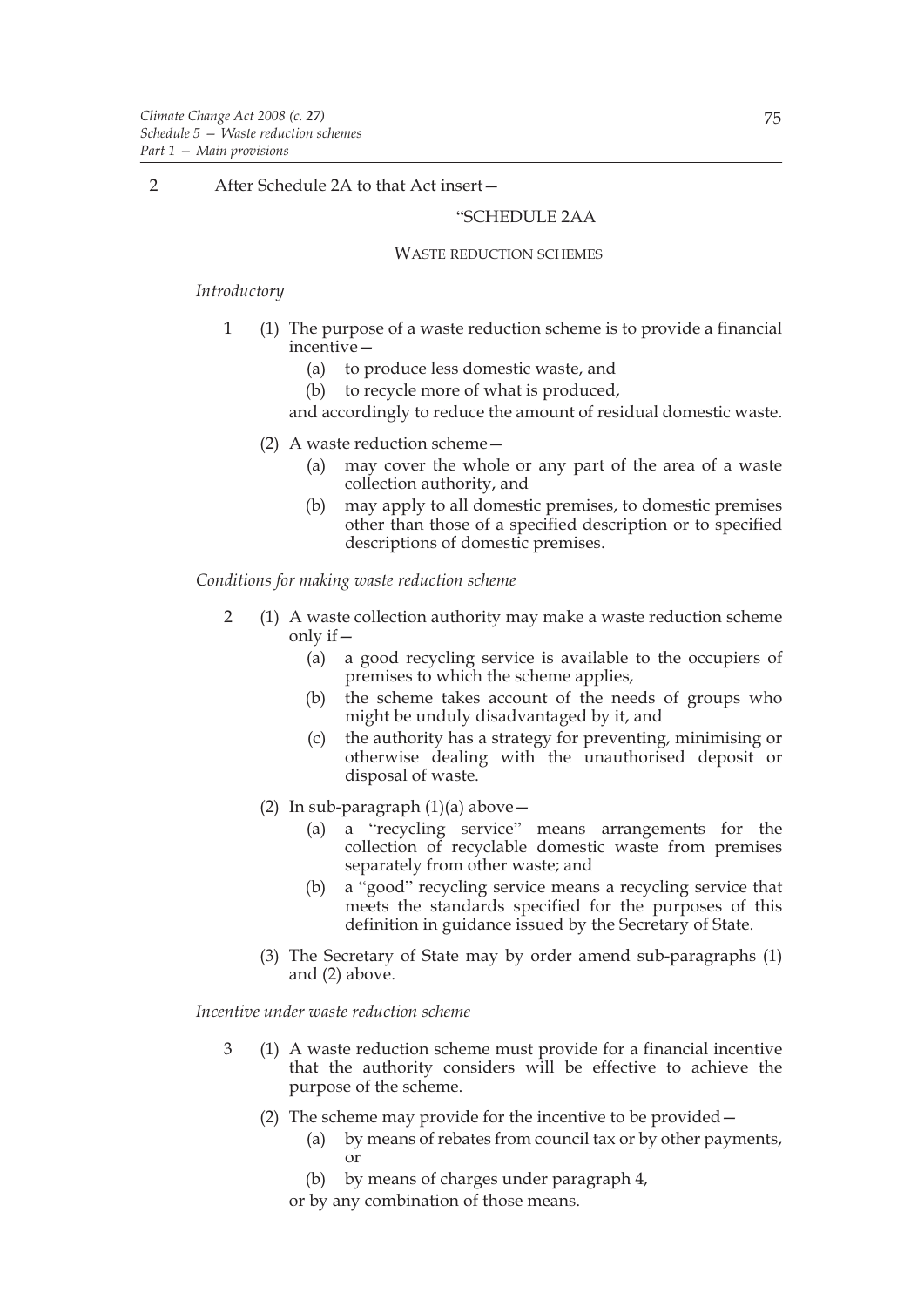*Charges in respect of residual domestic waste*

- 4 (1) A waste reduction scheme may include provision for charging by reference to—
	- (a) the amount of residual domestic waste collected from premises,
	- (b) the size of receptacles used for the purposes of the collection of residual domestic waste from premises,
	- (c) the number of receptacles used for such purposes, or
	- (d) the frequency with which residual domestic waste is collected from premises,

or by reference to any combination of those factors.

- (2) The scheme may, in particular, make provision for occupiers of premises—
	- (a) to be required (by notice under section 46) to place residual domestic waste for collection in receptacles of a specified kind,
	- (b) to be required (by such notice) to place such waste in receptacles that are identified by such means as may be specified, or
	- (c) to be required to do both,

and for a charge to be made by the authority in respect of the receptacles, the means of identifying them or both.

- (3) A charge under this paragraph in respect of a receptacle is in addition to any charge under section 46 in respect of the cost of providing the receptacle.
- (4) The amount of any charge under this paragraph need not be related to the authority's costs.
- (5) The scheme may make provision as to the person or persons by whom any charge is payable.
- (6) The scheme may  $-$ 
	- (a) require any charge to be paid in advance on the basis of an estimate of the amount that is likely to be payable in respect of any premises; or
	- (b) require payments in respect of any charge to be made on account or by instalments.

*Charging: supplementary provisions*

- 5 (1) The Secretary of State may by order set a limit on the amount of the charge under paragraph 4 that may be imposed in respect of any premises in any financial year.
	- (2) A failure to pay a charge under paragraph 4 does not affect the authority's duty under section  $4\overline{5}(1)(a)$  (general duty to arrange for collection of household waste).
	- (3) Section 45(3) (general prohibition on charging for collection of household waste) has effect subject to paragraph 4.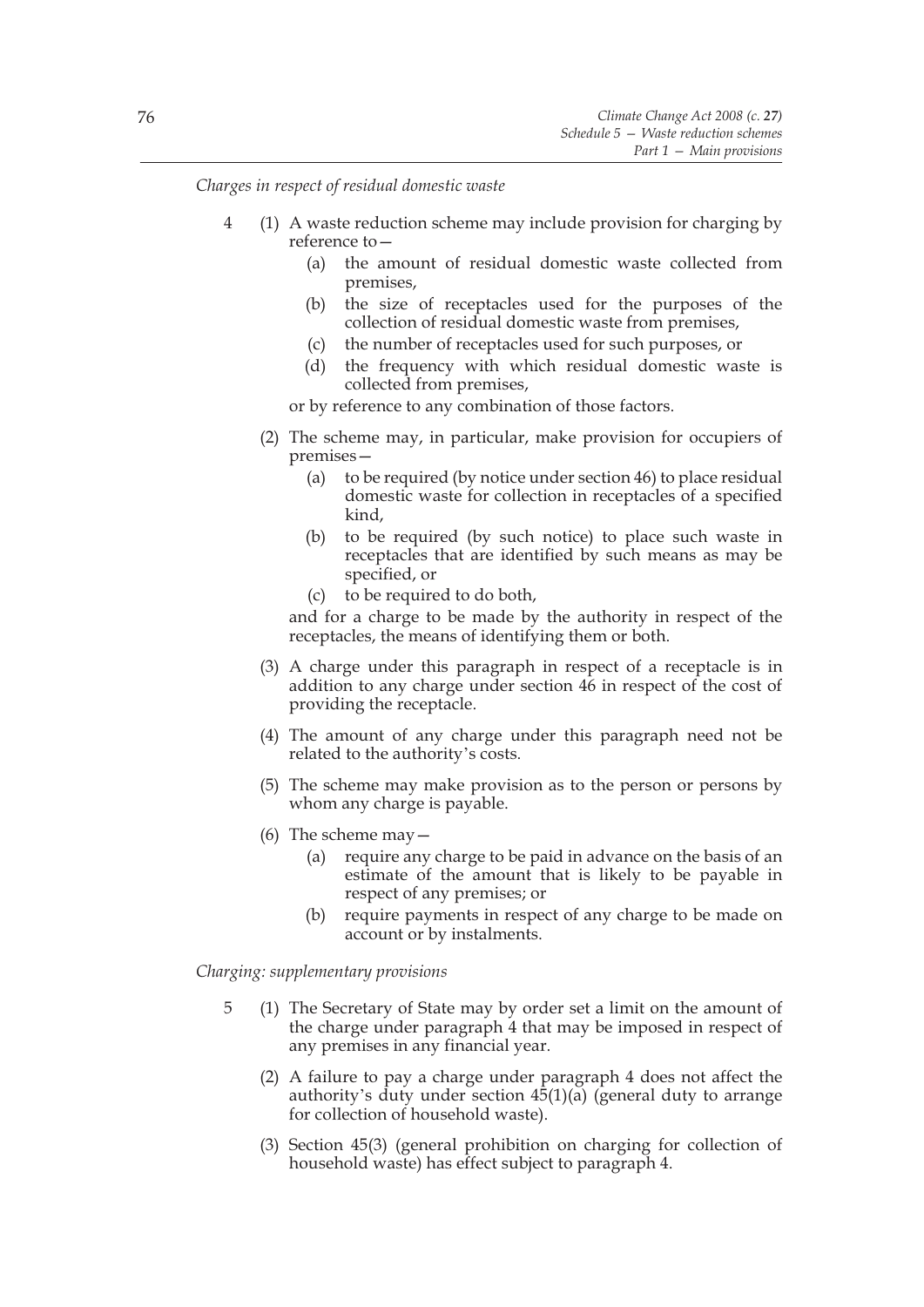*Requirement of revenue neutrality*

- 6 (1) From year to year, and taking one year with another, the aggregate amount of charges under a waste reduction scheme must not exceed the aggregate amount of the rebates or other payments under the scheme.
	- (2) The Secretary of State may by order amend sub-paragraph (1) above.
	- (3) Any such order may make any amendments of paragraph 4(4) that appear to the Secretary of State to be necessary or expedient in consequence of, or in connection with, the amendment of subparagraph (1) above.

#### *Procedure for putting scheme in place*

- 7 (1) The authority must comply with the following requirements after making a waste reduction scheme and before it is brought into operation.
	- (2) The authority must publish the scheme in such manner as it considers appropriate.
	- (3) The authority must send to the occupier of any premises to which the scheme applies a notice setting out—
		- (a) the requirements applicable under the scheme in relation to the collection of domestic waste from premises to which the scheme applies;
		- (b) any rebates or other payments available under the scheme and the manner in which they are to be made; and
		- (c) any charges provided for by the scheme and the manner in which they are to be collected.

#### *Appeals*

8 A waste reduction scheme must contain provision enabling a person to appeal against any decision affecting, directly or indirectly, that person's entitlement to a rebate or other payment, or liability to pay a charge, under the scheme.

*Separate account to be kept*

- 9 (1) A waste collection authority that operates a waste reduction scheme must keep a separate account of—
	- (a) any rebates or other payments under the scheme, and
	- (b) any charges received by it under the scheme.
	- (2) Any person interested may at any reasonable time and without payment inspect the account and make copies of it or any part of it.
	- (3) A person having custody of the account who intentionally obstructs a person in the exercise of the rights conferred by subparagraph  $(2)$  above commits an offence.
	- (4) A person guilty of such an offence is liable on summary conviction to a fine not exceeding level 3 on the standard scale.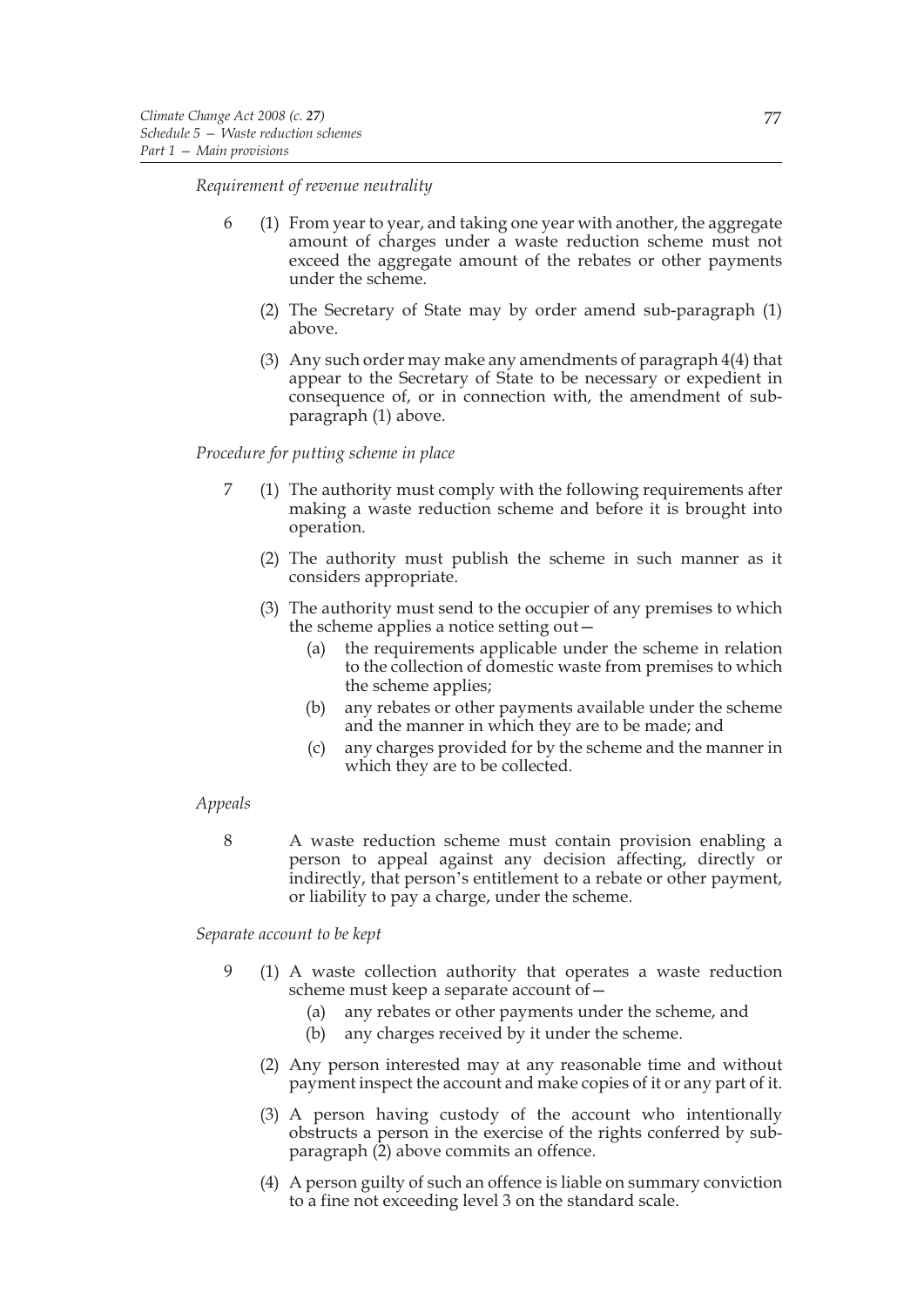*Contributions by waste disposal authority*

- 10 (1) Where a waste collection authority that operates a waste reduction scheme is not also the waste disposal authority, the waste disposal authority may pay to the collection authority contributions of such amounts as the disposal authority may determine towards expenditure of the collection authority attributable to the scheme.
	- (2) The collection authority must supply to the disposal authority such information as the disposal authority may reasonably require for the purpose of determining amounts under this paragraph.

#### *Power to make provision as to administration etc*

- 11 (1) The Secretary of State may by regulations make provision as to—
	- (a) the manner in which the amount of any rebate or other payment is to be determined, and any rebate or payment is to be given, and
	- (b) the manner in which—
		- (i) the amount of any charge is to be determined, and
		- (ii) any charge is to be collected or enforced.
	- (2) The regulations may in particular provide—
		- (a) for appeals against determinations or any failure to make a determination,
		- (b) for the appointment of persons or bodies to hear appeals, and
		- (c) for charges to be recoverable, if a county court so orders, as if they were payable under a county court order.
	- (3) The regulations may include provision—
		- (a) for integrating the administration of the scheme with the administration of council tax, and
		- (b) for that purpose modifying, to such extent as appears to the Secretary of State to be necessary or expedient, any of the enactments relating to council tax.

In paragraph (b) "modifying" includes making additions, amendments or omissions.

- (4) The regulations may in particular provide—
	- (a) for including material relating to the scheme in the notice containing the council tax demand,
	- (b) for applying to questions arising under the scheme the procedure for appeals about liability to council tax, and
	- (c) for applying to any liability under the scheme the procedures for the enforcement of liability for council tax.

# *Use of information obtained for council tax purposes*

12 An authority may use for the purpose of administering a waste reduction scheme information it has obtained for the purpose of carrying out its functions under the enactments relating to council tax.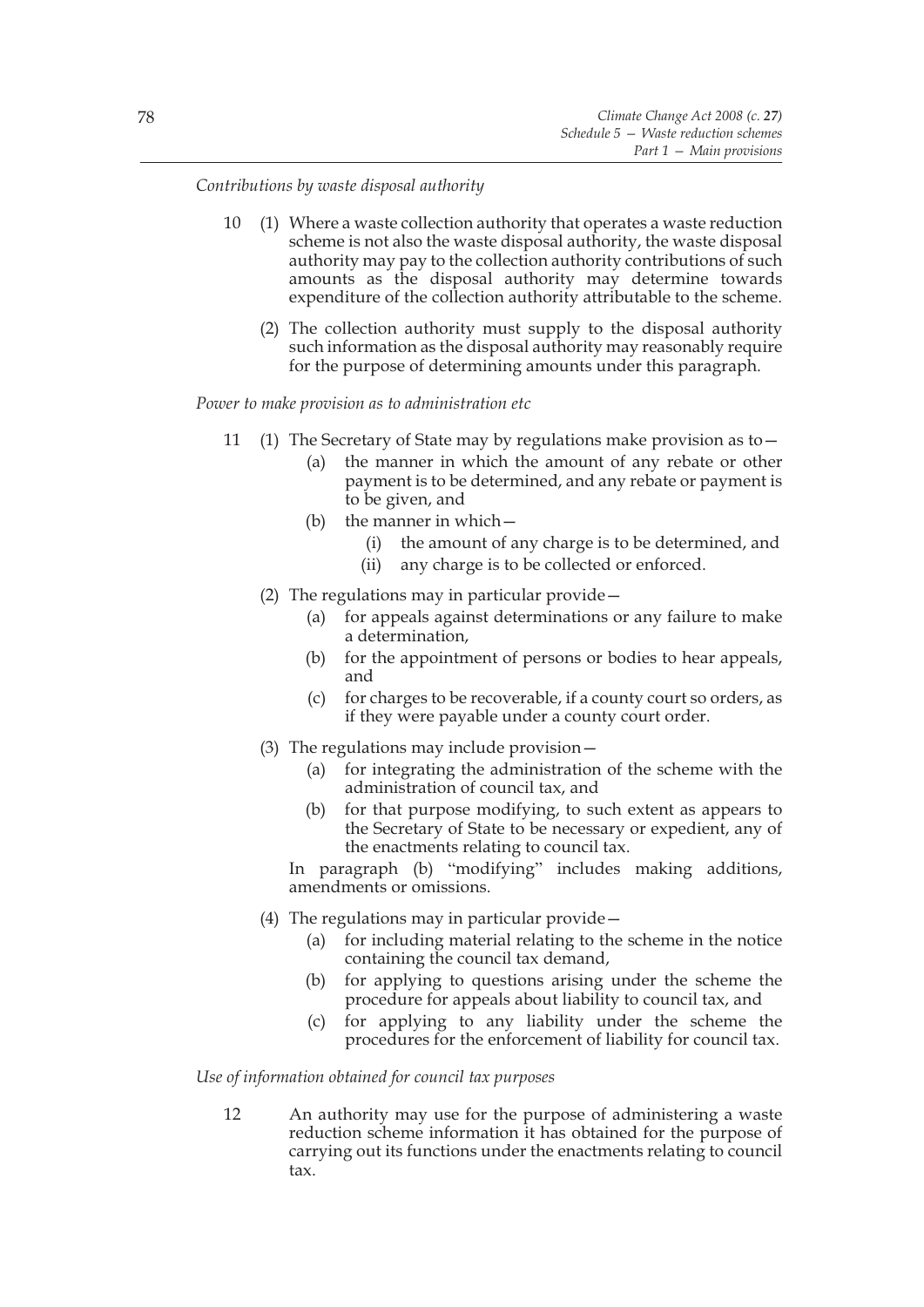*Amendment or revocation of waste reduction scheme*

- 13 (1) An authority that has made a waste reduction scheme may amend or revoke the scheme.
	- (2) After amending a scheme and before bringing the amendment into operation, the authority must—
		- (a) publish the amended scheme in such manner as it thinks appropriate, and
		- (b) if the amendment affects any of the matters previously notified to occupiers, send to the occupier of any premises to which the scheme applies a notice setting out the effect of the amendment.
	- (3) The amendment or revocation of a scheme does not affect any entitlement or liability under the scheme in respect of a period before the amendment or revocation takes effect.
	- (4) The revocation of a scheme does not affect the duty of the authority to comply with paragraph 6(1).

## *Guidance*

- 14 (1) The Secretary of State may issue guidance to waste collection authorities and waste disposal authorities as respects the exercise of their functions under this Schedule.
	- (2) Any such guidance issued—
		- (a) must be published in such manner as the Secretary of State considers appropriate, and
		- (b) may be amended or replaced by further guidance, or revoked.
	- (3) In exercising their functions under this Schedule waste collection authorities and waste disposal authorities must have regard to any guidance in force under this paragraph.

## *Interpretation*

15 (1) In this Schedule—

"domestic premises" means—

- (a) a building or self-contained part of a building which is used wholly for the purposes of living accommodation,
- (b) a caravan (as defined in section 29(1) of the Caravan Sites and Control of Development Act 1960 (c. 62)) that usually and for the time being is situated on a caravan site (within the meaning of that Act), or
- (c) a moored vessel used wholly for the purposes of living accommodation;
- "domestic waste" means household waste from domestic premises;
- "enactment" includes an enactment contained in subordinate legislation;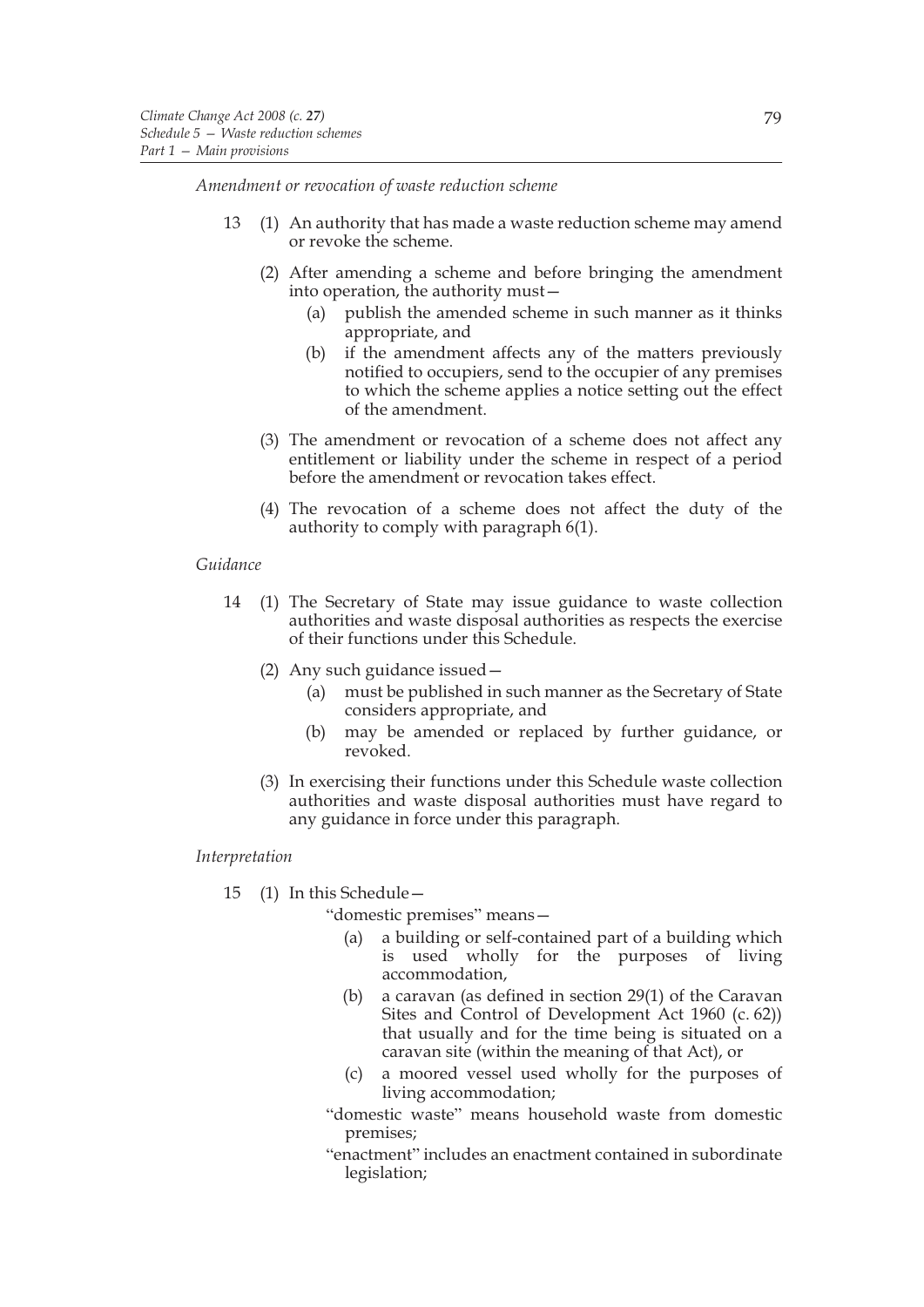- "recyclable waste" means waste that is capable of being recycled;
- "residual domestic waste" means domestic waste that is not—
	- (a) waste meeting the conditions for collection by the authority as recyclable waste, or
	- (b) waste for which a charge may be made by virtue of regulations under section 45(3) (power to charge for collection of household waste in prescribed cases);

"specified" means specified in the waste reduction scheme.

- (2) The Secretary of State may by order amend the definition of "domestic premises" in sub-paragraph (1).
- (3) References in this Schedule to recycling include re-using and composting.

*Orders and regulations*

- 16 (1) An order under paragraph 2(3), 6(2) or 15(2) is subject to affirmative resolution procedure.
	- (2) Section 161(3) (negative resolution procedure: orders) applies in relation to an order under paragraph 5(1), subject as follows.
	- (3) An order under that paragraph is subject to affirmative resolution procedure if—
		- (a) it is the first order to be made under that paragraph, or
		- (b) it increases the limit for the time being set by an order under that paragraph by more than is necessary to reflect changes in the value of money since that limit was set.
	- (4) Section 161(2) (negative resolution procedure: regulations) applies in relation to regulations under paragraph 11, subject as follows.
	- (5) Regulations under that paragraph are subject to affirmative resolution procedure if they modify an enactment contained in an Act of Parliament.
	- (6) Where an order or regulations are subject to "affirmative resolution procedure" the Secretary of State must not make the order or regulations unless a draft of the statutory instrument containing them has been laid before and approved by resolution of each House of Parliament.".

#### PART 2

#### CONSEQUENTIAL AMENDMENTS

- 3 (1) Section 46 of the Environmental Protection Act 1990 (c. 43) (receptacles for household waste) is amended as follows.
	- (2) After subsection (1) insert—
		- " $(1A)$  Where
			- (a) subsection (1) applies to a waste collection authority, and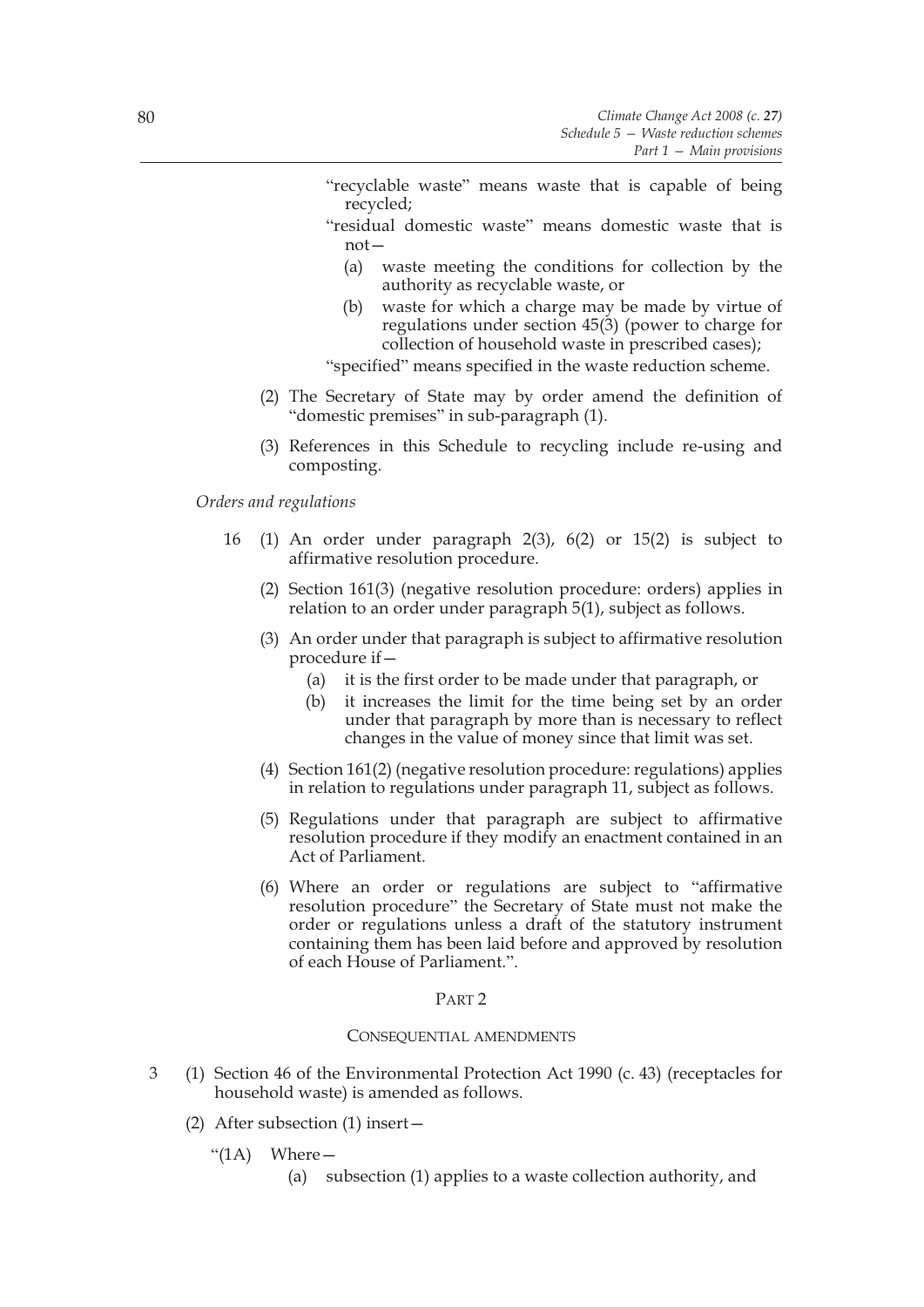(b) a waste reduction scheme under Schedule 2AA to this Act is in operation in the authority's area,

the authority may require the occupier to place the waste for collection in receptacles identified by such means as may be specified.

- (1B) A requirement under subsection  $(1A)$ 
	- (a) must be imposed by notice served on the occupier;
	- (b) may be imposed instead of, or in addition to, any requirement imposed on the occupier under subsection (1).".
- (3) In subsection (6) (penalties for failure to comply with requirements under subsection (1) etc) after "subsection (1)," insert "(1A),".
- (4) In subsection (10) (interpretation), in the definition of "specified", after "subsection  $(1)$ " insert "or  $(1A)$ ".
- 4 (1) Section 161 of that Act (regulations, orders and directions) is amended as follows.
	- (2) After subsection (2) (negative resolution procedure: regulations) insert—
		- "(2ZA) Subsection (2) does not apply to a statutory instrument containing regulations under paragraph 11 of Schedule 2AA to this Act to which paragraph 16(5) of that Schedule applies."
	- (3) In subsection (4) (instruments not subject to negative resolution procedure), after paragraph (a) insert—
		- "(aa) which contains—
			- (i) an order under paragraph  $2(3)$ ,  $6(2)$  or  $15(2)$  of Schedule 2AA to this Act, or
			- (ii) an order under paragraph 5(1) of that Schedule to which paragraph  $16(3)$  of that Schedule applies, or".

#### SCHEDULE 6 Section 77

#### CHARGES FOR SINGLE USE CARRIER BAGS

#### PART 1

## POWERS TO MAKE REGULATIONS ABOUT CHARGES

#### *General power*

1 The relevant national authority may make provision by regulations about charging by sellers of goods for the supply of single use carrier bags.

## *Requirement to charge*

- 2 The regulations may make provision requiring sellers of goods to charge for single use carrier bags supplied—
	- (a) at the place where the goods are sold, for the purpose of enabling the goods to be taken away, or
	- (b) for the purpose of enabling the goods to be delivered.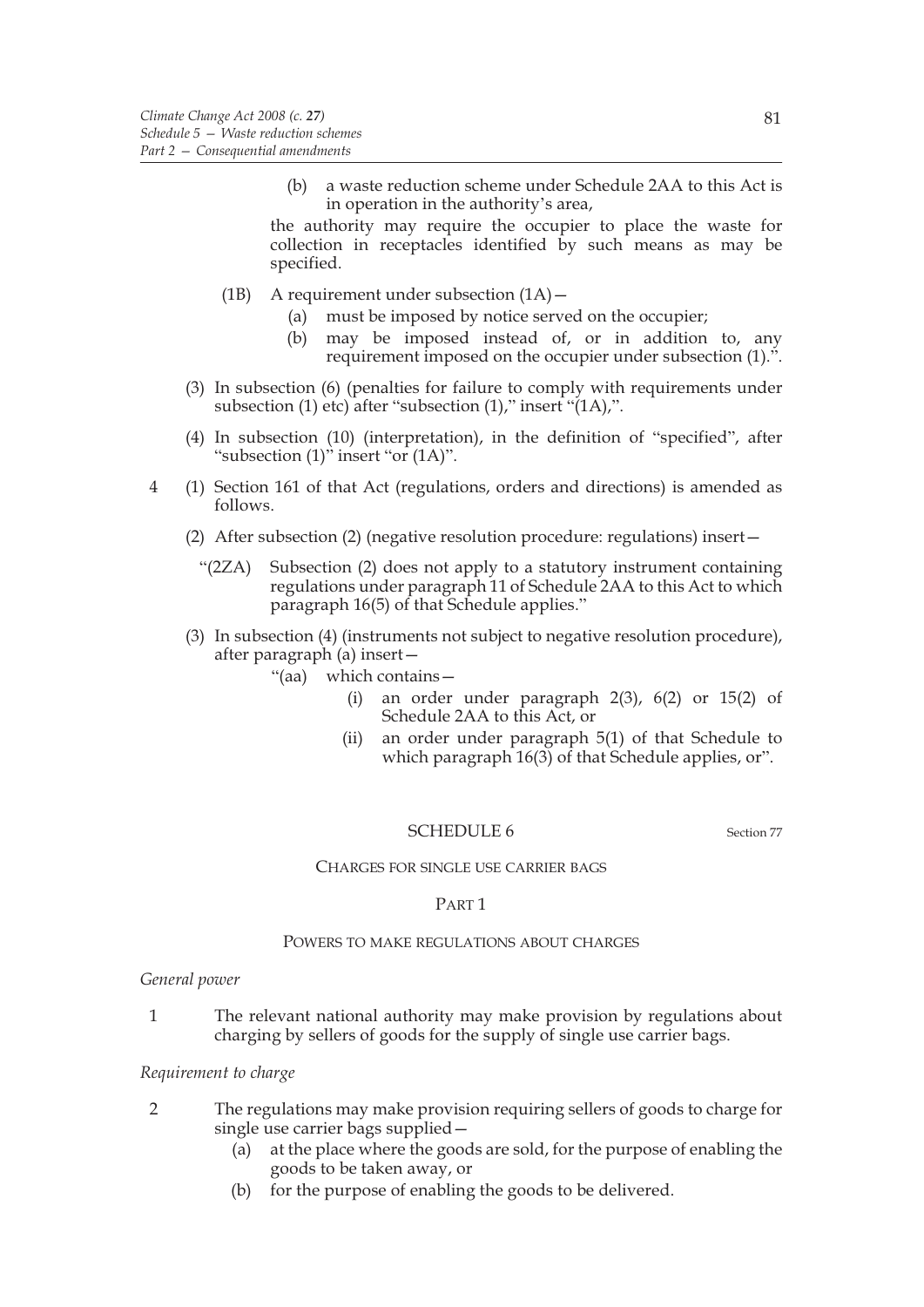# *Sellers of goods*

- 3 (1) "Seller", in relation to goods, has the meaning given by the regulations which may define that term by reference (in particular) to -
	- (a) a person's involvement in selling the goods,
	- (b) a person's interest in the goods, or
	- (c) a person's interest in the place at or from which the goods are sold, or any combination of those factors.
	- (2) The regulations may make provision for regulations under this Schedule to apply—
		- (a) to all sellers of goods,
		- (b) to sellers of goods named in the regulations,
		- (c) to sellers of goods identified by reference to specified factors, or
		- (d) to sellers of goods within paragraph (b) and sellers of goods within paragraph (c).
	- (3) The specified factors may include—
		- (a) the place or places at or from which a seller supplies goods;
		- (b) the type of goods that a seller supplies;
		- (c) the value of goods that a seller supplies;
		- (d) a seller's turnover or any part of that turnover.
	- (4) In this Schedule "specified" means specified in regulations under this Schedule.

# *Amount of charge*

4 The regulations may specify the minimum amount that a seller must charge for each single use carrier bag, or provide for that amount to be determined in accordance with the regulations.

*Single use carrier bags*

- 5 "Single use carrier bag" has the meaning given by the regulations, which may define that term by reference (in particular) to—
	- (a) a bag's size, thickness, construction, composition or other characteristics, or
	- (b) its intended use,

or any combination of those factors.

# *Administration*

- 6 (1) The regulations may appoint a person (an "administrator") to administer provision made by regulations under this Schedule.
	- (2) More than one person may be appointed as administrator.
	- (3) The regulations may confer or impose powers or duties on an administrator and may (in particular) do so—
		- (a) by making modifications to any enactment applying to the administrator, or
		- (b) by providing for any such enactment to apply, with or without modifications, for the purposes of regulations under this Schedule.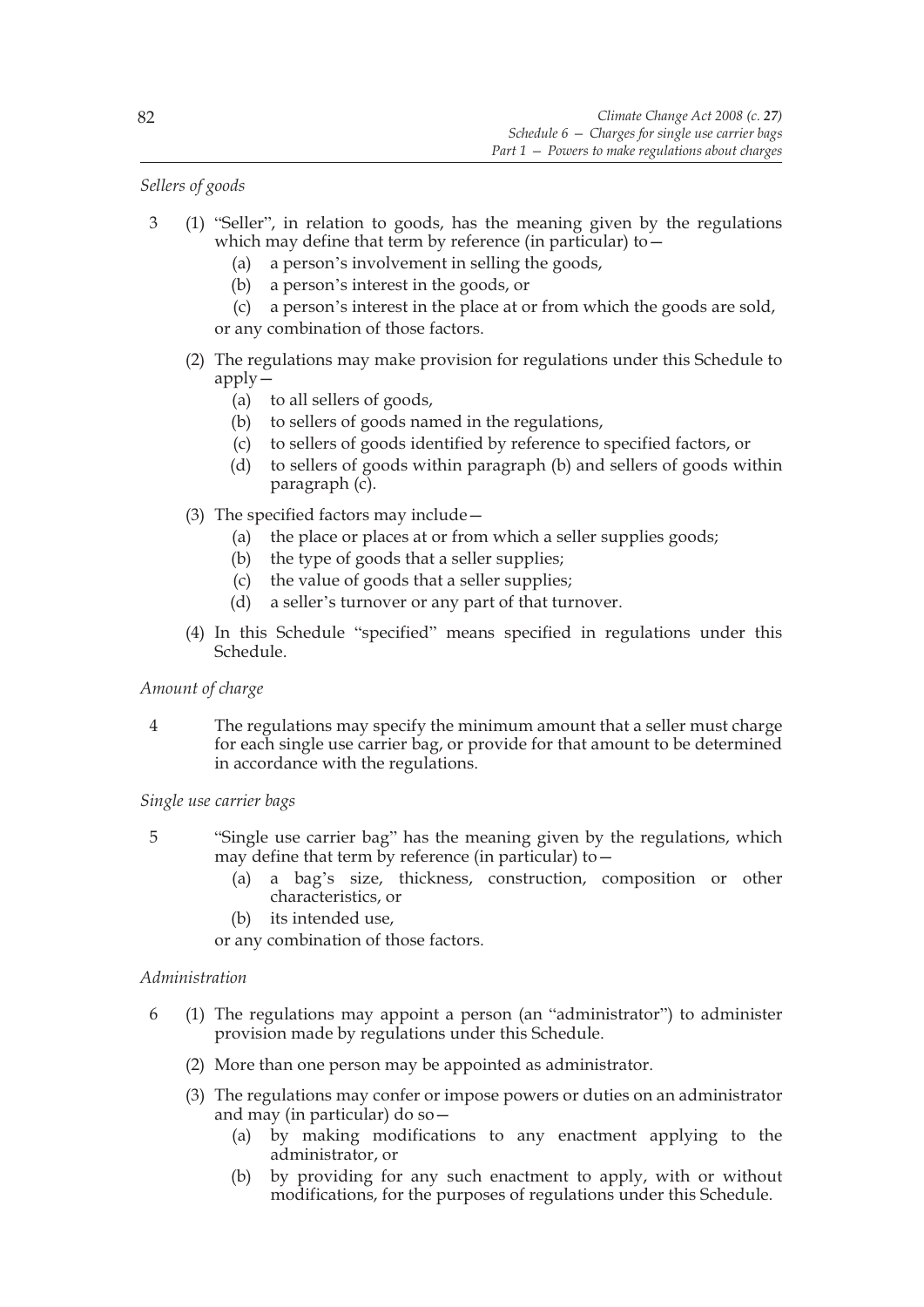(4) References in this Schedule to an administrator include a person appointed by an administrator.

# *Record-keeping and publication of records*

- 7 (1) The regulations may require records to be kept relating to charges made for single use carrier bags.
	- (2) The regulations may require—
		- (a) the records, or such other information as may be specified, to be published at such times and in such manner as may be specified;
		- (b) the records, or such other information as may be specified, to be supplied on request and in such manner as may be specified to
			- the relevant national authority,
			- (ii) an administrator, or
			- (iii) members of the public.
	- (3) The regulations may (in particular) require the publication or supply of records or information relating to any of the following—
		- (a) the amount received by a seller by way of charges for single use carrier bags;
		- (b) the seller's gross or net proceeds of the charge;
		- (c) the uses to which the net proceeds of the charge have been put.
	- (4) In this paragraph—
		- "gross proceeds of the charge" means the amount received by the seller by way of charges for single use carrier bags;
		- "net proceeds of the charge" means the seller's gross proceeds of the charge reduced by such amounts as may be specified.

## *Enforcement*

- 8 (1) The regulations may confer or impose powers or duties on an administrator to enforce provision made by regulations under this Schedule.
	- (2) The regulations may (in particular) confer powers on an administrator to—
		- (a) require the production of documents or the provision of information, or
		- (b) question a seller or officers or employees of a seller.
	- (3) Regulations under sub-paragraph (2) must contain provision for ensuring that the power in question is exercised by a person only where the person reasonably believes there has been a failure to comply with a requirement of regulations under this Schedule.

## PART 2

## CIVIL SANCTIONS

## *Civil sanctions*

9 (1) The relevant national authority may make provision by regulations about civil sanctions for breaches of regulations under this Schedule.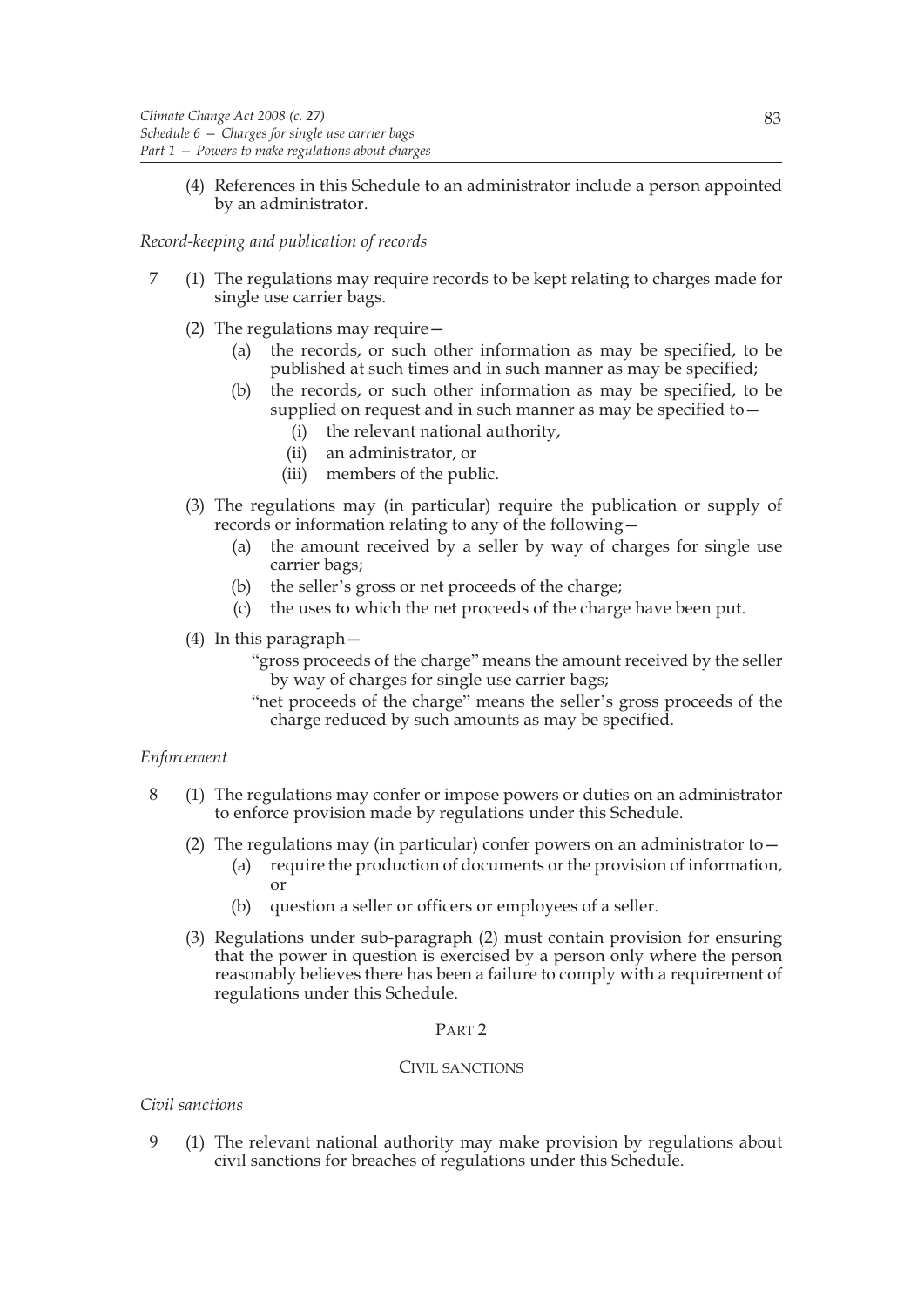- (2) For the purposes of this Schedule a person breaches regulations under this Schedule if, in such circumstances as may be specified, the person—
	- (a) fails to comply with a requirement made by or under the regulations, or
	- (b) obstructs or fails to assist an administrator.
- (3) In this Schedule "civil sanction" means—
	- (a) a fixed monetary penalty (see paragraph 10), or
	- (b) a discretionary requirement (see paragraph 12).

*Fixed monetary penalties*

- 10 (1) The regulations may make provision conferring on an administrator the power by notice to impose a fixed monetary penalty on a person who breaches regulations under this Schedule.
	- (2) The regulations may only confer such a power in relation to a case where the administrator is satisfied on the balance of probabilities that the breach has occurred.
	- (3) For the purposes of this Schedule a "fixed monetary penalty" is a requirement to pay to an administrator a penalty of an amount specified in or determined in accordance with the regulations.
	- (4) The regulations may not provide for the imposition of a fixed monetary penalty in excess of £5,000.

*Fixed monetary penalties: procedure*

- 11 (1) Provision under paragraph 10 must secure that—
	- (a) where an administrator proposes to impose a fixed monetary penalty on a person, the administrator must serve on that person a notice of what is proposed (a "notice of intent") that complies with sub-paragraph (2),
	- (b) the notice of intent also offers the person the opportunity to discharge the person's liability for the fixed monetary penalty by payment of a specified sum (which must be less than or equal to the amount of the penalty),
	- (c) if the person does not so discharge liability  $$ 
		- the person may make written representations and objections to the administrator in relation to the proposed imposition of the fixed monetary penalty, and
		- (ii) the administrator must at the end of the period for making representations and objections decide whether to impose the fixed monetary penalty,
	- (d) where the administrator decides to impose the fixed monetary penalty, the notice imposing it ("the final notice") complies with subparagraph (4), and
	- (e) the person on whom a fixed monetary penalty is imposed may appeal against the decision to impose it.
	- (2) To comply with this sub-paragraph the notice of intent must include information as to—
		- (a) the grounds for the proposal to impose the fixed monetary penalty,
		- (b) the effect of payment of the sum referred to in sub-paragraph (1)(b),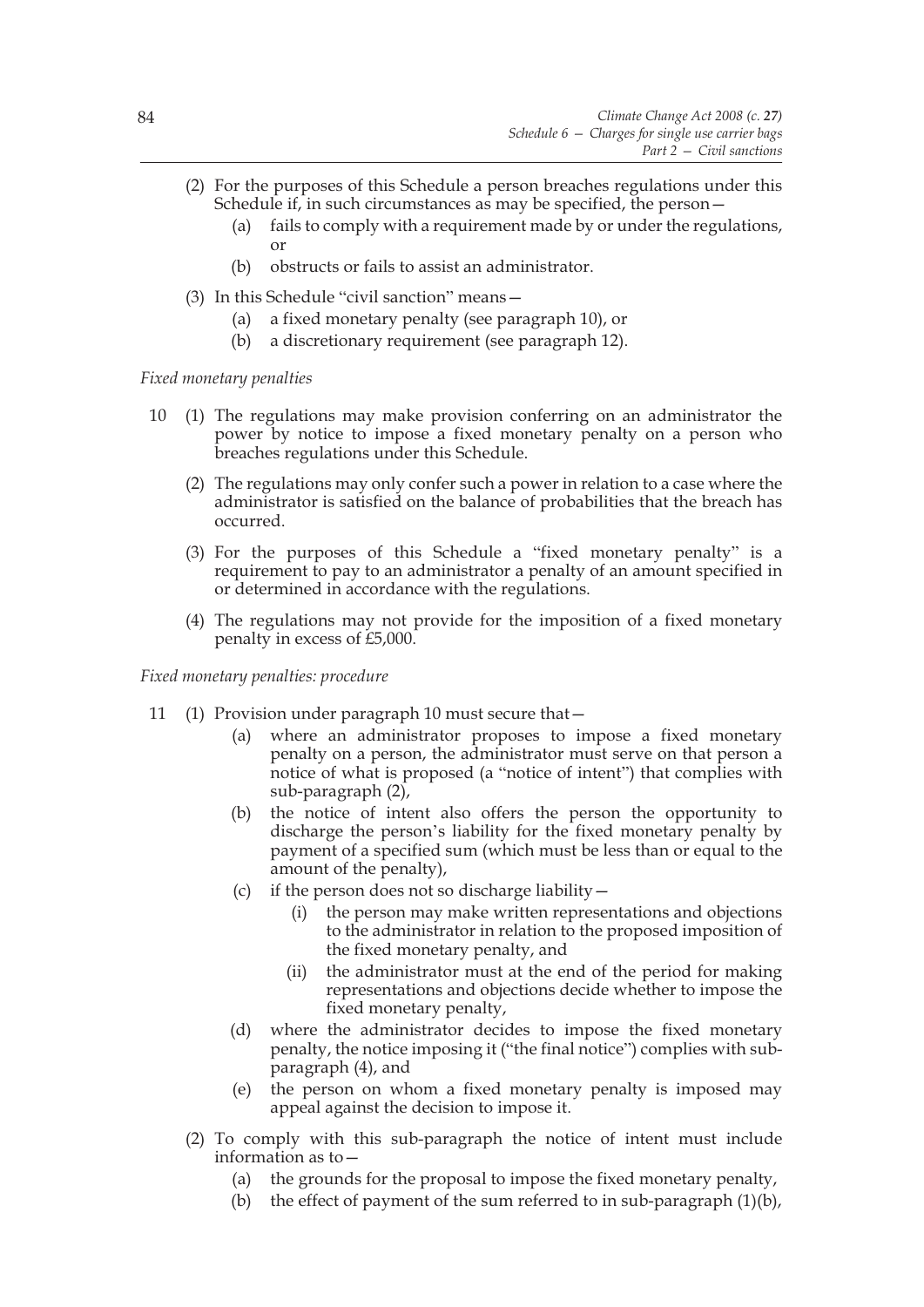- (c) the right to make representations and objections,
- (d) the circumstances in which the administrator may not impose the fixed monetary penalty,
- (e) the period within which liability to the fixed monetary penalty may be discharged, which may not exceed the period of 28 days beginning with the day on which the notice of intent was received, and
- (f) the period within which representations and objections may be made, which may not exceed the period of 28 days beginning with the day on which the notice of intent was received.
- (3) Provision pursuant to sub-paragraph  $(1)(c)(ii)$  must include provision for circumstances in which the administrator may not decide to impose a fixed monetary penalty.
- (4) To comply with this sub-paragraph the final notice referred to in subparagraph  $(1)(d)$  must include information as to -
	- (a) the grounds for imposing the penalty,
	- (b) how payment may be made,
	- (c) the period within which payment must be made,
	- (d) any early payment discounts or late payment penalties,
	- (e) rights of appeal, and
	- (f) the consequences of non-payment.
- (5) Provision pursuant to sub-paragraph  $(1)(e)$  must secure that the grounds on which a person may appeal against a decision of the administrator include the following—
	- (a) that the decision was based on an error of fact;
	- (b) that the decision was wrong in law;
	- (c) that the decision was unreasonable.

# *Discretionary requirements*

- 12 (1) The regulations may make provision conferring on an administrator the power by notice to impose one or more discretionary requirements on a person who breaches regulations under this Schedule.
	- (2) The regulations may only confer such a power in relation to a case where the administrator is satisfied on the balance of probabilities that the breach has occurred.
	- (3) For the purposes of this Schedule a "discretionary requirement" means—
		- (a) a requirement to pay a monetary penalty to an administrator of such amount as the administrator may determine, or
		- (b) a requirement to take such steps as an administrator may specify, within such period as the administrator may specify, to secure that the breach does not continue or recur.
	- (4) In this Schedule—
		- "variable monetary penalty" means a requirement referred to in subparagraph (3)(a);
		- "non-monetary discretionary requirement" means a requirement referred to in sub-paragraph  $(3)(b)$ .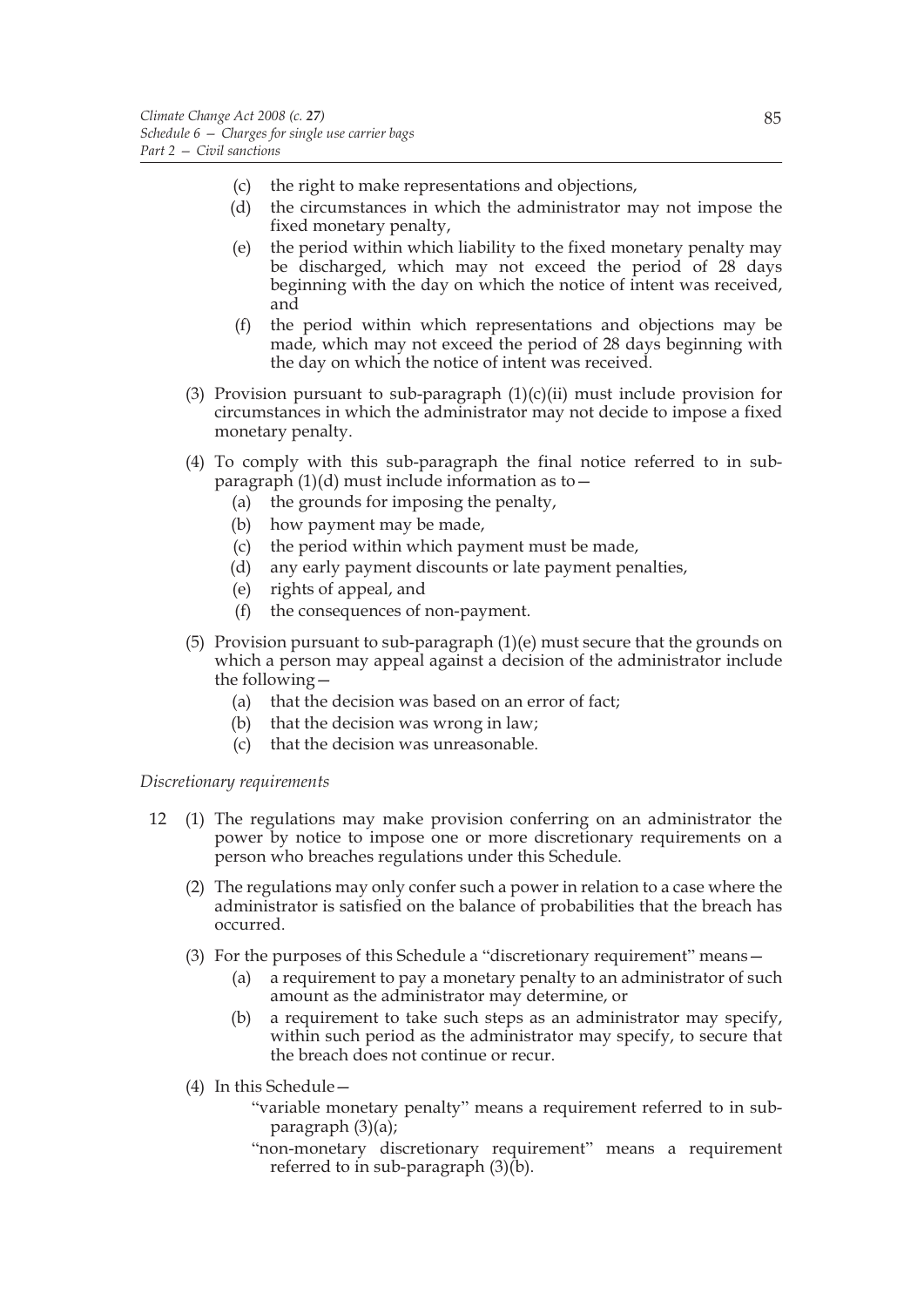- (5) The regulations must, in relation to each kind of breach of regulations under this Schedule for which a variable monetary penalty may be imposed—
	- (a) specify the maximum penalty that may be imposed for a breach of that kind, or
	- (b) provide for that maximum to be determined in accordance with the regulations.
- (6) The regulations may not permit discretionary requirements to be imposed on a person on more than one occasion in relation to the same act or omission.

*Discretionary requirements: procedure*

- 13 (1) Provision under paragraph 12 must secure that—
	- (a) where an administrator proposes to impose a discretionary requirement on a person, the administrator must serve on that person a notice of what is proposed (a "notice of intent") that complies with sub-paragraph (2),
	- (b) that person may make written representations and objections to the administrator in relation to the proposed imposition of the discretionary requirement,
	- (c) after the end of the period for making such representations and objections, the administrator must decide whether to—
		- (i) impose the discretionary requirement, with or without modifications, or
		- (ii) impose any other discretionary requirement that the administrator has power to impose under paragraph 12,
	- (d) where the administrator decides to impose a discretionary requirement, the notice imposing it (the "final notice") complies with sub-paragraph (4), and
	- (e) the person on whom a discretionary requirement is imposed may appeal against the decision to impose it.
	- (2) To comply with this sub-paragraph the notice of intent must include information as to—
		- (a) the grounds for the proposal to impose the discretionary requirement,
		- (b) the right to make representations and objections,
		- (c) the circumstances in which the administrator may not impose the discretionary requirement,
		- (d) the period within which representations and objections may be made, which may not be less than the period of 28 days beginning with the day on which the notice of intent is received.
	- (3) Provision pursuant to sub-paragraph (1)(c) must include provision for circumstances in which the administrator may not decide to impose a fixed monetary penalty.
	- (4) To comply with this sub-paragraph the final notice referred to in subparagraph  $(1)(d)$  must include information as to  $-$ 
		- (a) the grounds for imposing the discretionary requirement,
		- (b) where the discretionary requirement is a variable monetary penalty—
			- (i) how payment may be made,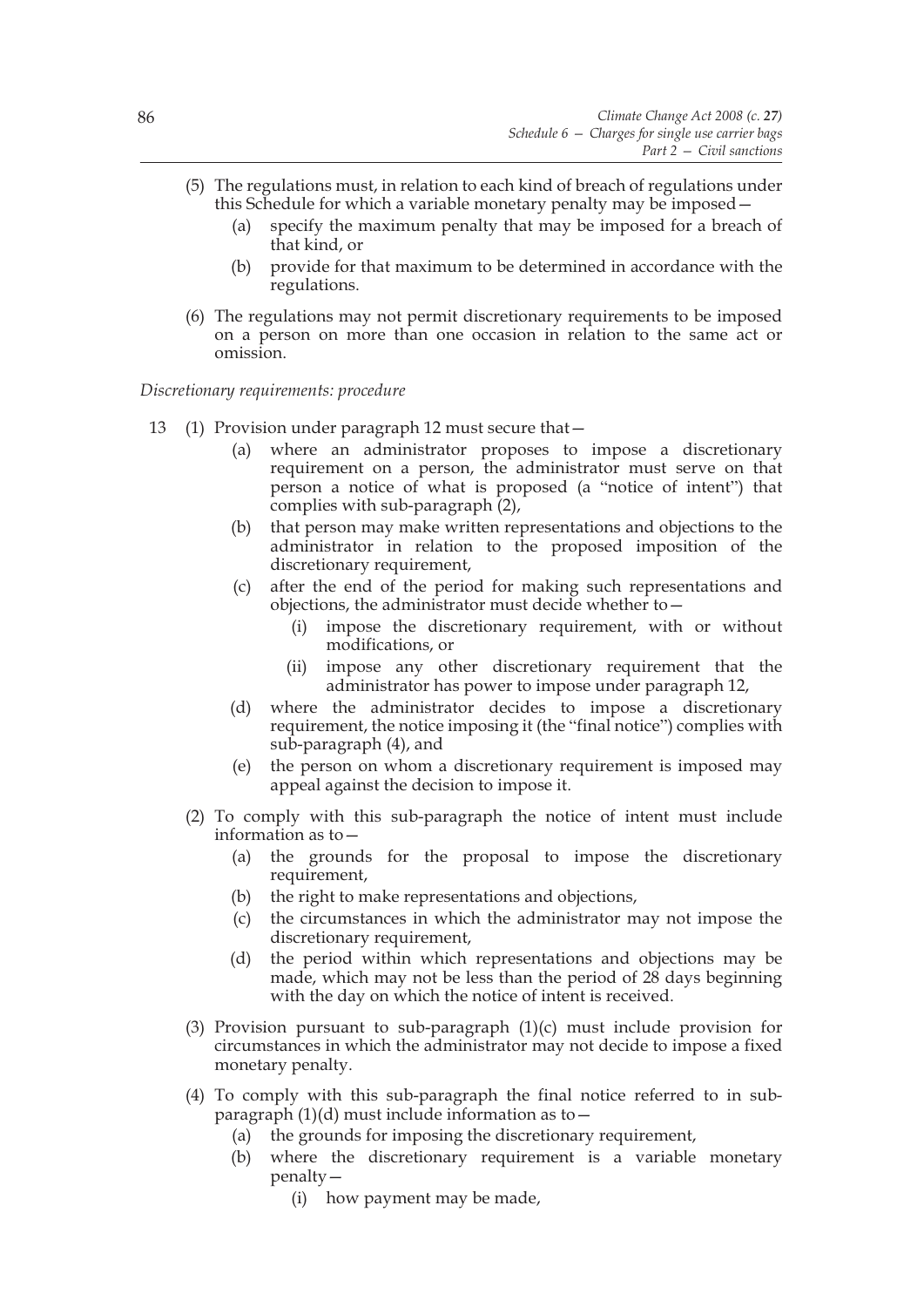- (ii) the period within which payment must be made, and
- (iii) any early payment discounts or late payment penalties,
- (c) rights of appeal, and
- (d) the consequences of non-compliance.
- (5) Provision pursuant to sub-paragraph  $(1)(e)$  must secure that the grounds on which a person may appeal against a decision of the administrator include the following—
	- (a) that the decision was based on an error of fact;
	- (b) that the decision was wrong in law;
	- (c) in the case of a variable monetary penalty, that the amount of the penalty is unreasonable;
	- (d) in the case of a non-monetary discretionary requirement, that the nature of the requirement is unreasonable;
	- (e) that the decision was unreasonable for any other reason.

# *Discretionary requirements: enforcement*

- 14 (1) Provision under paragraph 12 may include provision for a person to pay a monetary penalty (a "non-compliance penalty") to an administrator if the person fails to comply with a non-monetary discretionary requirement imposed on the person.
	- (2) Provision under sub-paragraph (1) may—
		- (a) specify the amount of the non-compliance penalty or provide for that amount to be determined in accordance with the regulations, or
		- (b) provide for the amount to be determined by the administrator or in some other way.
	- (3) If the regulations make provision within sub-paragraph (2)(b), they must, in relation to each kind of failure for which a non-compliance penalty may be imposed—
		- (a) specify the maximum penalty that may be imposed for a failure of that kind, or
		- (b) provide for that maximum to be determined in accordance with the regulations.
	- (4) Provision under sub-paragraph (1) must secure that—
		- (a) the non-compliance penalty is imposed by notice served by the administrator, and
		- (b) the person on whom it is imposed may appeal against that notice.
	- (5) Provision pursuant to paragraph (b) of sub-paragraph (4) must secure that the grounds on which a person may appeal against a notice referred to in that sub-paragraph include the following—
		- (a) that the decision to serve the notice was based on an error of fact;
		- (b) that the decision was wrong in law;
		- (c) that the decision was unfair or unreasonable for any reason (including, in a case where the amount of the non-compliance penalty was determined by the administrator, that the amount is unreasonable).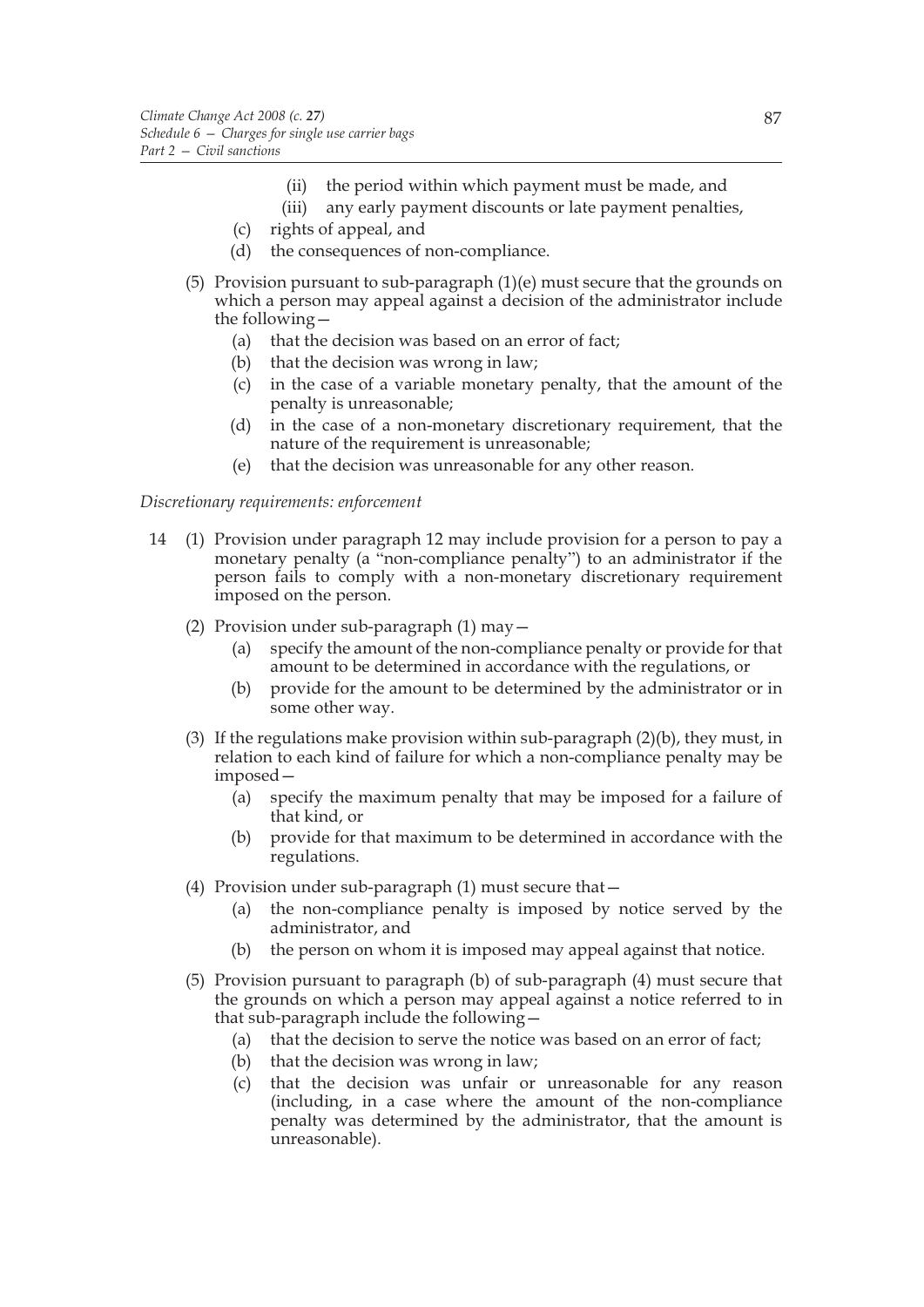## *Combination of sanctions*

- 15 (1) Provision may not be made under paragraphs 10 and 12 conferring powers on an administrator in relation to the same kind of breach of regulations under this Schedule unless it complies with the following requirements.
	- (2) The provision must secure that the administrator may not serve a notice of intent referred to in paragraph 11(1)(a) on a person in relation to a breach where a discretionary requirement has been imposed on that person in relation to the same breach.
	- (3) Such provision must secure that the administrator may not serve a notice of intent referred to in paragraph 13(1)(a) on a person in relation to a breach where—
		- (a) a fixed monetary penalty has been imposed on that person in relation to the same breach, or
		- (b) the person has discharged liability to a fixed monetary penalty in relation to that breach pursuant to paragraph 11(1)(b).

## *Monetary penalties*

- 16 (1) If the regulations confer power on an administrator to require a person to pay a fixed monetary penalty, a variable monetary penalty or a noncompliance penalty under paragraph 14(1), they may include provision—
	- (a) for early payment discounts;
	- (b) for the payment of interest or other financial penalties for late payment of the penalty, such interest or other financial penalties not in total to exceed the amount of that penalty;
	- (c) for enforcement of the penalty.
	- (2) Provision under sub-paragraph  $(1)(c)$  may include
		- (a) provision for the administrator to recover the penalty, and any interest or other financial penalty for late payment, as a civil debt;
		- (b) provision for the penalty, and any interest or other financial penalty for late payment to be recoverable, on the order of a court, as if payable under a court order.

*Costs recovery*

- 17 (1) Provision under paragraph 12 may include provision for an administrator, by notice, to require a person on whom a discretionary requirement is imposed to pay the costs incurred by the administrator in relation to the imposition of the discretionary requirement up to the time of its imposition.
	- (2) In sub-paragraph (1), the reference to costs includes in particular—
		- (a) investigation costs;
		- (b) administration costs;
		- (c) costs of obtaining expert advice (including legal advice).
	- (3) Provision under this paragraph must secure that, in any case where a notice requiring payment of costs is served—
		- (a) the notice specifies the amount required to be paid;
		- (b) the administrator may be required to provide a detailed breakdown of that amount;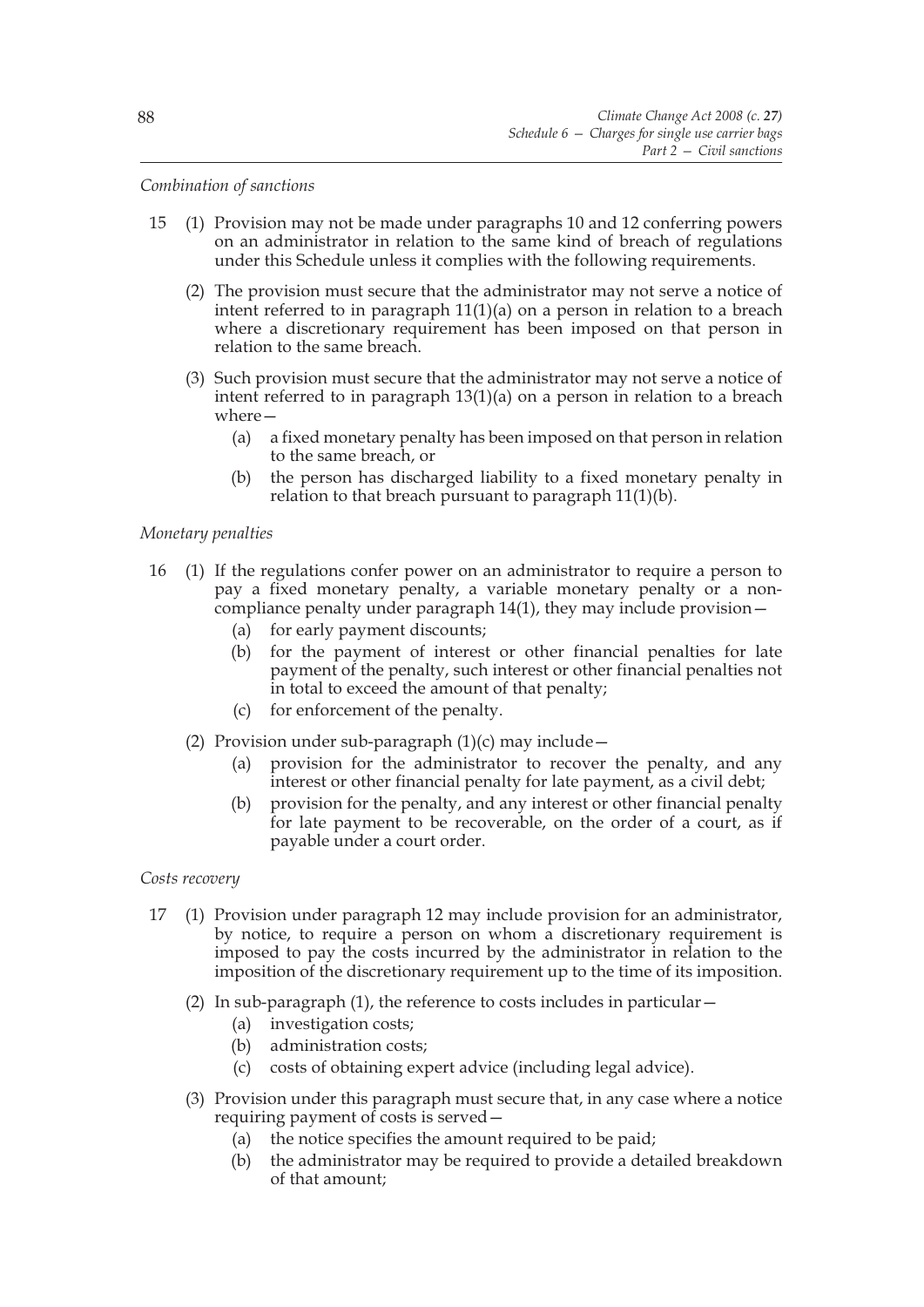- (c) the person required to pay costs is not liable to pay any costs shown by the person to have been unnecessarily incurred;
- (d) the person required to pay costs may appeal against—
	- (i) the decision of the administrator to impose the requirement to pay costs;
	- (ii) the decision of the administrator as to the amount of those costs.
- (4) Provision under this paragraph may include the provision referred to in paragraph  $16(1)(b)$  and (c) and (2).
- (5) Provision under this paragraph must secure that the administrator is required to publish guidance about how the administrator will exercise the power conferred by the provision.

## *Appeals*

- 18 (1) The regulations may not provide for the making of an appeal other than to—
	- (a) the First-tier Tribunal, or
	- (b) another tribunal created under an enactment.
	- (2) In sub-paragraph (1)(b) "tribunal" does not include an ordinary court of law.
	- (3) If the regulations make provision for an appeal in relation to the imposition of any requirement or service of any notice, they may include—
		- (a) provision suspending the requirement or notice pending determination of the appeal;
		- (b) provision as to the powers of the tribunal to which the appeal is made;
		- (c) provision as to how any sum payable in pursuance of a decision of that tribunal is to be recoverable.
	- (4) The provision referred to in sub-paragraph (3)(b) includes provision conferring on the tribunal to which the appeal is made power—
		- (a) to withdraw the requirement or notice;
		- (b) to confirm the requirement or notice;
		- (c) to take such steps as the administrator could take in relation to the act or omission giving rise to the requirement or notice;
		- (d) to remit the decision whether to confirm the requirement or notice, or any matter relating to that decision, to the administrator;
		- (e) to award costs.

## *Publicity for imposition of civil sanctions*

- 19 (1) The regulations may make provision enabling an administrator to give a publicity notice to a person on whom a civil sanction has been imposed in accordance with regulations under this Schedule.
	- (2) A "publicity notice" is a notice requiring the person to publicise  $-$ 
		- (a) the fact that the civil sanction has been imposed, and
		- (b) such other information as may be specified in the regulations,

in such manner as may be specified in the notice.

- (3) The regulations may provide for a publicity notice to  $-$ 
	- (a) specify the time for compliance with the notice, and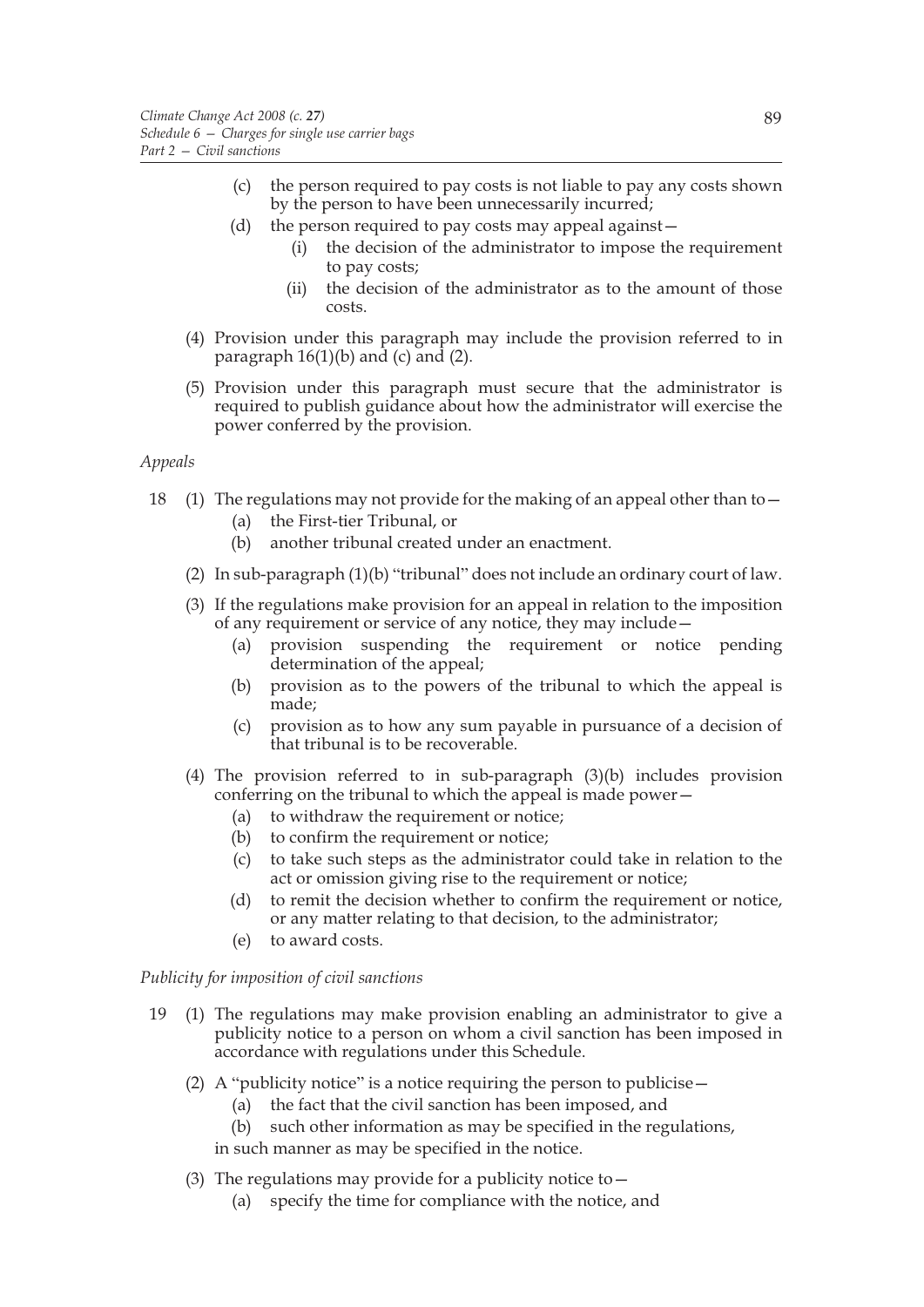- (b) require the person to whom it is given to supply an administrator with evidence of compliance within such time as may be specified in the notice.
- (4) The regulations may provide that, if a person fails to comply with a publicity notice, an administrator may—
	- (a) publicise the information required to be publicised by the notice, and
	- (b) recover the costs of doing so from that person.

# *Persons liable to civil sanctions*

- 20 The regulations may make provision about the persons liable to civil sanctions under regulations under this Schedule and may (in particular) provide for—
	- (a) the officers of a body corporate to be so liable as well the body corporate itself, and
	- (b) for the partners of a partnership to be liable as well as the partnership itself,

in such circumstances as may be specified.

# *Guidance as to use of civil sanctions*

- 21 (1) Where power is conferred on an administrator by the regulations to impose a civil sanction in relation to a breach of regulations under this Schedule, the provision conferring the power must secure that—
	- (a) the administrator must publish guidance about the administrator's use of the civil sanction,
	- (b) the guidance must contain the relevant information,
	- (c) the administrator must revise the guidance where appropriate,
	- (d) the administrator must consult such persons as the provision may specify before publishing any guidance or revised guidance, and
	- (e) the administrator must have regard to the guidance or revised guidance in exercising the administrator's functions.
	- (2) In the case of guidance relating to a fixed monetary penalty, the relevant information referred to in sub-paragraph  $(1)(b)$  is information as to  $-$ 
		- (a) the circumstances in which the penalty is likely to be imposed,
		- (b) the circumstances in which it may not be imposed,
		- (c) the amount of the penalty,
		- (d) how liability for the penalty may be discharged and the effect of discharge, and
		- (e) rights to make representations and objections and rights of appeal.
	- (3) In the case of guidance relating to a discretionary requirement, the relevant information referred to in sub-paragraph  $(1)(b)$  is information as to –
		- (a) the circumstances in which the requirement is likely to be imposed,
		- (b) the circumstances in which it may not be imposed,
		- (c) in the case of a variable monetary penalty, the matters likely to be taken into account by the administrator in determining the amount of the penalty (including, where relevant, any discounts for voluntary reporting of non-compliance), and
		- (d) rights to make representations and objections and rights of appeal.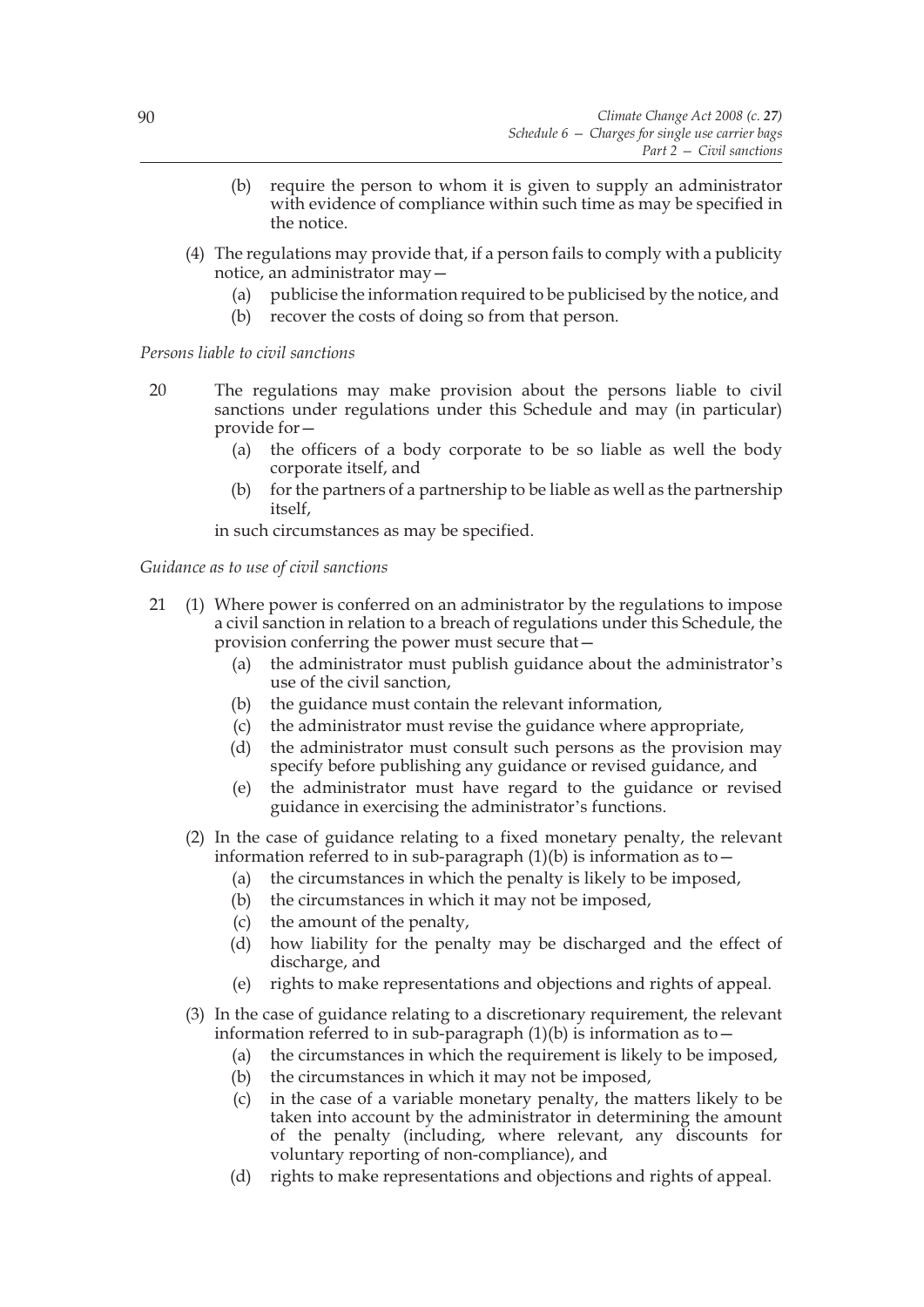## *Publication of enforcement action*

- 22 (1) Where power is conferred on an administrator by the regulations to impose a civil sanction in relation to a breach of regulations under this Schedule, the provision conferring the power must, subject to this paragraph, secure that the administrator must from time to time publish reports specifying—
	- (a) the cases in which the civil sanction has been imposed, and
	- (b) where the civil sanction is a fixed monetary penalty, the cases in which liability to the penalty has been discharged pursuant to paragraph 11(1)(b).
	- (2) In sub-paragraph (1)(a), the reference to cases in which the civil sanction has been imposed do not include cases where the sanction has been imposed but overturned on appeal.
	- (3) The provision conferring the power need not secure the result in subparagraph (1) in cases where the relevant authority considers that it would be inappropriate to do so.

## *Compliance with regulatory principles*

- 23 A relevant national authority may not make any provision conferring power on an administrator to impose a civil sanction in relation to a breach of regulations under this Schedule unless the authority is satisfied that the administrator will act in accordance with the principles that—
	- (a) regulatory activities should be carried out in a way that is transparent, accountable, proportionate and consistent;
	- (b) regulatory activities should be targeted only at cases in which action is needed.

## *Review*

- 24 (1) A relevant national authority must in accordance with this paragraph review the operation of any provision made by the authority conferring power on an administrator to impose a civil sanction in relation to a breach of regulations under this Schedule.
	- (2) The review must take place as soon as practicable after the end of the period of three years beginning with the day on which the provision comes into force.
	- (3) The review must in particular consider whether the provision has implemented its objectives efficiently and effectively.
	- (4) In conducting a review under this paragraph the relevant national authority must consult such persons as the authority considers appropriate.
	- (5) The relevant national authority must publish the results of a review under this section.
	- (6) The relevant national authority must lay a copy of a review under this paragraph before—
		- (a) Parliament (where the relevant national authority is the Secretary of State);
		- (b) the National Assembly for Wales (where the relevant national authority is the Welsh Ministers);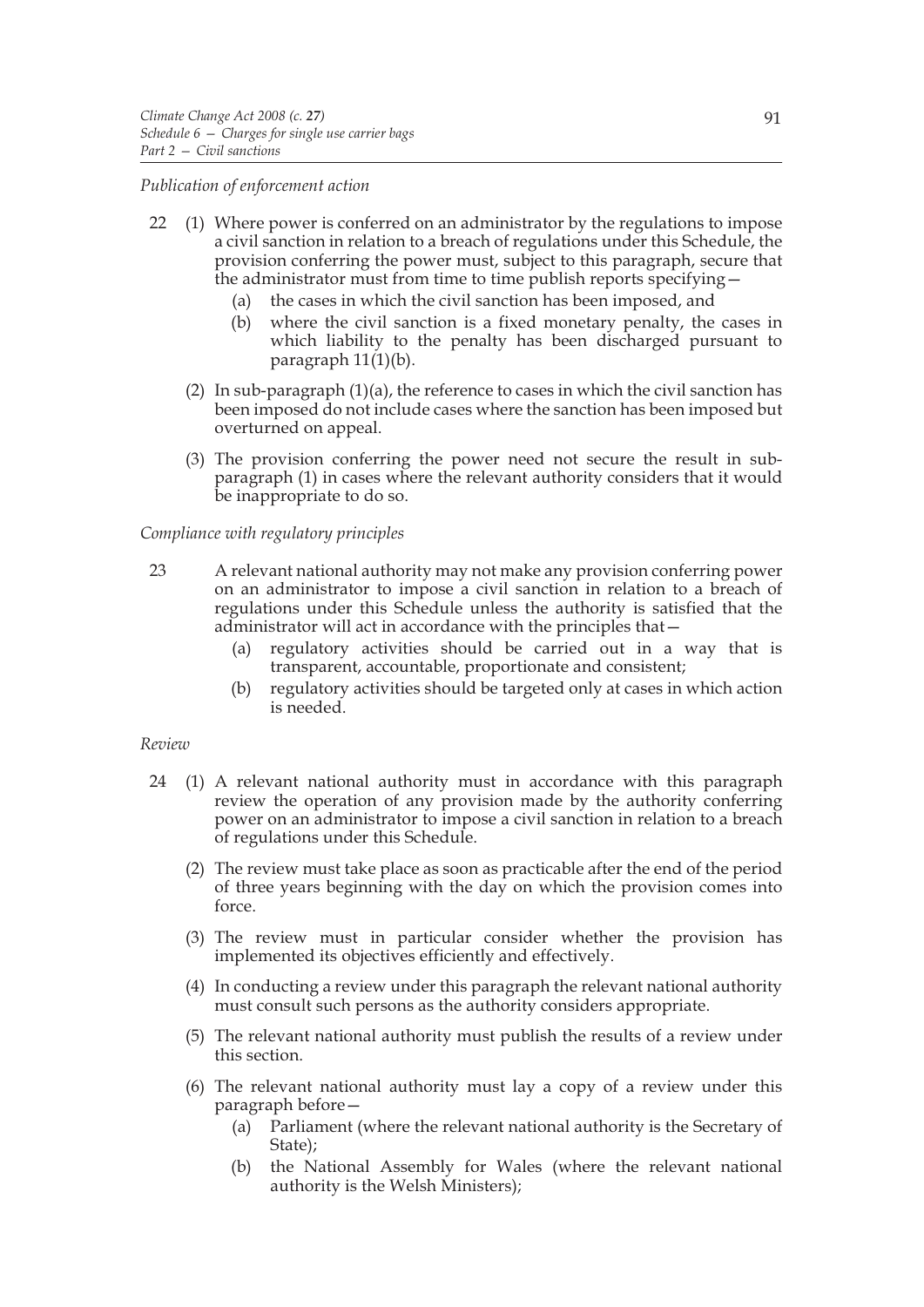(c) the Northern Ireland Assembly (where the relevant national authority is the Department of the Environment in Northern Ireland).

# *Suspension*

- 25 (1) Where provision has been made by a relevant national authority conferring power on an administrator to impose a civil sanction in relation to a breach of regulations under this Schedule, the authority may direct the administrator—
	- (a) where the power is power to impose a fixed monetary penalty, not to serve any further notice of intent referred to in paragraph 11(1)(a) in relation to a breach of that kind, and
	- (b) where the power is power to impose a discretionary requirement, not to serve any further notice of intent referred to in paragraph 13(1)(a) in relation to a breach of that kind.
	- (2) The relevant national authority may only give a direction under subparagraph (1) in relation to a breach of regulations under this Schedule if it is satisfied that the administrator has failed on more than one occasion—
		- (a) to comply with any duty imposed on it under or by virtue of this Schedule in relation to a breach of that kind,
		- (b) to act in accordance with the guidance it has published in relation to a breach of that kind (in particular, the guidance published under paragraph 21), or
		- (c) to act in accordance with the principles referred to in paragraph 23 or with other principles of best practice in relation to the enforcement of a breach of that kind.
	- (3) The relevant national authority may by direction revoke a direction given by it under sub-paragraph (1) if satisfied that the administrator has taken the appropriate steps to remedy the failure to which that direction related.
	- (4) Before giving a direction under sub-paragraph (1) or (3) the relevant national authority must consult—
		- (a) the administrator, and
		- (b) such other persons as the authority considers appropriate.
	- (5) Where the relevant national authority gives a direction under this section, the authority must lay a copy before—
		- (a) Parliament (where the relevant national authority is the Secretary of State);
		- (b) the National Assembly for Wales (where the relevant national authority is the Welsh Ministers);
		- (c) the Northern Ireland Assembly (where the relevant national authority is the Department of the Environment in Northern Ireland).
	- (6) Where the relevant national authority gives a direction under this section, the administrator must—
		- (a) publish the direction in such manner as the authority thinks fit, and
		- (b) take such other steps as the administrator thinks fit or the authority may require to bring the direction to the attention of other persons likely to be affected by it.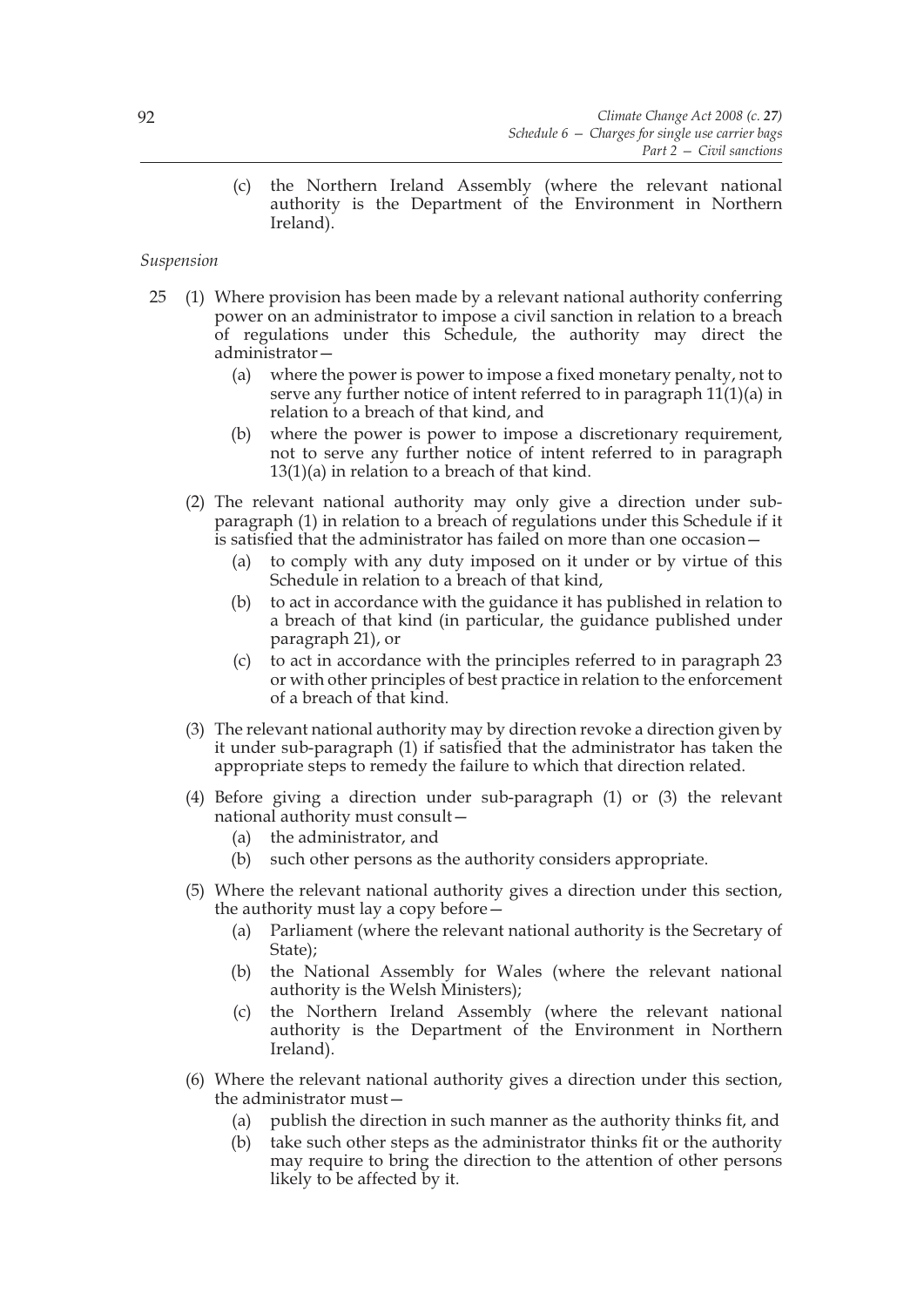#### *Payment of penalties into Consolidated Fund*

- 26 (1) Where pursuant to any provision made under this Schedule an administrator receives—
	- (a) a fixed monetary penalty, a variable monetary penalty or a noncompliance penalty under paragraph 14,
	- (b) any interest or other financial penalty for late payment of such a penalty, or
	- (c) a sum paid in discharge of liability to a fixed monetary penalty pursuant to paragraph  $\tilde{11}(1)(b)$ ,

the administrator must pay it into the relevant Fund.

- (2) In sub-paragraph (1) "relevant Fund" means—
	- (a) in a case where the administrator has functions only in relation to Wales, the Welsh Consolidated Fund,
	- (b) in a case where the administrator has functions only in relation to Northern Ireland, the Northern Ireland Consolidated Fund, and
	- (c) in any other case, the Consolidated Fund.

# PART 3

## PROCEDURES APPLYING TO REGULATIONS

*Regulations made by a single authority*

- 27 (1) This paragraph applies in relation to an instrument containing regulations under this Schedule made by a single national authority.
	- (2) Where the instrument contains regulations that—
		- (a) are to be made by the Secretary of State, and
		- (b) are subject to affirmative resolution procedure,

the regulations must not be made unless a draft of the statutory instrument containing them has been laid before and approved by a resolution of each House of Parliament.

- (3) Where the instrument contains regulations that—
	- (a) are to be made by a national authority other than the Secretary of State, and
	- (b) are subject to affirmative resolution procedure,

the regulations must not be made unless a draft of the statutory instrument containing them has been laid before and approved by a resolution of the relevant devolved legislature.

- (4) An instrument containing regulations made by the Secretary of State that are subject to negative resolution procedure is subject to annulment in pursuance of a resolution of either House of Parliament.
- (5) An instrument containing regulations made by the Welsh Ministers that are subject to negative resolution procedure is subject to annulment in pursuance of a resolution of the National Assembly for Wales.
- (6) An instrument containing regulations made by the Department of the Environment in Northern Ireland that are subject to negative resolution procedure is subject to negative resolution within the meaning of section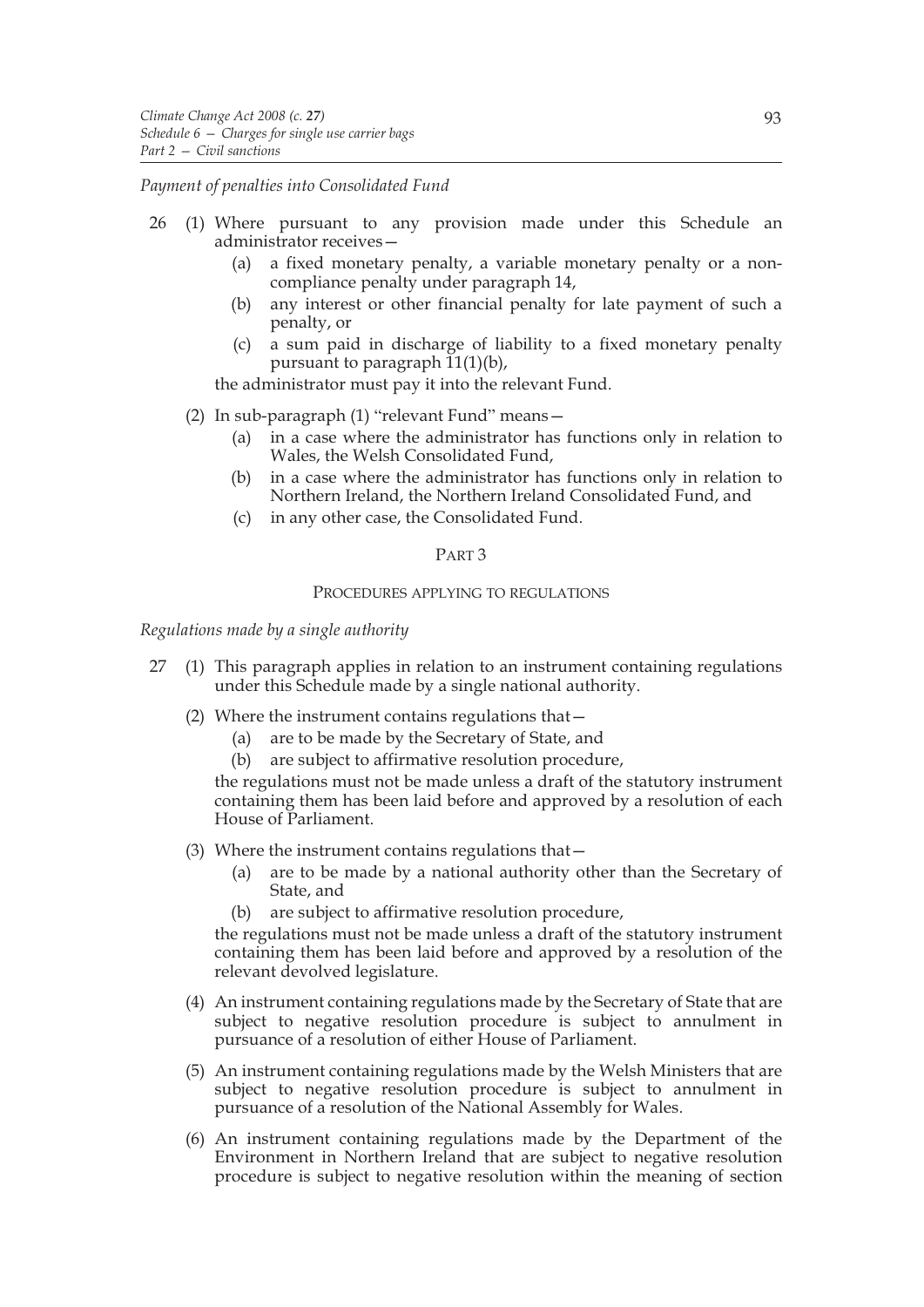41(6) of the Interpretation Act (Northern Ireland) 1954 (c. 33 (N.I.)) as if it were a statutory instrument within the meaning of that Act.

(7) Any provision that may be made by regulations subject to negative resolution procedure may be made by regulations subject to affirmative resolution procedure.

*Regulations made by two or more national authorities*

- 28 (1) This paragraph applies in relation to an instrument containing regulations under this Schedule made or to be made by any two or more of  $-$ 
	- (a) the Secretary of State,
	- (b) the Welsh Ministers, and
	- (c) the Department of the Environment in Northern Ireland.
	- (2) If any of the regulations are subject to affirmative resolution procedure, all of them are subject to that procedure.
	- (3) Sub-paragraphs (2) to (6) of paragraph 27 apply to the instrument as they apply to an instrument containing regulations made by a single national authority.
	- (4) If in accordance with that paragraph—
		- (a) either House of Parliament resolves that an address be presented to Her Majesty praying that an instrument containing regulations made by the Secretary of State be annulled, or
		- (b) a devolved legislature resolves that an instrument containing regulations made by a national authority be annulled,

nothing further is to be done under the instrument after the date of the resolution and Her Majesty may by Order in Council revoke the instrument.

- (5) This is without prejudice to the validity of anything previously done under the instrument or to the making of a new instrument.
- (6) This paragraph applies in place of provision made by any other enactment about the effect of such a resolution.

## *Hybrid instruments*

29 If a draft of an instrument containing regulations under this Schedule would, apart from this paragraph, be treated for the purposes of the standing orders of either House of Parliament as a hybrid instrument, it is to proceed in that House as if it were not such an instrument.

## SCHEDULE 7 Section 78

## RENEWABLE TRANSPORT FUEL OBLIGATIONS

## *Introductory*

1 Chapter 5 of Part 2 of the Energy Act 2004 (c. 20) (renewable transport fuel obligations) is amended as follows.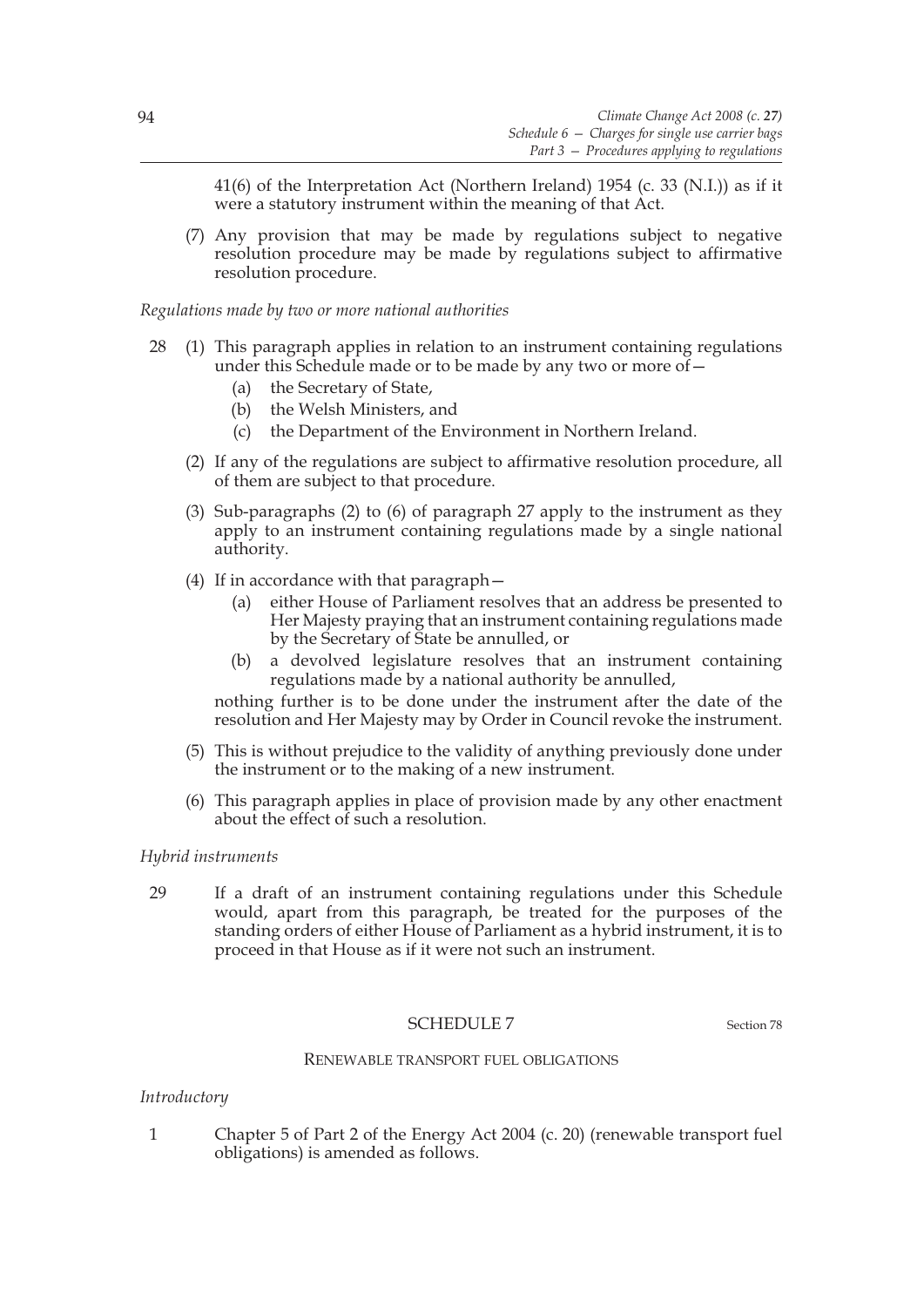*The Administrator*

2 For section 125 (the Administrator) substitute—

# **"125 Appointment of the Administrator**

- (1) For the purposes of provision made by or under this Chapter, an RTF order may—
	- (a) establish a body corporate, and
	- (b) appoint that body as the Administrator.
- (2) An RTF order may—
	- (a) make provision for the appointment of members of the body;
	- (b) make provision in relation to the staffing of the body;
	- (c) make provision in relation to the expenditure of the body;
	- (d) make provision regulating the procedure of the body;
	- (e) make any other provision that the Secretary of State considers appropriate for purposes connected with the establishment and maintenance of the body.
- (3) The provision that may be made by an RTF order by virtue of this section includes, in particular, provision conferring discretions on—
	- (a) the Secretary of State;
	- (b) the body itself; or
	- (c) members or staff of the body.

# **125A General functions of the Administrator**

- (1) An RTF order may—
	- (a) confer or impose powers and duties on the Administrator for purposes connected with the implementation of provision made by or under this Chapter;
	- (b) confer discretions on the Administrator in relation to the making of determinations under such an order and otherwise in relation to the Administrator's powers and duties; and
	- (c) impose duties on transport fuel suppliers for purposes connected with the Administrator's powers and duties (including, in particular, duties framed by reference to determinations made by the Administrator).
- (2) It is the duty of the Administrator to promote the supply of renewable transport fuel whose production, supply or use—
	- (a) causes or contributes to the reduction of carbon emissions, and
	- (b) contributes to sustainable development or the protection or enhancement of the environment generally.

# **125B Functions of the Administrator: supplementary**

- (1) The powers that may be conferred on the Administrator by virtue of section 125A(1) include, in particular—
	- (a) power to require a transport fuel supplier to provide the Administrator with such information as the Administrator may require for purposes connected with the carrying out of the Administrator's functions;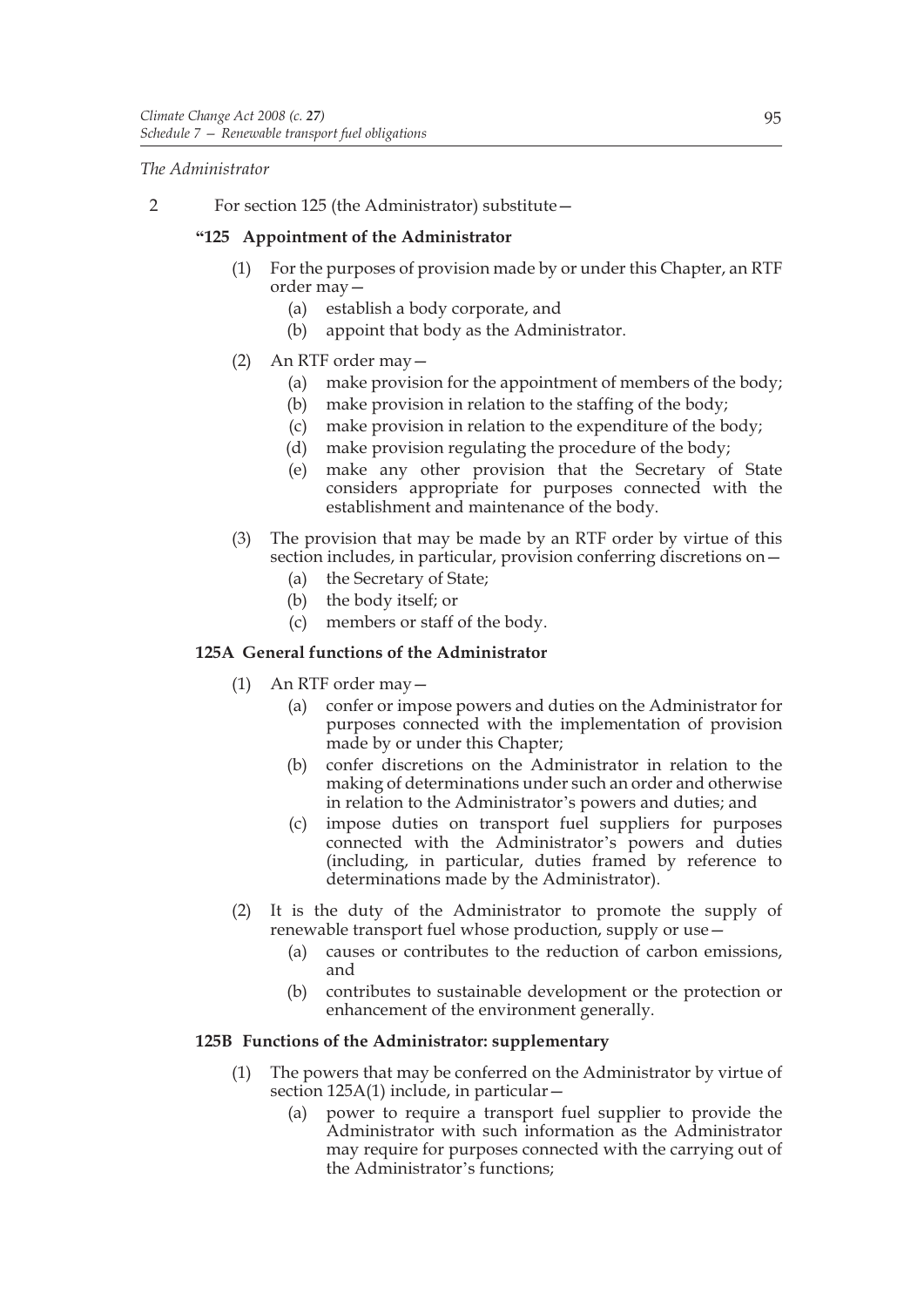- (b) power to impose requirements as to the form in which such information must be provided and as to the period within which it must be provided;
- (c) power to imposes charges of specified amounts on transport fuel suppliers.
- (2) The Secretary of State may give written directions to the Administrator about the exercise of any power conferred on the Administrator by virtue of subsection  $(1)(a)$  or  $(b)$ .
- (3) The power to give directions under subsection (2) includes power to vary or revoke the directions.
- (4) The Administrator must comply with any directions given under that subsection.
- (5) Sums received by the Administrator by virtue of provision within subsection  $(1)(c)$  –
	- (a) where the Administrator is the Secretary of State, must be paid into the Consolidated Fund, and
	- (b) otherwise, must be used for the purpose of meeting costs incurred in carrying out the Administrator's functions.
- (6) The Secretary of State may make grants to the Administrator on such terms as the Secretary of State may determine.

## **125C Transfer of functions to new Administrator**

- (1) The Secretary of State may by order—
	- (a) appoint a person as the Administrator ("the new Administrator") in place of a person previously so appointed by order under this Chapter ("the old Administrator"), and
	- (b) provide for the transfer of the functions of the old Administrator to the new Administrator.
- (2) Only the following persons may be appointed as the Administrator by order under this section—
	- (a) the Secretary of State;
	- (b) a body or other person established or appointed by or under any enactment to carry out other functions;
	- (c) a body corporate established by the order for appointment as the Administrator.
- (3) An order under this section that establishes a body for appointment as the Administrator may make any provision that may be made by an RTF order by virtue of section 125.
- (4) An order under this section may provide for the transfer of staff of the old Administrator, and of any property, rights or liabilities to which the old Administrator is entitled or subject, to the new Administrator and may, in particular—
	- (a) provide for the transfer of any property, rights or liabilities to have effect subject to exceptions or reservations specified in or determined under the order;
	- (b) provide for the creation of interests in, or rights over, property transferred or retained or for the creation of new rights and liabilities;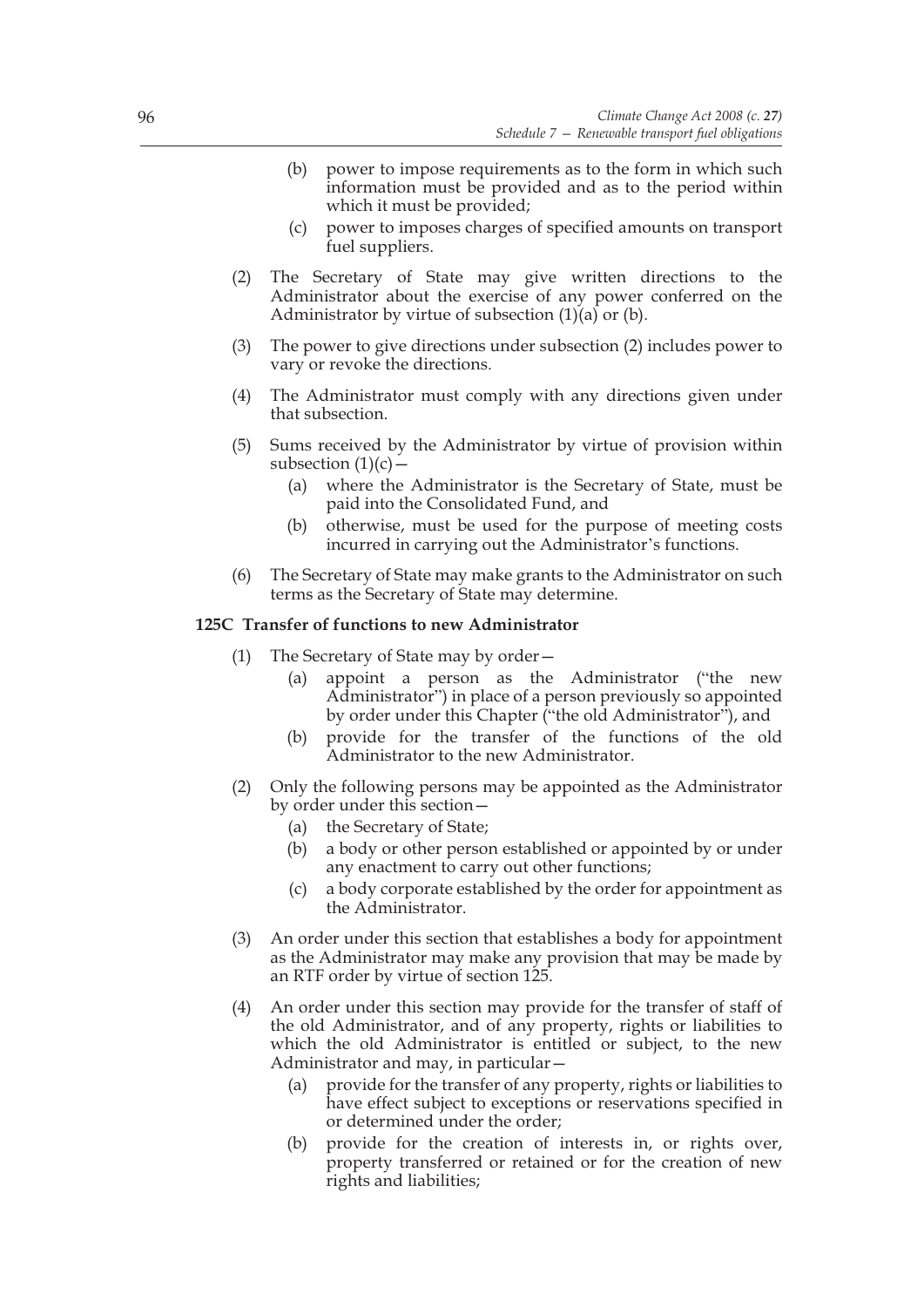- (c) provide for the order to have effect in spite of anything that would prevent or restrict the transfer of the property, rights or liabilities otherwise than by the order.
- (5) The order may, in particular—
	- (a) provide for anything done by or in relation to the old Administrator to have effect as if done by or in relation to the new Administrator;
	- (b) permit anything (which may include legal proceedings) which is in the process of being done by or in relation to the old Administrator when the transfer takes effect to be continued by or in relation to the new Administrator;
	- (c) provide for a reference to the old Administrator in an instrument or other document to be treated as a reference to the new Administrator;
	- (d) where the old Administrator was established by order under this Chapter, make provision for the dissolution of the old Administrator;
	- (e) make such modifications of any enactment relating to the old Administrator or the new Administrator as the Secretary of State considers appropriate for the purpose of facilitating the transfer.
- (6) An order under this section that provides for the transfer of staff of the old Administrator to the new Administrator must make provision for the Transfer of Undertakings (Protection of Employment) Regulations 2006 to apply to the transfer.
- (7) Subject to subsection (8), an order under this section is subject to the negative resolution procedure.
- (8) The power to make an order under this section is subject to the affirmative resolution procedure if the order—
	- (a) contains provision by virtue of subsection  $(2)(c)$ , or
	- (b) makes any modification of an enactment contained in—
		- (i) an Act of Parliament,
		- (ii) an Act of the Scottish Parliament,
		- (iii) a Measure or Act of the National Assembly for Wales, or
		- (iv) Northern Ireland legislation.".

*Determination of amounts of transport fuel*

- 3 In section 126 (determination of amounts of transport fuel), after subsection  $(4)$  insert –
	- "(5) If an RTF order makes provision for the counting or determination of amounts of transport fuel for the purposes of provision made by or under this Chapter by reference to any document, it may provide for references to the document to have effect as references to it as revised or re-issued from time to time.
	- (6) The Secretary of State may give written directions to the Administrator about the exercise of any of the Administrator's functions in connection with the counting or determination of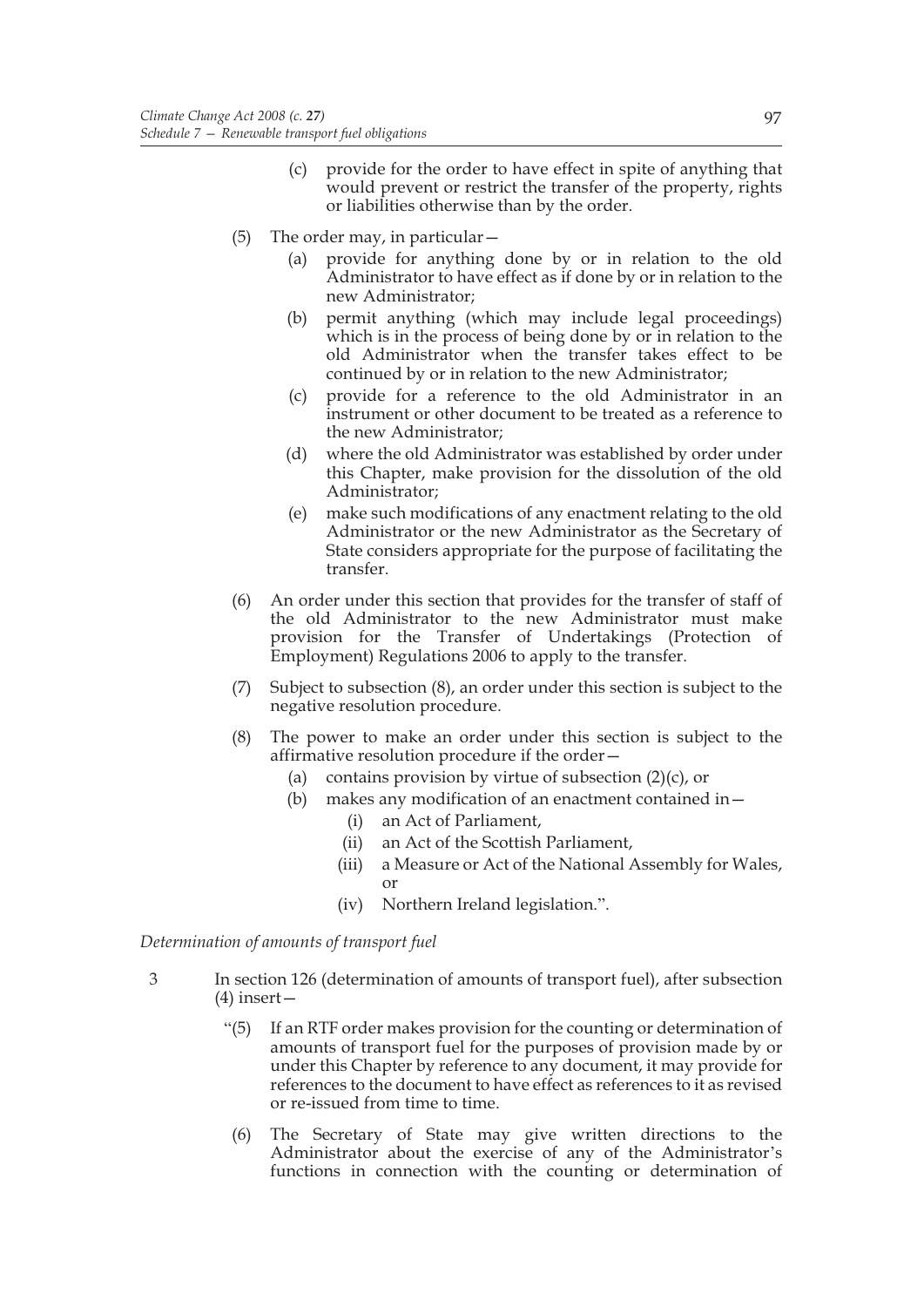amounts of transport fuel for the purposes of provision made by or under this Chapter.

- (7) The power to give directions under subsection (6) includes power to vary or revoke the directions.
- (8) The Administrator must comply with any directions given under that subsection.".

*Discharge of obligation by payment*

- 4 In section 128 (discharge of obligation by payment), for subsections (6) and (7) substitute—
	- "(6) Where the Administrator is the Secretary of State—
		- (a) sums received by the Administrator by virtue of this section must be paid into the Consolidated Fund, and
		- (b) an RTF order may make provision for sums to be paid by the Administrator to transport fuel suppliers, or to transport fuel suppliers of a specified description, in accordance with the specified system of allocation.
	- (7) Such an order must contain provision ensuring that the total of the sums so paid by the Administrator does not at any time exceed the total of the sums so received by the Administrator up to that time.
	- (8) Where the Administrator is a person other than the Secretary of State, an RTF order may—
		- (a) require the Administrator to use, to the specified extent, sums received by the Administrator by virtue of this section for the purpose of meeting costs incurred in carrying out the Administrator's functions, or
		- (b) require the Administrator to pay, to the specified extent, sums so received to the Secretary of State.
	- (9) Sums so received which are not dealt with in accordance with provision made under subsection (8) must be paid by the Administrator to transport fuel suppliers, or to transport fuel suppliers of a specified description, in accordance with the specified system of allocation.
	- (10) The Secretary of State must pay sums received by the Secretary of State by virtue of provision made under subsection (8)(b) into the Consolidated Fund.".

# *Civil penalties*

- 5 In section 129 (imposition of civil penalties), for subsection (7) substitute—
	- "(7) Sums received by the Administrator by virtue of this section—
		- (a) where the Administrator is the Secretary of State, must be paid into the Consolidated Fund, and
		- (b) otherwise, must be paid to the Secretary of State, who must pay them into the Consolidated Fund.".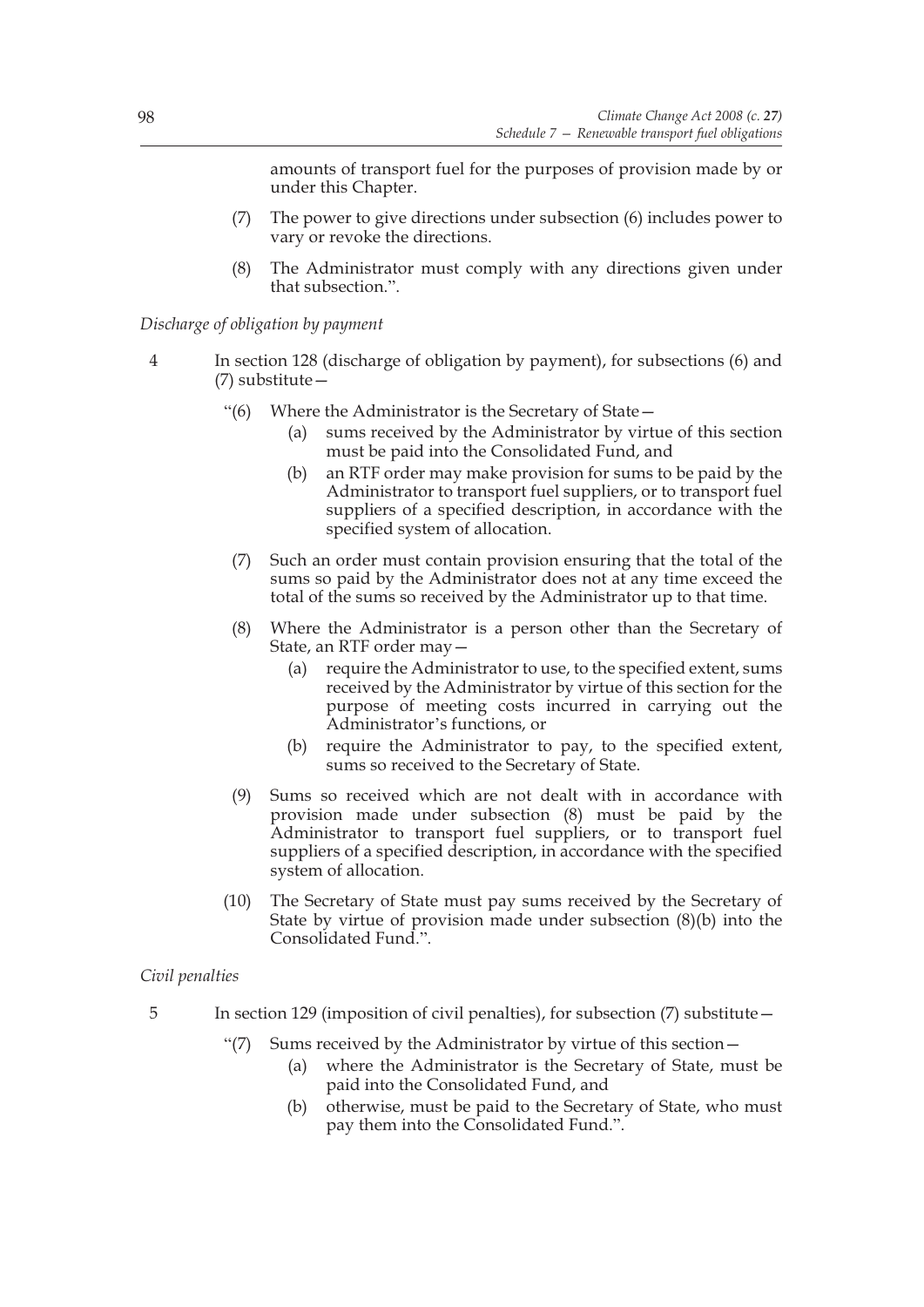*Disclosure of information*

6 After section 131 insert—

# **"131A Disclosure of information held by Revenue and Customs**

- (1) This section applies to information held by or on behalf of the Commissioners for Her Majesty's Revenue and Customs in connection with their functions under or by virtue of the Hydrocarbon Oil Duties Act 1979.
- (2) Such information may be disclosed to—
	- (a) the Administrator, or
	- (b) an authorised person,

for the purposes of or in connection with the Administrator's functions.

- (3) In this Chapter "authorised person" means a person who—
	- (a) provides services to, or exercises functions on behalf of, the Administrator, and
	- (b) is authorised by the Administrator to receive information to which this section applies.
- (4) The Administrator may authorise such a person to receive information to which this section applies either generally or for a specific purpose.

# **131B Further disclosure of information**

- (1) This section applies to information disclosed under section 131A, other than information which is also provided to the Administrator or an authorised person otherwise than under that section.
- (2) Information to which this section applies may not be disclosed—
	- (a) by the Administrator,
	- (b) by an authorised person, or
	- (c) by any other person who obtains it in the course of providing services to, or exercising functions on behalf of, the Administrator,

except as permitted by the following provisions of this section.

- (3) Subsection (2) does not apply to a disclosure made—
	- (a) by the Administrator to an authorised person,
	- (b) by an authorised person to the Administrator, or
	- (c) by an authorised person to another authorised person,

for the purposes of, or in connection with, the discharge of the Administrator's functions.

- (4) Subsection (2) does not apply to a disclosure if it is  $-$ 
	- (a) authorised by an enactment,
	- (b) made in pursuance of an order of a court,
	- (c) made for the purposes of a criminal investigation or criminal proceedings (whether or not within the United Kingdom) relating to a matter in respect of which the Administrator has functions,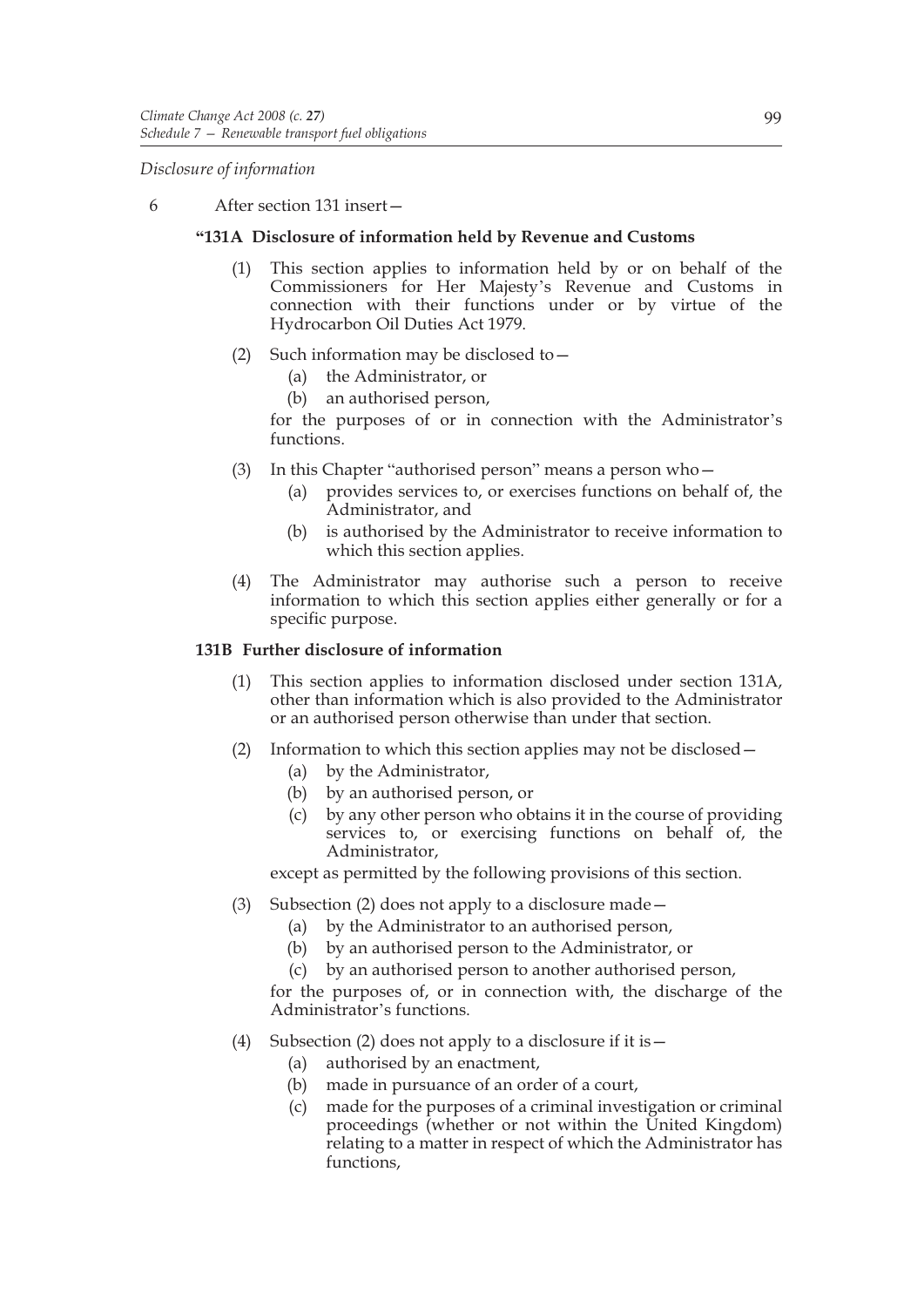- (d) made for the purposes of civil proceedings (whether or not within the United Kingdom) relating to a matter in respect of which the Administrator has functions,
- (e) made with the consent of the Commissioners for Her Majesty's Revenue and Customs, or
- (f) made with the consent of each person to whom the information relates.

# **131C Wrongful disclosure**

- (1) A person commits an offence if—
	- (a) he discloses information about a person in contravention of section 131B(2), and
	- (b) the person's identity is specified in the disclosure or can be deduced from it.
- (2) In subsection (1) "information about a person" means revenue and customs information relating to a person within the meaning of section 19(2) of the Commissioners for Revenue and Customs Act 2005 (wrongful disclosure).
- (3) It is a defence for a person charged with an offence under this section to prove that he reasonably believed—
	- (a) that the disclosure was lawful, or
	- (b) that the information had already and lawfully been made available to the public.
- (4) A person guilty of an offence under this section is liable—
	- (a) on conviction on indictment, to imprisonment for a term not exceeding two years or a fine or both, or
	- (b) on summary conviction, to imprisonment for a term not exceeding twelve months or a fine not exceeding the statutory maximum or both.
- (5) A prosecution for an offence under this section—
	- (a) may be brought in England and Wales only with the consent of the Director of Public Prosecutions;
	- (b) may be brought in Northern Ireland only with the consent of the Director of Public Prosecutions for Northern Ireland.
- (6) In the application of this section—
	- (a) in England and Wales, in relation to an offence committed before the commencement of section 154(1) of the Criminal Justice Act 2003, or
	- (b) in Northern Ireland,
	- the reference in subsection  $(4)(b)$  to twelve months is to be read as a reference to six months.".

# *Interpretation*

7 (1) Section 132(1) (interpretation of Chapter 5 of Part 2) is amended as follows.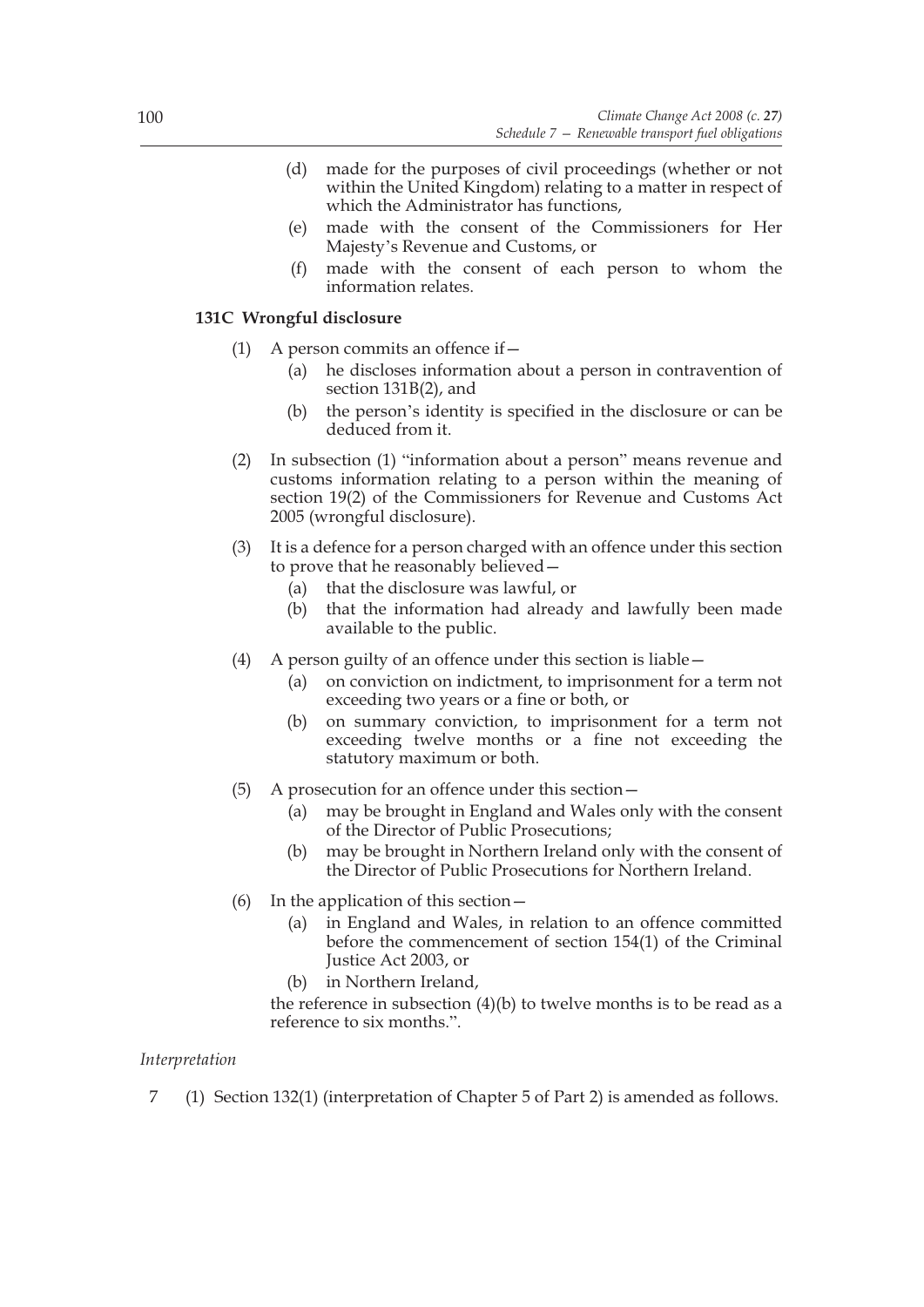(2) For the definition of "Administrator" substitute—

""Administrator" means the person for the time being appointed as the Administrator by order under this Chapter;".

- (3) In the appropriate place insert—
	- ""authorised person" has the meaning given by section  $131A(3)$ ;";

""enactment" includes—

- (a) an enactment contained in subordinate legislation,
- (b) an enactment contained in, or in an instrument made under, an Act of the Scottish Parliament,
- (c) an enactment contained in, or in an instrument made under, Northern Ireland legislation, and
- (d) an enactment contained in, or in an instrument made under, a Measure or Act of the National Assembly for Wales;".
- (4) In section 196(1) of the Energy Act 2004 (c. 20) (general interpretation), in the definition of "enactment", after ""enactment"" insert "(except in Chapter 5 of Part 2)".

# SCHEDULE 8 Section 79

## CARBON EMISSIONS REDUCTION TARGETS

## *Gas Act 1986 (c. 44)*

- 1 (1) Section 33BC of the Gas Act 1986 (promotion of reductions in carbon emissions: gas transporters and gas suppliers) is amended as follows.
	- (2) After subsection (1) insert—
		- "(1A) The power to make orders under this section may be exercised so as to impose more than one carbon emissions reduction obligation on a person in relation to the same period or to periods that overlap to any extent.".
	- (3) In subsection (5) (provision that may be made by an order under section 33BC in relation to the obligations it imposes), after paragraph (b) insert—
		- "(ba) requiring the whole or any part of a carbon emissions reductions target to be met by action relating to—
			- (i) persons of a specified description,
			- (ii) specified areas or areas of a specified description, or
			- (iii) persons of a specified description in specified areas or areas of a specified description;".
	- (4) In subsection (13) (interpretation), at the appropriate place insert— ""specified" means specified in the order.".

## *Electricity Act 1989 (c. 29)*

2 In section 6(9) of the Electricity Act 1989 (definition of "electricity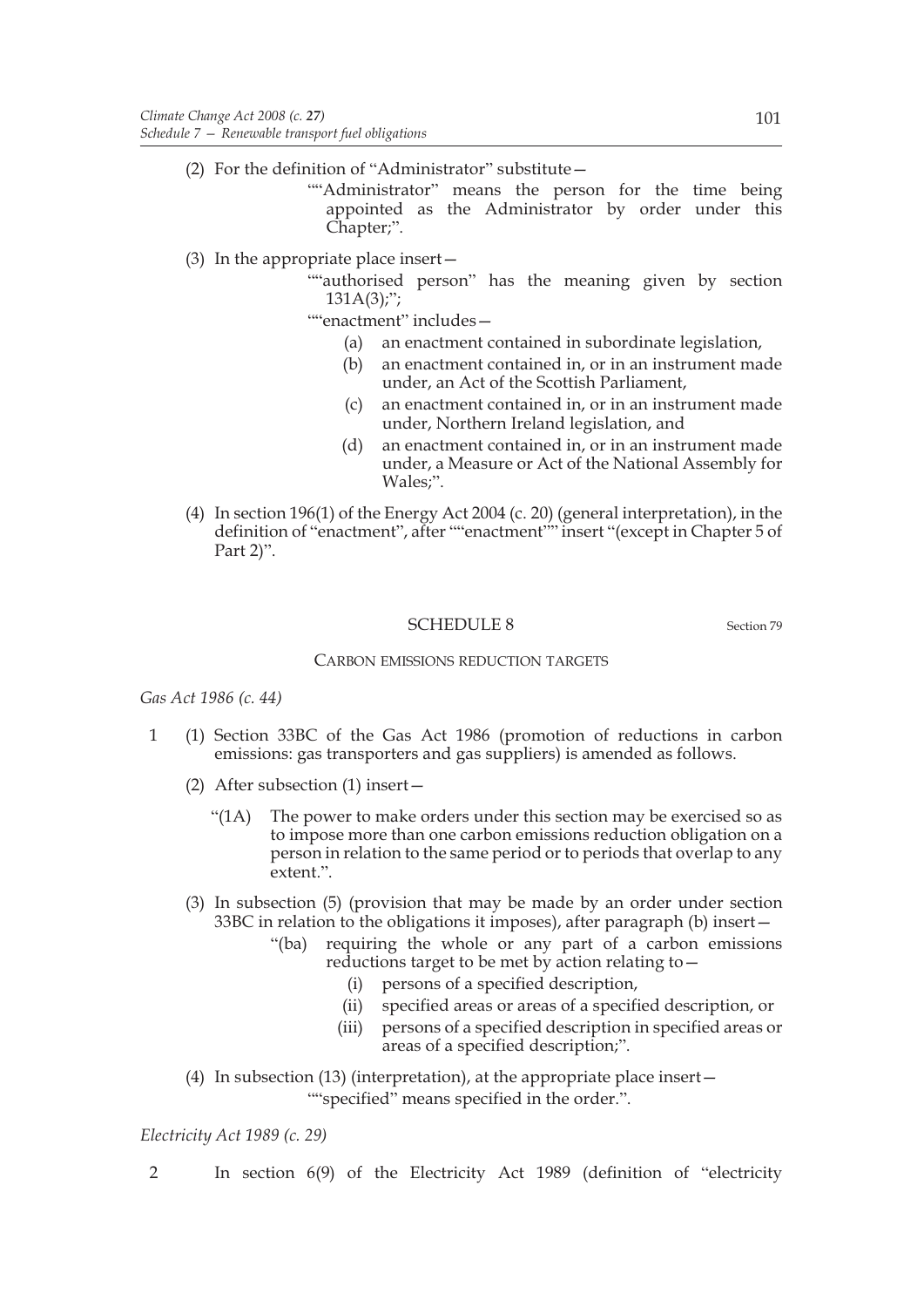distributor" and "electricity supplier"), at the appropriate place insert— ""electricity generator" means any person who is authorised by a generation licence to generate electricity except where that person is acting otherwise than for purposes connected with the carrying on of activities authorised by the licence;".

- 3 (1) Section 41A of that Act (promotion of reductions in carbon emissions: electricity distributors and electricity suppliers) is amended as follows.
	- (2) In subsection (1) (power by order to impose obligations on distributors and suppliers to achieve carbon emissions reductions targets)—
		- (a) before paragraph (a) insert—
			- "(za) on each electricity generator (or each electricity generator of a specified description);", and
		- (b) in the closing words, before "distributor" insert "generator,".
	- (3) After that subsection insert—
		- "(1A) The power to make orders under this section may be exercised so as to impose more than one carbon emissions reduction obligation on a person in relation to the same period or to periods that overlap to any extent.".
	- (4) In subsection (3) (power for order to specify criteria by reference to which the Gas and Electricity Markets Authority is to determine targets), before "electricity distributors" insert "electricity generators,".
	- (5) In subsection (4) (duty of the Secretary of State and the Authority to carry out functions under the section in a way that does not inhibit competition), for the words from "no electricity distributor" to the end of the subsection substitute "—
		- (a) no electricity generator is unduly disadvantaged in competing with other electricity generators,
		- (b) no electricity distributor is unduly disadvantaged in competing with other electricity distributors, and
		- (c) no electricity supplier is unduly disadvantaged in competing with other electricity suppliers.".
	- (6) In subsection (5) (provision that may be made by an order in relation to the obligations it imposes)—
		- (a) in paragraph (a), before "electricity distributors" insert "electricity generators,",
		- (b) after paragraph (b) insert—
			- "(ba) requiring the whole or any part of a carbon emissions reductions target to be met by action relating to—
				- (i) persons of a specified description,
				- (ii) specified areas or areas of a specified description, or
				- (iii) persons of a specified description in specified areas or areas of a specified description;",
		- (c) in paragraph (d), before "distributors" insert "generators,", and
		- (d) in paragraph (f), before "distributors" insert "generators,".
	- (7) In subsection (6) (power for order to authorise the Authority to require the provision of information), before "distributor" insert "generator,".